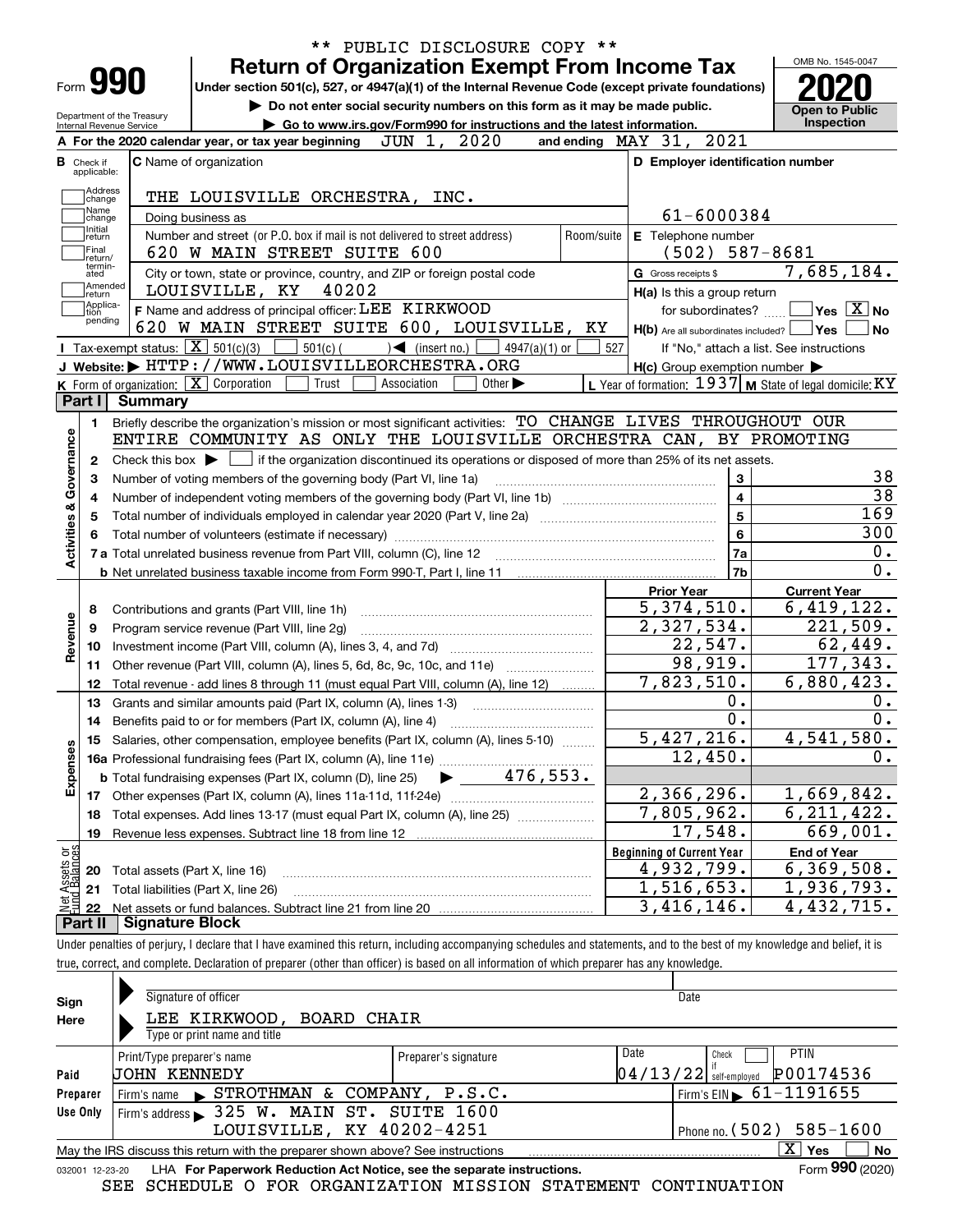|              | 61-6000384<br>THE LOUISVILLE ORCHESTRA, INC.<br>Page 2<br>Form 990 (2020)                                                                      |
|--------------|------------------------------------------------------------------------------------------------------------------------------------------------|
|              | <b>Statement of Program Service Accomplishments</b><br>Part III                                                                                |
|              |                                                                                                                                                |
| 1.           | Briefly describe the organization's mission:                                                                                                   |
|              | TO CHANGE LIVES THROUGHOUT OUR ENTIRE COMMUNITY AS ONLY THE LOUISVILLE                                                                         |
|              | ORCHESTRA CAN, BY PROMOTING A CULTURE OF MUSIC THROUGH OUTSTANDING                                                                             |
|              | PERFORMANCES AND EDUCATION.                                                                                                                    |
|              |                                                                                                                                                |
| $\mathbf{2}$ | Did the organization undertake any significant program services during the year which were not listed on the                                   |
|              | $ {\mathsf Y}{\mathsf e}{\mathsf s} \ \overline{{\mathsf X}}$ No<br>prior Form 990 or 990-EZ?                                                  |
|              | If "Yes," describe these new services on Schedule O.                                                                                           |
| 3            | $\overline{\mathsf{Yes} \mathrel{\;\; X} \mathsf{No}}$                                                                                         |
|              |                                                                                                                                                |
|              | If "Yes," describe these changes on Schedule O.                                                                                                |
| 4            | Describe the organization's program service accomplishments for each of its three largest program services, as measured by expenses.           |
|              | Section 501(c)(3) and 501(c)(4) organizations are required to report the amount of grants and allocations to others, the total expenses, and   |
|              | revenue, if any, for each program service reported.                                                                                            |
| 4a           | $\overline{221,600}$ .<br>$5,039,701.$ including grants of \$<br>$\left(\text{Code:}\right)$ $\left(\text{Expenses $}\right)$<br>) (Revenue \$ |
|              | TO MAINTAIN A SYMPHONY ORCHESTRA AND TO ENCOURAGE AND PROMOTE ARTIST                                                                           |
|              | AND EDUCATIONAL MUSICAL OPPORTUNITIES.                                                                                                         |
|              |                                                                                                                                                |
|              |                                                                                                                                                |
|              |                                                                                                                                                |
|              |                                                                                                                                                |
|              |                                                                                                                                                |
|              |                                                                                                                                                |
|              |                                                                                                                                                |
|              |                                                                                                                                                |
|              |                                                                                                                                                |
|              |                                                                                                                                                |
|              |                                                                                                                                                |
| 4b           |                                                                                                                                                |
|              |                                                                                                                                                |
|              |                                                                                                                                                |
|              |                                                                                                                                                |
|              |                                                                                                                                                |
|              |                                                                                                                                                |
|              |                                                                                                                                                |
|              |                                                                                                                                                |
|              |                                                                                                                                                |
|              |                                                                                                                                                |
|              |                                                                                                                                                |
|              |                                                                                                                                                |
|              |                                                                                                                                                |
| 4с           | $\text{(Code:} \qquad \qquad \text{)} \text{ (Express } $$<br>including grants of \$ (Revenue \$) (Revenue \$                                  |
|              |                                                                                                                                                |
|              |                                                                                                                                                |
|              |                                                                                                                                                |
|              |                                                                                                                                                |
|              |                                                                                                                                                |
|              |                                                                                                                                                |
|              |                                                                                                                                                |
|              |                                                                                                                                                |
|              |                                                                                                                                                |
|              |                                                                                                                                                |
|              |                                                                                                                                                |
|              |                                                                                                                                                |
|              |                                                                                                                                                |
| 4d           | Other program services (Describe on Schedule O.)                                                                                               |
|              | (Expenses \$<br>(Revenue \$<br>including grants of \$                                                                                          |
|              | 5,039,701.<br>4e Total program service expenses                                                                                                |
|              | ററെ .                                                                                                                                          |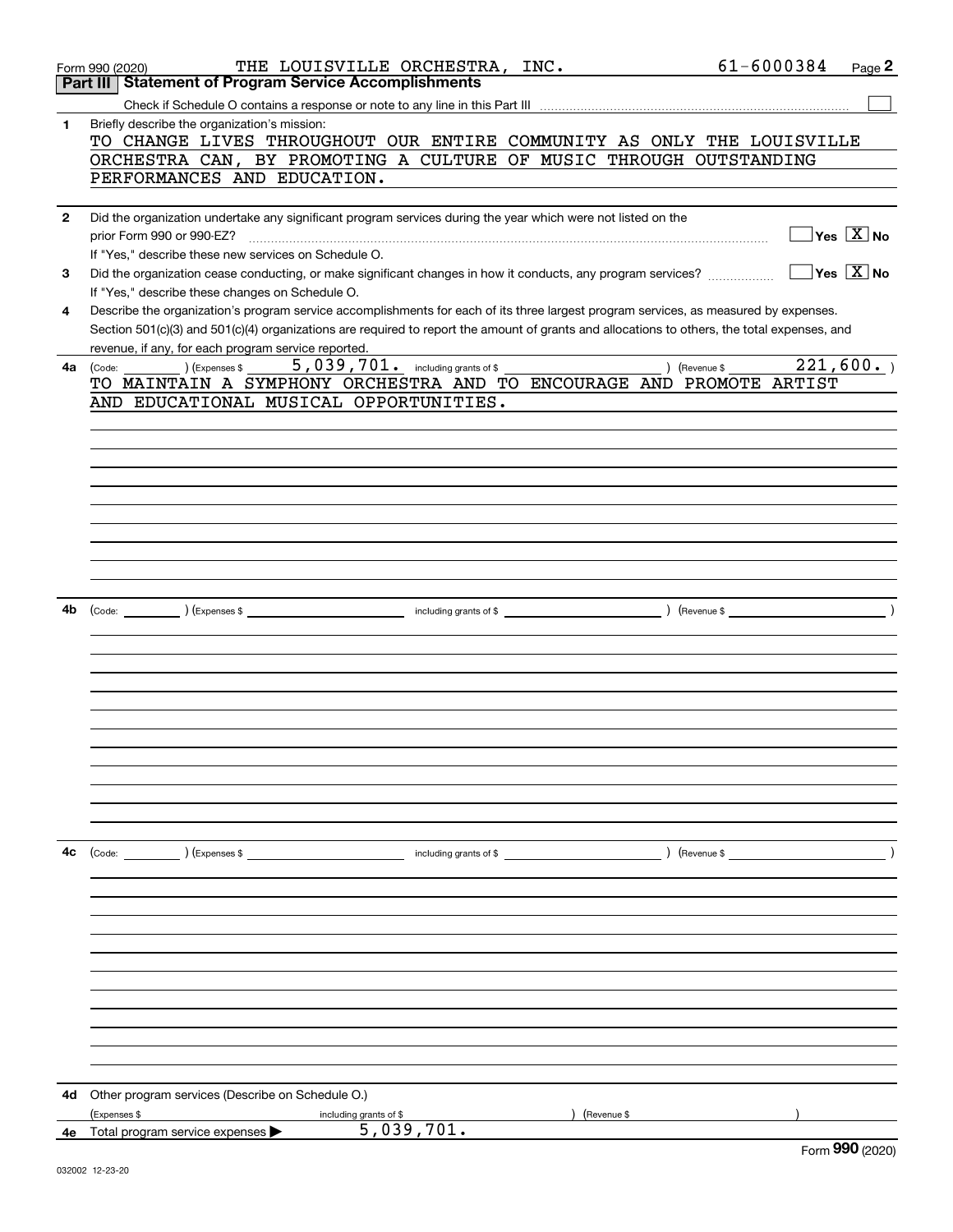|  | Form 990 (2020) |
|--|-----------------|

Form 990 (2020) THE LOUISVILLE ORCHESTRA, INC**.** 61-6000384 <sub>Page</sub> 3<br>**Part IV | Checklist of Required Schedules** 

|     |                                                                                                                                                                                                                                                   |                 | Yes         | No |
|-----|---------------------------------------------------------------------------------------------------------------------------------------------------------------------------------------------------------------------------------------------------|-----------------|-------------|----|
| 1.  | Is the organization described in section $501(c)(3)$ or $4947(a)(1)$ (other than a private foundation)?                                                                                                                                           |                 |             |    |
|     |                                                                                                                                                                                                                                                   | 1               | X           |    |
| 2   |                                                                                                                                                                                                                                                   | $\overline{2}$  | $\mathbf X$ |    |
| 3   | Did the organization engage in direct or indirect political campaign activities on behalf of or in opposition to candidates for                                                                                                                   |                 |             |    |
|     |                                                                                                                                                                                                                                                   | 3               |             | х  |
| 4   | Section 501(c)(3) organizations. Did the organization engage in lobbying activities, or have a section 501(h) election in effect                                                                                                                  |                 |             |    |
|     |                                                                                                                                                                                                                                                   | 4               |             | x  |
| 5   | Is the organization a section 501(c)(4), 501(c)(5), or 501(c)(6) organization that receives membership dues, assessments, or                                                                                                                      |                 |             |    |
|     |                                                                                                                                                                                                                                                   | 5               |             | х  |
| 6   | Did the organization maintain any donor advised funds or any similar funds or accounts for which donors have the right to                                                                                                                         |                 |             |    |
|     | provide advice on the distribution or investment of amounts in such funds or accounts? If "Yes," complete Schedule D, Part I                                                                                                                      | 6               |             | х  |
| 7   | Did the organization receive or hold a conservation easement, including easements to preserve open space,                                                                                                                                         |                 |             |    |
|     |                                                                                                                                                                                                                                                   | $\overline{7}$  |             | х  |
| 8   | Did the organization maintain collections of works of art, historical treasures, or other similar assets? If "Yes," complete                                                                                                                      |                 |             |    |
|     |                                                                                                                                                                                                                                                   | 8               |             | х  |
| 9   | Did the organization report an amount in Part X, line 21, for escrow or custodial account liability, serve as a custodian for                                                                                                                     |                 |             |    |
|     | amounts not listed in Part X; or provide credit counseling, debt management, credit repair, or debt negotiation services?                                                                                                                         |                 |             |    |
|     |                                                                                                                                                                                                                                                   | 9               |             | х  |
| 10  | Did the organization, directly or through a related organization, hold assets in donor-restricted endowments                                                                                                                                      |                 |             |    |
|     |                                                                                                                                                                                                                                                   | 10              | X           |    |
| 11  | If the organization's answer to any of the following questions is "Yes," then complete Schedule D, Parts VI, VII, VIII, IX, or X                                                                                                                  |                 |             |    |
|     | as applicable.                                                                                                                                                                                                                                    |                 |             |    |
| a   | Did the organization report an amount for land, buildings, and equipment in Part X, line 10? If "Yes." complete Schedule D.                                                                                                                       |                 |             |    |
|     |                                                                                                                                                                                                                                                   | 11a             | X           |    |
| b   | Did the organization report an amount for investments - other securities in Part X, line 12, that is 5% or more of its total                                                                                                                      |                 |             |    |
|     |                                                                                                                                                                                                                                                   | 11b             |             | x  |
| c   | Did the organization report an amount for investments - program related in Part X, line 13, that is 5% or more of its total                                                                                                                       |                 |             |    |
|     |                                                                                                                                                                                                                                                   | 11c             |             | х  |
|     | d Did the organization report an amount for other assets in Part X, line 15, that is 5% or more of its total assets reported in                                                                                                                   |                 |             | х  |
|     |                                                                                                                                                                                                                                                   | 11d             | $\mathbf X$ |    |
|     | Did the organization report an amount for other liabilities in Part X, line 25? If "Yes," complete Schedule D, Part X                                                                                                                             | 11e             |             |    |
| f   | Did the organization's separate or consolidated financial statements for the tax year include a footnote that addresses                                                                                                                           |                 | х           |    |
|     | the organization's liability for uncertain tax positions under FIN 48 (ASC 740)? If "Yes," complete Schedule D, Part X<br>12a Did the organization obtain separate, independent audited financial statements for the tax year? If "Yes," complete | 11f             |             |    |
|     |                                                                                                                                                                                                                                                   | 12a             |             | х  |
|     | <b>b</b> Was the organization included in consolidated, independent audited financial statements for the tax year?                                                                                                                                |                 |             |    |
|     |                                                                                                                                                                                                                                                   | 12b             | X           |    |
| 13  | If "Yes," and if the organization answered "No" to line 12a, then completing Schedule D, Parts XI and XII is optional<br>Is the organization a school described in section $170(b)(1)(A)(ii)?$ If "Yes," complete Schedule E                      | 13              |             | X  |
| 14a | Did the organization maintain an office, employees, or agents outside of the United States?                                                                                                                                                       | 14a             |             | х  |
| b   | Did the organization have aggregate revenues or expenses of more than \$10,000 from grantmaking, fundraising, business,                                                                                                                           |                 |             |    |
|     | investment, and program service activities outside the United States, or aggregate foreign investments valued at \$100,000                                                                                                                        |                 |             |    |
|     |                                                                                                                                                                                                                                                   | 14b             |             | x  |
| 15  | Did the organization report on Part IX, column (A), line 3, more than \$5,000 of grants or other assistance to or for any                                                                                                                         |                 |             |    |
|     |                                                                                                                                                                                                                                                   | 15              |             | x  |
| 16  | Did the organization report on Part IX, column (A), line 3, more than \$5,000 of aggregate grants or other assistance to                                                                                                                          |                 |             |    |
|     |                                                                                                                                                                                                                                                   | 16              |             | x  |
| 17  | Did the organization report a total of more than \$15,000 of expenses for professional fundraising services on Part IX,                                                                                                                           |                 |             |    |
|     |                                                                                                                                                                                                                                                   | 17              |             | x  |
| 18  | Did the organization report more than \$15,000 total of fundraising event gross income and contributions on Part VIII, lines                                                                                                                      |                 |             |    |
|     |                                                                                                                                                                                                                                                   | 18              |             | x  |
| 19  | Did the organization report more than \$15,000 of gross income from gaming activities on Part VIII, line 9a? If "Yes."                                                                                                                            |                 |             |    |
|     |                                                                                                                                                                                                                                                   | 19              | х           |    |
| 20a |                                                                                                                                                                                                                                                   | 20a             |             | x  |
| b   | If "Yes" to line 20a, did the organization attach a copy of its audited financial statements to this return?                                                                                                                                      | 20 <sub>b</sub> |             |    |
| 21  | Did the organization report more than \$5,000 of grants or other assistance to any domestic organization or                                                                                                                                       |                 |             |    |
|     |                                                                                                                                                                                                                                                   | 21              |             | x  |

Form (2020) **990**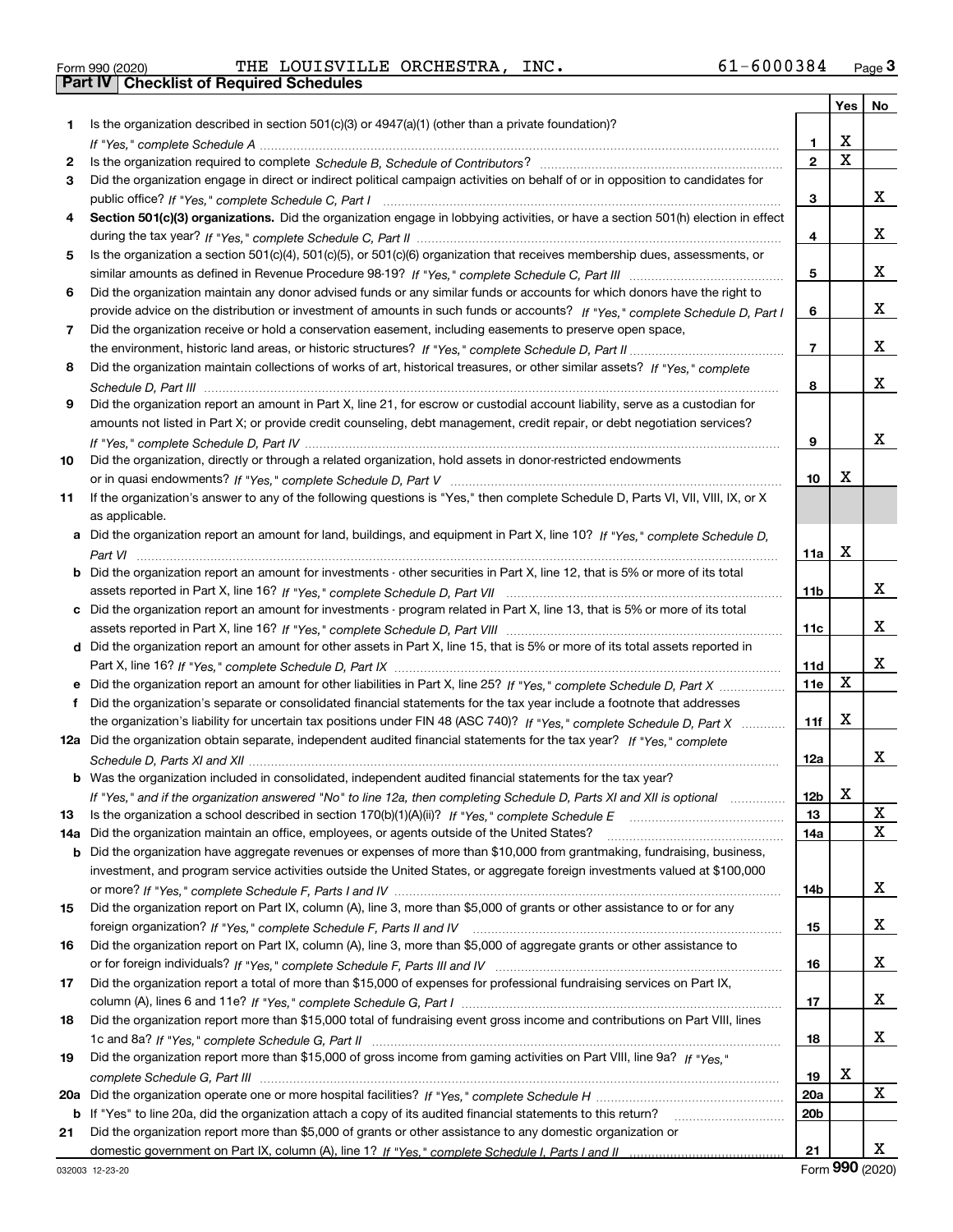|  | Form 990 (2020) |
|--|-----------------|
|  |                 |

*(continued)* Form 990 (2020) THE LOUISVILLE ORCHESTRA, INC**.** 61-6000384 <sub>Page</sub> 4<br>**Part IV | Checklist of Required Schedules** <sub>(continued)</sub>

|        |                                                                                                                                                                                                                                                         |                 | Yes | No          |
|--------|---------------------------------------------------------------------------------------------------------------------------------------------------------------------------------------------------------------------------------------------------------|-----------------|-----|-------------|
| 22     | Did the organization report more than \$5,000 of grants or other assistance to or for domestic individuals on                                                                                                                                           |                 |     |             |
|        |                                                                                                                                                                                                                                                         | 22              |     | x           |
| 23     | Did the organization answer "Yes" to Part VII, Section A, line 3, 4, or 5 about compensation of the organization's current                                                                                                                              |                 |     |             |
|        | and former officers, directors, trustees, key employees, and highest compensated employees? If "Yes," complete                                                                                                                                          |                 |     |             |
|        |                                                                                                                                                                                                                                                         | 23              | x   |             |
|        | 24a Did the organization have a tax-exempt bond issue with an outstanding principal amount of more than \$100,000 as of the                                                                                                                             |                 |     |             |
|        | last day of the year, that was issued after December 31, 2002? If "Yes," answer lines 24b through 24d and complete                                                                                                                                      |                 |     |             |
|        |                                                                                                                                                                                                                                                         | 24a             |     | x           |
|        |                                                                                                                                                                                                                                                         | 24 <sub>b</sub> |     |             |
|        | c Did the organization maintain an escrow account other than a refunding escrow at any time during the year to defease                                                                                                                                  |                 |     |             |
|        |                                                                                                                                                                                                                                                         | 24c             |     |             |
|        |                                                                                                                                                                                                                                                         | 24d             |     |             |
|        | 25a Section 501(c)(3), 501(c)(4), and 501(c)(29) organizations. Did the organization engage in an excess benefit                                                                                                                                        |                 |     |             |
|        |                                                                                                                                                                                                                                                         | 25a             |     | х           |
|        | b Is the organization aware that it engaged in an excess benefit transaction with a disqualified person in a prior year, and                                                                                                                            |                 |     |             |
|        | that the transaction has not been reported on any of the organization's prior Forms 990 or 990-EZ? If "Yes," complete                                                                                                                                   |                 |     |             |
|        | Schedule L, Part I                                                                                                                                                                                                                                      | 25b             |     | x           |
| 26     | Did the organization report any amount on Part X, line 5 or 22, for receivables from or payables to any current                                                                                                                                         |                 |     |             |
|        | or former officer, director, trustee, key employee, creator or founder, substantial contributor, or 35%                                                                                                                                                 |                 |     | X           |
|        | controlled entity or family member of any of these persons? If "Yes," complete Schedule L, Part II                                                                                                                                                      | 26              |     |             |
| 27     | Did the organization provide a grant or other assistance to any current or former officer, director, trustee, key employee,                                                                                                                             |                 |     |             |
|        | creator or founder, substantial contributor or employee thereof, a grant selection committee member, or to a 35% controlled<br>entity (including an employee thereof) or family member of any of these persons? If "Yes," complete Schedule L, Part III | 27              |     | х           |
| 28     | Was the organization a party to a business transaction with one of the following parties (see Schedule L, Part IV                                                                                                                                       |                 |     |             |
|        | instructions, for applicable filing thresholds, conditions, and exceptions):                                                                                                                                                                            |                 |     |             |
|        | a A current or former officer, director, trustee, key employee, creator or founder, or substantial contributor? If                                                                                                                                      |                 |     |             |
|        |                                                                                                                                                                                                                                                         | 28a             |     | x           |
|        |                                                                                                                                                                                                                                                         | 28 <sub>b</sub> |     | $\mathbf X$ |
|        | c A 35% controlled entity of one or more individuals and/or organizations described in lines 28a or 28b? If                                                                                                                                             |                 |     |             |
|        |                                                                                                                                                                                                                                                         | 28c             |     | х           |
| 29     |                                                                                                                                                                                                                                                         | 29              | X   |             |
| 30     | Did the organization receive contributions of art, historical treasures, or other similar assets, or qualified conservation                                                                                                                             |                 |     |             |
|        |                                                                                                                                                                                                                                                         | 30              |     | x           |
| 31     | Did the organization liquidate, terminate, or dissolve and cease operations? If "Yes," complete Schedule N, Part I                                                                                                                                      | 31              |     | $\mathbf X$ |
| 32     | Did the organization sell, exchange, dispose of, or transfer more than 25% of its net assets? If "Yes," complete                                                                                                                                        |                 |     |             |
|        |                                                                                                                                                                                                                                                         | 32              |     | х           |
| 33     | Did the organization own 100% of an entity disregarded as separate from the organization under Regulations                                                                                                                                              |                 |     |             |
|        |                                                                                                                                                                                                                                                         | 33              |     | x           |
| 34     | Was the organization related to any tax-exempt or taxable entity? If "Yes," complete Schedule R, Part II, III, or IV, and                                                                                                                               |                 |     |             |
|        |                                                                                                                                                                                                                                                         | 34              | х   |             |
|        | 35a Did the organization have a controlled entity within the meaning of section 512(b)(13)?                                                                                                                                                             | <b>35a</b>      | X   |             |
|        | b If "Yes" to line 35a, did the organization receive any payment from or engage in any transaction with a controlled entity                                                                                                                             |                 |     |             |
|        |                                                                                                                                                                                                                                                         | 35b             |     | X           |
| 36     | Section 501(c)(3) organizations. Did the organization make any transfers to an exempt non-charitable related organization?                                                                                                                              |                 |     |             |
|        |                                                                                                                                                                                                                                                         | 36              |     | x           |
| 37     | Did the organization conduct more than 5% of its activities through an entity that is not a related organization                                                                                                                                        |                 |     |             |
|        | and that is treated as a partnership for federal income tax purposes? If "Yes," complete Schedule R, Part VI                                                                                                                                            | 37              |     | x           |
| 38     | Did the organization complete Schedule O and provide explanations in Schedule O for Part VI, lines 11b and 19?                                                                                                                                          |                 |     |             |
| Part V | <b>Statements Regarding Other IRS Filings and Tax Compliance</b>                                                                                                                                                                                        | 38              | х   |             |
|        | Check if Schedule O contains a response or note to any line in this Part V                                                                                                                                                                              |                 |     |             |
|        |                                                                                                                                                                                                                                                         |                 | Yes | No          |
|        | 78<br>1a Enter the number reported in Box 3 of Form 1096. Enter -0- if not applicable<br>1a                                                                                                                                                             |                 |     |             |
| b      | $\overline{20}$<br>Enter the number of Forms W-2G included in line 1a. Enter -0- if not applicable<br>1b                                                                                                                                                |                 |     |             |
|        | Did the organization comply with backup withholding rules for reportable payments to vendors and reportable gaming                                                                                                                                      |                 |     |             |
|        |                                                                                                                                                                                                                                                         | 1c              | х   |             |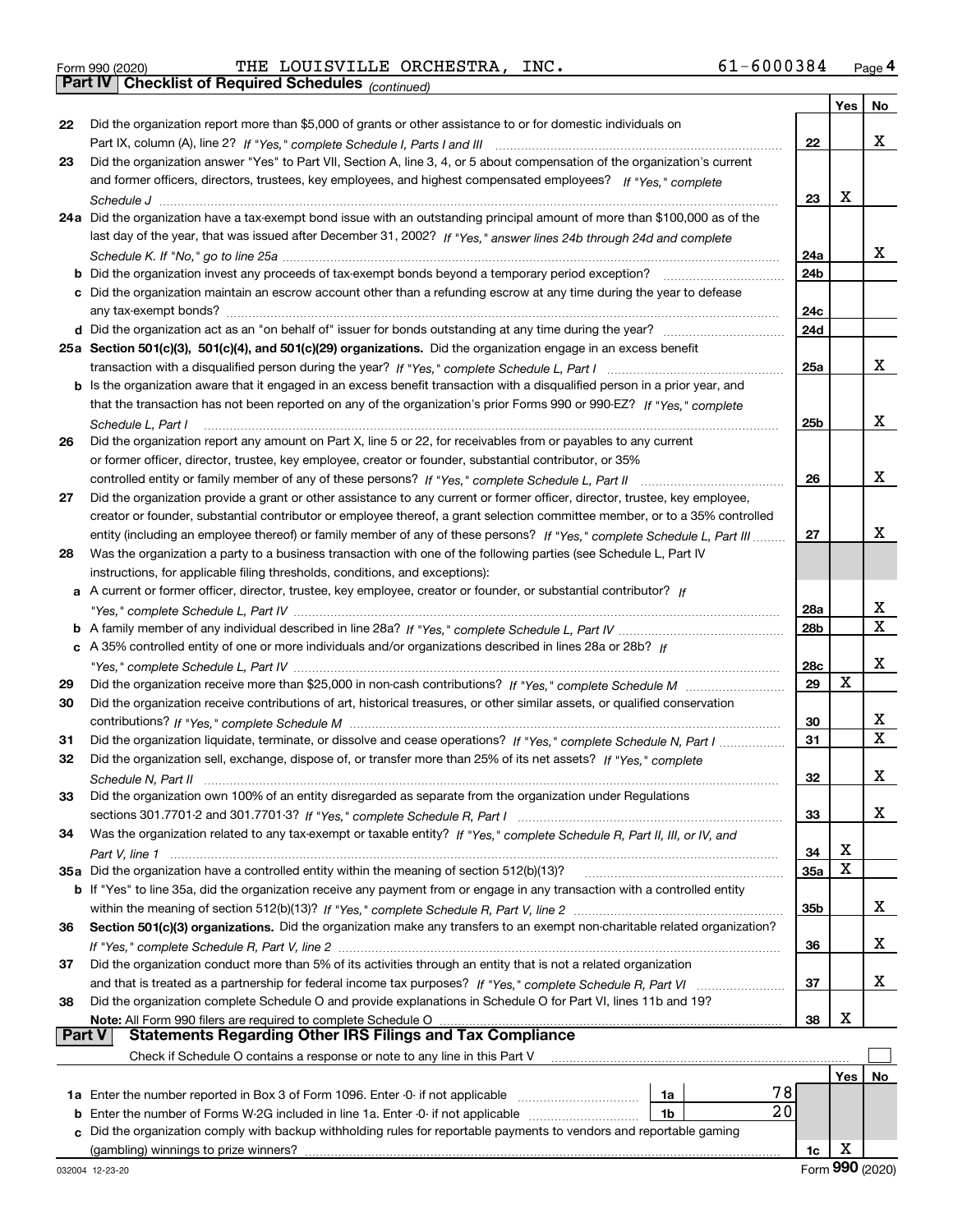|               | THE LOUISVILLE ORCHESTRA, INC.<br>61-6000384<br>Form 990 (2020)                                                                                                                                                                                  |          |     | $_{\text{Page}}$ 5          |
|---------------|--------------------------------------------------------------------------------------------------------------------------------------------------------------------------------------------------------------------------------------------------|----------|-----|-----------------------------|
| <b>Part V</b> | Statements Regarding Other IRS Filings and Tax Compliance (continued)                                                                                                                                                                            |          |     |                             |
|               |                                                                                                                                                                                                                                                  |          | Yes | No                          |
|               | 2a Enter the number of employees reported on Form W-3, Transmittal of Wage and Tax Statements,                                                                                                                                                   |          |     |                             |
|               | 169<br>filed for the calendar year ending with or within the year covered by this return<br>2a                                                                                                                                                   |          |     |                             |
|               |                                                                                                                                                                                                                                                  | 2b       | х   |                             |
|               |                                                                                                                                                                                                                                                  |          |     |                             |
|               | 3a Did the organization have unrelated business gross income of \$1,000 or more during the year?                                                                                                                                                 | 3a       |     | х                           |
|               |                                                                                                                                                                                                                                                  | 3b       |     |                             |
|               | 4a At any time during the calendar year, did the organization have an interest in, or a signature or other authority over, a                                                                                                                     |          |     |                             |
|               | financial account in a foreign country (such as a bank account, securities account, or other financial account)?                                                                                                                                 | 4a       |     | х                           |
|               | <b>b</b> If "Yes," enter the name of the foreign country $\triangleright$                                                                                                                                                                        |          |     |                             |
|               | See instructions for filing requirements for FinCEN Form 114, Report of Foreign Bank and Financial Accounts (FBAR).                                                                                                                              |          |     |                             |
|               |                                                                                                                                                                                                                                                  | 5a       |     | х                           |
| b             |                                                                                                                                                                                                                                                  | 5b       |     | х                           |
|               |                                                                                                                                                                                                                                                  | 5c       |     |                             |
|               | 6a Does the organization have annual gross receipts that are normally greater than \$100,000, and did the organization solicit                                                                                                                   |          |     |                             |
|               | any contributions that were not tax deductible as charitable contributions?                                                                                                                                                                      | 6a       |     | x                           |
|               | <b>b</b> If "Yes," did the organization include with every solicitation an express statement that such contributions or gifts                                                                                                                    |          |     |                             |
|               | were not tax deductible?                                                                                                                                                                                                                         | 6b       |     |                             |
| 7             | Organizations that may receive deductible contributions under section 170(c).                                                                                                                                                                    |          |     |                             |
| а             | Did the organization receive a payment in excess of \$75 made partly as a contribution and partly for goods and services provided to the payor?                                                                                                  | 7a       |     | х                           |
|               | <b>b</b> If "Yes," did the organization notify the donor of the value of the goods or services provided?                                                                                                                                         | 7b       |     |                             |
| c             | Did the organization sell, exchange, or otherwise dispose of tangible personal property for which it was required                                                                                                                                |          |     | х                           |
|               |                                                                                                                                                                                                                                                  | 7c       |     |                             |
|               | 7d  <br>d If "Yes," indicate the number of Forms 8282 filed during the year [11] [11] No. 2010 [12] Henry Marian Marian Marian Marian Marian Marian Marian Marian Marian Marian Marian Marian Marian Marian Marian Marian Marian Maria           |          |     | х                           |
| е             | Did the organization receive any funds, directly or indirectly, to pay premiums on a personal benefit contract?                                                                                                                                  | 7е<br>7f |     | х                           |
| f             | Did the organization, during the year, pay premiums, directly or indirectly, on a personal benefit contract?<br>If the organization received a contribution of qualified intellectual property, did the organization file Form 8899 as required? | 7g       |     |                             |
| g<br>h.       | If the organization received a contribution of cars, boats, airplanes, or other vehicles, did the organization file a Form 1098-C?                                                                                                               | 7h       |     |                             |
| 8             | Sponsoring organizations maintaining donor advised funds. Did a donor advised fund maintained by the                                                                                                                                             |          |     |                             |
|               | sponsoring organization have excess business holdings at any time during the year?                                                                                                                                                               | 8        |     |                             |
| 9             | Sponsoring organizations maintaining donor advised funds.                                                                                                                                                                                        |          |     |                             |
| а             | Did the sponsoring organization make any taxable distributions under section 4966?                                                                                                                                                               | 9а       |     |                             |
| b             |                                                                                                                                                                                                                                                  | 9b       |     |                             |
| 10            | Section 501(c)(7) organizations. Enter:                                                                                                                                                                                                          |          |     |                             |
|               | 10a                                                                                                                                                                                                                                              |          |     |                             |
|               | 10 <sub>b</sub><br>Gross receipts, included on Form 990, Part VIII, line 12, for public use of club facilities                                                                                                                                   |          |     |                             |
| 11            | Section 501(c)(12) organizations. Enter:                                                                                                                                                                                                         |          |     |                             |
| а             | Gross income from members or shareholders<br>11a                                                                                                                                                                                                 |          |     |                             |
|               | b Gross income from other sources (Do not net amounts due or paid to other sources against                                                                                                                                                       |          |     |                             |
|               | amounts due or received from them.)<br>11b                                                                                                                                                                                                       |          |     |                             |
|               | 12a Section 4947(a)(1) non-exempt charitable trusts. Is the organization filing Form 990 in lieu of Form 1041?                                                                                                                                   | 12a      |     |                             |
|               | 12b<br><b>b</b> If "Yes," enter the amount of tax-exempt interest received or accrued during the year                                                                                                                                            |          |     |                             |
| 13            | Section 501(c)(29) qualified nonprofit health insurance issuers.                                                                                                                                                                                 |          |     |                             |
| a             | Is the organization licensed to issue qualified health plans in more than one state?                                                                                                                                                             | 13a      |     |                             |
|               | Note: See the instructions for additional information the organization must report on Schedule O.                                                                                                                                                |          |     |                             |
|               | <b>b</b> Enter the amount of reserves the organization is required to maintain by the states in which the                                                                                                                                        |          |     |                             |
|               | 13b                                                                                                                                                                                                                                              |          |     |                             |
|               | 13c                                                                                                                                                                                                                                              |          |     |                             |
|               | 14a Did the organization receive any payments for indoor tanning services during the tax year?                                                                                                                                                   | 14a      |     | х                           |
|               | <b>b</b> If "Yes," has it filed a Form 720 to report these payments? If "No," provide an explanation on Schedule O                                                                                                                               | 14b      |     |                             |
| 15            | Is the organization subject to the section 4960 tax on payment(s) of more than \$1,000,000 in remuneration or                                                                                                                                    |          |     |                             |
|               |                                                                                                                                                                                                                                                  | 15       |     | х                           |
|               | If "Yes," see instructions and file Form 4720, Schedule N.                                                                                                                                                                                       |          |     |                             |
| 16            | Is the organization an educational institution subject to the section 4968 excise tax on net investment income?                                                                                                                                  | 16       |     | х                           |
|               | If "Yes," complete Form 4720, Schedule O.                                                                                                                                                                                                        |          |     | $F_{\text{arm}}$ 990 (2020) |
|               |                                                                                                                                                                                                                                                  |          |     |                             |

|  | Form 990 (2020) |
|--|-----------------|
|--|-----------------|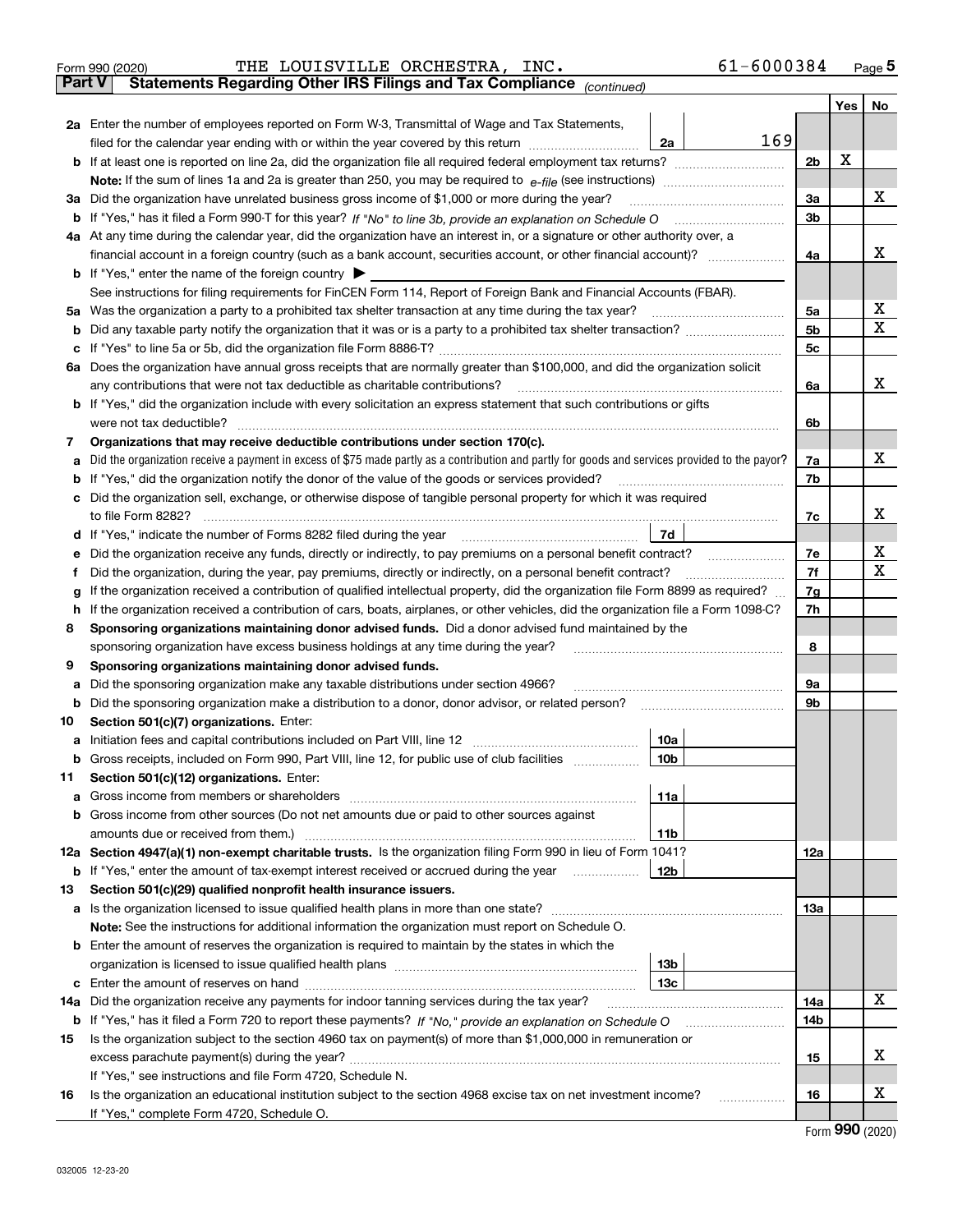|  | Form 990 (2020) |
|--|-----------------|
|  |                 |

| Form 990 (2020) | THE LOUISVILLE ORCHESTRA, INC. |  | 61-6000384                                                                                                                  | $P_{\text{aqe}}$ 6 |
|-----------------|--------------------------------|--|-----------------------------------------------------------------------------------------------------------------------------|--------------------|
|                 |                                |  | Part VI Governance, Management, and Disclosure For each "Yes" response to lines 2 through 7b below, and for a "No" response |                    |
|                 |                                |  | to line 8a, 8b, or 10b below, describe the circumstances, processes, or changes on Schedule O. See instructions.            |                    |

|     |                                                                                                                                                                                                                      |                 |             | $\overline{\mathbf{x}}$ |
|-----|----------------------------------------------------------------------------------------------------------------------------------------------------------------------------------------------------------------------|-----------------|-------------|-------------------------|
|     | <b>Section A. Governing Body and Management</b>                                                                                                                                                                      |                 |             |                         |
|     |                                                                                                                                                                                                                      |                 | Yes         | No                      |
|     | 38<br><b>1a</b> Enter the number of voting members of the governing body at the end of the tax year<br>1a                                                                                                            |                 |             |                         |
|     | If there are material differences in voting rights among members of the governing body, or if the governing                                                                                                          |                 |             |                         |
|     | body delegated broad authority to an executive committee or similar committee, explain on Schedule O.                                                                                                                |                 |             |                         |
|     | 38                                                                                                                                                                                                                   |                 |             |                         |
| b   | Enter the number of voting members included on line 1a, above, who are independent<br>1b<br>Did any officer, director, trustee, or key employee have a family relationship or a business relationship with any other |                 |             |                         |
| 2   |                                                                                                                                                                                                                      |                 |             | х                       |
|     | officer, director, trustee, or key employee?<br>Did the organization delegate control over management duties customarily performed by or under the direct supervision                                                | $\mathbf{2}$    |             |                         |
| 3   |                                                                                                                                                                                                                      |                 |             |                         |
|     | of officers, directors, trustees, or key employees to a management company or other person?                                                                                                                          | 3               |             | х<br>$\mathbf X$        |
| 4   | Did the organization make any significant changes to its governing documents since the prior Form 990 was filed?                                                                                                     | 4               |             |                         |
| 5   | Did the organization become aware during the year of a significant diversion of the organization's assets?                                                                                                           | 5               |             | X<br>$\mathbf X$        |
| 6   | Did the organization have members or stockholders?                                                                                                                                                                   | 6               |             |                         |
| 7a  | Did the organization have members, stockholders, or other persons who had the power to elect or appoint one or                                                                                                       |                 |             |                         |
|     | more members of the governing body?                                                                                                                                                                                  | 7a              |             | x                       |
|     | b Are any governance decisions of the organization reserved to (or subject to approval by) members, stockholders, or                                                                                                 |                 |             |                         |
|     | persons other than the governing body?                                                                                                                                                                               | 7b              |             | х                       |
| 8   | Did the organization contemporaneously document the meetings held or written actions undertaken during the year by the following:                                                                                    |                 |             |                         |
| a   | The governing body?                                                                                                                                                                                                  | 8а              | X           |                         |
| b   | Each committee with authority to act on behalf of the governing body?                                                                                                                                                | 8b              | $\mathbf X$ |                         |
| 9   | Is there any officer, director, trustee, or key employee listed in Part VII, Section A, who cannot be reached at the                                                                                                 |                 |             |                         |
|     |                                                                                                                                                                                                                      | 9               |             | x                       |
|     | <b>Section B. Policies</b> (This Section B requests information about policies not required by the Internal Revenue Code.)                                                                                           |                 |             |                         |
|     |                                                                                                                                                                                                                      |                 | Yes         | No                      |
|     |                                                                                                                                                                                                                      | 10a             |             | x                       |
|     | <b>b</b> If "Yes," did the organization have written policies and procedures governing the activities of such chapters, affiliates,                                                                                  |                 |             |                         |
|     | and branches to ensure their operations are consistent with the organization's exempt purposes?                                                                                                                      | 10 <sub>b</sub> |             |                         |
|     | 11a Has the organization provided a complete copy of this Form 990 to all members of its governing body before filing the form?                                                                                      | 11a             | X           |                         |
| b   | Describe in Schedule O the process, if any, used by the organization to review this Form 990.                                                                                                                        |                 |             |                         |
| 12a |                                                                                                                                                                                                                      | 12a             | X           |                         |
| b   | Were officers, directors, or trustees, and key employees required to disclose annually interests that could give rise to conflicts?                                                                                  | 12 <sub>b</sub> | $\mathbf X$ |                         |
|     | c Did the organization regularly and consistently monitor and enforce compliance with the policy? If "Yes," describe                                                                                                 |                 |             |                         |
|     | in Schedule O how this was done <i>manually contained as a series of the series</i> and the series of the series of th                                                                                               | 12c             | X           |                         |
| 13  | Did the organization have a written whistleblower policy?                                                                                                                                                            | 13              | X           |                         |
| 14  | Did the organization have a written document retention and destruction policy?                                                                                                                                       | 14              | X           |                         |
| 15  | Did the process for determining compensation of the following persons include a review and approval by independent                                                                                                   |                 |             |                         |
|     | persons, comparability data, and contemporaneous substantiation of the deliberation and decision?                                                                                                                    |                 |             |                         |
|     |                                                                                                                                                                                                                      | 15a             | X           |                         |
|     | <b>b</b> Other officers or key employees of the organization                                                                                                                                                         | 15b             |             | х                       |
|     | If "Yes" to line 15a or 15b, describe the process in Schedule O (see instructions).                                                                                                                                  |                 |             |                         |
|     | 16a Did the organization invest in, contribute assets to, or participate in a joint venture or similar arrangement with a                                                                                            |                 |             |                         |
|     | taxable entity during the year?                                                                                                                                                                                      | 16a             |             | X                       |
|     | <b>b</b> If "Yes," did the organization follow a written policy or procedure requiring the organization to evaluate its participation                                                                                |                 |             |                         |
|     | in joint venture arrangements under applicable federal tax law, and take steps to safeguard the organization's                                                                                                       |                 |             |                         |
|     | exempt status with respect to such arrangements?                                                                                                                                                                     | 16b             |             |                         |
|     | <b>Section C. Disclosure</b>                                                                                                                                                                                         |                 |             |                         |
| 17  | List the states with which a copy of this Form 990 is required to be filed $\blacktriangleright$ KY                                                                                                                  |                 |             |                         |
| 18  | Section 6104 requires an organization to make its Forms 1023 (1024 or 1024-A, if applicable), 990, and 990-T (Section 501(c)(3)s only) available                                                                     |                 |             |                         |
|     | for public inspection. Indicate how you made these available. Check all that apply.                                                                                                                                  |                 |             |                         |
|     | X   Own website<br>$X$ Upon request<br>Another's website<br>Other (explain on Schedule O)                                                                                                                            |                 |             |                         |
| 19  | Describe on Schedule O whether (and if so, how) the organization made its governing documents, conflict of interest policy, and financial                                                                            |                 |             |                         |
|     | statements available to the public during the tax year.                                                                                                                                                              |                 |             |                         |
| 20  | State the name, address, and telephone number of the person who possesses the organization's books and records                                                                                                       |                 |             |                         |
|     | TONYA MCSORLEY, CFO - (502) 587-8681<br>MS.                                                                                                                                                                          |                 |             |                         |
|     | 40202<br>620<br>WEST MAIN STREET SUITE 600, LOUISVILLE, KY                                                                                                                                                           |                 |             |                         |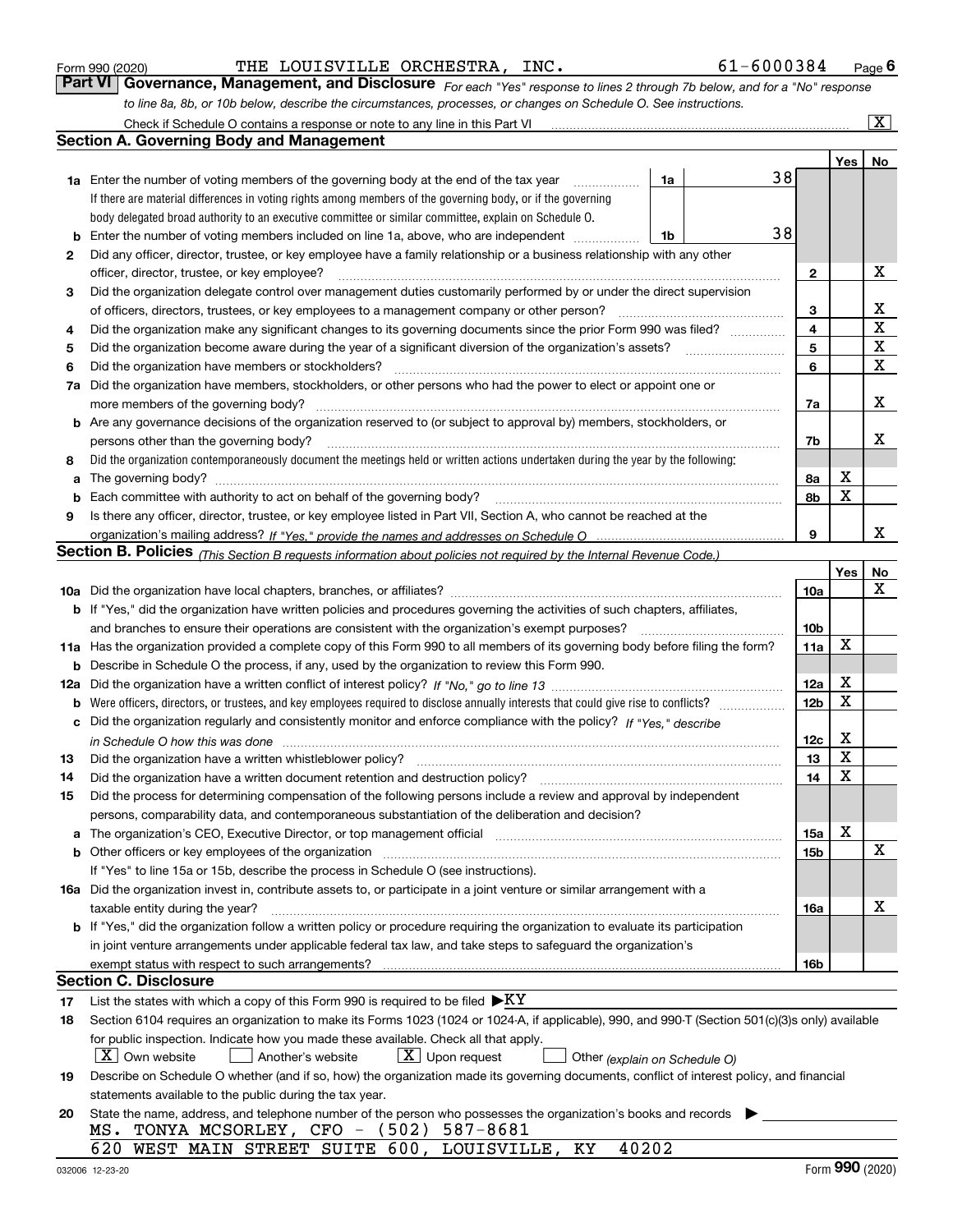|  | Form 990 (2020) |
|--|-----------------|
|  |                 |

<code>Form</code> 990 (2020) THE <code>LOUISVILLE ORCHESTRA, INC</code> .  $61-6000384$  <code>Page</code>

 $\mathcal{L}^{\text{max}}$ 

**7Part VII Compensation of Officers, Directors, Trustees, Key Employees, Highest Compensated Employees, and Independent Contractors**

Check if Schedule O contains a response or note to any line in this Part VII

**Section A. Officers, Directors, Trustees, Key Employees, and Highest Compensated Employees**

**1a**  Complete this table for all persons required to be listed. Report compensation for the calendar year ending with or within the organization's tax year. **•** List all of the organization's current officers, directors, trustees (whether individuals or organizations), regardless of amount of compensation.

Enter -0- in columns (D), (E), and (F) if no compensation was paid.

 $\bullet$  List all of the organization's  $\,$ current key employees, if any. See instructions for definition of "key employee."

**•** List the organization's five current highest compensated employees (other than an officer, director, trustee, or key employee) who received reportable compensation (Box 5 of Form W-2 and/or Box 7 of Form 1099-MISC) of more than \$100,000 from the organization and any related organizations.

**•** List all of the organization's former officers, key employees, and highest compensated employees who received more than \$100,000 of reportable compensation from the organization and any related organizations.

**former directors or trustees**  ¥ List all of the organization's that received, in the capacity as a former director or trustee of the organization, more than \$10,000 of reportable compensation from the organization and any related organizations.

See instructions for the order in which to list the persons above.

Check this box if neither the organization nor any related organization compensated any current officer, director, or trustee.  $\mathcal{L}^{\text{max}}$ 

| (A)                            | (B)                                                                  |                               |                                                                                                 | (C)                     |              |                                   |        | (D)                                                                              | (E)                              | (F)                                                                      |  |
|--------------------------------|----------------------------------------------------------------------|-------------------------------|-------------------------------------------------------------------------------------------------|-------------------------|--------------|-----------------------------------|--------|----------------------------------------------------------------------------------|----------------------------------|--------------------------------------------------------------------------|--|
| Name and title                 | Average<br>hours per<br>week                                         |                               | (do not check more than one<br>box, unless person is both an<br>officer and a director/trustee) | Position                |              |                                   |        | Reportable<br>Reportable<br>compensation<br>compensation<br>from related<br>from |                                  | Estimated<br>amount of<br>other                                          |  |
|                                | (list any<br>hours for<br>related<br>organizations<br>below<br>line) | ndividual trustee or director | nstitutional trustee                                                                            | Officer                 | Key employee | Highest compensated<br>  employee | Former | the<br>organization<br>(W-2/1099-MISC)                                           | organizations<br>(W-2/1099-MISC) | compensation<br>from the<br>organization<br>and related<br>organizations |  |
| TONYA MCSORLEY<br>(1)          | 40.00                                                                |                               |                                                                                                 |                         |              |                                   |        |                                                                                  |                                  |                                                                          |  |
| CHIEF FINANCIAL OFFICER        |                                                                      |                               |                                                                                                 | $\mathbf X$             |              |                                   |        | 109,503.                                                                         | 0.                               | 20,962.                                                                  |  |
| ROBERT MASSEY<br>(2)           | 40.00                                                                |                               |                                                                                                 |                         |              |                                   |        |                                                                                  |                                  |                                                                          |  |
| FORMER CHIEF EXECUTIVE OFFICER |                                                                      |                               |                                                                                                 |                         |              |                                   | X      | 116,048.                                                                         | $\mathbf 0$ .                    | 13,348.                                                                  |  |
| LEE KIRKWOOD<br>(3)            | 1.00                                                                 |                               |                                                                                                 |                         |              |                                   |        |                                                                                  |                                  |                                                                          |  |
| <b>CHAIR</b>                   |                                                                      | X                             |                                                                                                 | $\overline{\textbf{X}}$ |              |                                   |        | $\mathbf 0$ .                                                                    | 0.                               | 0.                                                                       |  |
| RITU FURLAN<br>(4)             | 1.00                                                                 |                               |                                                                                                 |                         |              |                                   |        |                                                                                  |                                  |                                                                          |  |
| VP OF FINANCE                  |                                                                      | X                             |                                                                                                 | X                       |              |                                   |        | 0.                                                                               | $\mathbf 0$ .                    | $0_{.}$                                                                  |  |
| ANDREW FLEISCHMAN<br>(5)       | 1.00                                                                 |                               |                                                                                                 |                         |              |                                   |        |                                                                                  |                                  |                                                                          |  |
| VP GENERAL COUNSEL             |                                                                      | X                             |                                                                                                 | X                       |              |                                   |        | 0.                                                                               | $\mathbf 0$ .                    | $0_{.}$                                                                  |  |
| (6)<br>TIMOTHY PEACE           | 1.00                                                                 |                               |                                                                                                 |                         |              |                                   |        |                                                                                  |                                  |                                                                          |  |
| <b>SECRETARY</b>               |                                                                      | X                             |                                                                                                 | $\overline{\textbf{X}}$ |              |                                   |        | 0.                                                                               | $\mathbf 0$ .                    | $\mathbf 0$ .                                                            |  |
| BRUCE J. ROTH<br>(7)           | 1.00                                                                 |                               |                                                                                                 |                         |              |                                   |        |                                                                                  |                                  |                                                                          |  |
| VP GOVERNANCE COMMITTEE        |                                                                      | X                             |                                                                                                 |                         |              |                                   |        | 0.                                                                               | $\mathbf 0$ .                    | $0_{.}$                                                                  |  |
| CAROL W. HEBEL<br>(8)          | 1.00                                                                 |                               |                                                                                                 |                         |              |                                   |        |                                                                                  |                                  |                                                                          |  |
| AT LARGE MEMBER                |                                                                      | X                             |                                                                                                 |                         |              |                                   |        | 0.                                                                               | $\mathbf 0$ .                    | $0_{.}$                                                                  |  |
| WINONA SHIPREK<br>(9)          | 1.00                                                                 |                               |                                                                                                 |                         |              |                                   |        |                                                                                  |                                  |                                                                          |  |
| AT LARGE MEMBER                |                                                                      | X                             |                                                                                                 |                         |              |                                   |        | 0.                                                                               | $\mathbf 0$ .                    | $0_{.}$                                                                  |  |
| (10) SUSAN VON HOVEN           | 1.00                                                                 |                               |                                                                                                 |                         |              |                                   |        |                                                                                  |                                  |                                                                          |  |
| AT LARGE MEMBER                |                                                                      | X                             |                                                                                                 |                         |              |                                   |        | 0.                                                                               | $\mathbf 0$ .                    | $\mathbf 0$ .                                                            |  |
| (11) MARY ELLEN WIEDERWOHL     | 1.00                                                                 |                               |                                                                                                 |                         |              |                                   |        |                                                                                  |                                  |                                                                          |  |
| AT LARGE MEMBER                |                                                                      | X                             |                                                                                                 |                         |              |                                   |        | 0.                                                                               | $\mathbf 0$ .                    | $\mathbf 0$ .                                                            |  |
| (12) MONA NEWELL               | 1.00                                                                 |                               |                                                                                                 |                         |              |                                   |        |                                                                                  |                                  |                                                                          |  |
| ALO PRESIDENT                  |                                                                      | X                             |                                                                                                 |                         |              |                                   |        | 0.                                                                               | $\mathbf 0$ .                    | $\mathbf 0$ .                                                            |  |
| (13) JERRY ABRAMSON            | 1.00                                                                 |                               |                                                                                                 |                         |              |                                   |        |                                                                                  |                                  |                                                                          |  |
| <b>DIRECTOR</b>                |                                                                      | X                             |                                                                                                 |                         |              |                                   |        | 0.                                                                               | $\mathbf 0$ .                    | $\mathbf 0$ .                                                            |  |
| (14) CAROLE BIRKHEAD           | 1.00                                                                 |                               |                                                                                                 |                         |              |                                   |        |                                                                                  |                                  |                                                                          |  |
| <b>DIRECTOR</b>                |                                                                      | X                             |                                                                                                 |                         |              |                                   |        | 0.                                                                               | $\mathbf 0$ .                    | $\mathbf 0$ .                                                            |  |
| (15) CHRISTINA BROWN           | 1.00                                                                 |                               |                                                                                                 |                         |              |                                   |        |                                                                                  |                                  |                                                                          |  |
| <b>DIRECTOR</b>                |                                                                      | X                             |                                                                                                 |                         |              |                                   |        | 0.                                                                               | $\mathbf 0$ .                    | $\mathbf 0$ .                                                            |  |
| (16) MARIAH GRATZ              | 1.00                                                                 |                               |                                                                                                 |                         |              |                                   |        |                                                                                  |                                  |                                                                          |  |
| <b>DIRECTOR</b>                |                                                                      | X                             |                                                                                                 |                         |              |                                   |        | 0.                                                                               | $\mathbf 0$ .                    | $\mathbf 0$ .                                                            |  |
| (17) PAULA HARSHAW             | 1.00                                                                 |                               |                                                                                                 |                         |              |                                   |        |                                                                                  |                                  |                                                                          |  |
| <b>DIRECTOR</b>                |                                                                      | $\rm X$                       |                                                                                                 |                         |              |                                   |        | 0.                                                                               | 0.                               | $\mathbf 0$ .                                                            |  |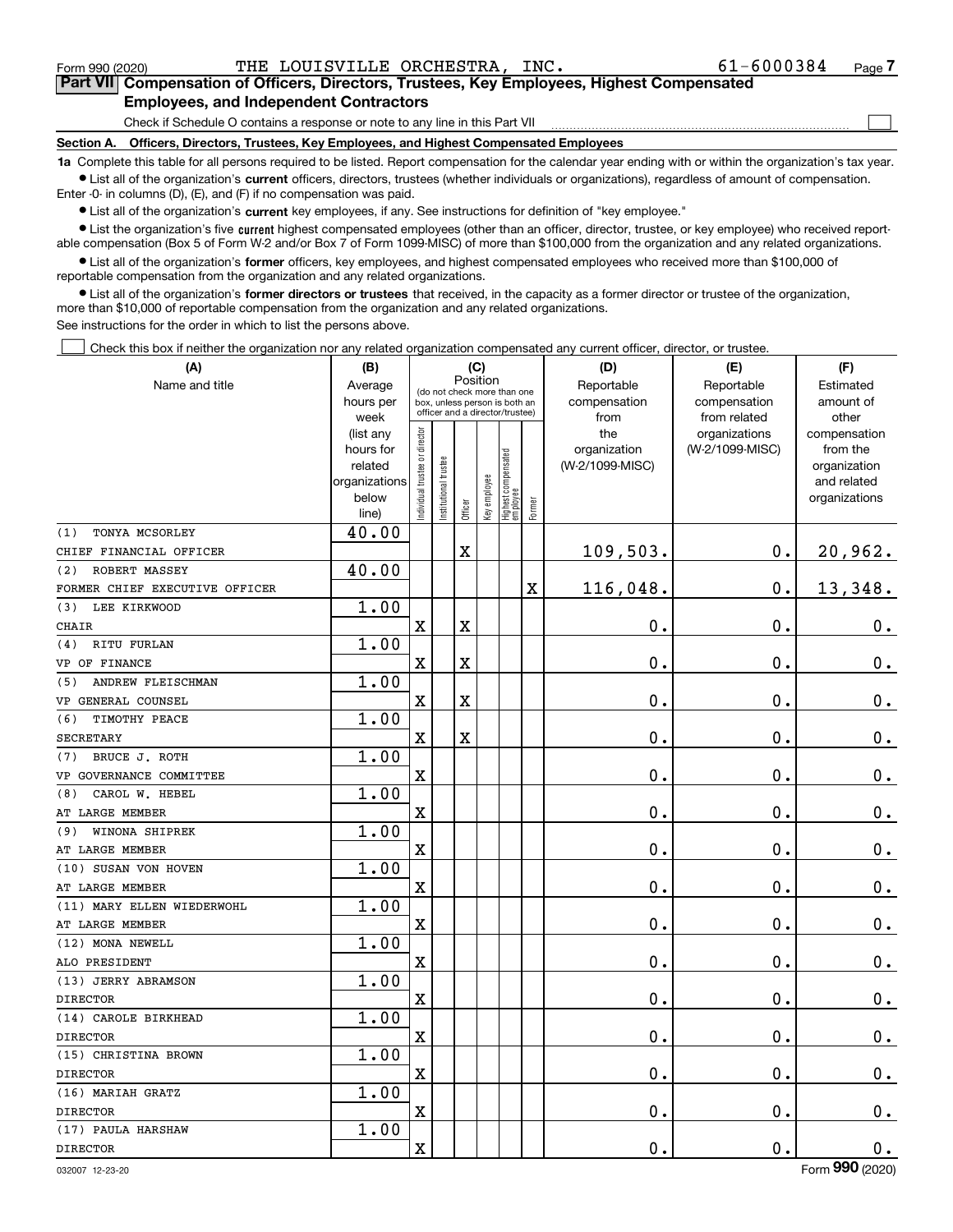| THE LOUISVILLE ORCHESTRA, INC.<br>Form 990 (2020)                                                                                               |                        |                                |                       |         |              |                                                              |        |                                | 61-6000384       |                     | Page $8$ |
|-------------------------------------------------------------------------------------------------------------------------------------------------|------------------------|--------------------------------|-----------------------|---------|--------------|--------------------------------------------------------------|--------|--------------------------------|------------------|---------------------|----------|
| <b>Part VII</b><br>Section A. Officers, Directors, Trustees, Key Employees, and Highest Compensated Employees (continued)                       |                        |                                |                       |         |              |                                                              |        |                                |                  |                     |          |
| (A)                                                                                                                                             | (B)                    |                                |                       |         | (C)          |                                                              |        | (D)                            | (E)              | (F)                 |          |
| Name and title                                                                                                                                  | Average                |                                |                       |         | Position     |                                                              |        | Reportable                     | Reportable       | Estimated           |          |
|                                                                                                                                                 | hours per              |                                |                       |         |              | (do not check more than one<br>box, unless person is both an |        | compensation                   | compensation     | amount of           |          |
|                                                                                                                                                 | week                   |                                |                       |         |              | officer and a director/trustee)                              |        | from                           | from related     | other               |          |
|                                                                                                                                                 | (list any              |                                |                       |         |              |                                                              |        | the                            | organizations    | compensation        |          |
|                                                                                                                                                 | hours for              |                                |                       |         |              |                                                              |        | organization                   | (W-2/1099-MISC)  | from the            |          |
|                                                                                                                                                 | related                |                                |                       |         |              |                                                              |        | (W-2/1099-MISC)                |                  | organization        |          |
|                                                                                                                                                 | organizations<br>below |                                |                       |         |              |                                                              |        |                                |                  | and related         |          |
|                                                                                                                                                 | line)                  | Individual trustee or director | Institutional trustee | Officer | Key employee | Highest compensated<br>  employee                            | Former |                                |                  | organizations       |          |
|                                                                                                                                                 | 1.00                   |                                |                       |         |              |                                                              |        |                                |                  |                     |          |
| (18) MICHELLE HAWK HEIT<br><b>DIRECTOR</b>                                                                                                      |                        | X                              |                       |         |              |                                                              |        | 0.                             | 0.               |                     | 0.       |
| (19) WENDY HYLAND                                                                                                                               | 1.00                   |                                |                       |         |              |                                                              |        |                                |                  |                     |          |
| <b>DIRECTOR</b>                                                                                                                                 |                        | X                              |                       |         |              |                                                              |        | 0.                             | 0.               |                     | 0.       |
| (20) SCOTT JUSTICE                                                                                                                              | 1.00                   |                                |                       |         |              |                                                              |        |                                |                  |                     |          |
| <b>DIRECTOR</b>                                                                                                                                 |                        | X                              |                       |         |              |                                                              |        | 0.                             | 0.               |                     | 0.       |
| (21) BRIAN KANE                                                                                                                                 | 1.00                   |                                |                       |         |              |                                                              |        |                                |                  |                     |          |
| <b>DIRECTOR</b>                                                                                                                                 |                        | $\mathbf X$                    |                       |         |              |                                                              |        | 0.                             | 0.               |                     | 0.       |
| (22) BETH KEYES                                                                                                                                 | 1.00                   |                                |                       |         |              |                                                              |        |                                |                  |                     |          |
| <b>DIRECTOR</b>                                                                                                                                 |                        | $\mathbf X$                    |                       |         |              |                                                              |        | 0.                             | 0.               |                     | 0.       |
| (23) DON KOHLER, JR.                                                                                                                            | 1.00                   |                                |                       |         |              |                                                              |        |                                |                  |                     |          |
| DIRECTOR                                                                                                                                        |                        | X                              |                       |         |              |                                                              |        | 0.                             | 0.               |                     | 0.       |
| (24) KAREN LAWRENCE                                                                                                                             | 1.00                   |                                |                       |         |              |                                                              |        |                                |                  |                     |          |
| <b>DIRECTOR</b>                                                                                                                                 |                        | X                              |                       |         |              |                                                              |        | 0.                             | 0.               |                     | 0.       |
| (25) CAROL BARR MATTON                                                                                                                          | 1.00                   |                                |                       |         |              |                                                              |        |                                |                  |                     |          |
| <b>DIRECTOR</b>                                                                                                                                 |                        | X                              |                       |         |              |                                                              |        | 0.                             | 0.               |                     | 0.       |
| (26) JOSEPH MILLER                                                                                                                              | 1.00                   |                                |                       |         |              |                                                              |        |                                |                  |                     |          |
| <b>DIRECTOR</b>                                                                                                                                 |                        | $\mathbf x$                    |                       |         |              |                                                              |        | 0.                             | 0.               |                     | $0$ .    |
| 1b Subtotal                                                                                                                                     |                        |                                |                       |         |              |                                                              | ▶      | 225,551.                       | $\overline{0}$ . |                     | 34,310.  |
| c Total from continuation sheets to Part VII, Section A                                                                                         |                        |                                |                       |         |              |                                                              |        | 0.                             | 0.               |                     | 0.       |
|                                                                                                                                                 |                        |                                |                       |         |              |                                                              |        | 225,551.                       | 0.               |                     | 34,310.  |
| Total number of individuals (including but not limited to those listed above) who received more than \$100,000 of reportable<br>2               |                        |                                |                       |         |              |                                                              |        |                                |                  |                     |          |
| compensation from the organization $\blacktriangleright$                                                                                        |                        |                                |                       |         |              |                                                              |        |                                |                  |                     | 2        |
|                                                                                                                                                 |                        |                                |                       |         |              |                                                              |        |                                |                  | Yes                 | No       |
| 3<br>Did the organization list any former officer, director, trustee, key employee, or highest compensated employee on                          |                        |                                |                       |         |              |                                                              |        |                                |                  |                     |          |
| line 1a? If "Yes," complete Schedule J for such individual manufactured contained and the 1a? If "Yes," complete Schedule J for such individual |                        |                                |                       |         |              |                                                              |        |                                |                  | X<br>3              |          |
| For any individual listed on line 1a, is the sum of reportable compensation and other compensation from the organization                        |                        |                                |                       |         |              |                                                              |        |                                |                  |                     |          |
|                                                                                                                                                 |                        |                                |                       |         |              |                                                              |        |                                |                  | 4                   | х        |
| Did any person listed on line 1a receive or accrue compensation from any unrelated organization or individual for services<br>5                 |                        |                                |                       |         |              |                                                              |        |                                |                  |                     |          |
|                                                                                                                                                 |                        |                                |                       |         |              |                                                              |        |                                |                  | 5                   | х        |
| <b>Section B. Independent Contractors</b>                                                                                                       |                        |                                |                       |         |              |                                                              |        |                                |                  |                     |          |
| Complete this table for your five highest compensated independent contractors that received more than \$100,000 of compensation from<br>1.      |                        |                                |                       |         |              |                                                              |        |                                |                  |                     |          |
| the organization. Report compensation for the calendar year ending with or within the organization's tax year.                                  |                        |                                |                       |         |              |                                                              |        |                                |                  |                     |          |
| (A)<br>Name and business address                                                                                                                |                        |                                |                       |         |              |                                                              |        | (B)<br>Description of services |                  | (C)<br>Compensation |          |
| OPUS 3, 470 PARK AVENUE SOUTH 9TH FLOOR                                                                                                         |                        |                                |                       |         |              |                                                              |        | TEDDY ABRAMS'                  |                  |                     |          |
| NORTH, NEW YORK, NY 10016                                                                                                                       |                        |                                |                       |         |              |                                                              |        | SERVICES                       |                  |                     | 243,167. |
|                                                                                                                                                 |                        |                                |                       |         |              |                                                              |        |                                |                  |                     |          |
|                                                                                                                                                 |                        |                                |                       |         |              |                                                              |        |                                |                  |                     |          |
|                                                                                                                                                 |                        |                                |                       |         |              |                                                              |        |                                |                  |                     |          |
|                                                                                                                                                 |                        |                                |                       |         |              |                                                              |        |                                |                  |                     |          |
|                                                                                                                                                 |                        |                                |                       |         |              |                                                              |        |                                |                  |                     |          |
|                                                                                                                                                 |                        |                                |                       |         |              |                                                              |        |                                |                  |                     |          |
|                                                                                                                                                 |                        |                                |                       |         |              |                                                              |        |                                |                  |                     |          |

**2** Total number of independent contractors (including but not limited to those listed above) who received more than \$100,000 of compensation from the organization | 1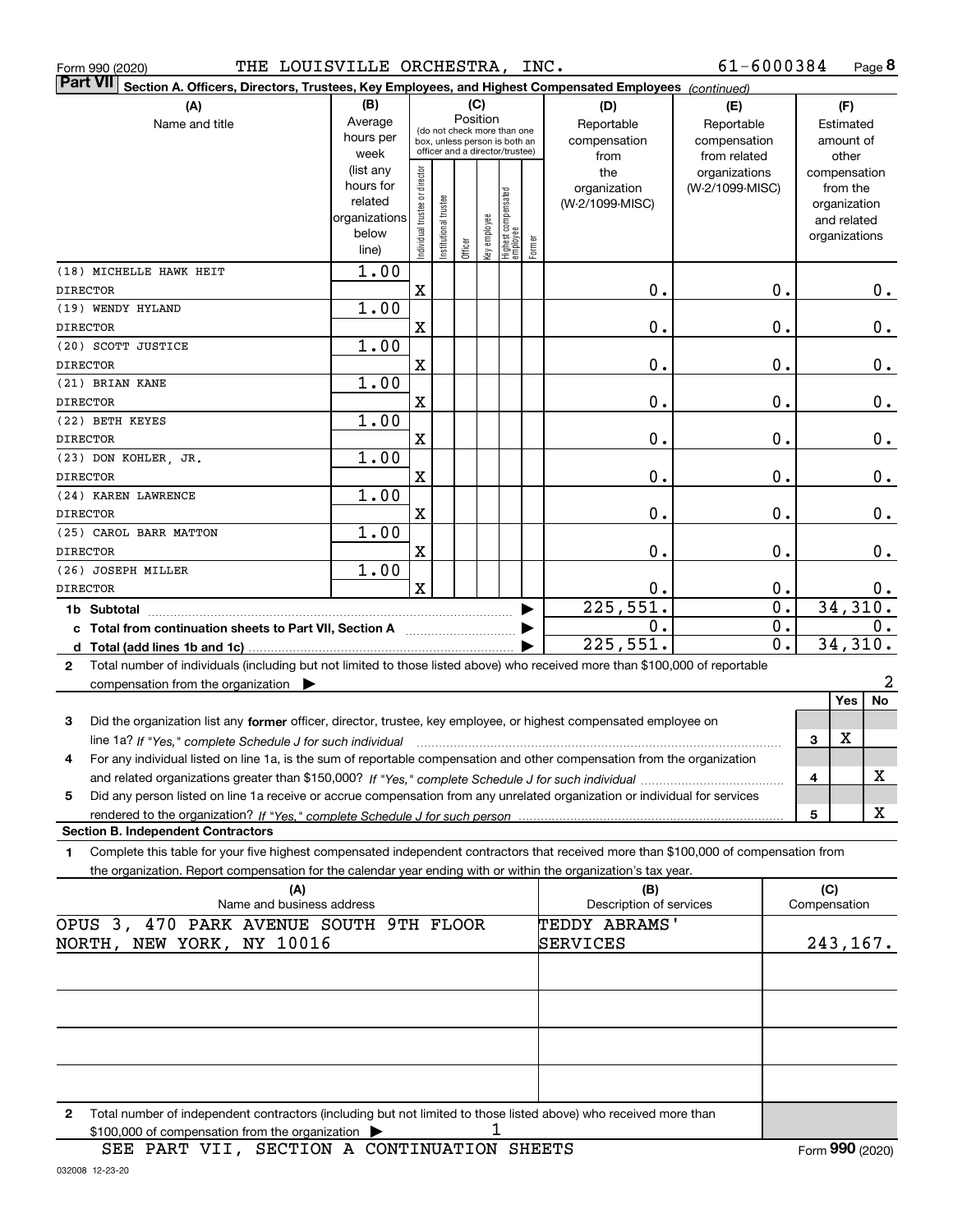| THE LOUISVILLE ORCHESTRA, INC.<br>Form 990                                                                                |                        |                                |                       |         |              |                              |        |                 | 61-6000384                    |                       |
|---------------------------------------------------------------------------------------------------------------------------|------------------------|--------------------------------|-----------------------|---------|--------------|------------------------------|--------|-----------------|-------------------------------|-----------------------|
| <b>Part VII</b><br>Section A. Officers, Directors, Trustees, Key Employees, and Highest Compensated Employees (continued) |                        |                                |                       |         |              |                              |        |                 |                               |                       |
| (A)                                                                                                                       | (B)                    |                                |                       |         | (C)          |                              |        | (D)             | (E)                           | (F)                   |
| Name and title                                                                                                            | Average                |                                |                       |         | Position     |                              |        | Reportable      | Reportable                    | Estimated             |
|                                                                                                                           | hours                  |                                |                       |         |              | (check all that apply)       |        | compensation    | compensation                  | amount of             |
|                                                                                                                           | per<br>week            |                                |                       |         |              |                              |        | from<br>the     | from related<br>organizations | other<br>compensation |
|                                                                                                                           | (list any              |                                |                       |         |              |                              |        | organization    | (W-2/1099-MISC)               | from the              |
|                                                                                                                           | hours for              |                                |                       |         |              |                              |        | (W-2/1099-MISC) |                               | organization          |
|                                                                                                                           | related                |                                |                       |         |              |                              |        |                 |                               | and related           |
|                                                                                                                           | organizations<br>below |                                |                       |         |              |                              |        |                 |                               | organizations         |
|                                                                                                                           | line)                  | Individual trustee or director | Institutional trustee | Officer | Key employee | Highest compensated employee | Former |                 |                               |                       |
| (27) GUY MONTGOMERY                                                                                                       | 1.00                   |                                |                       |         |              |                              |        |                 |                               |                       |
| <b>DIRECTOR</b>                                                                                                           |                        | $\mathbf X$                    |                       |         |              |                              |        | $\mathbf 0$ .   | 0.                            | $0_{.}$               |
| (28) OJ OLEKA                                                                                                             | 1.00                   |                                |                       |         |              |                              |        |                 |                               |                       |
| <b>DIRECTOR</b>                                                                                                           |                        | $\mathbf X$                    |                       |         |              |                              |        | $\mathbf 0$ .   | $\mathbf 0$ .                 | 0.                    |
| (29) TERESA REED                                                                                                          | 1.00                   |                                |                       |         |              |                              |        |                 |                               |                       |
| <b>DIRECTOR</b>                                                                                                           |                        | $\mathbf X$                    |                       |         |              |                              |        | $\mathbf 0$ .   | $\mathbf 0$ .                 | $\mathbf 0$ .         |
| (30) JEFF ROBERTS                                                                                                         | 1.00                   |                                |                       |         |              |                              |        |                 |                               |                       |
| <b>DIRECTOR</b>                                                                                                           |                        | $\mathbf X$                    |                       |         |              |                              |        | $\mathbf 0$ .   | $\mathbf 0$ .                 | $0_{.}$               |
| (31) MICHAEL RUDD                                                                                                         | 1.00                   |                                |                       |         |              |                              |        |                 |                               |                       |
| <b>DIRECTOR</b>                                                                                                           |                        | $\mathbf X$                    |                       |         |              |                              |        | $\mathbf 0$ .   | $\mathbf 0$ .                 | $0_{.}$               |
| (32) MEDORA SAFAI                                                                                                         | 1.00                   |                                |                       |         |              |                              |        |                 |                               |                       |
| <b>DIRECTOR</b>                                                                                                           |                        | $\mathbf X$                    |                       |         |              |                              |        | $\mathbf 0$ .   | $\mathbf 0$ .                 | $0_{.}$               |
| (33) KEN SALES                                                                                                            | 1.00                   |                                |                       |         |              |                              |        |                 |                               |                       |
| <b>DIRECTOR</b>                                                                                                           |                        | $\mathbf X$                    |                       |         |              |                              |        | $\mathbf 0$ .   | $\mathbf 0$ .                 | $0_{.}$               |
| (34) DENISE SCHILLER                                                                                                      | 1.00                   |                                |                       |         |              |                              |        |                 |                               |                       |
| <b>DIRECTOR</b>                                                                                                           |                        | $\mathbf X$                    |                       |         |              |                              |        | $\mathbf 0$ .   | $\mathbf 0$ .                 | $0_{.}$               |
| (35) GARY SLOBODA                                                                                                         | 1.00                   |                                |                       |         |              |                              |        |                 |                               |                       |
| <b>DIRECTOR</b>                                                                                                           |                        | $\mathbf X$                    |                       |         |              |                              |        | $\mathbf 0$ .   | $\mathbf 0$ .                 | $0_{.}$               |
| (36) MIN SON                                                                                                              | 1.00                   |                                |                       |         |              |                              |        |                 |                               |                       |
| <b>DIRECTOR</b>                                                                                                           |                        | $\mathbf X$                    |                       |         |              |                              |        | $\mathbf 0$ .   | $\mathbf 0$ .                 | 0.                    |
| (37) DENNIS STILGER, JR.                                                                                                  | 1.00                   |                                |                       |         |              |                              |        |                 |                               |                       |
| <b>DIRECTOR</b>                                                                                                           |                        | $\mathbf X$                    |                       |         |              |                              |        | $\mathbf 0$ .   | $\mathbf 0$ .                 | $\mathbf 0$ .         |
| (38) WILLIAM SUMMERS                                                                                                      | 1.00                   |                                |                       |         |              |                              |        |                 |                               |                       |
| <b>DIRECTOR</b>                                                                                                           |                        | $\mathbf X$                    |                       |         |              |                              |        | 0.              | 0.                            | 0.                    |
| (39) JAMES S. WELCH, JR.                                                                                                  | 1.00                   |                                |                       |         |              |                              |        |                 |                               |                       |
| <b>DIRECTOR</b>                                                                                                           | 1.00                   | X,                             |                       |         |              |                              |        | $\mathbf 0$ .   | $\mathbf 0$ .                 | $\mathbf{0}$ .        |
| (40) ROBERT H. WIMSATT<br><b>DIRECTOR</b>                                                                                 |                        | X                              |                       |         |              |                              |        | $\mathbf 0$ .   | 0.                            | 0.                    |
|                                                                                                                           |                        |                                |                       |         |              |                              |        |                 |                               |                       |
|                                                                                                                           |                        |                                |                       |         |              |                              |        |                 |                               |                       |
|                                                                                                                           |                        |                                |                       |         |              |                              |        |                 |                               |                       |
|                                                                                                                           |                        |                                |                       |         |              |                              |        |                 |                               |                       |
|                                                                                                                           |                        |                                |                       |         |              |                              |        |                 |                               |                       |
|                                                                                                                           |                        |                                |                       |         |              |                              |        |                 |                               |                       |
|                                                                                                                           |                        |                                |                       |         |              |                              |        |                 |                               |                       |
|                                                                                                                           |                        |                                |                       |         |              |                              |        |                 |                               |                       |
|                                                                                                                           |                        |                                |                       |         |              |                              |        |                 |                               |                       |
|                                                                                                                           |                        |                                |                       |         |              |                              |        |                 |                               |                       |
|                                                                                                                           |                        |                                |                       |         |              |                              |        |                 |                               |                       |
|                                                                                                                           |                        |                                |                       |         |              |                              |        |                 |                               |                       |
|                                                                                                                           |                        |                                |                       |         |              |                              |        |                 |                               |                       |
| Total to Part VII, Section A, line 1c                                                                                     |                        |                                |                       |         |              |                              |        |                 |                               |                       |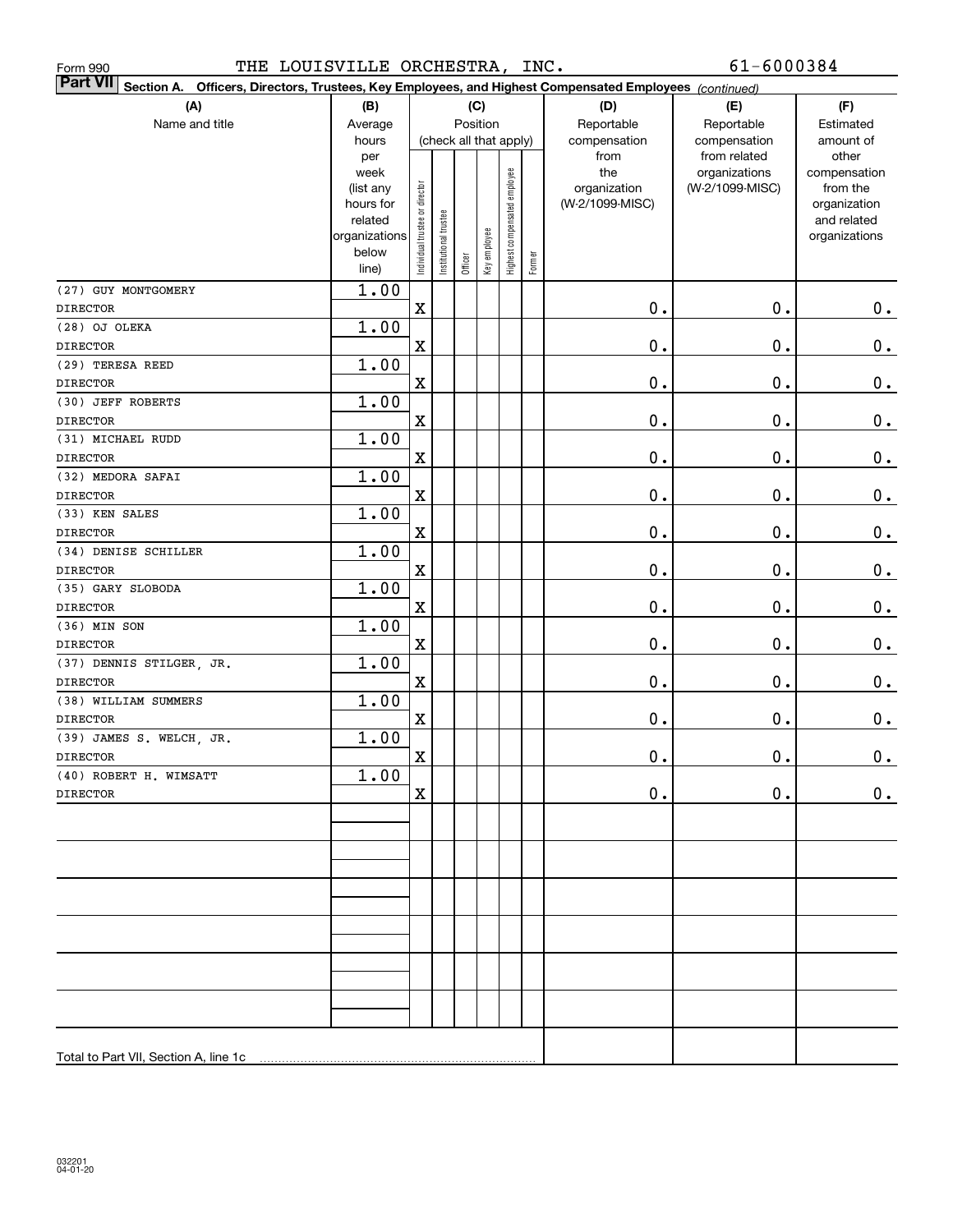|                                                                  | Form 990 (2020)  | THE LOUISVILLE ORCHESTRA, INC.                                                |                       |                             |                                       | 61-6000384                    | Page 9                  |
|------------------------------------------------------------------|------------------|-------------------------------------------------------------------------------|-----------------------|-----------------------------|---------------------------------------|-------------------------------|-------------------------|
|                                                                  | <b>Part VIII</b> | <b>Statement of Revenue</b>                                                   |                       |                             |                                       |                               |                         |
|                                                                  |                  | Check if Schedule O contains a response or note to any line in this Part VIII |                       |                             |                                       |                               |                         |
|                                                                  |                  |                                                                               |                       | (A)<br>Total revenue        | $\overline{(B)}$<br>Related or exempt | $\overline{(C)}$<br>Unrelated | (D)<br>Revenue excluded |
|                                                                  |                  |                                                                               |                       |                             | function revenue                      | business revenue              | from tax under          |
|                                                                  |                  |                                                                               |                       |                             |                                       |                               | sections 512 - 514      |
|                                                                  |                  | 1a<br>1 a Federated campaigns                                                 | 507, 180.             |                             |                                       |                               |                         |
|                                                                  |                  | 1 <sub>b</sub><br><b>b</b> Membership dues                                    |                       |                             |                                       |                               |                         |
|                                                                  | с                | 1 <sub>c</sub><br>Fundraising events                                          |                       |                             |                                       |                               |                         |
|                                                                  |                  | 1 <sub>d</sub><br>d Related organizations                                     | 505,842.              |                             |                                       |                               |                         |
|                                                                  |                  | 1e<br>Government grants (contributions)                                       | 1,354,065.            |                             |                                       |                               |                         |
|                                                                  |                  | f All other contributions, gifts, grants, and                                 |                       |                             |                                       |                               |                         |
| <b>Contributions, Gifts, Grants</b><br>and Other Similar Amounts |                  | similar amounts not included above<br>1f                                      | 4,052,035.            |                             |                                       |                               |                         |
|                                                                  |                  | $1g$ \$<br>Noncash contributions included in lines 1a-1f                      | 28,420.               |                             |                                       |                               |                         |
|                                                                  |                  |                                                                               |                       | 6,419,122.                  |                                       |                               |                         |
|                                                                  |                  |                                                                               | <b>Business Code</b>  |                             |                                       |                               |                         |
|                                                                  | 2a               | CONTRACT REVENUE                                                              | 711130                | 131,505.                    | 131,505.                              |                               |                         |
|                                                                  | b                | <b>CONCERT REVENUE</b>                                                        | 711130                | 90,004.                     | 90,004.                               |                               |                         |
|                                                                  | c                |                                                                               |                       |                             |                                       |                               |                         |
|                                                                  | d                |                                                                               |                       |                             |                                       |                               |                         |
| Program Service<br>Revenue                                       | e                |                                                                               |                       |                             |                                       |                               |                         |
|                                                                  |                  | All other program service revenue <i></i>                                     |                       |                             |                                       |                               |                         |
|                                                                  | a                |                                                                               |                       | 221,509.                    |                                       |                               |                         |
|                                                                  | 3                | Investment income (including dividends, interest, and                         |                       |                             |                                       |                               |                         |
|                                                                  |                  |                                                                               |                       | 49,756.                     |                                       |                               | 49,756.                 |
|                                                                  | 4                | Income from investment of tax-exempt bond proceeds                            |                       |                             |                                       |                               |                         |
|                                                                  | 5                |                                                                               |                       |                             |                                       |                               |                         |
|                                                                  |                  | (i) Real                                                                      | (ii) Personal         |                             |                                       |                               |                         |
|                                                                  | 6а               | Gross rents<br>l 6a<br>.                                                      |                       |                             |                                       |                               |                         |
|                                                                  |                  | 6b<br>Less: rental expenses                                                   |                       |                             |                                       |                               |                         |
|                                                                  |                  | 6c<br>Rental income or (loss)                                                 |                       |                             |                                       |                               |                         |
|                                                                  | d                | Net rental income or (loss)                                                   |                       |                             |                                       |                               |                         |
|                                                                  |                  | (i) Securities<br>7 a Gross amount from sales of                              | (ii) Other            |                             |                                       |                               |                         |
|                                                                  |                  | 7a661,507.<br>assets other than inventory                                     |                       |                             |                                       |                               |                         |
|                                                                  |                  | <b>b</b> Less: cost or other basis                                            |                       |                             |                                       |                               |                         |
|                                                                  |                  | 7 <sub>b</sub> 648,814.<br>and sales expenses                                 |                       |                             |                                       |                               |                         |
| anueve                                                           |                  | $7c \mid 12,693.$<br>c Gain or (loss)                                         |                       |                             |                                       |                               |                         |
|                                                                  |                  |                                                                               |                       | 12,693.                     |                                       |                               | 12,693.                 |
| Other R                                                          |                  | 8 a Gross income from fundraising events (not                                 |                       |                             |                                       |                               |                         |
|                                                                  |                  | including \$<br>of                                                            |                       |                             |                                       |                               |                         |
|                                                                  |                  | contributions reported on line 1c). See                                       |                       |                             |                                       |                               |                         |
|                                                                  |                  | 8a                                                                            |                       |                             |                                       |                               |                         |
|                                                                  |                  | 8 <sub>b</sub><br>Less: direct expenses                                       |                       |                             |                                       |                               |                         |
|                                                                  | c                | Net income or (loss) from fundraising events                                  |                       |                             |                                       |                               |                         |
|                                                                  |                  | 9 a Gross income from gaming activities. See                                  |                       |                             |                                       |                               |                         |
|                                                                  |                  |                                                                               | 9a 330, 092.          |                             |                                       |                               |                         |
|                                                                  |                  |                                                                               | $9b\sqrt{155,947}$ .  |                             |                                       |                               |                         |
|                                                                  |                  | c Net income or (loss) from gaming activities                                 |                       | 174,145.                    |                                       |                               | 174, 145.               |
|                                                                  |                  | 10 a Gross sales of inventory, less returns                                   |                       |                             |                                       |                               |                         |
|                                                                  |                  | 10a                                                                           | 91.                   |                             |                                       |                               |                         |
|                                                                  |                  | 10b<br><b>b</b> Less: cost of goods sold                                      | 0.                    |                             |                                       |                               |                         |
|                                                                  |                  | c Net income or (loss) from sales of inventory                                |                       | 91.                         | 91.                                   |                               |                         |
|                                                                  |                  |                                                                               | <b>Business Code</b>  |                             |                                       |                               |                         |
|                                                                  | 11 a             | OTHER INCOME                                                                  | 900099                | 3,107.                      |                                       |                               | 3,107.                  |
|                                                                  | b                |                                                                               |                       |                             |                                       |                               |                         |
| Revenue                                                          | c                |                                                                               |                       |                             |                                       |                               |                         |
| Miscellaneous                                                    |                  |                                                                               |                       |                             |                                       |                               |                         |
|                                                                  |                  |                                                                               | $\blacktriangleright$ | 3,107.                      |                                       |                               |                         |
|                                                                  | 12               |                                                                               |                       | $\triangleright$ 6,880,423. | 221,600.                              | 0.1                           | 239,701.                |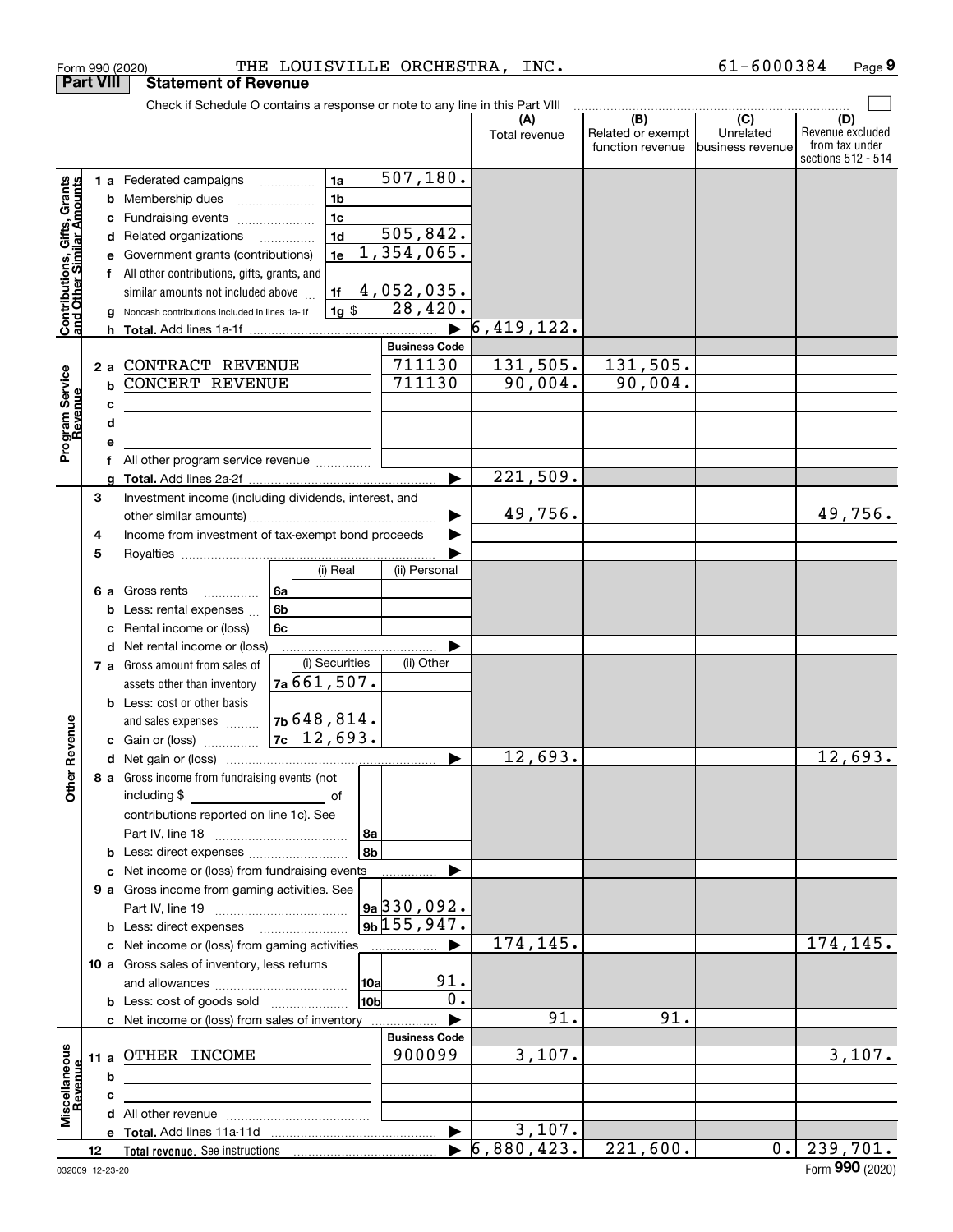Form 990 (2020) Page **Part IX Statement of Functional Expenses** THE LOUISVILLE ORCHESTRA, INC. 61-6000384

*Section 501(c)(3) and 501(c)(4) organizations must complete all columns. All other organizations must complete column (A).*

|              |                                                                                                                               |                       |                                    |                                                      | $\overline{\mathbf{x}}$        |
|--------------|-------------------------------------------------------------------------------------------------------------------------------|-----------------------|------------------------------------|------------------------------------------------------|--------------------------------|
|              | Do not include amounts reported on lines 6b,<br>7b, 8b, 9b, and 10b of Part VIII.                                             | (A)<br>Total expenses | (B)<br>Program service<br>expenses | $\overline{C}$<br>Management and<br>general expenses | (D)<br>Fundraising<br>expenses |
| 1.           | Grants and other assistance to domestic organizations                                                                         |                       |                                    |                                                      |                                |
|              | and domestic governments. See Part IV, line 21                                                                                |                       |                                    |                                                      |                                |
| $\mathbf{2}$ | Grants and other assistance to domestic                                                                                       |                       |                                    |                                                      |                                |
|              | individuals. See Part IV, line 22                                                                                             |                       |                                    |                                                      |                                |
| 3            | Grants and other assistance to foreign                                                                                        |                       |                                    |                                                      |                                |
|              | organizations, foreign governments, and foreign                                                                               |                       |                                    |                                                      |                                |
|              | individuals. See Part IV, lines 15 and 16                                                                                     |                       |                                    |                                                      |                                |
| 4            | Benefits paid to or for members                                                                                               |                       |                                    |                                                      |                                |
| 5            | Compensation of current officers, directors,                                                                                  |                       |                                    |                                                      |                                |
|              | trustees, and key employees                                                                                                   | 132,435.              |                                    | 132,435.                                             |                                |
| 6            | Compensation not included above to disqualified                                                                               |                       |                                    |                                                      |                                |
|              | persons (as defined under section 4958(f)(1)) and                                                                             |                       |                                    |                                                      |                                |
|              | persons described in section $4958(c)(3)(B)$                                                                                  |                       |                                    |                                                      |                                |
| 7            |                                                                                                                               | 3, 267, 869.          | 2,743,865.                         | 173, 279.                                            | 350, 725.                      |
| 8            | Pension plan accruals and contributions (include                                                                              |                       |                                    |                                                      |                                |
|              | section 401(k) and 403(b) employer contributions)                                                                             | 130,784.              | 126,398.                           | 2,012.                                               | 2,374.                         |
| 9            |                                                                                                                               | 692, 336.             | 624, 332.                          | 38,182.                                              | 29,822.                        |
| 10           |                                                                                                                               | 318, 156.             | 271,526.                           | 15,361.                                              | 31,269.                        |
| 11           | Fees for services (nonemployees):                                                                                             |                       |                                    |                                                      |                                |
| a            |                                                                                                                               |                       |                                    |                                                      |                                |
| b            |                                                                                                                               | 36,690.               |                                    | 36,690.                                              |                                |
| с            |                                                                                                                               | 28,030.               |                                    | 28,030.                                              |                                |
| d            |                                                                                                                               |                       |                                    |                                                      |                                |
| е            | Professional fundraising services. See Part IV, line 17                                                                       |                       |                                    |                                                      |                                |
| f            | Investment management fees                                                                                                    | 11,602.               |                                    | 11,602.                                              |                                |
| g            | Other. (If line 11g amount exceeds 10% of line 25,                                                                            |                       |                                    |                                                      |                                |
|              | column (A) amount, list line 11g expenses on Sch O.)                                                                          | 673,004.              | 648,894.                           | 1,287.                                               | 22,823.                        |
| 12           |                                                                                                                               | 111,031.              | 111,031.                           |                                                      |                                |
| 13           |                                                                                                                               | 24,871.               | $\overline{5,397}$ .               | 8,948.                                               | 10,526.                        |
| 14           |                                                                                                                               | 42,458.               | 17,078.                            | 12,934.                                              | 12,446.                        |
| 15           |                                                                                                                               |                       |                                    |                                                      |                                |
| 16           |                                                                                                                               | 208,174.              | 123,400.                           | 84,774.                                              |                                |
| 17           | Travel                                                                                                                        | 1,578.                | 184.                               | $\overline{114}$ .                                   | 1,280.                         |
| 18           | Payments of travel or entertainment expenses                                                                                  |                       |                                    |                                                      |                                |
|              | for any federal, state, or local public officials                                                                             |                       |                                    |                                                      |                                |
| 19           | Conferences, conventions, and meetings                                                                                        |                       |                                    |                                                      |                                |
| 20           | Interest                                                                                                                      | 324.                  |                                    | 324.                                                 |                                |
| 21           |                                                                                                                               |                       |                                    |                                                      |                                |
| 22           | Depreciation, depletion, and amortization                                                                                     | 16,744.               | 2,534.                             | 14, 210.                                             |                                |
| 23           | Insurance                                                                                                                     | 32,765.               |                                    | 32,765.                                              |                                |
| 24           | Other expenses. Itemize expenses not covered<br>above (List miscellaneous expenses on line 24e. If                            |                       |                                    |                                                      |                                |
|              | line 24e amount exceeds 10% of line 25, column (A)                                                                            |                       |                                    |                                                      |                                |
|              | amount, list line 24e expenses on Schedule O.)                                                                                |                       |                                    |                                                      |                                |
| a            | CONCERT EXPENSES                                                                                                              | 248,247.              | 248,247.<br>49,361.                |                                                      |                                |
| b            | MUSIC<br>BAD DEBT EXPENSE                                                                                                     | 49,361.               |                                    |                                                      |                                |
| C.           |                                                                                                                               | 46,494.<br>40,556.    | 1,540.                             | 46,494.<br>38,632.                                   | 384.                           |
| d            | OTHER ADMINISTRATIVE EX                                                                                                       | 97,913.               | 65,914.                            | 17,095.                                              | 14,904.                        |
|              | e All other expenses                                                                                                          | 6, 211, 422.          | 5,039,701.                         | 695,168.                                             | 476, 553.                      |
| 25           | Total functional expenses. Add lines 1 through 24e                                                                            |                       |                                    |                                                      |                                |
| 26           | Joint costs. Complete this line only if the organization                                                                      |                       |                                    |                                                      |                                |
|              | reported in column (B) joint costs from a combined                                                                            |                       |                                    |                                                      |                                |
|              | educational campaign and fundraising solicitation.<br>Check here $\blacktriangleright$<br>if following SOP 98-2 (ASC 958-720) |                       |                                    |                                                      |                                |
|              |                                                                                                                               |                       |                                    |                                                      |                                |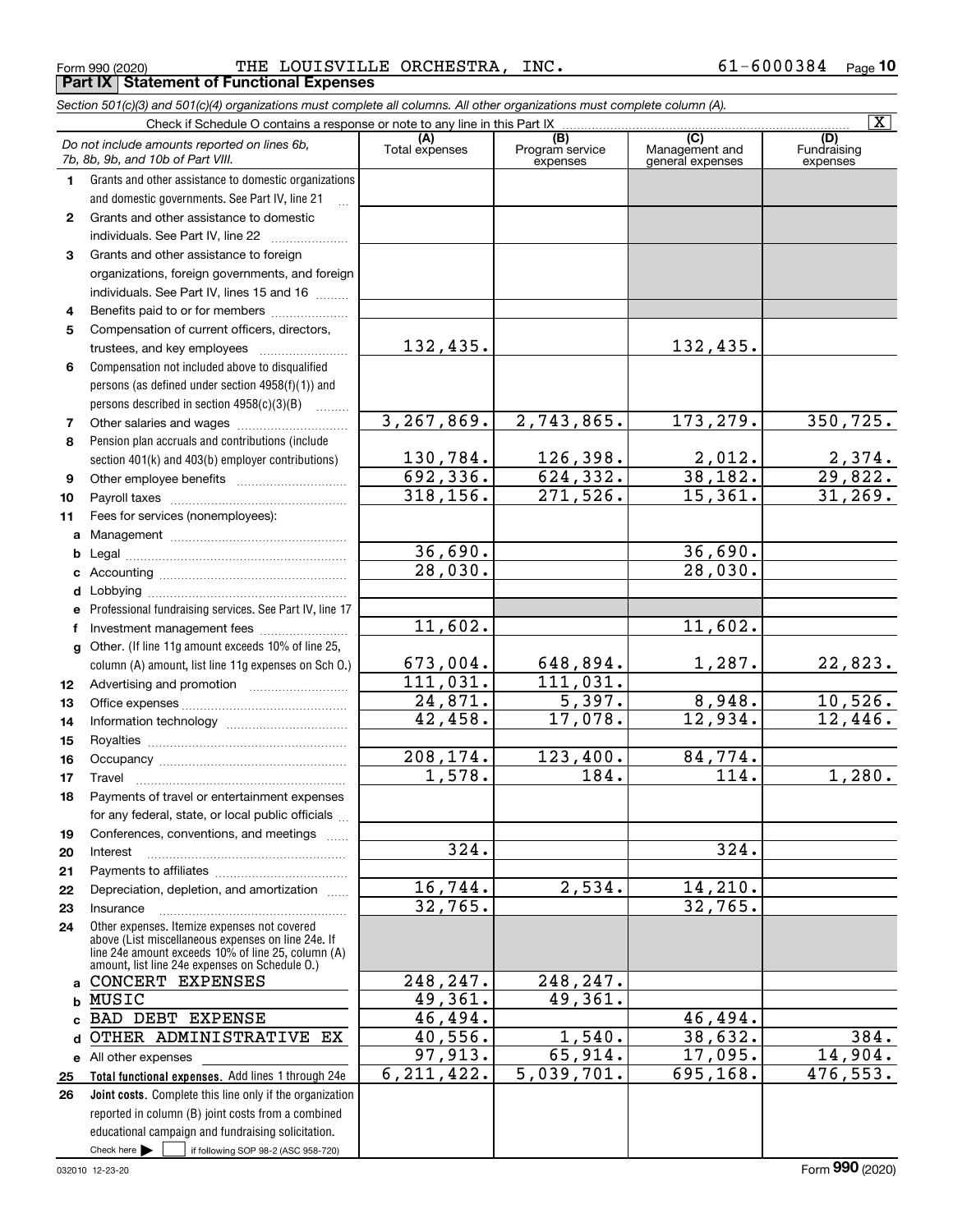| Form 990 (2020) | THE | LOUISVILLE ORCHESTRA, | INC. | L-6000384 | Page |  |
|-----------------|-----|-----------------------|------|-----------|------|--|
|                 |     |                       |      |           |      |  |

|                             |    | Check if Schedule O contains a response or note to any line in this Part X                                                                                                                                                     |       |          |                          |                         |                            |
|-----------------------------|----|--------------------------------------------------------------------------------------------------------------------------------------------------------------------------------------------------------------------------------|-------|----------|--------------------------|-------------------------|----------------------------|
|                             |    |                                                                                                                                                                                                                                |       |          | (A)<br>Beginning of year |                         | (B)<br>End of year         |
|                             | 1  |                                                                                                                                                                                                                                |       |          | 1,367,234.               | $\mathbf{1}$            | 2,665,033.                 |
|                             | 2  |                                                                                                                                                                                                                                |       |          | 879,294.                 | $\mathbf{2}$            | 982,000.                   |
|                             | з  |                                                                                                                                                                                                                                |       |          | 1,095,249.               | $\mathbf{3}$            | 844,385.                   |
|                             | 4  |                                                                                                                                                                                                                                |       |          | 22,482.                  | $\overline{\mathbf{4}}$ | 61,721.                    |
|                             | 5  | Loans and other receivables from any current or former officer, director,                                                                                                                                                      |       |          |                          |                         |                            |
|                             |    | trustee, key employee, creator or founder, substantial contributor, or 35%                                                                                                                                                     |       |          |                          |                         |                            |
|                             |    | controlled entity or family member of any of these persons                                                                                                                                                                     |       |          |                          | 5                       |                            |
|                             | 6  | Loans and other receivables from other disqualified persons (as defined                                                                                                                                                        |       |          |                          |                         |                            |
|                             |    | under section $4958(f)(1)$ , and persons described in section $4958(c)(3)(B)$                                                                                                                                                  |       | $\ldots$ |                          | 6                       |                            |
|                             | 7  |                                                                                                                                                                                                                                |       |          |                          | $\overline{7}$          |                            |
| Assets                      | 8  |                                                                                                                                                                                                                                |       |          |                          | 8                       |                            |
|                             | 9  | Prepaid expenses and deferred charges                                                                                                                                                                                          |       |          | $\overline{41,180}$ .    | $\boldsymbol{9}$        | 30,065.                    |
|                             |    | 10a Land, buildings, and equipment: cost or other                                                                                                                                                                              |       |          |                          |                         |                            |
|                             |    | basis. Complete Part VI of Schedule D  10a                                                                                                                                                                                     |       | 553,420. |                          |                         |                            |
|                             |    | <b>b</b> Less: accumulated depreciation                                                                                                                                                                                        | 10b l | 524,033. | 41,218.                  | 10 <sub>c</sub>         | $\frac{29,387}{1,714,522}$ |
|                             | 11 |                                                                                                                                                                                                                                |       |          | 1,442,427.               | 11                      |                            |
|                             | 12 |                                                                                                                                                                                                                                |       |          |                          | 12                      |                            |
|                             | 13 |                                                                                                                                                                                                                                |       |          |                          | 13                      |                            |
|                             | 14 |                                                                                                                                                                                                                                |       |          |                          | 14                      |                            |
|                             | 15 |                                                                                                                                                                                                                                |       |          | 43,715.                  | 15                      | 42,395.                    |
|                             | 16 |                                                                                                                                                                                                                                |       |          | 4,932,799.               | 16                      | 6, 369, 508.               |
|                             | 17 |                                                                                                                                                                                                                                |       |          | 162,079.                 | 17                      | 505,047.                   |
|                             | 18 |                                                                                                                                                                                                                                |       |          |                          | 18                      |                            |
|                             | 19 | Deferred revenue manual contracts and contracts are contracted and contract and contract are contracted and contract are contracted and contract are contracted and contract are contracted and contract are contracted and co |       |          | 380,474.                 | 19                      | 421,346.                   |
|                             | 20 |                                                                                                                                                                                                                                |       |          |                          | 20                      |                            |
|                             | 21 | Escrow or custodial account liability. Complete Part IV of Schedule D                                                                                                                                                          |       |          |                          | 21                      |                            |
|                             | 22 | Loans and other payables to any current or former officer, director,                                                                                                                                                           |       |          |                          |                         |                            |
| Liabilities                 |    | trustee, key employee, creator or founder, substantial contributor, or 35%                                                                                                                                                     |       |          |                          |                         |                            |
|                             |    | controlled entity or family member of any of these persons                                                                                                                                                                     |       |          |                          | 22                      |                            |
|                             | 23 | Secured mortgages and notes payable to unrelated third parties                                                                                                                                                                 |       |          |                          | 23                      |                            |
|                             | 24 | Unsecured notes and loans payable to unrelated third parties                                                                                                                                                                   |       |          |                          | 24                      |                            |
|                             | 25 | Other liabilities (including federal income tax, payables to related third                                                                                                                                                     |       |          |                          |                         |                            |
|                             |    | parties, and other liabilities not included on lines 17-24). Complete Part X                                                                                                                                                   |       |          |                          |                         |                            |
|                             |    | of Schedule D                                                                                                                                                                                                                  |       |          | 974, 100.<br>1,516,653.  | 25                      | 1,010,400.<br>1,936,793.   |
|                             | 26 | Total liabilities. Add lines 17 through 25                                                                                                                                                                                     |       |          |                          | 26                      |                            |
|                             |    | Organizations that follow FASB ASC 958, check here $\triangleright \lfloor X \rfloor$                                                                                                                                          |       |          |                          |                         |                            |
|                             |    | and complete lines 27, 28, 32, and 33.                                                                                                                                                                                         |       |          | 1,389,687.               |                         | 1,476,213.                 |
|                             | 27 |                                                                                                                                                                                                                                |       |          | $\overline{2,026,459}$ . | 27                      | 2,956,502.                 |
|                             | 28 |                                                                                                                                                                                                                                |       |          |                          | 28                      |                            |
|                             |    | Organizations that do not follow FASB ASC 958, check here ▶ □                                                                                                                                                                  |       |          |                          |                         |                            |
| Net Assets or Fund Balances |    | and complete lines 29 through 33.                                                                                                                                                                                              |       |          |                          |                         |                            |
|                             | 29 |                                                                                                                                                                                                                                |       |          |                          | 29                      |                            |
|                             | 30 | Paid-in or capital surplus, or land, building, or equipment fund                                                                                                                                                               |       |          |                          | 30                      |                            |
|                             | 31 | Retained earnings, endowment, accumulated income, or other funds                                                                                                                                                               |       |          | $\overline{3,416,146}$ . | 31                      | $\overline{4, 432}$ , 715. |
|                             | 32 |                                                                                                                                                                                                                                |       |          | 4,932,799.               | 32                      | 6, 369, 508.               |
|                             | 33 |                                                                                                                                                                                                                                |       |          |                          | 33                      |                            |

Form (2020) **990**

# **Part X Balance Sheet**

| Form 990 (202) |  |
|----------------|--|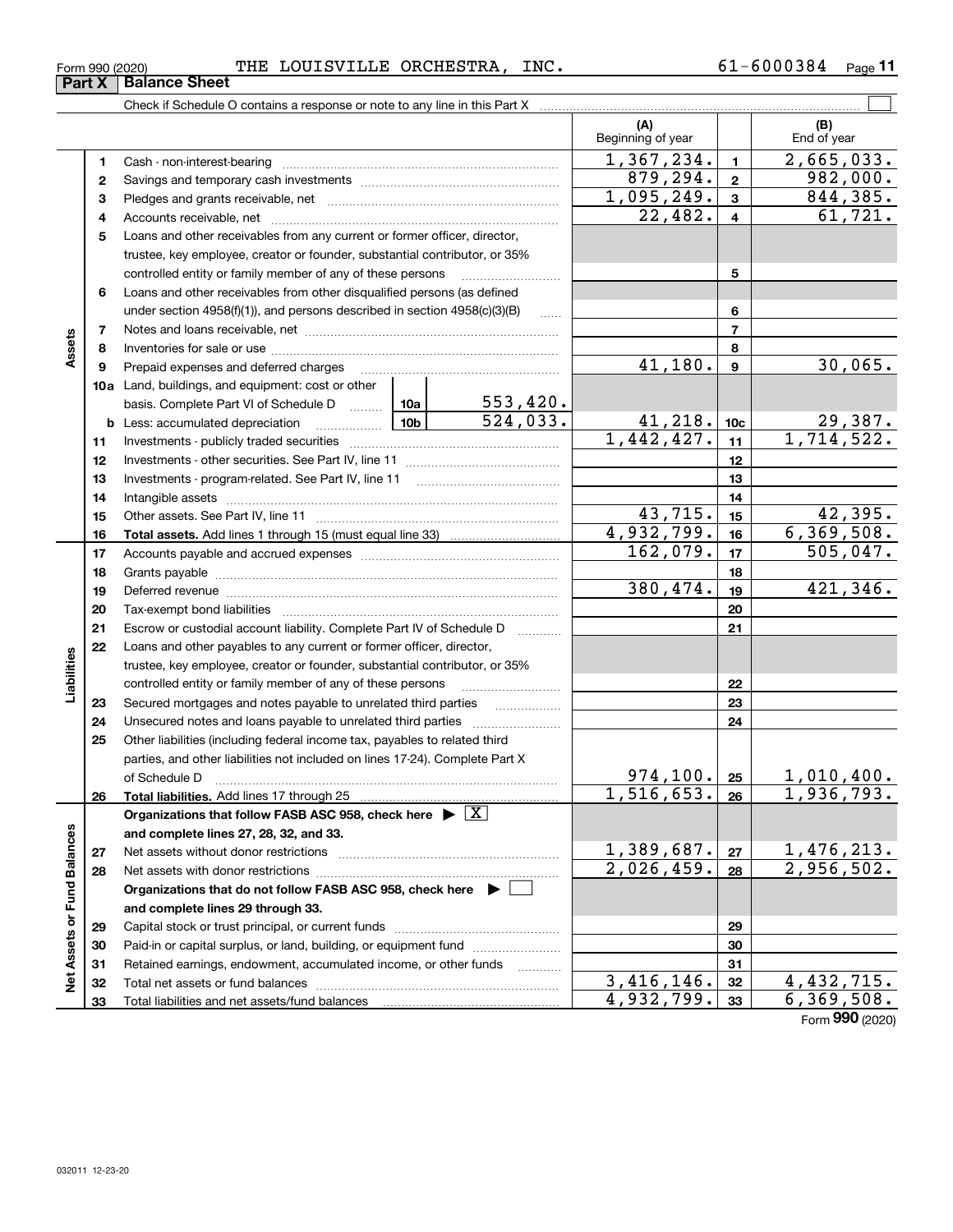|    | THE LOUISVILLE ORCHESTRA, INC.<br>Form 990 (2020)                                                                                                                                                                              | 61-6000384     |                |          | $P_{aqe}$ 12            |
|----|--------------------------------------------------------------------------------------------------------------------------------------------------------------------------------------------------------------------------------|----------------|----------------|----------|-------------------------|
|    | <b>Reconciliation of Net Assets</b><br><b>Part XI</b>                                                                                                                                                                          |                |                |          |                         |
|    |                                                                                                                                                                                                                                |                |                |          |                         |
|    |                                                                                                                                                                                                                                |                |                |          |                         |
| 1  | Total revenue (must equal Part VIII, column (A), line 12)                                                                                                                                                                      | 1.             | 6,880,423.     |          |                         |
| 2  | Total expenses (must equal Part IX, column (A), line 25)                                                                                                                                                                       | $\overline{2}$ | 6, 211, 422.   |          |                         |
| З  | Revenue less expenses. Subtract line 2 from line 1                                                                                                                                                                             | 3              |                | 669,001. |                         |
| 4  |                                                                                                                                                                                                                                | 4              | 3,416,146.     |          |                         |
| 5  | Net unrealized gains (losses) on investments                                                                                                                                                                                   | 5              |                |          | 347,568.                |
| 6  | Donated services and use of facilities [111] processes and the service of facilities [11] processes and use of facilities [11] processes and the service of facilities [11] processes and the service of the service of the se | 6              |                |          |                         |
| 7  |                                                                                                                                                                                                                                | $\overline{7}$ |                |          |                         |
| 8  | Prior period adjustments                                                                                                                                                                                                       | 8              |                |          |                         |
| 9  | Other changes in net assets or fund balances (explain on Schedule O)                                                                                                                                                           | $\mathbf{Q}$   |                |          | 0.                      |
| 10 | Net assets or fund balances at end of year. Combine lines 3 through 9 (must equal Part X, line 32,                                                                                                                             |                |                |          |                         |
|    | column (B))                                                                                                                                                                                                                    | 10             | 4,432,715.     |          |                         |
|    | Part XII Financial Statements and Reporting                                                                                                                                                                                    |                |                |          |                         |
|    |                                                                                                                                                                                                                                |                |                |          | $\overline{\mathbf{X}}$ |
|    |                                                                                                                                                                                                                                |                |                | Yes      | No                      |
| 1  | $\boxed{\mathbf{X}}$ Accrual<br>Accounting method used to prepare the Form 990: <u>I</u> Cash<br>Other                                                                                                                         |                |                |          |                         |
|    | If the organization changed its method of accounting from a prior year or checked "Other," explain in Schedule O.                                                                                                              |                |                |          |                         |
|    | 2a Were the organization's financial statements compiled or reviewed by an independent accountant?                                                                                                                             |                | 2a             |          | x                       |
|    | If "Yes," check a box below to indicate whether the financial statements for the year were compiled or reviewed on a                                                                                                           |                |                |          |                         |
|    | separate basis, consolidated basis, or both:                                                                                                                                                                                   |                |                |          |                         |
|    | Separate basis<br><b>Consolidated basis</b><br>Both consolidated and separate basis                                                                                                                                            |                |                |          |                         |
|    | <b>b</b> Were the organization's financial statements audited by an independent accountant?                                                                                                                                    |                | 2 <sub>b</sub> | Χ        |                         |
|    | If "Yes," check a box below to indicate whether the financial statements for the year were audited on a separate basis,                                                                                                        |                |                |          |                         |
|    | consolidated basis, or both:                                                                                                                                                                                                   |                |                |          |                         |
|    | $\overline{X}$ Consolidated basis<br>Separate basis<br>Both consolidated and separate basis                                                                                                                                    |                |                |          |                         |
| c  | If "Yes" to line 2a or 2b, does the organization have a committee that assumes responsibility for oversight of the audit,                                                                                                      |                |                |          |                         |
|    | review, or compilation of its financial statements and selection of an independent accountant?                                                                                                                                 |                | 2c             | x        |                         |
|    | If the organization changed either its oversight process or selection process during the tax year, explain on Schedule O.                                                                                                      |                |                |          |                         |
|    | 3a As a result of a federal award, was the organization required to undergo an audit or audits as set forth in the Single Audit                                                                                                |                |                |          |                         |
|    |                                                                                                                                                                                                                                |                | За             |          | X                       |
|    | b If "Yes," did the organization undergo the required audit or audits? If the organization did not undergo the required audit                                                                                                  |                |                |          |                         |
|    |                                                                                                                                                                                                                                |                | 3b             | nnn      |                         |

Form (2020) **990**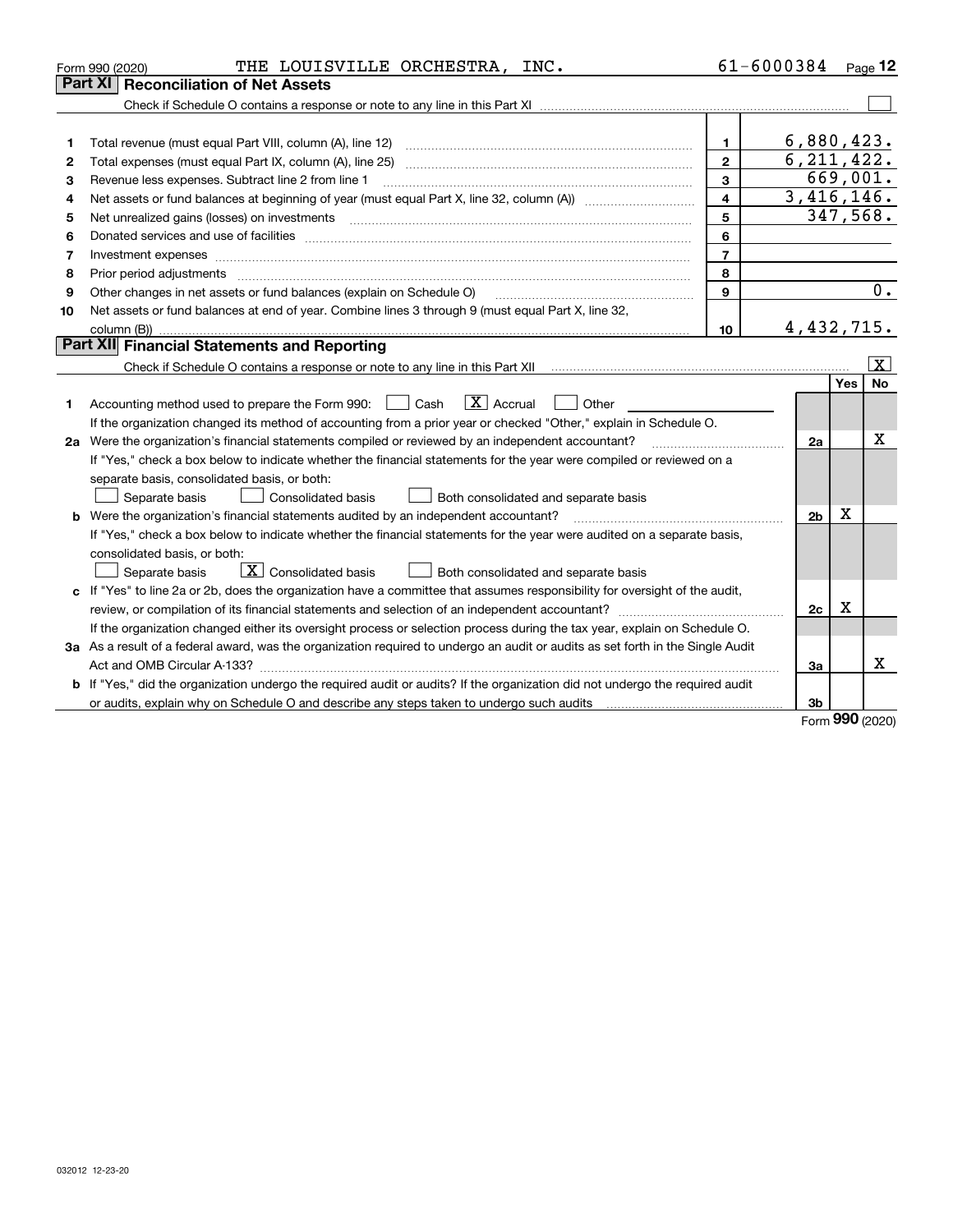| <b>SCHEDULE A</b> |
|-------------------|
|-------------------|

Department of the Treasury Internal Revenue Service

**(Form 990 or 990-EZ)**

# **Public Charity Status and Public Support**

**Complete if the organization is a section 501(c)(3) organization or a section 4947(a)(1) nonexempt charitable trust.**

| Attach to Form 990 or Form 990-EZ. |  |
|------------------------------------|--|
|------------------------------------|--|

**| Go to www.irs.gov/Form990 for instructions and the latest information.**

| OMB No. 1545-0047                   |
|-------------------------------------|
|                                     |
| <b>Open to Public</b><br>Inspection |

|  | Name of the organization |
|--|--------------------------|
|--|--------------------------|

|               |                     | Name of the organization                                                                                                                          |          |                                                        |                                                                |    |                            |  | <b>Employer identification number</b> |
|---------------|---------------------|---------------------------------------------------------------------------------------------------------------------------------------------------|----------|--------------------------------------------------------|----------------------------------------------------------------|----|----------------------------|--|---------------------------------------|
|               |                     |                                                                                                                                                   |          | THE LOUISVILLE ORCHESTRA, INC.                         |                                                                |    |                            |  | 61-6000384                            |
| <b>Part I</b> |                     | Reason for Public Charity Status. (All organizations must complete this part.) See instructions.                                                  |          |                                                        |                                                                |    |                            |  |                                       |
|               |                     | The organization is not a private foundation because it is: (For lines 1 through 12, check only one box.)                                         |          |                                                        |                                                                |    |                            |  |                                       |
| 1             |                     | A church, convention of churches, or association of churches described in section 170(b)(1)(A)(i).                                                |          |                                                        |                                                                |    |                            |  |                                       |
| 2             |                     | A school described in section 170(b)(1)(A)(ii). (Attach Schedule E (Form 990 or 990-EZ).)                                                         |          |                                                        |                                                                |    |                            |  |                                       |
| з             |                     | A hospital or a cooperative hospital service organization described in section 170(b)(1)(A)(iii).                                                 |          |                                                        |                                                                |    |                            |  |                                       |
|               |                     | A medical research organization operated in conjunction with a hospital described in section 170(b)(1)(A)(iii). Enter the hospital's name,        |          |                                                        |                                                                |    |                            |  |                                       |
|               |                     | city, and state:                                                                                                                                  |          |                                                        |                                                                |    |                            |  |                                       |
| 5             |                     | An organization operated for the benefit of a college or university owned or operated by a governmental unit described in                         |          |                                                        |                                                                |    |                            |  |                                       |
|               |                     | section 170(b)(1)(A)(iv). (Complete Part II.)<br>A federal, state, or local government or governmental unit described in section 170(b)(1)(A)(v). |          |                                                        |                                                                |    |                            |  |                                       |
| 6             |                     |                                                                                                                                                   |          |                                                        |                                                                |    |                            |  |                                       |
| 7             |                     | An organization that normally receives a substantial part of its support from a governmental unit or from the general public described in         |          |                                                        |                                                                |    |                            |  |                                       |
|               |                     | section 170(b)(1)(A)(vi). (Complete Part II.)                                                                                                     |          |                                                        |                                                                |    |                            |  |                                       |
| 8             |                     | A community trust described in section 170(b)(1)(A)(vi). (Complete Part II.)                                                                      |          |                                                        |                                                                |    |                            |  |                                       |
| 9             |                     | An agricultural research organization described in section 170(b)(1)(A)(ix) operated in conjunction with a land-grant college                     |          |                                                        |                                                                |    |                            |  |                                       |
|               |                     | or university or a non-land-grant college of agriculture (see instructions). Enter the name, city, and state of the college or                    |          |                                                        |                                                                |    |                            |  |                                       |
|               |                     | university:                                                                                                                                       |          |                                                        |                                                                |    |                            |  |                                       |
| 10            | $\lfloor x \rfloor$ | An organization that normally receives (1) more than 33 1/3% of its support from contributions, membership fees, and gross receipts from          |          |                                                        |                                                                |    |                            |  |                                       |
|               |                     | activities related to its exempt functions, subject to certain exceptions; and (2) no more than 33 1/3% of its support from gross investment      |          |                                                        |                                                                |    |                            |  |                                       |
|               |                     | income and unrelated business taxable income (less section 511 tax) from businesses acquired by the organization after June 30, 1975.             |          |                                                        |                                                                |    |                            |  |                                       |
|               |                     | See section 509(a)(2). (Complete Part III.)                                                                                                       |          |                                                        |                                                                |    |                            |  |                                       |
| 11            |                     | An organization organized and operated exclusively to test for public safety. See section 509(a)(4).                                              |          |                                                        |                                                                |    |                            |  |                                       |
| 12            |                     | An organization organized and operated exclusively for the benefit of, to perform the functions of, or to carry out the purposes of one or        |          |                                                        |                                                                |    |                            |  |                                       |
|               |                     | more publicly supported organizations described in section 509(a)(1) or section 509(a)(2). See section 509(a)(3). Check the box in                |          |                                                        |                                                                |    |                            |  |                                       |
|               |                     | lines 12a through 12d that describes the type of supporting organization and complete lines 12e, 12f, and 12g.                                    |          |                                                        |                                                                |    |                            |  |                                       |
| а             |                     | Type I. A supporting organization operated, supervised, or controlled by its supported organization(s), typically by giving                       |          |                                                        |                                                                |    |                            |  |                                       |
|               |                     | the supported organization(s) the power to regularly appoint or elect a majority of the directors or trustees of the supporting                   |          |                                                        |                                                                |    |                            |  |                                       |
|               |                     | organization. You must complete Part IV, Sections A and B.                                                                                        |          |                                                        |                                                                |    |                            |  |                                       |
| b             |                     | Type II. A supporting organization supervised or controlled in connection with its supported organization(s), by having                           |          |                                                        |                                                                |    |                            |  |                                       |
|               |                     | control or management of the supporting organization vested in the same persons that control or manage the supported                              |          |                                                        |                                                                |    |                            |  |                                       |
|               |                     | organization(s). You must complete Part IV, Sections A and C.                                                                                     |          |                                                        |                                                                |    |                            |  |                                       |
| c             |                     | Type III functionally integrated. A supporting organization operated in connection with, and functionally integrated with,                        |          |                                                        |                                                                |    |                            |  |                                       |
|               |                     | its supported organization(s) (see instructions). You must complete Part IV, Sections A, D, and E.                                                |          |                                                        |                                                                |    |                            |  |                                       |
| d             |                     | Type III non-functionally integrated. A supporting organization operated in connection with its supported organization(s)                         |          |                                                        |                                                                |    |                            |  |                                       |
|               |                     | that is not functionally integrated. The organization generally must satisfy a distribution requirement and an attentiveness                      |          |                                                        |                                                                |    |                            |  |                                       |
|               |                     | requirement (see instructions). You must complete Part IV, Sections A and D, and Part V.                                                          |          |                                                        |                                                                |    |                            |  |                                       |
| е             |                     | Check this box if the organization received a written determination from the IRS that it is a Type I, Type II, Type III                           |          |                                                        |                                                                |    |                            |  |                                       |
|               |                     | functionally integrated, or Type III non-functionally integrated supporting organization.                                                         |          |                                                        |                                                                |    |                            |  |                                       |
|               |                     | f Enter the number of supported organizations                                                                                                     |          |                                                        |                                                                |    |                            |  |                                       |
|               |                     | g Provide the following information about the supported organization(s).                                                                          |          |                                                        |                                                                |    |                            |  |                                       |
|               |                     | (i) Name of supported                                                                                                                             | (ii) EIN | (iii) Type of organization<br>(described on lines 1-10 | (iv) Is the organization listed<br>in your governing document? |    | (v) Amount of monetary     |  | (vi) Amount of other                  |
|               |                     | organization                                                                                                                                      |          | above (see instructions))                              | Yes                                                            | No | support (see instructions) |  | support (see instructions)            |
|               |                     |                                                                                                                                                   |          |                                                        |                                                                |    |                            |  |                                       |
|               |                     |                                                                                                                                                   |          |                                                        |                                                                |    |                            |  |                                       |
|               |                     |                                                                                                                                                   |          |                                                        |                                                                |    |                            |  |                                       |
|               |                     |                                                                                                                                                   |          |                                                        |                                                                |    |                            |  |                                       |
|               |                     |                                                                                                                                                   |          |                                                        |                                                                |    |                            |  |                                       |
|               |                     |                                                                                                                                                   |          |                                                        |                                                                |    |                            |  |                                       |
|               |                     |                                                                                                                                                   |          |                                                        |                                                                |    |                            |  |                                       |
|               |                     |                                                                                                                                                   |          |                                                        |                                                                |    |                            |  |                                       |
|               |                     |                                                                                                                                                   |          |                                                        |                                                                |    |                            |  |                                       |
| Total         |                     |                                                                                                                                                   |          |                                                        |                                                                |    |                            |  |                                       |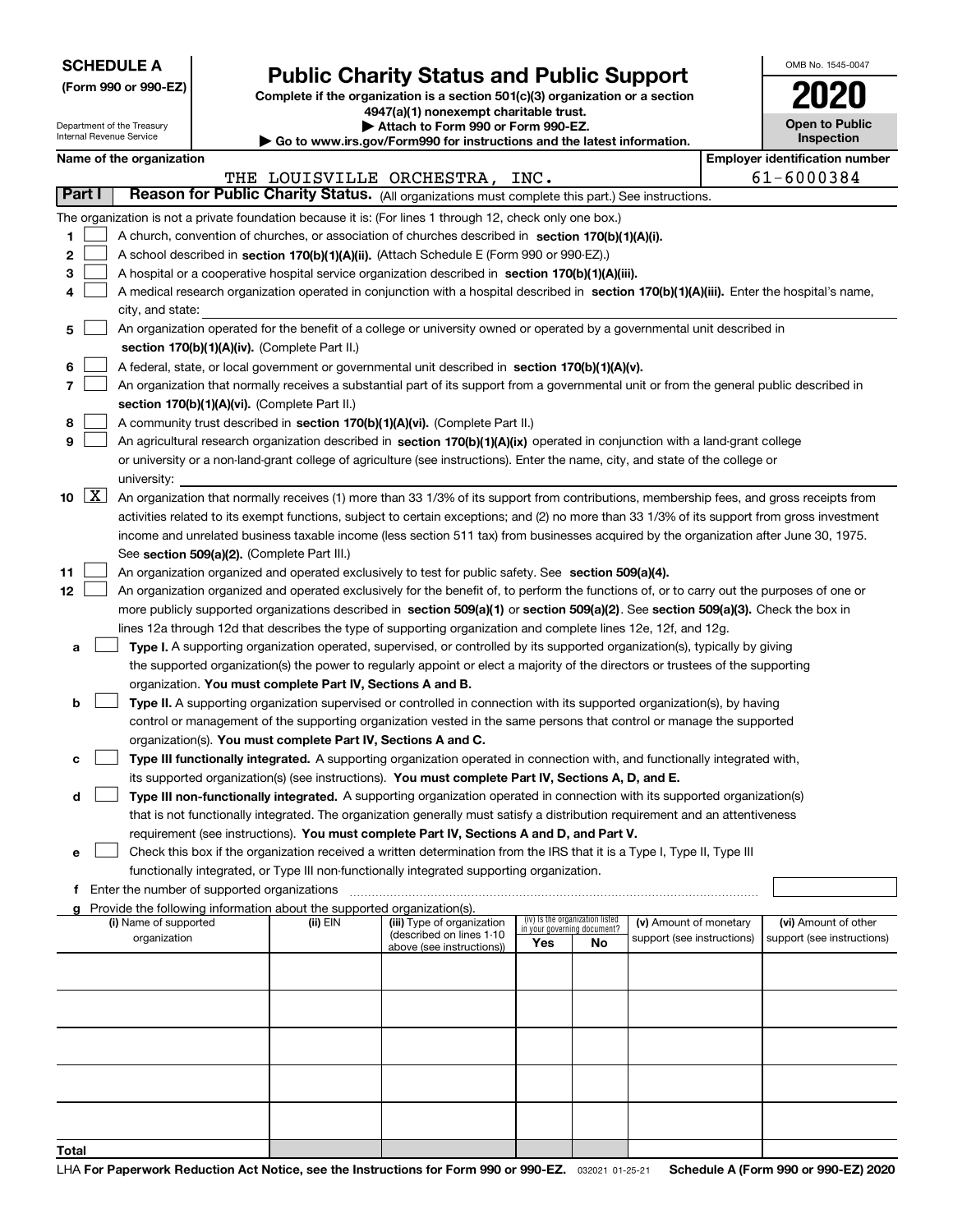## Schedule A (Form 990 or 990-EZ) 2020 Page THE LOUISVILLE ORCHESTRA, INC. 61-6000384

| $61 - 6000384$ Page 2 |  |
|-----------------------|--|
|-----------------------|--|

(Complete only if you checked the box on line 5, 7, or 8 of Part I or if the organization failed to qualify under Part III. If the organization fails to qualify under the tests listed below, please complete Part III.) **Part II Support Schedule for Organizations Described in Sections 170(b)(1)(A)(iv) and 170(b)(1)(A)(vi)**

|    | <b>Section A. Public Support</b>                                                                                                               |          |          |            |            |          |           |
|----|------------------------------------------------------------------------------------------------------------------------------------------------|----------|----------|------------|------------|----------|-----------|
|    | Calendar year (or fiscal year beginning in) $\blacktriangleright$                                                                              | (a) 2016 | (b) 2017 | $(c)$ 2018 | $(d)$ 2019 | (e) 2020 | (f) Total |
|    | <b>1</b> Gifts, grants, contributions, and                                                                                                     |          |          |            |            |          |           |
|    | membership fees received. (Do not                                                                                                              |          |          |            |            |          |           |
|    | include any "unusual grants.")                                                                                                                 |          |          |            |            |          |           |
|    | 2 Tax revenues levied for the organ-                                                                                                           |          |          |            |            |          |           |
|    | ization's benefit and either paid to                                                                                                           |          |          |            |            |          |           |
|    | or expended on its behalf                                                                                                                      |          |          |            |            |          |           |
|    | 3 The value of services or facilities                                                                                                          |          |          |            |            |          |           |
|    | furnished by a governmental unit to                                                                                                            |          |          |            |            |          |           |
|    | the organization without charge                                                                                                                |          |          |            |            |          |           |
|    | <b>4 Total.</b> Add lines 1 through 3                                                                                                          |          |          |            |            |          |           |
| 5. | The portion of total contributions                                                                                                             |          |          |            |            |          |           |
|    | by each person (other than a                                                                                                                   |          |          |            |            |          |           |
|    | governmental unit or publicly                                                                                                                  |          |          |            |            |          |           |
|    | supported organization) included                                                                                                               |          |          |            |            |          |           |
|    | on line 1 that exceeds 2% of the                                                                                                               |          |          |            |            |          |           |
|    | amount shown on line 11,                                                                                                                       |          |          |            |            |          |           |
|    | column (f)                                                                                                                                     |          |          |            |            |          |           |
|    | 6 Public support. Subtract line 5 from line 4.                                                                                                 |          |          |            |            |          |           |
|    | <b>Section B. Total Support</b>                                                                                                                |          |          |            |            |          |           |
|    | Calendar year (or fiscal year beginning in) $\blacktriangleright$                                                                              | (a) 2016 | (b) 2017 | $(c)$ 2018 | $(d)$ 2019 | (e) 2020 | (f) Total |
|    | 7 Amounts from line 4                                                                                                                          |          |          |            |            |          |           |
| 8  | Gross income from interest,                                                                                                                    |          |          |            |            |          |           |
|    | dividends, payments received on                                                                                                                |          |          |            |            |          |           |
|    | securities loans, rents, royalties,                                                                                                            |          |          |            |            |          |           |
|    | and income from similar sources                                                                                                                |          |          |            |            |          |           |
|    | <b>9</b> Net income from unrelated business                                                                                                    |          |          |            |            |          |           |
|    | activities, whether or not the                                                                                                                 |          |          |            |            |          |           |
|    | business is regularly carried on                                                                                                               |          |          |            |            |          |           |
|    | <b>10</b> Other income. Do not include gain                                                                                                    |          |          |            |            |          |           |
|    | or loss from the sale of capital                                                                                                               |          |          |            |            |          |           |
|    | assets (Explain in Part VI.)                                                                                                                   |          |          |            |            |          |           |
|    | 11 Total support. Add lines 7 through 10                                                                                                       |          |          |            |            |          |           |
|    | <b>12</b> Gross receipts from related activities, etc. (see instructions)                                                                      |          |          |            |            | 12       |           |
|    | 13 First 5 years. If the Form 990 is for the organization's first, second, third, fourth, or fifth tax year as a section 501(c)(3)             |          |          |            |            |          |           |
|    | organization, check this box and stop here manufactured and content to the state of the state of the state of                                  |          |          |            |            |          |           |
|    | <b>Section C. Computation of Public Support Percentage</b>                                                                                     |          |          |            |            |          |           |
|    |                                                                                                                                                |          |          |            |            | 14       | %         |
|    |                                                                                                                                                |          |          |            |            | 15       | %         |
|    | 16a 33 1/3% support test - 2020. If the organization did not check the box on line 13, and line 14 is 33 1/3% or more, check this box and      |          |          |            |            |          |           |
|    | stop here. The organization qualifies as a publicly supported organization                                                                     |          |          |            |            |          | $\sim$    |
|    | b 33 1/3% support test - 2019. If the organization did not check a box on line 13 or 16a, and line 15 is 33 1/3% or more, check this box       |          |          |            |            |          |           |
|    | and stop here. The organization qualifies as a publicly supported organization                                                                 |          |          |            |            |          |           |
|    | 17a 10% -facts-and-circumstances test - 2020. If the organization did not check a box on line 13, 16a, or 16b, and line 14 is 10% or more,     |          |          |            |            |          |           |
|    | and if the organization meets the facts-and-circumstances test, check this box and stop here. Explain in Part VI how the organization          |          |          |            |            |          |           |
|    | meets the facts-and-circumstances test. The organization qualifies as a publicly supported organization                                        |          |          |            |            |          |           |
|    | <b>b 10% -facts-and-circumstances test - 2019.</b> If the organization did not check a box on line 13, 16a, 16b, or 17a, and line 15 is 10% or |          |          |            |            |          |           |
|    | more, and if the organization meets the facts-and-circumstances test, check this box and stop here. Explain in Part VI how the                 |          |          |            |            |          |           |
|    | organization meets the facts-and-circumstances test. The organization qualifies as a publicly supported organization                           |          |          |            |            |          |           |
|    | 18 Private foundation. If the organization did not check a box on line 13, 16a, 16b, 17a, or 17b, check this box and see instructions          |          |          |            |            |          |           |

**Schedule A (Form 990 or 990-EZ) 2020**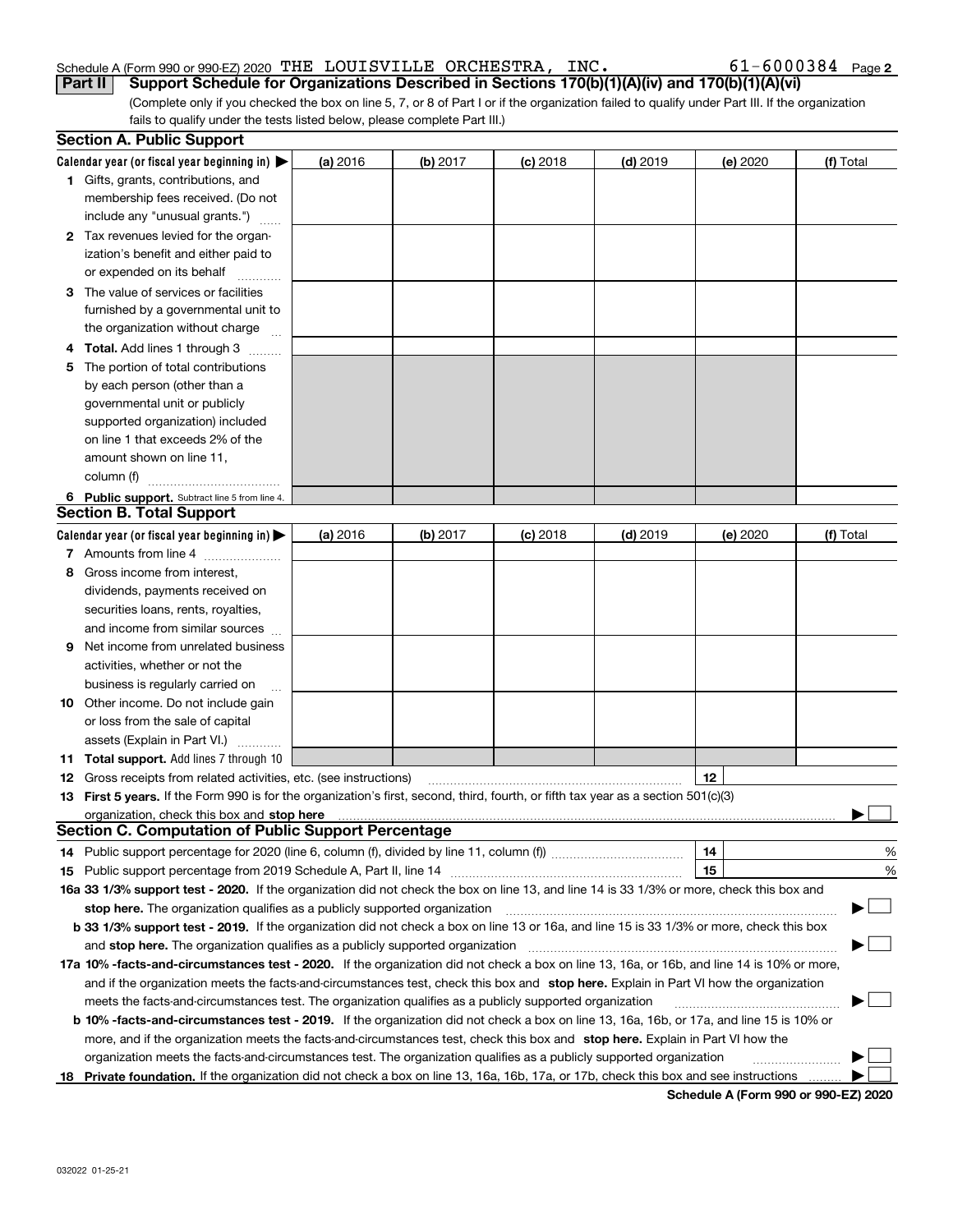#### Schedule A (Form 990 or 990-EZ) 2020 Page THE LOUISVILLE ORCHESTRA, INC. 61-6000384 **Part III Support Schedule for Organizations Described in Section 509(a)(2)**

(Complete only if you checked the box on line 10 of Part I or if the organization failed to qualify under Part II. If the organization fails to qualify under the tests listed below, please complete Part II.)

| <b>Section A. Public Support</b>                                                                                                                                                                                                                                                             |           |           |            |            |          |                                          |
|----------------------------------------------------------------------------------------------------------------------------------------------------------------------------------------------------------------------------------------------------------------------------------------------|-----------|-----------|------------|------------|----------|------------------------------------------|
| Calendar year (or fiscal year beginning in)                                                                                                                                                                                                                                                  | (a) 2016  | (b) 2017  | $(c)$ 2018 | $(d)$ 2019 | (e) 2020 | (f) Total                                |
| 1 Gifts, grants, contributions, and                                                                                                                                                                                                                                                          |           |           |            |            |          |                                          |
| membership fees received. (Do not                                                                                                                                                                                                                                                            |           |           |            |            |          |                                          |
| include any "unusual grants.")                                                                                                                                                                                                                                                               | 3436992.  | 4117994.  | 5423589.   | 5401729.   |          | 6419122.24799426.                        |
| 2 Gross receipts from admissions,                                                                                                                                                                                                                                                            |           |           |            |            |          |                                          |
| merchandise sold or services per-                                                                                                                                                                                                                                                            |           |           |            |            |          |                                          |
| formed, or facilities furnished in<br>any activity that is related to the                                                                                                                                                                                                                    |           |           |            |            |          |                                          |
| organization's tax-exempt purpose                                                                                                                                                                                                                                                            | 2172984.  | 2408531.  | 2516647.   | 2199258.   | 174,330. | 9471750.                                 |
| 3 Gross receipts from activities that                                                                                                                                                                                                                                                        |           |           |            |            |          |                                          |
| are not an unrelated trade or bus-                                                                                                                                                                                                                                                           |           |           |            |            |          |                                          |
| iness under section 513                                                                                                                                                                                                                                                                      | 149, 797. | 219, 231. | 332,418.   | 211, 182.  | 333,199. | 1245827.                                 |
| 4 Tax revenues levied for the organ-                                                                                                                                                                                                                                                         |           |           |            |            |          |                                          |
| ization's benefit and either paid to                                                                                                                                                                                                                                                         |           |           |            |            |          |                                          |
| or expended on its behalf                                                                                                                                                                                                                                                                    |           |           |            |            |          |                                          |
| 5 The value of services or facilities                                                                                                                                                                                                                                                        |           |           |            |            |          |                                          |
| furnished by a governmental unit to                                                                                                                                                                                                                                                          |           |           |            |            |          |                                          |
| the organization without charge                                                                                                                                                                                                                                                              |           |           |            |            |          |                                          |
| 6 Total. Add lines 1 through 5                                                                                                                                                                                                                                                               | 5759773.  | 6745756.  | 8272654.   | 7812169.   |          | 6926651.35517003.                        |
| 7a Amounts included on lines 1, 2, and                                                                                                                                                                                                                                                       |           |           |            |            |          |                                          |
| 3 received from disqualified persons                                                                                                                                                                                                                                                         | 528,380.  | 585,024.  | 447,710.   | 553,189.   | 1099436. | 3213739.                                 |
| <b>b</b> Amounts included on lines 2 and 3 received                                                                                                                                                                                                                                          |           |           |            |            |          |                                          |
| from other than disqualified persons that                                                                                                                                                                                                                                                    |           |           |            |            |          |                                          |
| exceed the greater of \$5,000 or 1% of the<br>amount on line 13 for the year                                                                                                                                                                                                                 |           |           |            |            |          | 0.                                       |
| c Add lines 7a and 7b                                                                                                                                                                                                                                                                        | 528, 380. | 585,024.  | 447,710.   | 553,189.   | 1099436. | 3213739.                                 |
| 8 Public support. (Subtract line 7c from line 6.)                                                                                                                                                                                                                                            |           |           |            |            |          | 32303264.                                |
| <b>Section B. Total Support</b>                                                                                                                                                                                                                                                              |           |           |            |            |          |                                          |
| Calendar year (or fiscal year beginning in)                                                                                                                                                                                                                                                  | (a) 2016  | (b) 2017  | $(c)$ 2018 | $(d)$ 2019 | (e) 2020 | (f) Total                                |
| <b>9</b> Amounts from line 6                                                                                                                                                                                                                                                                 | 5759773.  | 6745756.  | 8272654.   | 7812169.   |          | 6926651.35517003.                        |
| 10a Gross income from interest,                                                                                                                                                                                                                                                              |           |           |            |            |          |                                          |
| dividends, payments received on                                                                                                                                                                                                                                                              |           |           |            |            |          |                                          |
| securities loans, rents, royalties,<br>and income from similar sources                                                                                                                                                                                                                       | 34,104.   | 60, 430.  | 574,645.   | 547,044.   | 49,756.  | 1265979.                                 |
| <b>b</b> Unrelated business taxable income                                                                                                                                                                                                                                                   |           |           |            |            |          |                                          |
| (less section 511 taxes) from businesses                                                                                                                                                                                                                                                     |           |           |            |            |          |                                          |
| acquired after June 30, 1975                                                                                                                                                                                                                                                                 |           |           |            |            |          |                                          |
| c Add lines 10a and 10b                                                                                                                                                                                                                                                                      | 34, 104.  | 60,430.   | 574,645.   | 547,044.   | 49,756.  | 1265979.                                 |
| 11 Net income from unrelated business                                                                                                                                                                                                                                                        |           |           |            |            |          |                                          |
| activities not included in line 10b,                                                                                                                                                                                                                                                         |           |           |            |            |          |                                          |
| whether or not the business is                                                                                                                                                                                                                                                               |           |           |            |            |          |                                          |
| regularly carried on<br><b>12</b> Other income. Do not include gain                                                                                                                                                                                                                          |           |           |            |            |          |                                          |
| or loss from the sale of capital                                                                                                                                                                                                                                                             |           |           |            |            |          |                                          |
| assets (Explain in Part VI.)                                                                                                                                                                                                                                                                 | 5793877.  | 6806186.  | 8847299.   | 8359213.   |          | 6976407.36782982.                        |
| 13 Total support. (Add lines 9, 10c, 11, and 12.)                                                                                                                                                                                                                                            |           |           |            |            |          |                                          |
| 14 First 5 years. If the Form 990 is for the organization's first, second, third, fourth, or fifth tax year as a section 501(c)(3) organization,                                                                                                                                             |           |           |            |            |          |                                          |
| check this box and stop here measurements and contact the state of the state of the state of the state of the state of the state of the state of the state of the state of the state of the state of the state of the state of<br><b>Section C. Computation of Public Support Percentage</b> |           |           |            |            |          |                                          |
|                                                                                                                                                                                                                                                                                              |           |           |            |            |          | 87.82                                    |
| 15 Public support percentage for 2020 (line 8, column (f), divided by line 13, column (f))                                                                                                                                                                                                   |           |           |            |            | 15       | %<br>89.16                               |
| 16 Public support percentage from 2019 Schedule A, Part III, line 15<br><b>Section D. Computation of Investment Income Percentage</b>                                                                                                                                                        |           |           |            |            | 16       | $\%$                                     |
|                                                                                                                                                                                                                                                                                              |           |           |            |            |          | 3.44                                     |
| 17 Investment income percentage for 2020 (line 10c, column (f), divided by line 13, column (f))                                                                                                                                                                                              |           |           |            |            | 17       | $\%$<br>3.50                             |
| 18 Investment income percentage from 2019 Schedule A, Part III, line 17                                                                                                                                                                                                                      |           |           |            |            | 18       | $\%$                                     |
| 19a 33 1/3% support tests - 2020. If the organization did not check the box on line 14, and line 15 is more than 33 1/3%, and line 17 is not                                                                                                                                                 |           |           |            |            |          |                                          |
| more than 33 1/3%, check this box and stop here. The organization qualifies as a publicly supported organization                                                                                                                                                                             |           |           |            |            |          | $\blacktriangleright$ $\boxed{\text{X}}$ |
| <b>b 33 1/3% support tests - 2019.</b> If the organization did not check a box on line 14 or line 19a, and line 16 is more than 33 1/3%, and                                                                                                                                                 |           |           |            |            |          |                                          |
| line 18 is not more than 33 1/3%, check this box and stop here. The organization qualifies as a publicly supported organization                                                                                                                                                              |           |           |            |            |          |                                          |
| 20 Private foundation. If the organization did not check a box on line 14, 19a, or 19b, check this box and see instructions                                                                                                                                                                  |           |           |            |            |          |                                          |

**Schedule A (Form 990 or 990-EZ) 2020**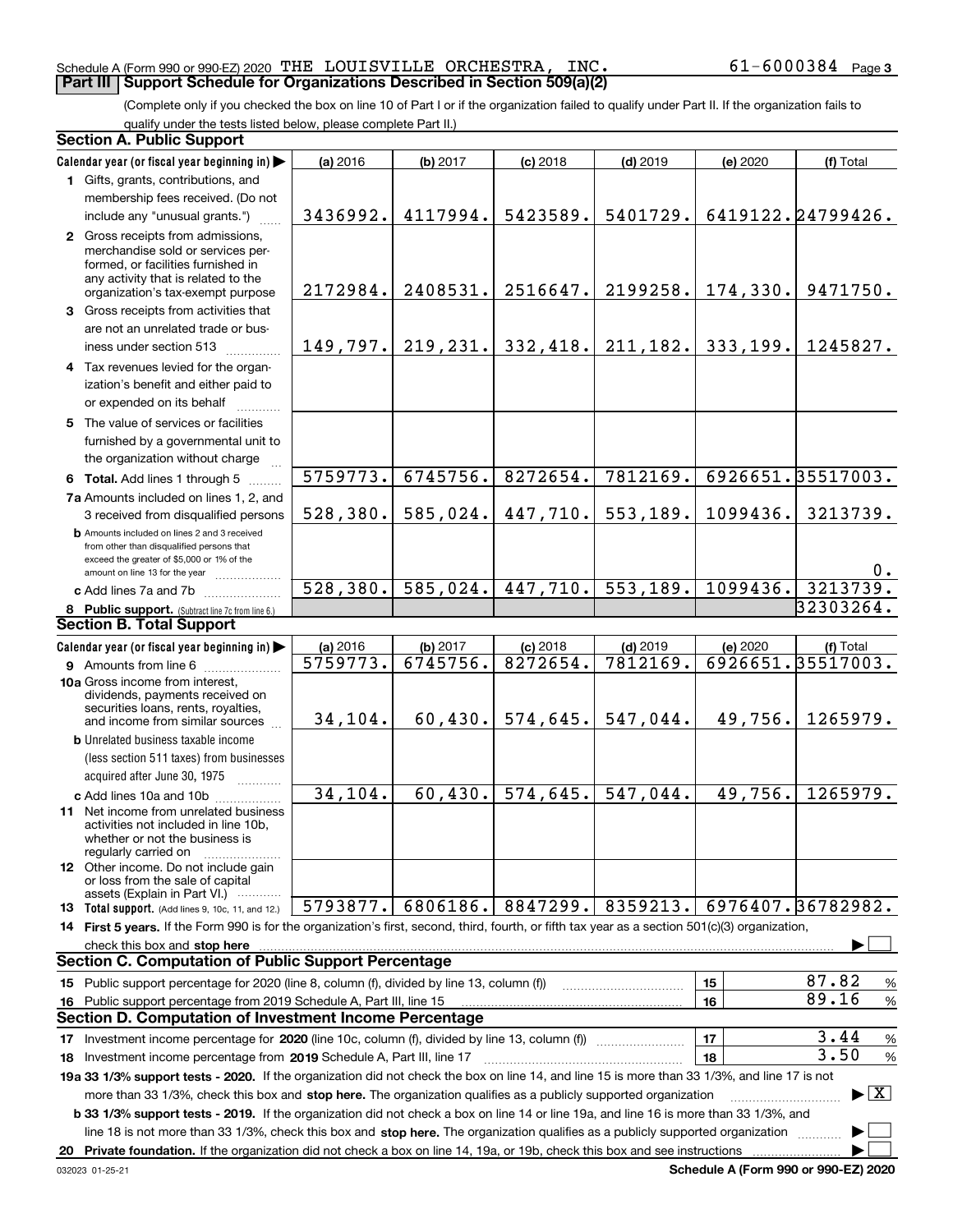**1**

**YesNo**

# **Part IV Supporting Organizations**

(Complete only if you checked a box in line 12 on Part I. If you checked box 12a, Part I, complete Sections A and B. If you checked box 12b, Part I, complete Sections A and C. If you checked box 12c, Part I, complete Sections A, D, and E. If you checked box 12d, Part I, complete Sections A and D, and complete Part V.)

# **Section A. All Supporting Organizations**

- **1** Are all of the organization's supported organizations listed by name in the organization's governing documents? If "No," describe in **Part VI** how the supported organizations are designated. If designated by *class or purpose, describe the designation. If historic and continuing relationship, explain.*
- **2** Did the organization have any supported organization that does not have an IRS determination of status under section 509(a)(1) or (2)? If "Yes," explain in Part VI how the organization determined that the supported *organization was described in section 509(a)(1) or (2).*
- **3a** Did the organization have a supported organization described in section 501(c)(4), (5), or (6)? If "Yes," answer *lines 3b and 3c below.*
- **b** Did the organization confirm that each supported organization qualified under section 501(c)(4), (5), or (6) and satisfied the public support tests under section 509(a)(2)? If "Yes," describe in **Part VI** when and how the *organization made the determination.*
- **c**Did the organization ensure that all support to such organizations was used exclusively for section 170(c)(2)(B) purposes? If "Yes," explain in **Part VI** what controls the organization put in place to ensure such use.
- **4a***If* Was any supported organization not organized in the United States ("foreign supported organization")? *"Yes," and if you checked box 12a or 12b in Part I, answer lines 4b and 4c below.*
- **b** Did the organization have ultimate control and discretion in deciding whether to make grants to the foreign supported organization? If "Yes," describe in **Part VI** how the organization had such control and discretion *despite being controlled or supervised by or in connection with its supported organizations.*
- **c** Did the organization support any foreign supported organization that does not have an IRS determination under sections 501(c)(3) and 509(a)(1) or (2)? If "Yes," explain in **Part VI** what controls the organization used *to ensure that all support to the foreign supported organization was used exclusively for section 170(c)(2)(B) purposes.*
- **5a***If "Yes,"* Did the organization add, substitute, or remove any supported organizations during the tax year? answer lines 5b and 5c below (if applicable). Also, provide detail in **Part VI,** including (i) the names and EIN *numbers of the supported organizations added, substituted, or removed; (ii) the reasons for each such action; (iii) the authority under the organization's organizing document authorizing such action; and (iv) how the action was accomplished (such as by amendment to the organizing document).*
- **b** Type I or Type II only. Was any added or substituted supported organization part of a class already designated in the organization's organizing document?
- **cSubstitutions only.**  Was the substitution the result of an event beyond the organization's control?
- **6** Did the organization provide support (whether in the form of grants or the provision of services or facilities) to **Part VI.** *If "Yes," provide detail in* support or benefit one or more of the filing organization's supported organizations? anyone other than (i) its supported organizations, (ii) individuals that are part of the charitable class benefited by one or more of its supported organizations, or (iii) other supporting organizations that also
- **7**Did the organization provide a grant, loan, compensation, or other similar payment to a substantial contributor *If "Yes," complete Part I of Schedule L (Form 990 or 990-EZ).* regard to a substantial contributor? (as defined in section 4958(c)(3)(C)), a family member of a substantial contributor, or a 35% controlled entity with
- **8** Did the organization make a loan to a disqualified person (as defined in section 4958) not described in line 7? *If "Yes," complete Part I of Schedule L (Form 990 or 990-EZ).*
- **9a** Was the organization controlled directly or indirectly at any time during the tax year by one or more in section 509(a)(1) or (2))? If "Yes," *provide detail in* <code>Part VI.</code> disqualified persons, as defined in section 4946 (other than foundation managers and organizations described
- **b** Did one or more disqualified persons (as defined in line 9a) hold a controlling interest in any entity in which the supporting organization had an interest? If "Yes," provide detail in P**art VI**.
- **c**Did a disqualified person (as defined in line 9a) have an ownership interest in, or derive any personal benefit from, assets in which the supporting organization also had an interest? If "Yes," provide detail in P**art VI.**
- **10a** Was the organization subject to the excess business holdings rules of section 4943 because of section supporting organizations)? If "Yes," answer line 10b below. 4943(f) (regarding certain Type II supporting organizations, and all Type III non-functionally integrated
- **b** Did the organization have any excess business holdings in the tax year? (Use Schedule C, Form 4720, to *determine whether the organization had excess business holdings.)*

**23a3b3c4a4b4c5a5b5c6789a 9b9c**

**10a**

**10b**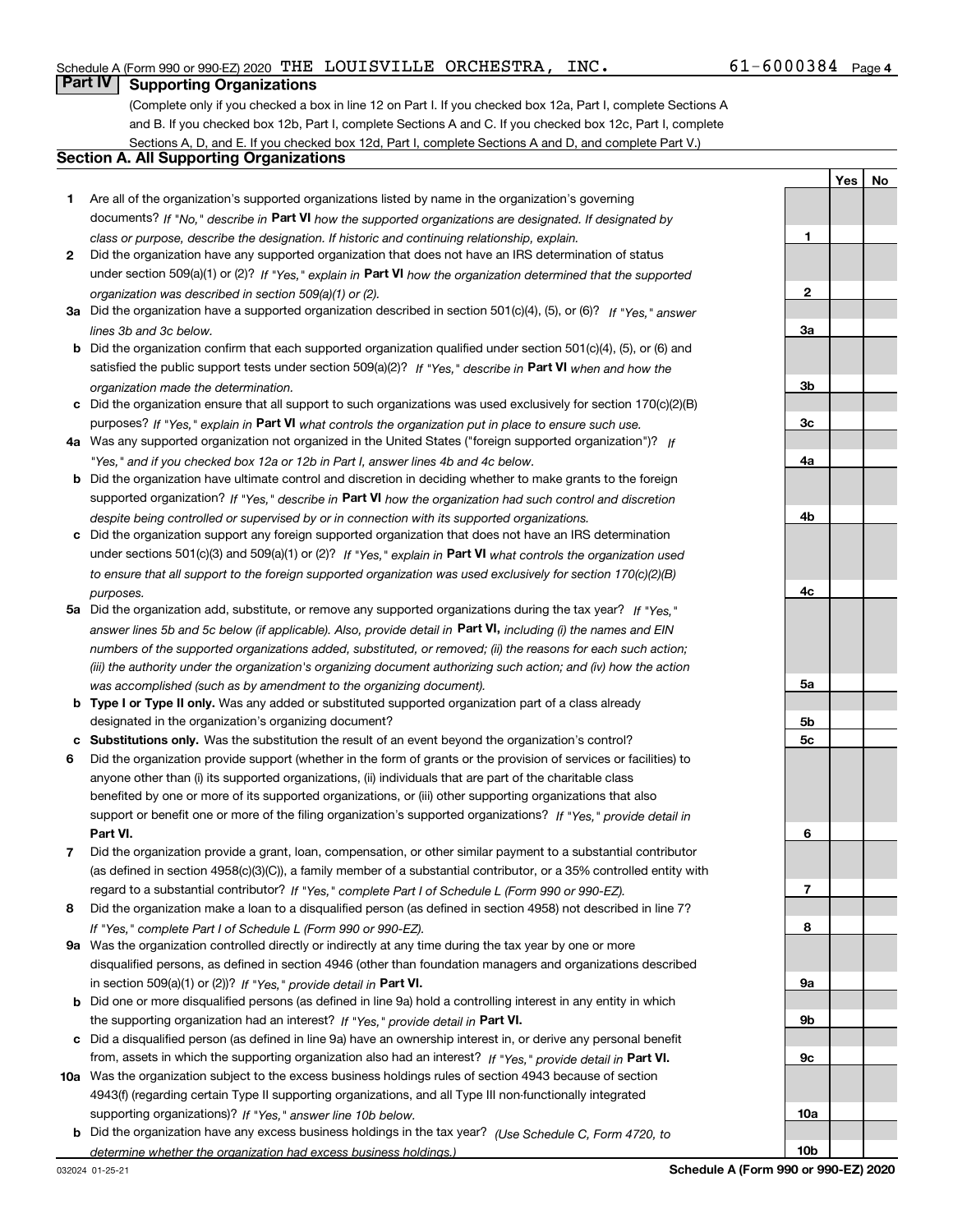### Schedule A (Form 990 or 990-EZ) 2020 Page THE LOUISVILLE ORCHESTRA, INC. 61-6000384

|                                                   | Part IV<br><b>Supporting Organizations (continued)</b>                                                                                                                                                                                                    |                 |            |    |  |
|---------------------------------------------------|-----------------------------------------------------------------------------------------------------------------------------------------------------------------------------------------------------------------------------------------------------------|-----------------|------------|----|--|
|                                                   |                                                                                                                                                                                                                                                           |                 | <b>Yes</b> | No |  |
| 11                                                | Has the organization accepted a gift or contribution from any of the following persons?                                                                                                                                                                   |                 |            |    |  |
|                                                   | a A person who directly or indirectly controls, either alone or together with persons described in lines 11b and                                                                                                                                          |                 |            |    |  |
|                                                   | 11c below, the governing body of a supported organization?                                                                                                                                                                                                | 11a             |            |    |  |
|                                                   | <b>b</b> A family member of a person described in line 11a above?                                                                                                                                                                                         | 11 <sub>b</sub> |            |    |  |
|                                                   | c A 35% controlled entity of a person described in line 11a or 11b above? If "Yes" to line 11a, 11b, or 11c, provide                                                                                                                                      |                 |            |    |  |
|                                                   | detail in Part VI.                                                                                                                                                                                                                                        | 11c             |            |    |  |
| <b>Section B. Type I Supporting Organizations</b> |                                                                                                                                                                                                                                                           |                 |            |    |  |
|                                                   |                                                                                                                                                                                                                                                           |                 | Yes        | No |  |
| 1                                                 | Did the governing body, members of the governing body, officers acting in their official capacity, or membership of one or                                                                                                                                |                 |            |    |  |
|                                                   | more supported organizations have the power to regularly appoint or elect at least a majority of the organization's officers,                                                                                                                             |                 |            |    |  |
|                                                   | directors, or trustees at all times during the tax year? If "No," describe in Part VI how the supported organization(s)<br>effectively operated, supervised, or controlled the organization's activities. If the organization had more than one supported |                 |            |    |  |
|                                                   | organization, describe how the powers to appoint and/or remove officers, directors, or trustees were allocated among the                                                                                                                                  |                 |            |    |  |
|                                                   | supported organizations and what conditions or restrictions, if any, applied to such powers during the tax year.                                                                                                                                          | 1               |            |    |  |
| $\mathbf{2}$                                      | Did the organization operate for the benefit of any supported organization other than the supported                                                                                                                                                       |                 |            |    |  |
|                                                   | organization(s) that operated, supervised, or controlled the supporting organization? If "Yes." explain in                                                                                                                                                |                 |            |    |  |
|                                                   | Part VI how providing such benefit carried out the purposes of the supported organization(s) that operated,                                                                                                                                               |                 |            |    |  |
|                                                   | supervised, or controlled the supporting organization.                                                                                                                                                                                                    | $\mathbf{2}$    |            |    |  |
|                                                   | <b>Section C. Type II Supporting Organizations</b>                                                                                                                                                                                                        |                 |            |    |  |
|                                                   |                                                                                                                                                                                                                                                           |                 | <b>Yes</b> | No |  |
| 1                                                 | Were a majority of the organization's directors or trustees during the tax year also a majority of the directors                                                                                                                                          |                 |            |    |  |
|                                                   | or trustees of each of the organization's supported organization(s)? If "No," describe in Part VI how control                                                                                                                                             |                 |            |    |  |
|                                                   | or management of the supporting organization was vested in the same persons that controlled or managed                                                                                                                                                    |                 |            |    |  |
|                                                   | the supported organization(s).                                                                                                                                                                                                                            | 1               |            |    |  |
|                                                   | Section D. All Type III Supporting Organizations                                                                                                                                                                                                          |                 |            |    |  |
|                                                   |                                                                                                                                                                                                                                                           |                 | <b>Yes</b> | No |  |
| 1.                                                | Did the organization provide to each of its supported organizations, by the last day of the fifth month of the                                                                                                                                            |                 |            |    |  |
|                                                   | organization's tax year, (i) a written notice describing the type and amount of support provided during the prior tax                                                                                                                                     |                 |            |    |  |
|                                                   | year, (ii) a copy of the Form 990 that was most recently filed as of the date of notification, and (iii) copies of the                                                                                                                                    |                 |            |    |  |
|                                                   | organization's governing documents in effect on the date of notification, to the extent not previously provided?                                                                                                                                          | 1               |            |    |  |
| $\mathbf{2}$                                      | Were any of the organization's officers, directors, or trustees either (i) appointed or elected by the supported                                                                                                                                          |                 |            |    |  |
|                                                   | organization(s) or (ii) serving on the governing body of a supported organization? If "No." explain in Part VI how                                                                                                                                        |                 |            |    |  |
|                                                   | the organization maintained a close and continuous working relationship with the supported organization(s).                                                                                                                                               | $\mathbf{2}$    |            |    |  |
| 3                                                 | By reason of the relationship described in line 2, above, did the organization's supported organizations have a                                                                                                                                           |                 |            |    |  |
|                                                   | significant voice in the organization's investment policies and in directing the use of the organization's                                                                                                                                                |                 |            |    |  |
|                                                   | income or assets at all times during the tax year? If "Yes," describe in Part VI the role the organization's                                                                                                                                              |                 |            |    |  |
|                                                   | supported organizations played in this regard.<br>Section E. Type III Functionally Integrated Supporting Organizations                                                                                                                                    | 3               |            |    |  |
| 1                                                 | Check the box next to the method that the organization used to satisfy the Integral Part Test during the year (see instructions).                                                                                                                         |                 |            |    |  |
| a                                                 | The organization satisfied the Activities Test. Complete line 2 below.                                                                                                                                                                                    |                 |            |    |  |
| b                                                 | The organization is the parent of each of its supported organizations. Complete line 3 below.                                                                                                                                                             |                 |            |    |  |
|                                                   |                                                                                                                                                                                                                                                           |                 |            |    |  |

c **I** The organization supported a governmental entity. Describe in Part VI how you supported a governmental entity (see instructions).

| 2 | Activities Test. Answer lines 2a and 2b below.                                                                               |                | Yes I | No |
|---|------------------------------------------------------------------------------------------------------------------------------|----------------|-------|----|
| a | Did substantially all of the organization's activities during the tax year directly further the exempt purposes of           |                |       |    |
|   | the supported organization(s) to which the organization was responsive? If "Yes," then in Part VI identify                   |                |       |    |
|   | those supported organizations and explain how these activities directly furthered their exempt purposes,                     |                |       |    |
|   | how the organization was responsive to those supported organizations, and how the organization determined                    |                |       |    |
|   | that these activities constituted substantially all of its activities.                                                       | 2a             |       |    |
|   | <b>b</b> Did the activities described in line 2a, above, constitute activities that, but for the organization's involvement, |                |       |    |
|   | one or more of the organization's supported organization(s) would have been engaged in? If "Yes." explain in                 |                |       |    |
|   | <b>Part VI</b> the reasons for the organization's position that its supported organization(s) would have engaged in          |                |       |    |
|   | these activities but for the organization's involvement.                                                                     | 2 <sub>b</sub> |       |    |
| 3 | Parent of Supported Organizations. Answer lines 3a and 3b below.                                                             |                |       |    |
| a | Did the organization have the power to regularly appoint or elect a majority of the officers, directors, or                  |                |       |    |
|   | trustees of each of the supported organizations? If "Yes" or "No" provide details in Part VI.                                | За             |       |    |
|   | <b>b</b> Did the organization exercise a substantial degree of direction over the policies, programs, and activities of each |                |       |    |
|   | of its supported organizations? If "Yes." describe in Part VI the role played by the organization in this regard.            | 3b             |       |    |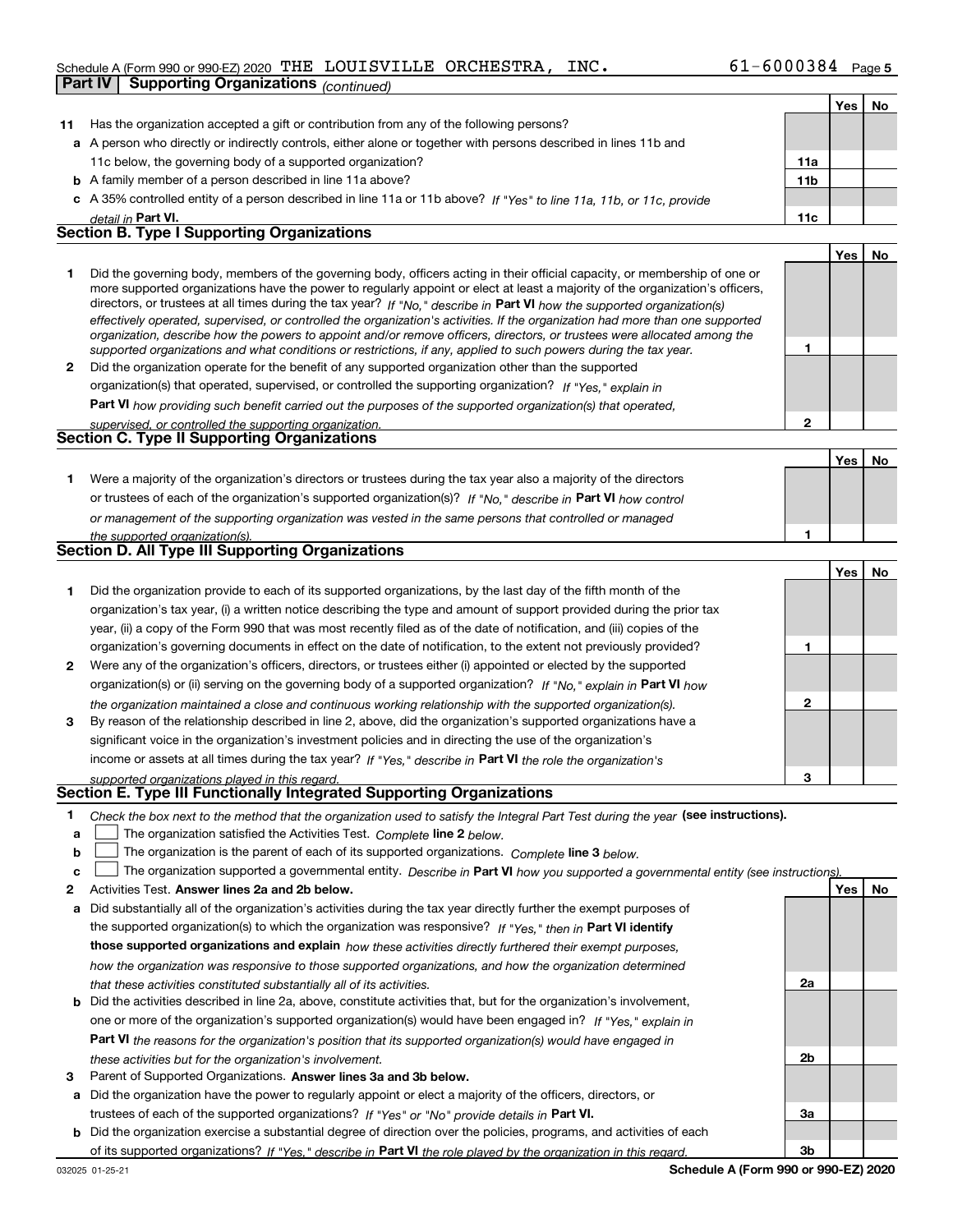|  | <b>Part V</b> Type III Non-Functionally Integrated 509(a)(3) Supporting Organizations |                       |  |
|--|---------------------------------------------------------------------------------------|-----------------------|--|
|  | Schedule A (Form 990 or 990-EZ) 2020 THE LOUISVILLE ORCHESTRA, INC.                   | $61 - 6000384$ Page 6 |  |

**Part VI** Check here if the organization satisfied the Integral Part Test as a qualifying trust on Nov. 20, 1970 ( *explain in* Part **VI**). See instructions. All other Type III non-functionally integrated supporting organizations must complete Sections A through E.  $\mathcal{L}^{\text{max}}$ 

|              | Section A - Adjusted Net Income                                             |                | (A) Prior Year | (B) Current Year<br>(optional) |
|--------------|-----------------------------------------------------------------------------|----------------|----------------|--------------------------------|
| 1            | Net short-term capital gain                                                 | 1              |                |                                |
| $\mathbf{2}$ | Recoveries of prior-year distributions                                      | $\mathbf{2}$   |                |                                |
| 3            | Other gross income (see instructions)                                       | 3              |                |                                |
| 4            | Add lines 1 through 3.                                                      | 4              |                |                                |
| 5            | Depreciation and depletion                                                  | 5              |                |                                |
| 6            | Portion of operating expenses paid or incurred for production or            |                |                |                                |
|              | collection of gross income or for management, conservation, or              |                |                |                                |
|              | maintenance of property held for production of income (see instructions)    | 6              |                |                                |
| 7            | Other expenses (see instructions)                                           | $\overline{7}$ |                |                                |
| 8            | Adjusted Net Income (subtract lines 5, 6, and 7 from line 4)                | 8              |                |                                |
|              | <b>Section B - Minimum Asset Amount</b>                                     |                | (A) Prior Year | (B) Current Year<br>(optional) |
| 1            | Aggregate fair market value of all non-exempt-use assets (see               |                |                |                                |
|              | instructions for short tax year or assets held for part of year):           |                |                |                                |
|              | a Average monthly value of securities                                       | 1a             |                |                                |
|              | <b>b</b> Average monthly cash balances                                      | 1b             |                |                                |
|              | <b>c</b> Fair market value of other non-exempt-use assets                   | 1c             |                |                                |
|              | d Total (add lines 1a, 1b, and 1c)                                          | 1d             |                |                                |
|              | e Discount claimed for blockage or other factors                            |                |                |                                |
|              | (explain in detail in Part VI):                                             |                |                |                                |
| 2            | Acquisition indebtedness applicable to non-exempt-use assets                | $\mathbf{2}$   |                |                                |
| 3            | Subtract line 2 from line 1d.                                               | 3              |                |                                |
| 4            | Cash deemed held for exempt use. Enter 0.015 of line 3 (for greater amount, |                |                |                                |
|              | see instructions).                                                          | 4              |                |                                |
| 5            | Net value of non-exempt-use assets (subtract line 4 from line 3)            | 5              |                |                                |
| 6            | Multiply line 5 by 0.035.                                                   | 6              |                |                                |
| 7            | Recoveries of prior-year distributions                                      | 7              |                |                                |
| 8            | Minimum Asset Amount (add line 7 to line 6)                                 | 8              |                |                                |
|              | <b>Section C - Distributable Amount</b>                                     |                |                | <b>Current Year</b>            |
| $\mathbf 1$  | Adjusted net income for prior year (from Section A, line 8, column A)       | 1              |                |                                |
| $\mathbf{2}$ | Enter 0.85 of line 1.                                                       | $\overline{2}$ |                |                                |
| З            | Minimum asset amount for prior year (from Section B, line 8, column A)      | 3              |                |                                |
| 4            | Enter greater of line 2 or line 3.                                          | 4              |                |                                |
| 5            | Income tax imposed in prior year                                            | 5              |                |                                |
| 6            | <b>Distributable Amount.</b> Subtract line 5 from line 4, unless subject to |                |                |                                |
|              | emergency temporary reduction (see instructions).                           | 6              |                |                                |

**7**Check here if the current year is the organization's first as a non-functionally integrated Type III supporting organization (see instructions).

**Schedule A (Form 990 or 990-EZ) 2020**

**1**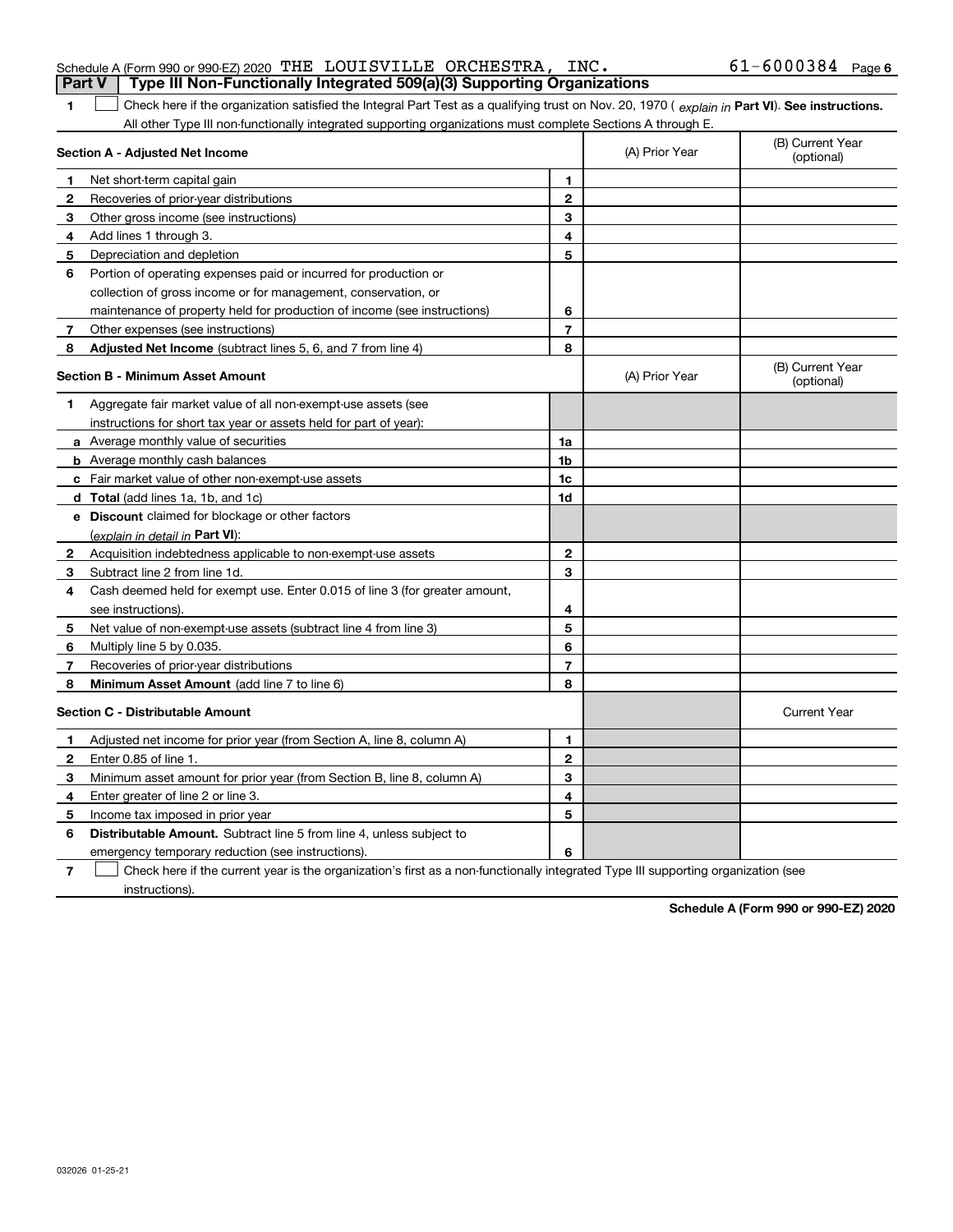### Schedule A (Form 990 or 990-EZ) 2020 Page THE LOUISVILLE ORCHESTRA, INC. 61-6000384

| ∣ Part V | Type III Non-Functionally Integrated 509(a)(3) Supporting Organizations                    |                             | (continued)                           |              |                                         |
|----------|--------------------------------------------------------------------------------------------|-----------------------------|---------------------------------------|--------------|-----------------------------------------|
|          | Section D - Distributions                                                                  |                             |                                       |              | <b>Current Year</b>                     |
| 1        | Amounts paid to supported organizations to accomplish exempt purposes                      |                             |                                       | 1            |                                         |
| 2        | Amounts paid to perform activity that directly furthers exempt purposes of supported       |                             |                                       |              |                                         |
|          | organizations, in excess of income from activity                                           |                             |                                       | $\mathbf{2}$ |                                         |
| 3        | Administrative expenses paid to accomplish exempt purposes of supported organizations      |                             |                                       | 3            |                                         |
| 4        | Amounts paid to acquire exempt-use assets                                                  |                             |                                       | 4            |                                         |
| 5        | Qualified set aside amounts (prior IRS approval required - provide details in Part VI)     |                             |                                       | 5            |                                         |
| 6        | Other distributions ( <i>describe in</i> Part VI). See instructions.                       |                             |                                       | 6            |                                         |
| 7        | Total annual distributions. Add lines 1 through 6.                                         |                             |                                       | 7            |                                         |
| 8        | Distributions to attentive supported organizations to which the organization is responsive |                             |                                       |              |                                         |
|          | (provide details in Part VI). See instructions.                                            |                             |                                       | 8            |                                         |
| 9        | Distributable amount for 2020 from Section C, line 6                                       |                             |                                       | 9            |                                         |
| 10       | Line 8 amount divided by line 9 amount                                                     |                             |                                       | 10           |                                         |
|          |                                                                                            | (i)                         | (ii)                                  |              | (iii)                                   |
|          | <b>Section E - Distribution Allocations</b> (see instructions)                             | <b>Excess Distributions</b> | <b>Underdistributions</b><br>Pre-2020 |              | <b>Distributable</b><br>Amount for 2020 |
| 1        | Distributable amount for 2020 from Section C, line 6                                       |                             |                                       |              |                                         |
| 2        | Underdistributions, if any, for years prior to 2020 (reason-                               |                             |                                       |              |                                         |
|          | able cause required - explain in Part VI). See instructions.                               |                             |                                       |              |                                         |
| 3        | Excess distributions carryover, if any, to 2020                                            |                             |                                       |              |                                         |
|          | <b>a</b> From 2015                                                                         |                             |                                       |              |                                         |
|          | <b>b</b> From 2016                                                                         |                             |                                       |              |                                         |
|          | <b>c</b> From 2017                                                                         |                             |                                       |              |                                         |
|          | d From 2018                                                                                |                             |                                       |              |                                         |
|          | e From 2019                                                                                |                             |                                       |              |                                         |
|          | f Total of lines 3a through 3e                                                             |                             |                                       |              |                                         |
|          | g Applied to underdistributions of prior years                                             |                             |                                       |              |                                         |
|          | <b>h</b> Applied to 2020 distributable amount                                              |                             |                                       |              |                                         |
|          | Carryover from 2015 not applied (see instructions)                                         |                             |                                       |              |                                         |
|          | Remainder. Subtract lines 3g, 3h, and 3i from line 3f.                                     |                             |                                       |              |                                         |
| 4        | Distributions for 2020 from Section D,                                                     |                             |                                       |              |                                         |
|          | line $7:$                                                                                  |                             |                                       |              |                                         |
|          | a Applied to underdistributions of prior years                                             |                             |                                       |              |                                         |
|          | <b>b</b> Applied to 2020 distributable amount                                              |                             |                                       |              |                                         |
|          | c Remainder. Subtract lines 4a and 4b from line 4.                                         |                             |                                       |              |                                         |
| 5        | Remaining underdistributions for years prior to 2020, if                                   |                             |                                       |              |                                         |
|          | any. Subtract lines 3g and 4a from line 2. For result greater                              |                             |                                       |              |                                         |
|          | than zero, explain in Part VI. See instructions.                                           |                             |                                       |              |                                         |
| 6        | Remaining underdistributions for 2020. Subtract lines 3h                                   |                             |                                       |              |                                         |
|          | and 4b from line 1. For result greater than zero, explain in                               |                             |                                       |              |                                         |
|          | Part VI. See instructions.                                                                 |                             |                                       |              |                                         |
| 7        | Excess distributions carryover to 2021. Add lines 3j                                       |                             |                                       |              |                                         |
|          | and 4c.                                                                                    |                             |                                       |              |                                         |
| 8        | Breakdown of line 7:                                                                       |                             |                                       |              |                                         |
|          | a Excess from 2016                                                                         |                             |                                       |              |                                         |
|          | <b>b</b> Excess from 2017                                                                  |                             |                                       |              |                                         |
|          | c Excess from 2018                                                                         |                             |                                       |              |                                         |
|          | d Excess from 2019                                                                         |                             |                                       |              |                                         |
|          | e Excess from 2020                                                                         |                             |                                       |              |                                         |
|          |                                                                                            |                             |                                       |              |                                         |

**Schedule A (Form 990 or 990-EZ) 2020**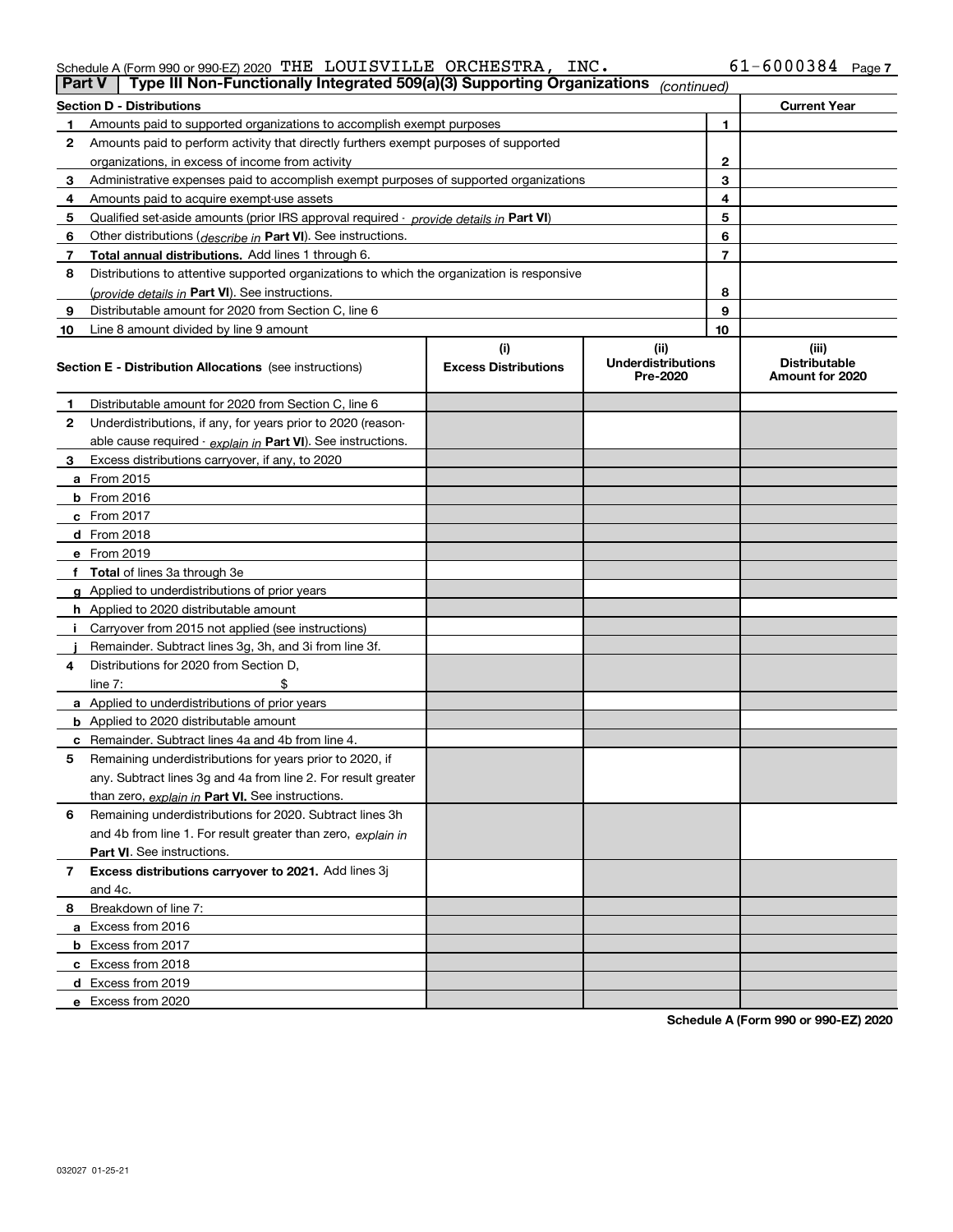|                | Schedule A (Form 990 or 990-EZ) 2020 THE LOUISVILLE ORCHESTRA, INC.                                                                                                                                                                                                                                                                                                                                                                                                                                                                                                                         | $61 - 6000384$ Page 8 |  |
|----------------|---------------------------------------------------------------------------------------------------------------------------------------------------------------------------------------------------------------------------------------------------------------------------------------------------------------------------------------------------------------------------------------------------------------------------------------------------------------------------------------------------------------------------------------------------------------------------------------------|-----------------------|--|
| <b>Part VI</b> | Supplemental Information. Provide the explanations required by Part II, line 10; Part II, line 17a or 17b; Part III, line 12;<br>Part IV, Section A, lines 1, 2, 3b, 3c, 4b, 4c, 5a, 6, 9a, 9b, 9c, 11a, 11b, and 11c; Part IV, Section B, lines 1 and 2; Part IV, Section C,<br>line 1; Part IV, Section D, lines 2 and 3; Part IV, Section E, lines 1c, 2a, 2b, 3a, and 3b; Part V, line 1; Part V, Section B, line 1e; Part V,<br>Section D, lines 5, 6, and 8; and Part V, Section E, lines 2, 5, and 6. Also complete this part for any additional information.<br>(See instructions.) |                       |  |
|                |                                                                                                                                                                                                                                                                                                                                                                                                                                                                                                                                                                                             |                       |  |
|                |                                                                                                                                                                                                                                                                                                                                                                                                                                                                                                                                                                                             |                       |  |
|                |                                                                                                                                                                                                                                                                                                                                                                                                                                                                                                                                                                                             |                       |  |
|                |                                                                                                                                                                                                                                                                                                                                                                                                                                                                                                                                                                                             |                       |  |
|                |                                                                                                                                                                                                                                                                                                                                                                                                                                                                                                                                                                                             |                       |  |
|                |                                                                                                                                                                                                                                                                                                                                                                                                                                                                                                                                                                                             |                       |  |
|                |                                                                                                                                                                                                                                                                                                                                                                                                                                                                                                                                                                                             |                       |  |
|                |                                                                                                                                                                                                                                                                                                                                                                                                                                                                                                                                                                                             |                       |  |
|                |                                                                                                                                                                                                                                                                                                                                                                                                                                                                                                                                                                                             |                       |  |
|                |                                                                                                                                                                                                                                                                                                                                                                                                                                                                                                                                                                                             |                       |  |
|                |                                                                                                                                                                                                                                                                                                                                                                                                                                                                                                                                                                                             |                       |  |
|                |                                                                                                                                                                                                                                                                                                                                                                                                                                                                                                                                                                                             |                       |  |
|                |                                                                                                                                                                                                                                                                                                                                                                                                                                                                                                                                                                                             |                       |  |
|                |                                                                                                                                                                                                                                                                                                                                                                                                                                                                                                                                                                                             |                       |  |
|                |                                                                                                                                                                                                                                                                                                                                                                                                                                                                                                                                                                                             |                       |  |
|                |                                                                                                                                                                                                                                                                                                                                                                                                                                                                                                                                                                                             |                       |  |
|                |                                                                                                                                                                                                                                                                                                                                                                                                                                                                                                                                                                                             |                       |  |
|                |                                                                                                                                                                                                                                                                                                                                                                                                                                                                                                                                                                                             |                       |  |
|                |                                                                                                                                                                                                                                                                                                                                                                                                                                                                                                                                                                                             |                       |  |
|                |                                                                                                                                                                                                                                                                                                                                                                                                                                                                                                                                                                                             |                       |  |
|                |                                                                                                                                                                                                                                                                                                                                                                                                                                                                                                                                                                                             |                       |  |
|                |                                                                                                                                                                                                                                                                                                                                                                                                                                                                                                                                                                                             |                       |  |
|                |                                                                                                                                                                                                                                                                                                                                                                                                                                                                                                                                                                                             |                       |  |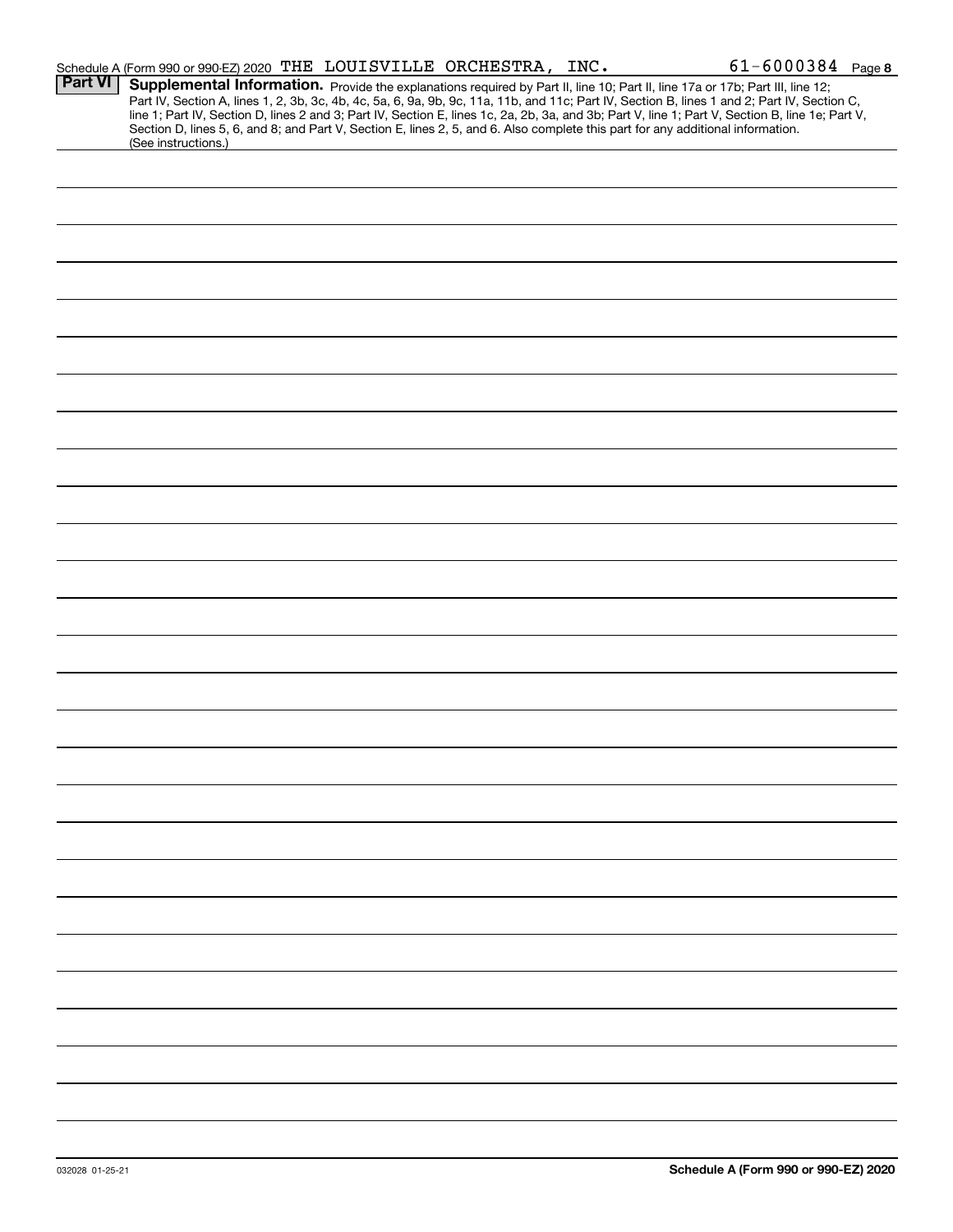Department of the Treasury Internal Revenue Service **(Form 990, 990-EZ, or 990-PF)**

Name of the organization

## \*\* PUBLIC DISCLOSURE COPY \*\*

# **Schedule B Schedule of Contributors**

**| Attach to Form 990, Form 990-EZ, or Form 990-PF. | Go to www.irs.gov/Form990 for the latest information.** OMB No. 1545-0047

**2020**

**Employer identification number**

|                                       | THE LOUISVILLE ORCHESTRA, INC.                                              | 61-6000384 |
|---------------------------------------|-----------------------------------------------------------------------------|------------|
| <b>Organization type (check one):</b> |                                                                             |            |
| Filers of:                            | Section:                                                                    |            |
| Form 990 or 990-FZ                    | $ \mathbf{X} $ 501(c)( 3) (enter number) organization                       |            |
|                                       | $4947(a)(1)$ nonexempt charitable trust not treated as a private foundation |            |
|                                       | 527 political organization                                                  |            |
| Form 990-PF                           | 501(c)(3) exempt private foundation                                         |            |
|                                       | 4947(a)(1) nonexempt charitable trust treated as a private foundation       |            |

501(c)(3) taxable private foundation  $\mathcal{L}^{\text{max}}$ 

Check if your organization is covered by the **General Rule** or a **Special Rule. Note:**  Only a section 501(c)(7), (8), or (10) organization can check boxes for both the General Rule and a Special Rule. See instructions.

### **General Rule**

 $\boxed{\textbf{X}}$  For an organization filing Form 990, 990-EZ, or 990-PF that received, during the year, contributions totaling \$5,000 or more (in money or property) from any one contributor. Complete Parts I and II. See instructions for determining a contributor's total contributions.

#### **Special Rules**

| For an organization described in section 501(c)(3) filing Form 990 or 990-EZ that met the 33 1/3% support test of the regulations under               |
|-------------------------------------------------------------------------------------------------------------------------------------------------------|
| sections 509(a)(1) and 170(b)(1)(A)(vi), that checked Schedule A (Form 990 or 990-EZ), Part II, line 13, 16a, or 16b, and that received from          |
| any one contributor, during the year, total contributions of the greater of (1) \$5,000; or (2) 2% of the amount on (i) Form 990, Part VIII, line 1h; |
| or (ii) Form 990-EZ, line 1. Complete Parts I and II.                                                                                                 |

For an organization described in section 501(c)(7), (8), or (10) filing Form 990 or 990-EZ that received from any one contributor, during the year, total contributions of more than \$1,000 exclusively for religious, charitable, scientific, literary, or educational purposes, or for the prevention of cruelty to children or animals. Complete Parts I (entering "N/A" in column (b) instead of the contributor name and address), II, and III.  $\mathcal{L}^{\text{max}}$ 

purpose. Don't complete any of the parts unless the **General Rule** applies to this organization because it received *nonexclusively* year, contributions <sub>exclusively</sub> for religious, charitable, etc., purposes, but no such contributions totaled more than \$1,000. If this box is checked, enter here the total contributions that were received during the year for an  $\;$ exclusively religious, charitable, etc., For an organization described in section 501(c)(7), (8), or (10) filing Form 990 or 990-EZ that received from any one contributor, during the religious, charitable, etc., contributions totaling \$5,000 or more during the year  $\Box$ — $\Box$   $\Box$  $\mathcal{L}^{\text{max}}$ 

**Caution:**  An organization that isn't covered by the General Rule and/or the Special Rules doesn't file Schedule B (Form 990, 990-EZ, or 990-PF),  **must** but it answer "No" on Part IV, line 2, of its Form 990; or check the box on line H of its Form 990-EZ or on its Form 990-PF, Part I, line 2, to certify that it doesn't meet the filing requirements of Schedule B (Form 990, 990-EZ, or 990-PF).

**For Paperwork Reduction Act Notice, see the instructions for Form 990, 990-EZ, or 990-PF. Schedule B (Form 990, 990-EZ, or 990-PF) (2020)** LHA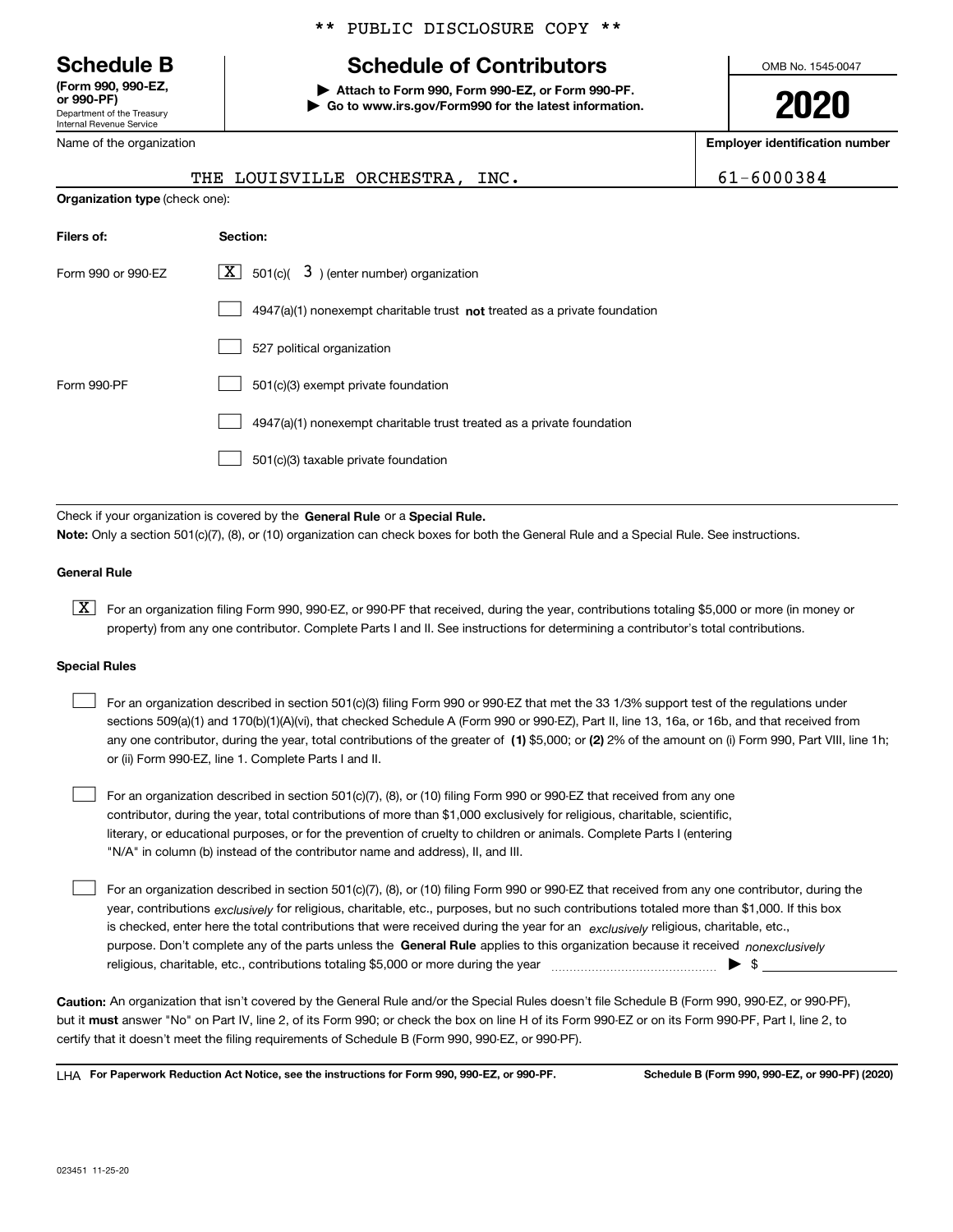**Employer identification number**

THE LOUISVILLE ORCHESTRA, INC. 61-6000384

| (a)<br>No. | (b)<br>Name, address, and ZIP + 4 | (c)<br><b>Total contributions</b>     | (d)<br>Type of contribution                                                                                        |
|------------|-----------------------------------|---------------------------------------|--------------------------------------------------------------------------------------------------------------------|
| 1          |                                   | 1,223,765.<br>$$\tilde{\phantom{a}}$$ | $\overline{\mathbf{X}}$<br>Person<br>Payroll<br>Noncash<br>(Complete Part II for<br>noncash contributions.)        |
| (a)<br>No. | (b)<br>Name, address, and ZIP + 4 | (c)<br><b>Total contributions</b>     | (d)<br>Type of contribution                                                                                        |
| 2          |                                   | 538,354.<br>\$                        | $\overline{\mathbf{X}}$<br>Person<br>Payroll<br>Noncash<br>(Complete Part II for<br>noncash contributions.)        |
| (a)<br>No. | (b)<br>Name, address, and ZIP + 4 | (c)<br><b>Total contributions</b>     | (d)<br>Type of contribution                                                                                        |
| 3          |                                   | 470,000.<br>\$                        | $\overline{\mathbf{X}}$<br>Person<br>Payroll<br><b>Noncash</b><br>(Complete Part II for<br>noncash contributions.) |
| (a)<br>No. | (b)<br>Name, address, and ZIP + 4 | (c)<br><b>Total contributions</b>     | (d)<br>Type of contribution                                                                                        |
| 4          |                                   | 250,000.<br>\$                        | $\overline{\mathbf{X}}$<br>Person<br>Payroll<br>Noncash<br>(Complete Part II for<br>noncash contributions.)        |
| (a)<br>No. | (b)<br>Name, address, and ZIP + 4 | (c)<br><b>Total contributions</b>     | (d)<br>Type of contribution                                                                                        |
| 5          |                                   | 200,000.<br>\$                        | $\boxed{\text{X}}$<br>Person<br>Payroll<br>Noncash<br>(Complete Part II for<br>noncash contributions.)             |
| (a)<br>No. | (b)<br>Name, address, and ZIP + 4 | (c)<br><b>Total contributions</b>     | (d)<br>Type of contribution                                                                                        |
| 6          |                                   | 200,000.<br>\$                        | $\boxed{\text{X}}$<br>Person<br>Payroll<br>Noncash<br>(Complete Part II for<br>noncash contributions.)             |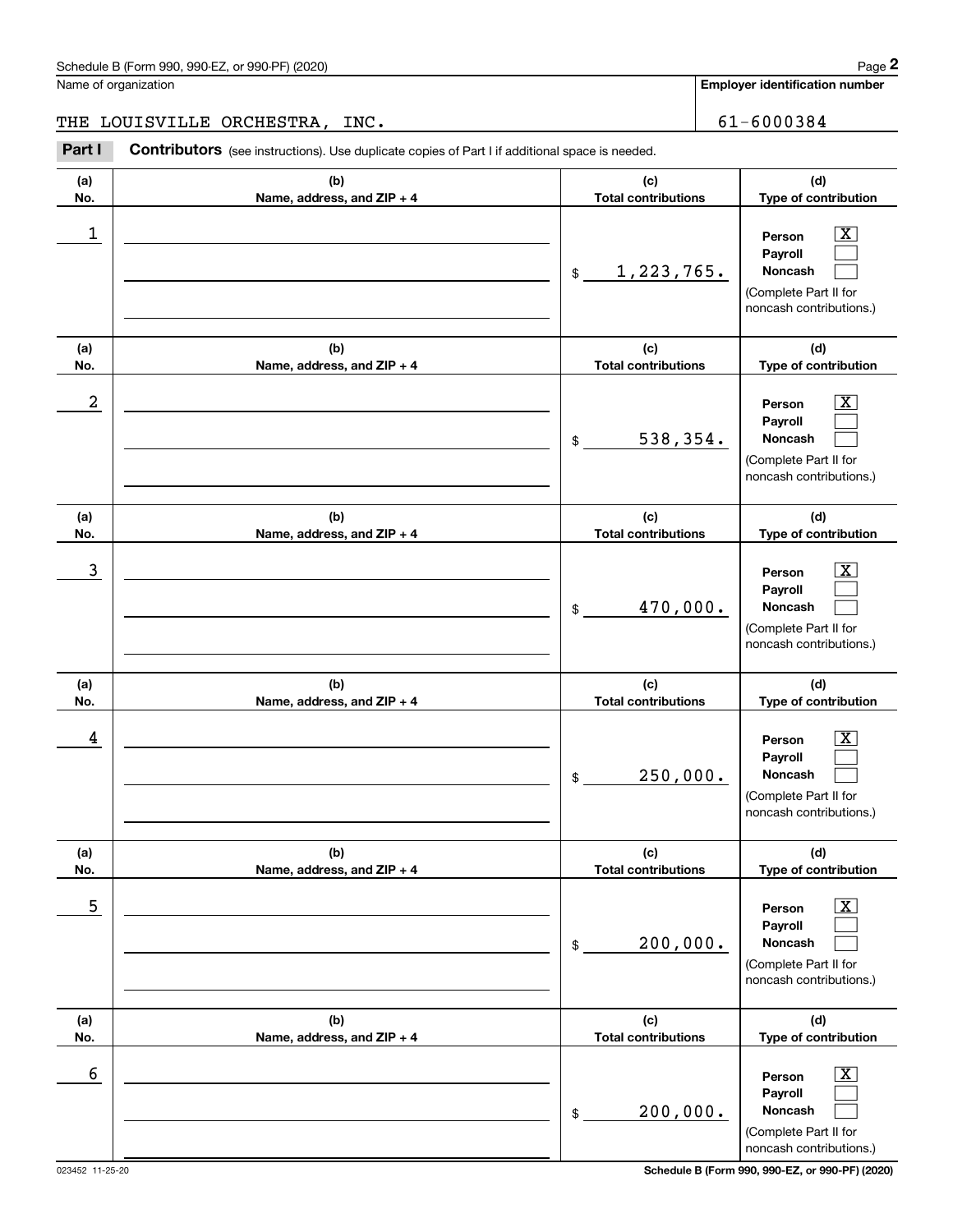**Employer identification number**

THE LOUISVILLE ORCHESTRA, INC. 61-6000384

Chedule B (Form 990, 990-EZ, or 990-PF) (2020)<br>
lame of organization<br> **29 Employer identification number**<br>
29 Employer identification number<br>
29 Employer identification number<br>
29 Employer identification number<br>
29 Employe

| (a)  | (b)                        | (c)                        | (d)                                                                                                         |
|------|----------------------------|----------------------------|-------------------------------------------------------------------------------------------------------------|
| No.  | Name, address, and ZIP + 4 | <b>Total contributions</b> | Type of contribution                                                                                        |
| 7    |                            | 174,628.<br>\$             | X<br>Person<br>Payroll<br>Noncash<br>(Complete Part II for<br>noncash contributions.)                       |
| (a)  | (b)                        | (c)                        | (d)                                                                                                         |
| No.  | Name, address, and ZIP + 4 | <b>Total contributions</b> | Type of contribution                                                                                        |
| 8    |                            | 101,856.<br>$\$$           | $\overline{\text{X}}$<br>Person<br>Payroll<br>Noncash<br>(Complete Part II for<br>noncash contributions.)   |
| (a)  | (b)                        | (c)                        | (d)                                                                                                         |
| No.  | Name, address, and ZIP + 4 | <b>Total contributions</b> | Type of contribution                                                                                        |
| 9    |                            | 100,856.<br>\$             | Х,<br>Person<br>Payroll<br>Noncash<br>(Complete Part II for<br>noncash contributions.)                      |
| (a)  | (b)                        | (c)                        | (d)                                                                                                         |
| No.  | Name, address, and ZIP + 4 | <b>Total contributions</b> | Type of contribution                                                                                        |
| 10   |                            | 100,000.<br>\$             | X,<br>Person<br>Payroll<br>Noncash<br>(Complete Part II for<br>noncash contributions.)                      |
| (a)  | (b)                        | (c)                        | (d)                                                                                                         |
| No.  | Name, address, and ZIP + 4 | <b>Total contributions</b> | Type of contribution                                                                                        |
| $11$ |                            | 100,000.<br>$\$$           | $\overline{\mathbf{X}}$<br>Person<br>Payroll<br>Noncash<br>(Complete Part II for<br>noncash contributions.) |
| (a)  | (b)                        | (c)                        | (d)                                                                                                         |
| No.  | Name, address, and ZIP + 4 | <b>Total contributions</b> | Type of contribution                                                                                        |
| 12   |                            | 100,000.<br>$\$$           | $\overline{\mathbf{X}}$<br>Person<br>Payroll<br>Noncash<br>(Complete Part II for<br>noncash contributions.) |

023452 11-25-20 **Schedule B (Form 990, 990-EZ, or 990-PF) (2020)**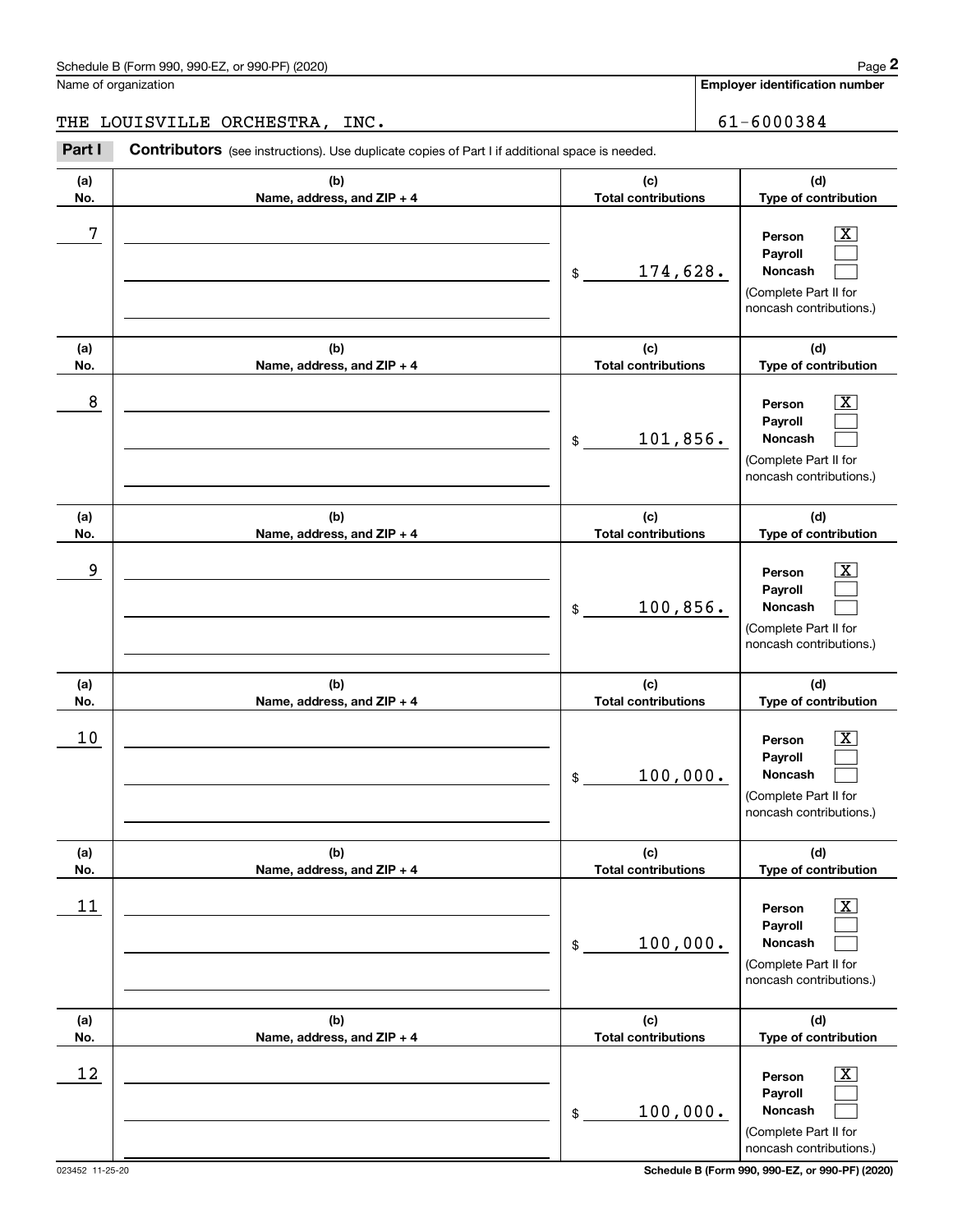**Employer identification number**

THE LOUISVILLE ORCHESTRA, INC. 61-6000384

| (a)<br>No. | (b)<br>Name, address, and ZIP + 4 | (c)<br><b>Total contributions</b> | (d)<br>Type of contribution                                                                                 |
|------------|-----------------------------------|-----------------------------------|-------------------------------------------------------------------------------------------------------------|
| 13         |                                   | 99,000.<br>\$                     | $\overline{\mathbf{x}}$<br>Person<br>Payroll<br>Noncash<br>(Complete Part II for<br>noncash contributions.) |
| (a)<br>No. | (b)<br>Name, address, and ZIP + 4 | (c)<br><b>Total contributions</b> | (d)<br>Type of contribution                                                                                 |
| 14         |                                   | 80,000.<br>\$                     | $\overline{\text{X}}$<br>Person<br>Payroll<br>Noncash<br>(Complete Part II for<br>noncash contributions.)   |
| (a)<br>No. | (b)<br>Name, address, and ZIP + 4 | (c)<br><b>Total contributions</b> | (d)<br>Type of contribution                                                                                 |
| 15         |                                   | 53,300.<br>\$                     | $\overline{\mathbf{X}}$<br>Person<br>Payroll<br>Noncash<br>(Complete Part II for<br>noncash contributions.) |
| (a)<br>No. | (b)<br>Name, address, and ZIP + 4 | (c)<br><b>Total contributions</b> | (d)<br>Type of contribution                                                                                 |
| 16         |                                   | 50,000.<br>\$                     | $\overline{\mathbf{X}}$<br>Person<br>Payroll<br>Noncash<br>(Complete Part II for<br>noncash contributions.) |
| (a)<br>No. | (b)<br>Name, address, and ZIP + 4 | (c)<br><b>Total contributions</b> | (d)<br>Type of contribution                                                                                 |
| 17         |                                   | 50,000.<br>\$                     | $\overline{\mathbf{X}}$<br>Person<br>Payroll<br>Noncash<br>(Complete Part II for<br>noncash contributions.) |
| (a)<br>No. | (b)<br>Name, address, and ZIP + 4 | (c)<br><b>Total contributions</b> | (d)<br>Type of contribution                                                                                 |
| 18         |                                   | 50,000.<br>\$                     | $\overline{\mathbf{X}}$<br>Person<br>Payroll<br>Noncash<br>(Complete Part II for<br>noncash contributions.) |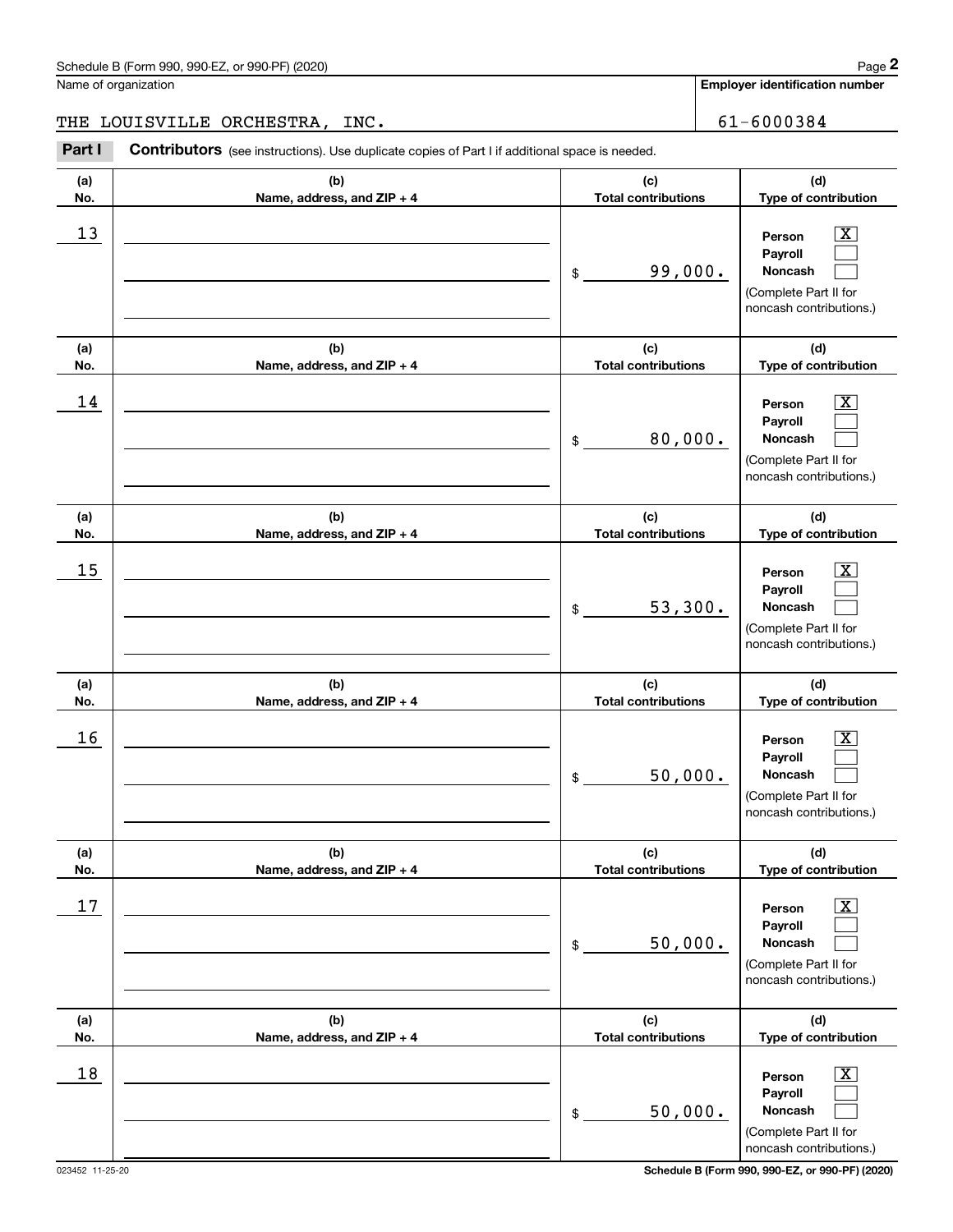**Employer identification number**

# THE LOUISVILLE ORCHESTRA, INC. 61-6000384

| (a)<br>No.  | (b)<br>Name, address, and ZIP + 4 | (c)<br><b>Total contributions</b> | (d)<br>Type of contribution                                                                                      |
|-------------|-----------------------------------|-----------------------------------|------------------------------------------------------------------------------------------------------------------|
| 19          |                                   | 30,425.<br>\$                     | $\overline{\text{X}}$<br>Person<br>Payroll<br><b>Noncash</b><br>(Complete Part II for<br>noncash contributions.) |
| (a)<br>No.  | (b)<br>Name, address, and ZIP + 4 | (c)<br><b>Total contributions</b> | (d)<br>Type of contribution                                                                                      |
| 20          |                                   | 28,300.<br>\$                     | $\overline{\text{X}}$<br>Person<br>Payroll<br>Noncash<br>(Complete Part II for<br>noncash contributions.)        |
| (a)<br>No.  | (b)<br>Name, address, and ZIP + 4 | (c)<br><b>Total contributions</b> | (d)<br>Type of contribution                                                                                      |
| 21          |                                   | 27,520.<br>\$                     | $\overline{\text{X}}$<br>Person<br>Payroll<br>Noncash<br>(Complete Part II for<br>noncash contributions.)        |
| (a)<br>No.  | (b)<br>Name, address, and ZIP + 4 | (c)<br><b>Total contributions</b> | (d)<br>Type of contribution                                                                                      |
| 22          |                                   | 25,372.<br>\$                     | $\overline{\text{X}}$<br>Person<br>Payroll<br>Noncash<br>(Complete Part II for<br>noncash contributions.)        |
| (a)<br>No.  | (b)<br>Name, address, and ZIP + 4 | (c)<br><b>Total contributions</b> | (d)<br>Type of contribution                                                                                      |
| 23          |                                   | 25,000.<br>\$                     | $\overline{\text{X}}$<br>Person<br>Payroll<br>Noncash<br>(Complete Part II for<br>noncash contributions.)        |
| (a)<br>No.  | (b)<br>Name, address, and ZIP + 4 | (c)<br><b>Total contributions</b> | (d)<br>Type of contribution                                                                                      |
| $2\sqrt{4}$ |                                   | 25,000.<br>\$                     | $\overline{\text{X}}$<br>Person<br>Payroll<br>Noncash<br>(Complete Part II for<br>noncash contributions.)        |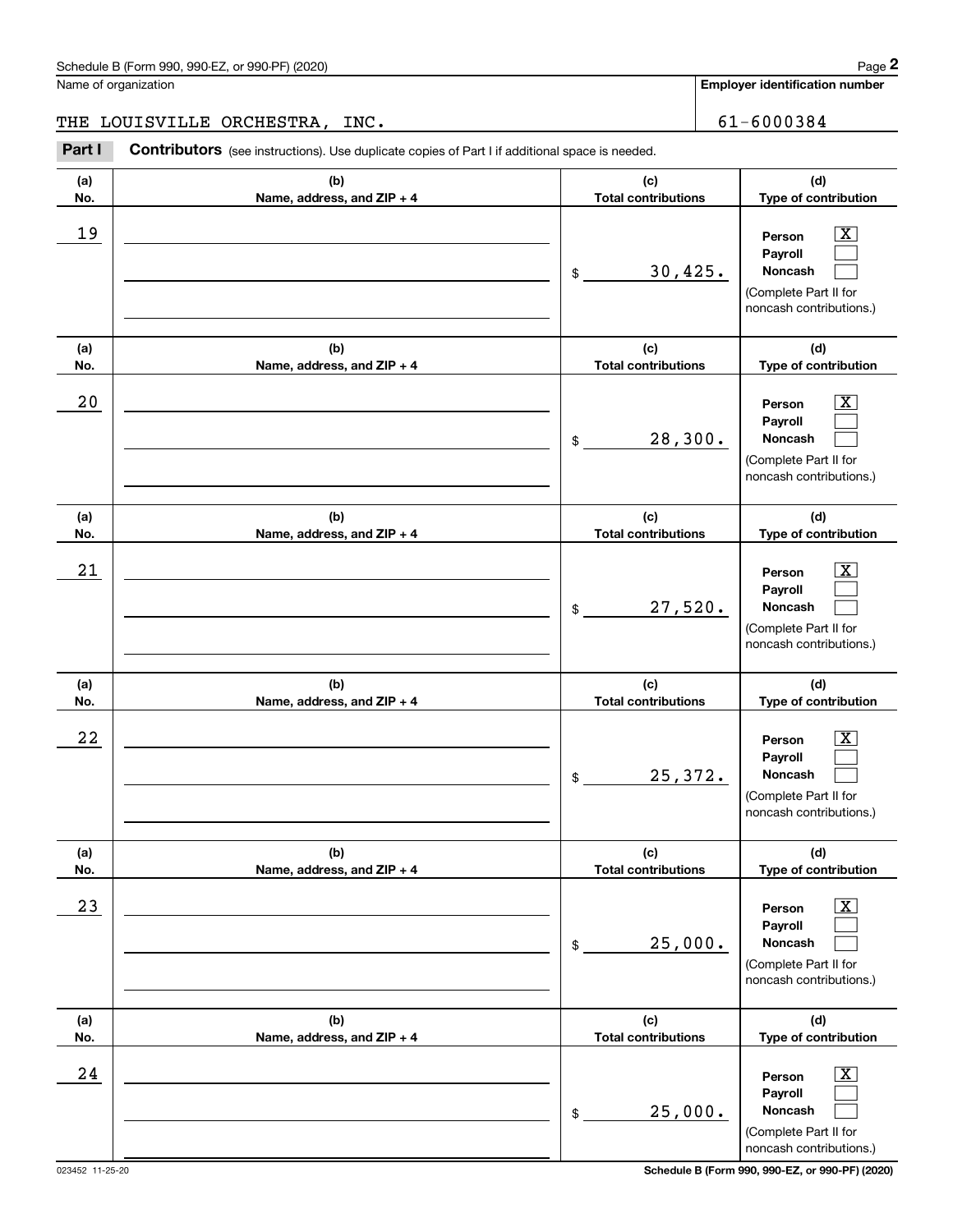**Employer identification number**

THE LOUISVILLE ORCHESTRA, INC. 61-6000384

| (a)        | (b)                                 | (c)                               | (d)                                                                                                       |
|------------|-------------------------------------|-----------------------------------|-----------------------------------------------------------------------------------------------------------|
| No.        | Name, address, and ZIP + 4          | <b>Total contributions</b>        | Type of contribution                                                                                      |
| 25         |                                     | 25,000.<br>\$                     | Person<br>x.<br>Payroll<br>Noncash<br>(Complete Part II for<br>noncash contributions.)                    |
| (a)<br>No. | (b)<br>Name, address, and ZIP + 4   | (c)<br><b>Total contributions</b> | (d)<br>Type of contribution                                                                               |
| 26         |                                     | 25,000.<br>\$                     | Person<br>Payroll<br>Noncash<br>(Complete Part II for<br>noncash contributions.)                          |
| (a)<br>No. | (b)<br>Name, address, and ZIP + 4   | (c)<br><b>Total contributions</b> | (d)<br>Type of contribution                                                                               |
| 27         |                                     | 25,000.<br>\$                     | Person<br>Payroll<br>Noncash<br>(Complete Part II for<br>noncash contributions.)                          |
| (a)<br>No. | (b)<br>Name, address, and ZIP + 4   | (c)<br><b>Total contributions</b> | (d)<br>Type of contribution                                                                               |
| 28         |                                     | 25,000.<br>\$                     | Person<br>Payroll<br>Noncash<br>(Complete Part II for<br>noncash contributions.)                          |
| (a)<br>No. | (b)<br>Name, address, and $ZIP + 4$ | (c)<br>Total contributions        | (d)<br>Type of contribution                                                                               |
| 29         |                                     | 25,000.<br>\$                     | $\overline{\text{X}}$<br>Person<br>Payroll<br>Noncash<br>(Complete Part II for<br>noncash contributions.) |
| (a)<br>No. | (b)<br>Name, address, and ZIP + 4   | (c)<br><b>Total contributions</b> | (d)<br>Type of contribution                                                                               |
| $30$       |                                     | 22,000.<br>\$                     | $\overline{\text{X}}$<br>Person<br>Payroll<br>Noncash<br>(Complete Part II for<br>noncash contributions.) |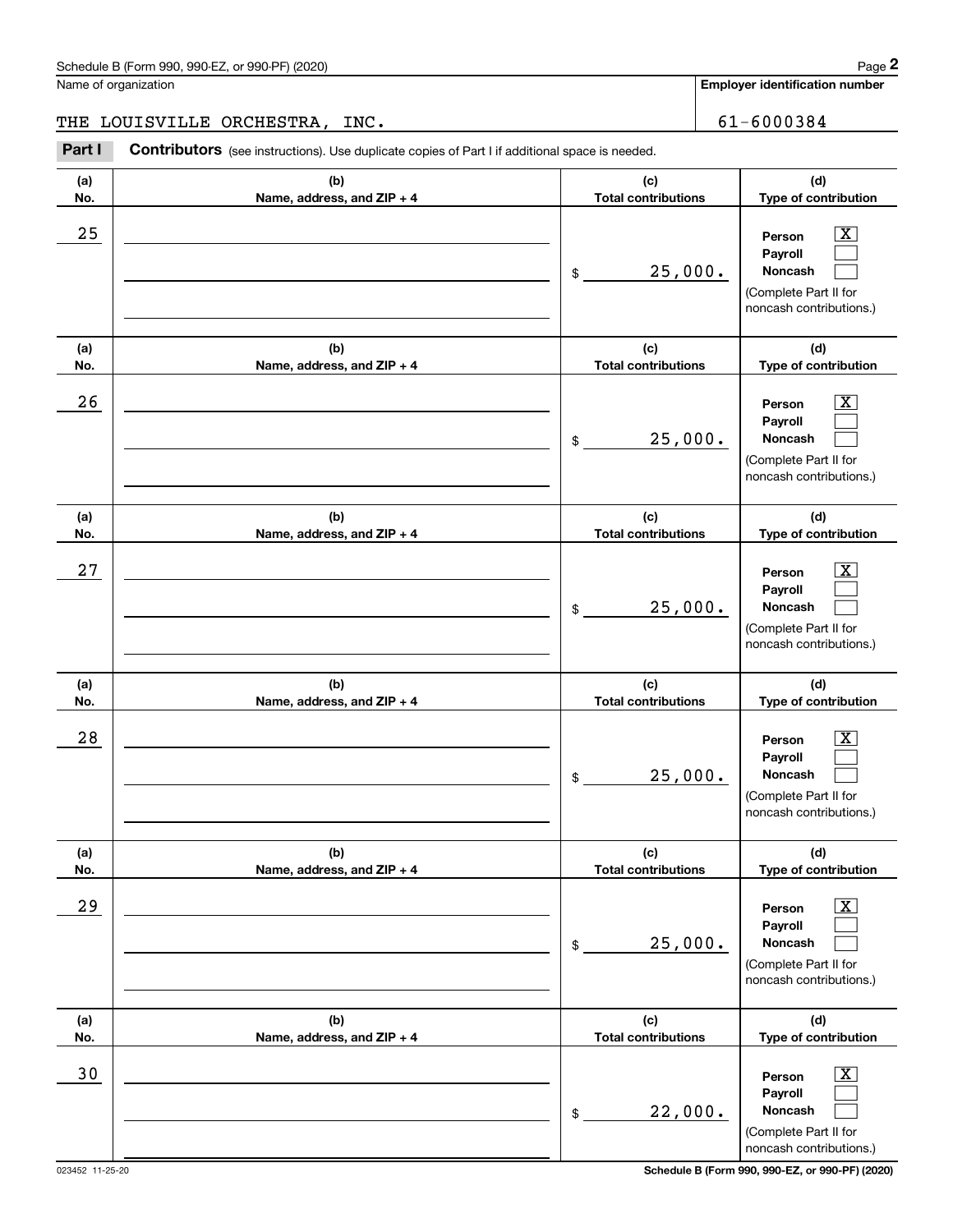**Employer identification number**

THE LOUISVILLE ORCHESTRA, INC. 61-6000384

| (a)<br>No. | (b)<br>Name, address, and ZIP + 4 | (c)<br><b>Total contributions</b> | (d)<br>Type of contribution                                                                                   |
|------------|-----------------------------------|-----------------------------------|---------------------------------------------------------------------------------------------------------------|
| 31         |                                   | 15,272.<br>\$                     | $\boxed{\text{X}}$<br>Person<br>Payroll<br>Noncash<br>(Complete Part II for<br>noncash contributions.)        |
| (a)<br>No. | (b)<br>Name, address, and ZIP + 4 | (c)<br><b>Total contributions</b> | (d)<br>Type of contribution                                                                                   |
| 32         |                                   | 15,100.<br>\$                     | $\boxed{\text{X}}$<br>Person<br>Payroll<br>Noncash<br>(Complete Part II for<br>noncash contributions.)        |
| (a)<br>No. | (b)<br>Name, address, and ZIP + 4 | (c)<br><b>Total contributions</b> | (d)<br>Type of contribution                                                                                   |
| 33         |                                   | 15,000.<br>\$                     | $\boxed{\text{X}}$<br>Person<br>Payroll<br><b>Noncash</b><br>(Complete Part II for<br>noncash contributions.) |
| (a)<br>No. | (b)<br>Name, address, and ZIP + 4 | (c)<br><b>Total contributions</b> | (d)<br>Type of contribution                                                                                   |
| 34         |                                   | 15,000.<br>\$                     | $\boxed{\text{X}}$<br>Person<br>Payroll<br><b>Noncash</b><br>(Complete Part II for<br>noncash contributions.) |
| (a)<br>No. | (b)<br>Name, address, and ZIP + 4 | (c)<br><b>Total contributions</b> | (d)<br>Type of contribution                                                                                   |
| 35         |                                   | 13,910.<br>\$                     | $\boxed{\text{X}}$<br>Person<br>Payroll<br>Noncash<br>(Complete Part II for<br>noncash contributions.)        |
| (a)<br>No. | (b)<br>Name, address, and ZIP + 4 | (c)<br><b>Total contributions</b> | (d)<br>Type of contribution                                                                                   |
| 36         |                                   | 13,000.<br>\$                     | $\boxed{\text{X}}$<br>Person<br>Payroll<br>Noncash<br>(Complete Part II for<br>noncash contributions.)        |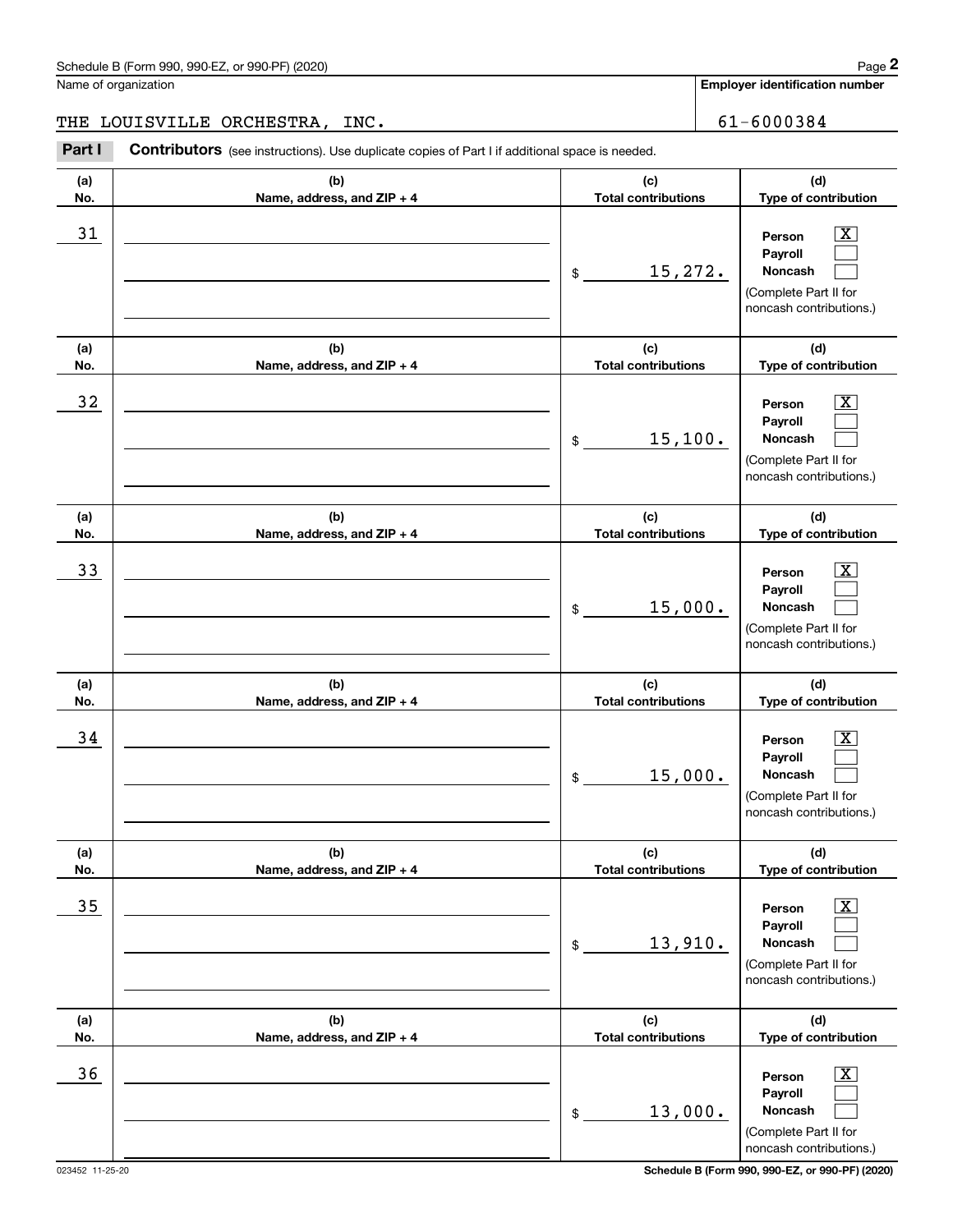**Employer identification number**

THE LOUISVILLE ORCHESTRA, INC. 61-6000384

| (a)<br>No. | (b)<br>Name, address, and ZIP + 4 | (c)<br><b>Total contributions</b>                    | (d)<br>Type of contribution                                                                                 |
|------------|-----------------------------------|------------------------------------------------------|-------------------------------------------------------------------------------------------------------------|
| 37         |                                   | 12,000.<br>\$                                        | $\overline{\mathbf{X}}$<br>Person<br>Payroll<br>Noncash<br>(Complete Part II for<br>noncash contributions.) |
| (a)<br>No. | (b)<br>Name, address, and ZIP + 4 | (c)<br><b>Total contributions</b>                    | (d)<br>Type of contribution                                                                                 |
| 38         |                                   | 11,619.<br>\$                                        | $\overline{\text{X}}$<br>Person<br>Payroll<br>Noncash<br>(Complete Part II for<br>noncash contributions.)   |
| (a)<br>No. | (b)<br>Name, address, and ZIP + 4 | (c)<br><b>Total contributions</b>                    | (d)<br>Type of contribution                                                                                 |
| 39         |                                   | 11,250.<br>\$                                        | $\overline{\text{X}}$<br>Person<br>Payroll<br>Noncash<br>(Complete Part II for<br>noncash contributions.)   |
| (a)<br>No. | (b)<br>Name, address, and ZIP + 4 | (c)<br><b>Total contributions</b>                    | (d)<br>Type of contribution                                                                                 |
| 40         |                                   | 11,240.<br>\$                                        | $\overline{\text{X}}$<br>Person<br>Payroll<br>Noncash<br>(Complete Part II for<br>noncash contributions.)   |
| (a)<br>No. | (b)<br>Name, address, and ZIP + 4 | (c)<br><b>Total contributions</b>                    | (d)<br>Type of contribution                                                                                 |
| 41         |                                   | 11,182.<br>$\,$                                      | $\overline{\text{X}}$<br>Person<br>Payroll<br>Noncash<br>(Complete Part II for<br>noncash contributions.)   |
| (a)<br>No. | (b)<br>Name, address, and ZIP + 4 | (c)<br><b>Total contributions</b>                    | (d)<br>Type of contribution                                                                                 |
| 42         |                                   | 10,880.<br>$\, \, \raisebox{12pt}{$\scriptstyle \$}$ | $\overline{\text{X}}$<br>Person<br>Payroll<br>Noncash<br>(Complete Part II for<br>noncash contributions.)   |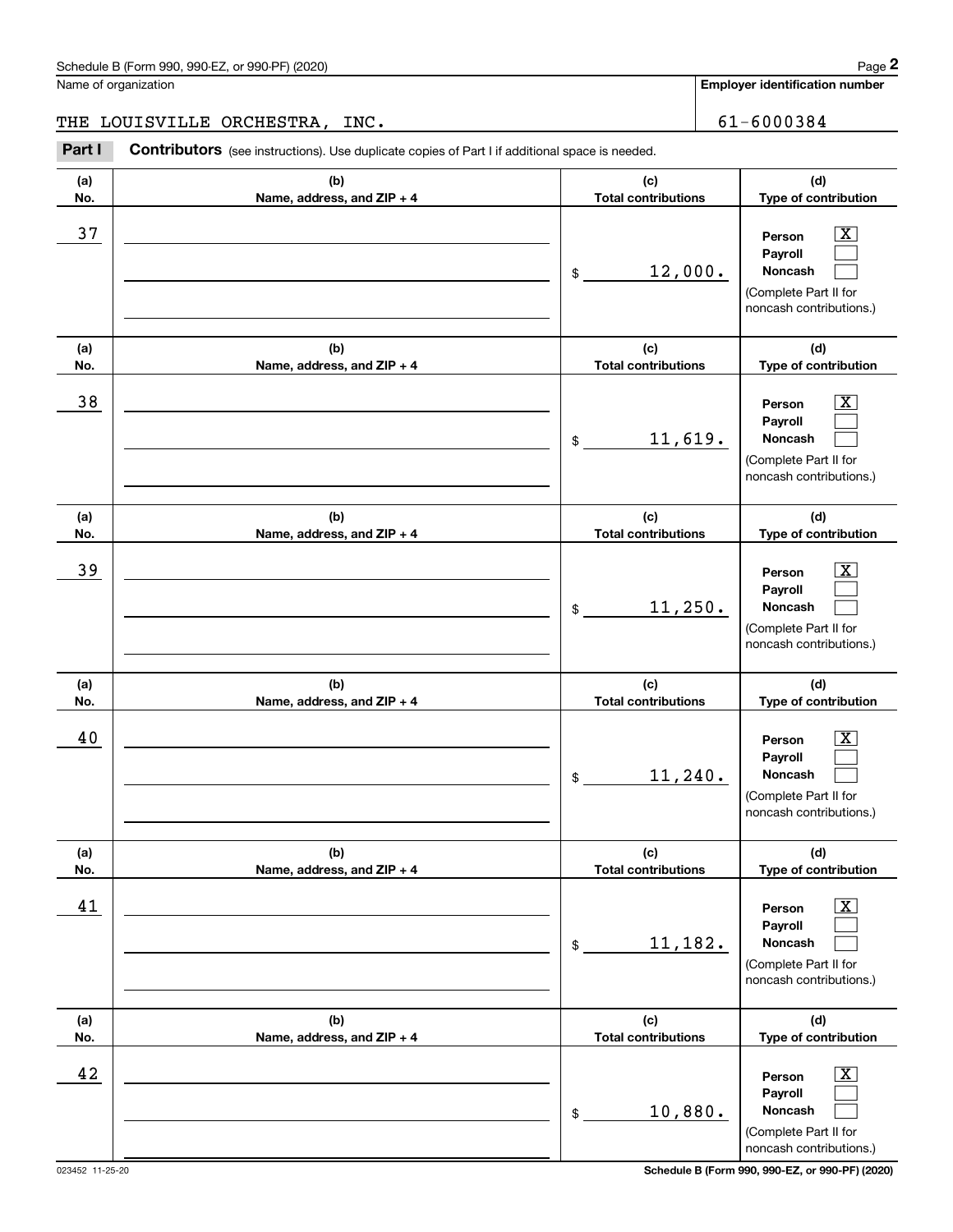**Employer identification number**

THE LOUISVILLE ORCHESTRA, INC. 61-6000384

| (a)<br>No. | (b)<br>Name, address, and ZIP + 4 | (c)<br><b>Total contributions</b> | (d)<br>Type of contribution                                                                                      |
|------------|-----------------------------------|-----------------------------------|------------------------------------------------------------------------------------------------------------------|
| 43         |                                   | 10,300.<br>\$                     | $\overline{\text{X}}$<br>Person<br>Payroll<br>Noncash<br>(Complete Part II for<br>noncash contributions.)        |
| (a)<br>No. | (b)<br>Name, address, and ZIP + 4 | (c)<br><b>Total contributions</b> | (d)<br>Type of contribution                                                                                      |
| 44         |                                   | 10,050.<br>\$                     | $\overline{\text{X}}$<br>Person<br>Payroll<br>Noncash<br>(Complete Part II for<br>noncash contributions.)        |
| (a)<br>No. | (b)<br>Name, address, and ZIP + 4 | (c)<br><b>Total contributions</b> | (d)<br>Type of contribution                                                                                      |
| 45         |                                   | 10,000.<br>\$                     | $\overline{\text{X}}$<br>Person<br>Payroll<br>Noncash<br>(Complete Part II for<br>noncash contributions.)        |
| (a)<br>No. | (b)<br>Name, address, and ZIP + 4 | (c)<br><b>Total contributions</b> | (d)<br>Type of contribution                                                                                      |
| 46         |                                   | 10,000.<br>\$                     | $\overline{\text{X}}$<br>Person<br>Payroll<br><b>Noncash</b><br>(Complete Part II for<br>noncash contributions.) |
| (a)<br>No. | (b)<br>Name, address, and ZIP + 4 | (c)<br><b>Total contributions</b> | (d)<br>Type of contribution                                                                                      |
| 47         |                                   | 10,000.<br>\$                     | $\overline{\text{X}}$<br>Person<br>Payroll<br>Noncash<br>(Complete Part II for<br>noncash contributions.)        |
| (a)<br>No. | (b)<br>Name, address, and ZIP + 4 | (c)<br><b>Total contributions</b> | (d)<br>Type of contribution                                                                                      |
| 48         |                                   | 10,000.<br>\$                     | $\overline{\text{X}}$<br>Person<br>Payroll<br>Noncash<br>(Complete Part II for<br>noncash contributions.)        |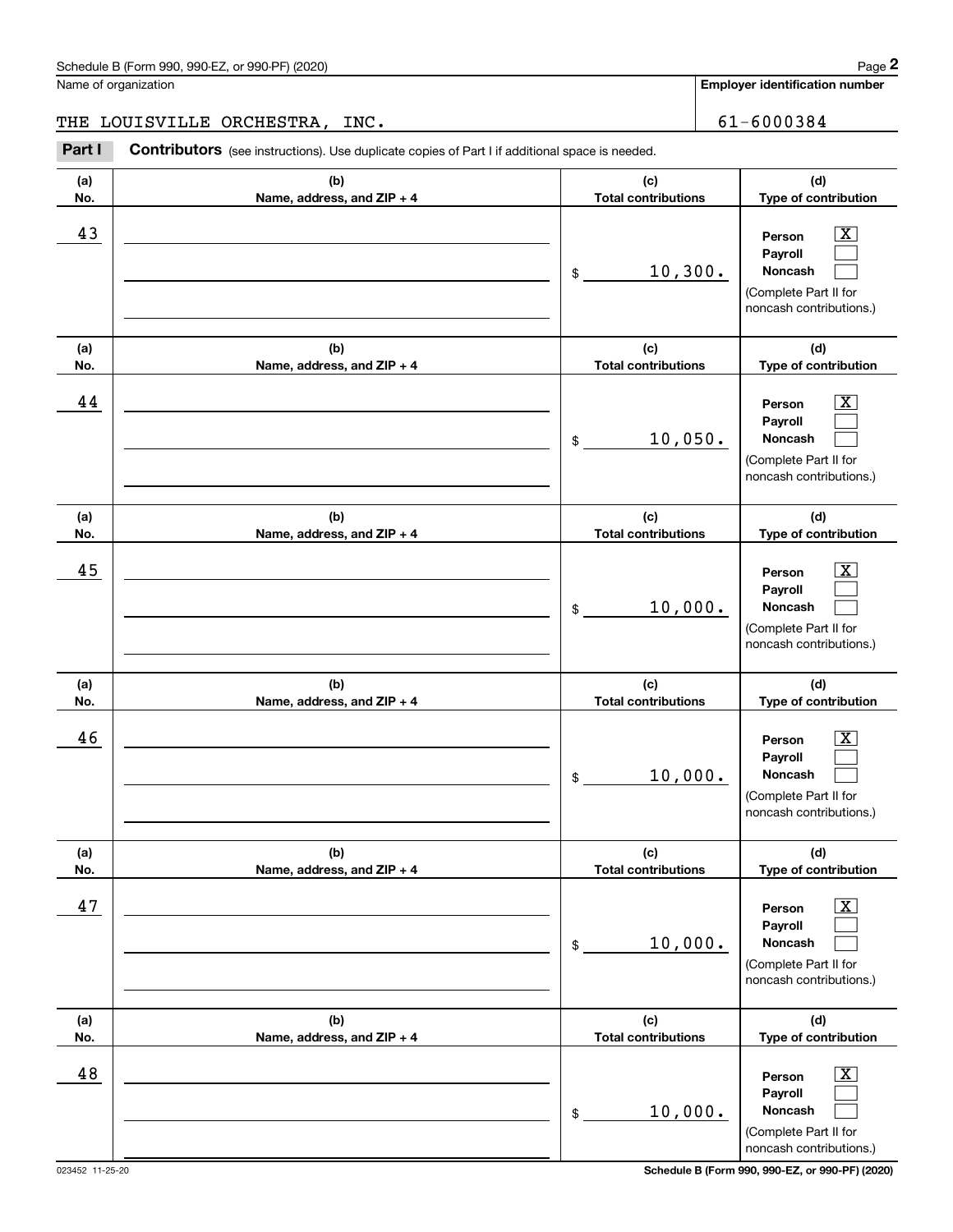**Employer identification number**

THE LOUISVILLE ORCHESTRA, INC. 61-6000384

Chedule B (Form 990, 990-EZ, or 990-PF) (2020)<br>
lame of organization<br> **29 Employer identification number**<br>
29 Employer identification number<br>
29 Employer identification number<br>
29 Employer identification number<br>
29 Employe

| (a)<br>No. | (b)<br>Name, address, and ZIP + 4 | (c)<br><b>Total contributions</b> | (d)<br>Type of contribution                                                                                      |
|------------|-----------------------------------|-----------------------------------|------------------------------------------------------------------------------------------------------------------|
| 49         |                                   | 10,000.<br>\$                     | $\overline{\text{X}}$<br>Person<br>Payroll<br><b>Noncash</b><br>(Complete Part II for<br>noncash contributions.) |
| (a)<br>No. | (b)<br>Name, address, and ZIP + 4 | (c)<br><b>Total contributions</b> | (d)<br>Type of contribution                                                                                      |
| 50         |                                   | 10,000.<br>$$\tilde{}}$           | $\overline{\text{X}}$<br>Person<br>Payroll<br><b>Noncash</b><br>(Complete Part II for<br>noncash contributions.) |
| (a)<br>No. | (b)<br>Name, address, and ZIP + 4 | (c)<br><b>Total contributions</b> | (d)<br>Type of contribution                                                                                      |
| 51         |                                   | 10,000.<br>\$                     | $\overline{\text{X}}$<br>Person<br>Payroll<br><b>Noncash</b><br>(Complete Part II for<br>noncash contributions.) |
| (a)<br>No. | (b)<br>Name, address, and ZIP + 4 | (c)<br><b>Total contributions</b> | (d)<br>Type of contribution                                                                                      |
| 52         |                                   | 10,000.<br>\$                     | $\overline{\text{X}}$<br>Person<br>Payroll<br><b>Noncash</b><br>(Complete Part II for<br>noncash contributions.) |
| (a)<br>No. | (b)<br>Name, address, and ZIP + 4 | (c)<br><b>Total contributions</b> | (d)<br>Type of contribution                                                                                      |
| 53         |                                   | 9,549.<br>\$                      | Person<br>Payroll<br>Noncash<br>$\overline{\text{X}}$<br>(Complete Part II for<br>noncash contributions.)        |
| (a)<br>No. | (b)<br>Name, address, and ZIP + 4 | (c)<br><b>Total contributions</b> | (d)<br>Type of contribution                                                                                      |
| 54         |                                   | 9,000.<br>\$                      | $\overline{\text{X}}$<br>Person<br>Payroll<br>Noncash<br>(Complete Part II for<br>noncash contributions.)        |

023452 11-25-20 **Schedule B (Form 990, 990-EZ, or 990-PF) (2020)**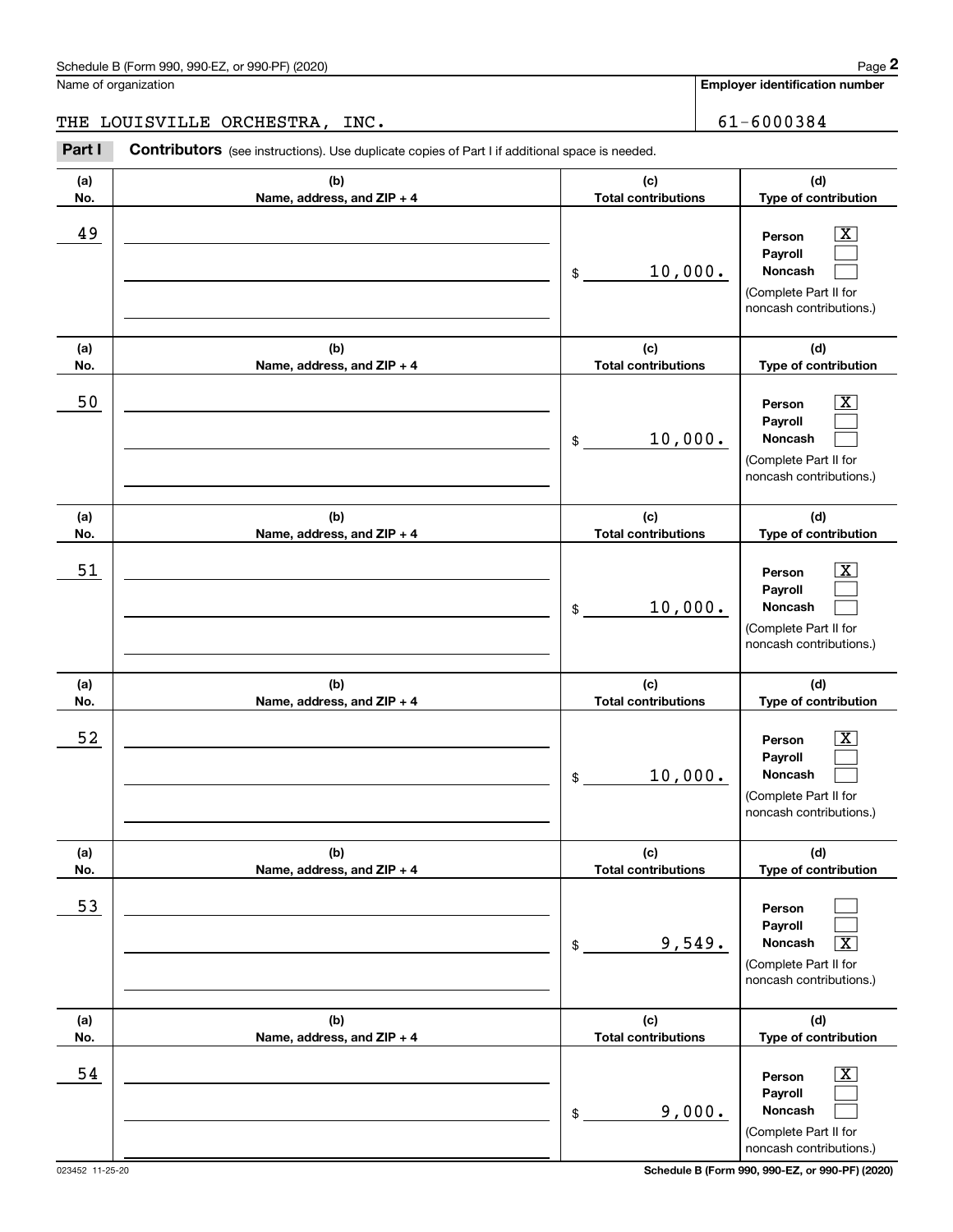**Employer identification number**

# THE LOUISVILLE ORCHESTRA, INC. 61-6000384

| (a)<br>No. | (b)<br>Name, address, and ZIP + 4 | (c)<br><b>Total contributions</b> | (d)<br>Type of contribution                                                                                      |
|------------|-----------------------------------|-----------------------------------|------------------------------------------------------------------------------------------------------------------|
| 55         |                                   | 8,500.<br>\$                      | $\overline{\text{X}}$<br>Person<br>Payroll<br><b>Noncash</b><br>(Complete Part II for<br>noncash contributions.) |
| (a)<br>No. | (b)<br>Name, address, and ZIP + 4 | (c)<br><b>Total contributions</b> | (d)<br>Type of contribution                                                                                      |
| 56         |                                   | 7,935.<br>$\frac{1}{2}$           | $\overline{\text{X}}$<br>Person<br>Payroll<br>Noncash<br>(Complete Part II for<br>noncash contributions.)        |
| (a)<br>No. | (b)<br>Name, address, and ZIP + 4 | (c)<br><b>Total contributions</b> | (d)<br>Type of contribution                                                                                      |
| 57         |                                   | 7,900.<br>$\frac{1}{2}$           | $\overline{\text{X}}$<br>Person<br>Payroll<br><b>Noncash</b><br>(Complete Part II for<br>noncash contributions.) |
| (a)<br>No. | (b)<br>Name, address, and ZIP + 4 | (c)<br><b>Total contributions</b> | (d)<br>Type of contribution                                                                                      |
| 58         |                                   | 7,500.<br>\$                      | $\overline{\text{X}}$<br>Person<br>Payroll<br><b>Noncash</b><br>(Complete Part II for<br>noncash contributions.) |
| (a)<br>No. | (b)<br>Name, address, and ZIP + 4 | (c)<br><b>Total contributions</b> | (d)<br>Type of contribution                                                                                      |
| 59         |                                   | 6,700.<br>\$                      | $\overline{\text{X}}$<br>Person<br>Payroll<br>Noncash<br>(Complete Part II for<br>noncash contributions.)        |
| (a)<br>No. | (b)<br>Name, address, and ZIP + 4 | (c)<br><b>Total contributions</b> | (d)<br>Type of contribution                                                                                      |
| 60         |                                   | 6,000.<br>\$                      | $\overline{\text{X}}$<br>Person<br>Payroll<br>Noncash<br>(Complete Part II for<br>noncash contributions.)        |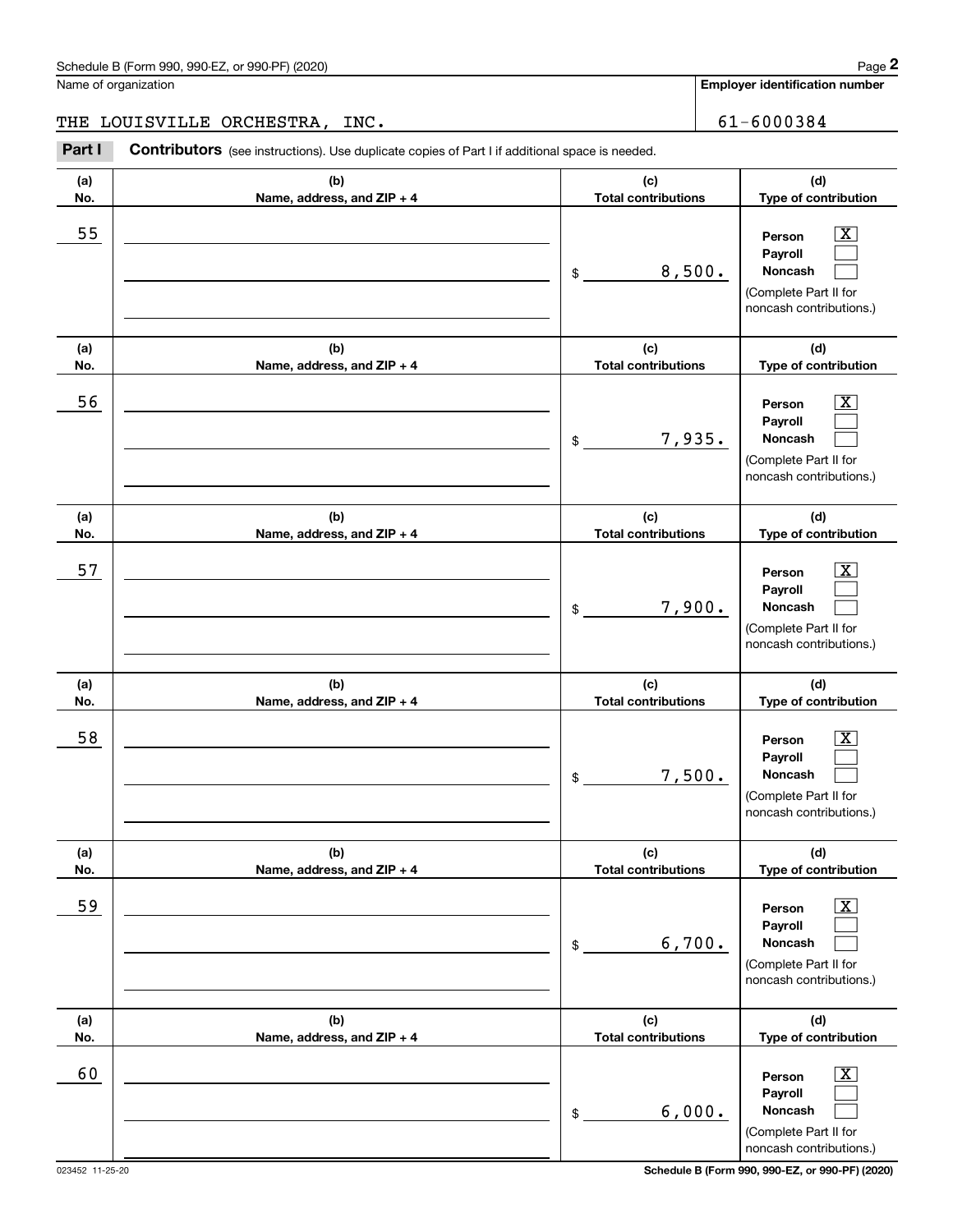**Employer identification number**

THE LOUISVILLE ORCHESTRA, INC. 61-6000384

| (a) | (b)                        | (c)                        | (d)                                                                                                       |
|-----|----------------------------|----------------------------|-----------------------------------------------------------------------------------------------------------|
| No. | Name, address, and ZIP + 4 | <b>Total contributions</b> | Type of contribution                                                                                      |
| 61  |                            | 6,000.<br>\$               | X<br>Person<br>Payroll<br>Noncash<br>(Complete Part II for<br>noncash contributions.)                     |
| (a) | (b)                        | (c)                        | (d)                                                                                                       |
| No. | Name, address, and ZIP + 4 | <b>Total contributions</b> | Type of contribution                                                                                      |
| 62  |                            | 6,000.<br>\$               | x<br>Person<br>Payroll<br>Noncash<br>(Complete Part II for<br>noncash contributions.)                     |
| (a) | (b)                        | (c)                        | (d)                                                                                                       |
| No. | Name, address, and ZIP + 4 | <b>Total contributions</b> | Type of contribution                                                                                      |
| 63  |                            | 6,000.<br>\$               | x<br>Person<br>Payroll<br>Noncash<br>(Complete Part II for<br>noncash contributions.)                     |
| (a) | (b)                        | (c)                        | (d)                                                                                                       |
| No. | Name, address, and ZIP + 4 | <b>Total contributions</b> | Type of contribution                                                                                      |
| 64  |                            | 5,781.<br>\$               | X.<br>Person<br>Payroll<br>Noncash<br>(Complete Part II for<br>noncash contributions.)                    |
| (a) | (b)                        | (c)                        | (d)                                                                                                       |
| No. | Name, address, and ZIP + 4 | <b>Total contributions</b> | Type of contribution                                                                                      |
| 65  |                            | 5,690.<br>\$               | $\overline{\text{X}}$<br>Person<br>Payroll<br>Noncash<br>(Complete Part II for<br>noncash contributions.) |
| (a) | (b)                        | (c)                        | (d)                                                                                                       |
| No. | Name, address, and ZIP + 4 | <b>Total contributions</b> | Type of contribution                                                                                      |
| 66  |                            | 5,250.<br>\$               | $\mathbf{X}$<br>Person<br>Payroll<br>Noncash<br>(Complete Part II for<br>noncash contributions.)          |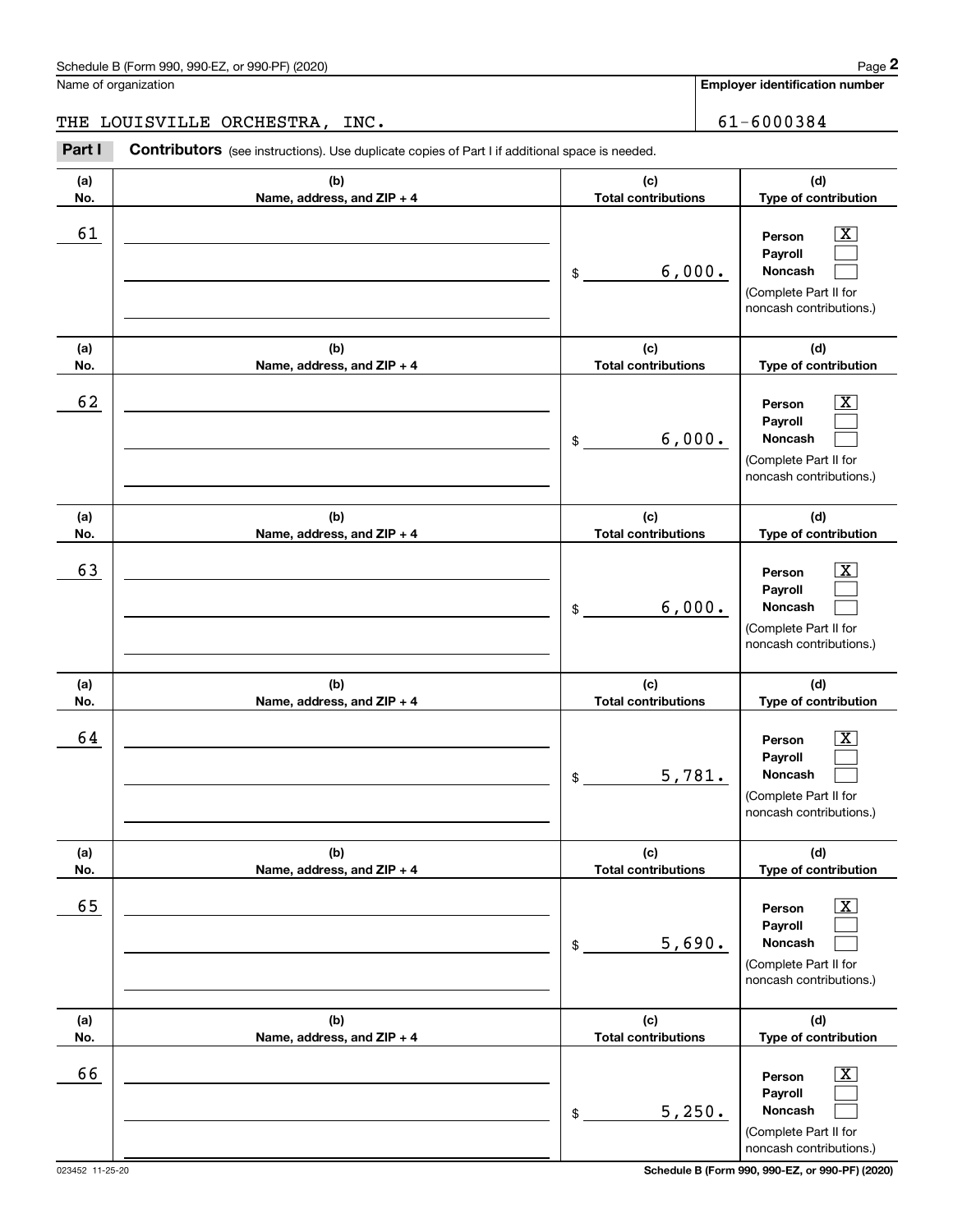**Employer identification number**

# THE LOUISVILLE ORCHESTRA, INC. 61-6000384

| (a)<br>No. | (b)<br>Name, address, and ZIP + 4 | (c)<br><b>Total contributions</b> | (d)<br>Type of contribution                                                                                                        |
|------------|-----------------------------------|-----------------------------------|------------------------------------------------------------------------------------------------------------------------------------|
| 67         |                                   | 5,166.<br>\$                      | $\overline{\text{X}}$<br>Person<br>Payroll<br>Noncash<br>$\overline{\text{X}}$<br>(Complete Part II for<br>noncash contributions.) |
| (a)<br>No. | (b)<br>Name, address, and ZIP + 4 | (c)<br><b>Total contributions</b> | (d)<br>Type of contribution                                                                                                        |
| 68         |                                   | 5,149.<br>\$                      | Person<br>Payroll<br>Noncash<br>$\overline{\texttt{x}}$<br>(Complete Part II for<br>noncash contributions.)                        |
| (a)<br>No. | (b)<br>Name, address, and ZIP + 4 | (c)<br><b>Total contributions</b> | (d)<br>Type of contribution                                                                                                        |
| 69         |                                   | 5,100.<br>\$                      | $\overline{\text{X}}$<br>Person<br>Payroll<br>Noncash<br>(Complete Part II for<br>noncash contributions.)                          |
| (a)<br>No. | (b)<br>Name, address, and ZIP + 4 | (c)<br><b>Total contributions</b> | (d)<br>Type of contribution                                                                                                        |
| 70         |                                   | 5,100.<br>\$                      | $\overline{\text{X}}$<br>Person<br>Payroll<br><b>Noncash</b><br>(Complete Part II for<br>noncash contributions.)                   |
| (a)<br>No. | (b)<br>Name, address, and ZIP + 4 | (c)<br><b>Total contributions</b> | (d)<br>Type of contribution                                                                                                        |
| 71         |                                   | 5,050.<br>\$                      | х<br>Person<br>Payroll<br>Noncash<br>(Complete Part II for<br>noncash contributions.)                                              |
| (a)<br>No. | (b)<br>Name, address, and ZIP + 4 | (c)<br><b>Total contributions</b> | (d)<br>Type of contribution                                                                                                        |
| 72         |                                   | 5,050.<br>\$                      | x<br>Person<br>Payroll<br>Noncash<br>(Complete Part II for<br>noncash contributions.)                                              |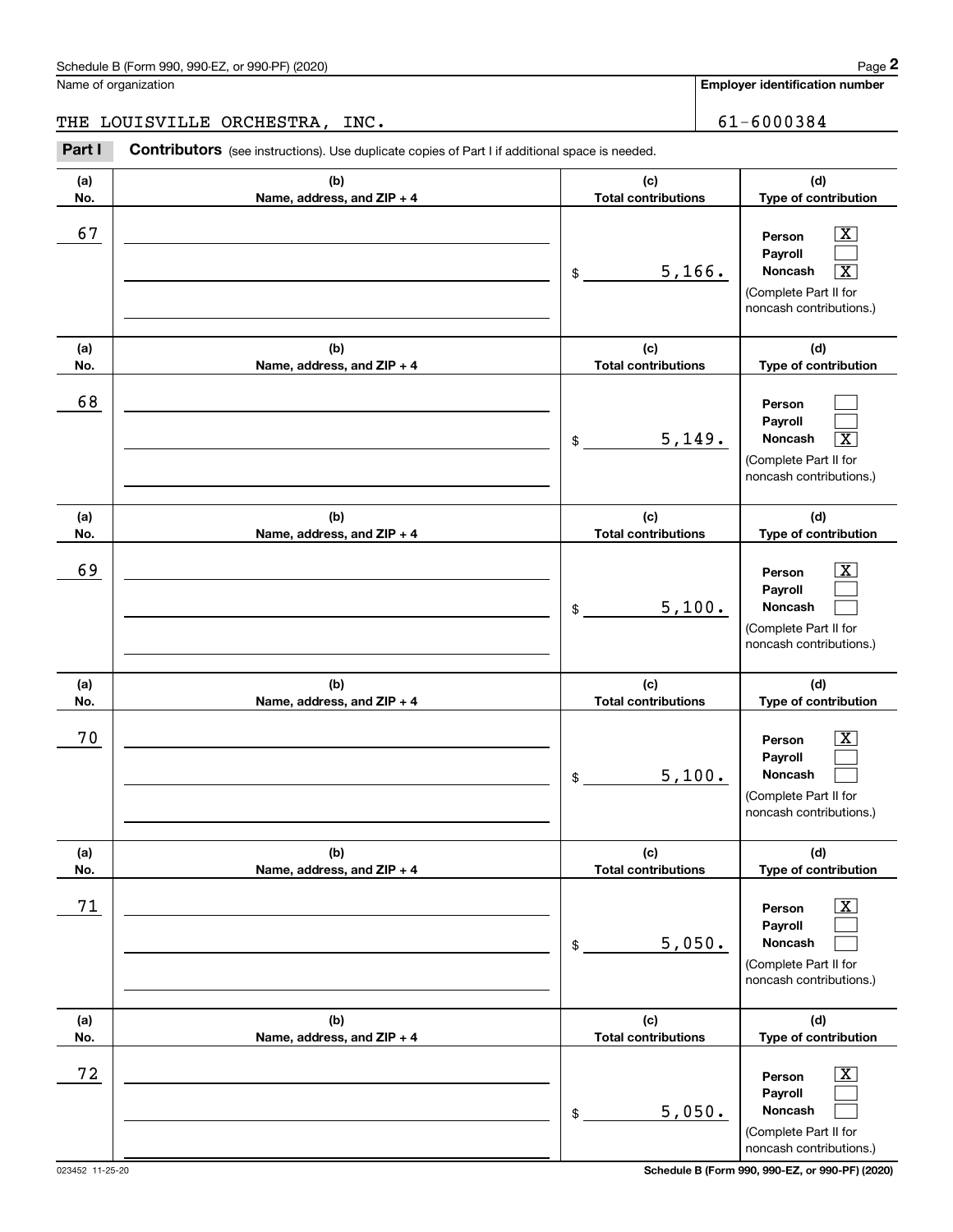**Employer identification number**

THE LOUISVILLE ORCHESTRA, INC. 61-6000384

| (a)<br>No. | (b)<br>Name, address, and ZIP + 4 | (c)<br><b>Total contributions</b> | (d)<br>Type of contribution                                                                                 |
|------------|-----------------------------------|-----------------------------------|-------------------------------------------------------------------------------------------------------------|
| 73         |                                   | 5,017.<br>\$                      | Person<br>Payroll<br>Noncash<br>$\overline{\texttt{X}}$<br>(Complete Part II for<br>noncash contributions.) |
| (a)<br>No. | (b)<br>Name, address, and ZIP + 4 | (c)<br><b>Total contributions</b> | (d)<br>Type of contribution                                                                                 |
| 74         |                                   | 5,000.<br>\$                      | $\overline{\mathbf{x}}$<br>Person<br>Payroll<br>Noncash<br>(Complete Part II for<br>noncash contributions.) |
| (a)<br>No. | (b)<br>Name, address, and ZIP + 4 | (c)<br><b>Total contributions</b> | (d)<br>Type of contribution                                                                                 |
| 75         |                                   | 5,000.<br>\$                      | $\overline{\mathbf{x}}$<br>Person<br>Payroll<br>Noncash<br>(Complete Part II for<br>noncash contributions.) |
| (a)<br>No. | (b)<br>Name, address, and ZIP + 4 | (c)<br><b>Total contributions</b> | (d)<br>Type of contribution                                                                                 |
| 76         |                                   | 5,000.<br>\$                      | $\overline{\texttt{X}}$<br>Person<br>Payroll<br>Noncash<br>(Complete Part II for<br>noncash contributions.) |
| (a)<br>No. | (b)<br>Name, address, and ZIP + 4 | (c)<br><b>Total contributions</b> | (d)<br>Type of contribution                                                                                 |
| 77         |                                   | 5,000.<br>\$                      | $\boxed{\text{X}}$<br>Person<br>Payroll<br>Noncash<br>(Complete Part II for<br>noncash contributions.)      |
| (a)<br>No. | (b)<br>Name, address, and ZIP + 4 | (c)<br><b>Total contributions</b> | (d)<br>Type of contribution                                                                                 |
| 78         |                                   | 5,000.<br>\$                      | $\overline{\mathbf{X}}$<br>Person<br>Payroll<br>Noncash<br>(Complete Part II for<br>noncash contributions.) |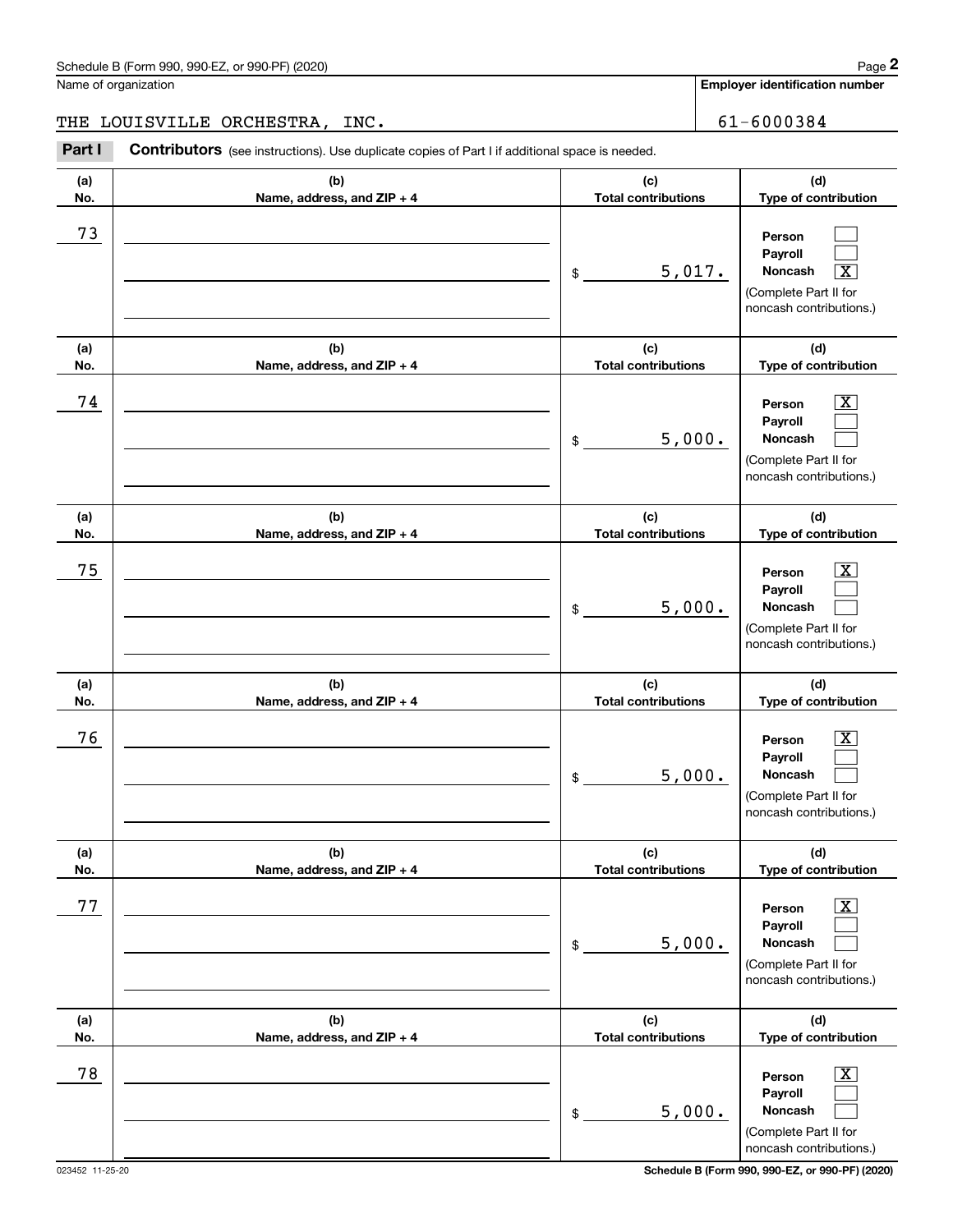**Employer identification number**

THE LOUISVILLE ORCHESTRA, INC. 61-6000384

Chedule B (Form 990, 990-EZ, or 990-PF) (2020)<br>
lame of organization<br> **29 Employer identification number**<br>
29 Employer identification number<br>
29 Employer identification number<br>
29 Employer identification number<br>
29 Employe

| (a) | (b)                        | (c)                        | (d)                                                                                                         |
|-----|----------------------------|----------------------------|-------------------------------------------------------------------------------------------------------------|
| No. | Name, address, and ZIP + 4 | <b>Total contributions</b> | Type of contribution                                                                                        |
| 79  |                            | 5,000.<br>\$               | X<br>Person<br>Payroll<br>Noncash<br>(Complete Part II for<br>noncash contributions.)                       |
| (a) | (b)                        | (c)                        | (d)                                                                                                         |
| No. | Name, address, and ZIP + 4 | <b>Total contributions</b> | Type of contribution                                                                                        |
| 80  |                            | 5,000.<br>\$               | $\overline{\text{X}}$<br>Person<br>Payroll<br>Noncash<br>(Complete Part II for<br>noncash contributions.)   |
| (a) | (b)                        | (c)                        | (d)                                                                                                         |
| No. | Name, address, and ZIP + 4 | <b>Total contributions</b> | Type of contribution                                                                                        |
| 81  |                            | 5,000.<br>\$               | Х,<br>Person<br>Payroll<br>Noncash<br>(Complete Part II for<br>noncash contributions.)                      |
| (a) | (b)                        | (c)                        | (d)                                                                                                         |
| No. | Name, address, and ZIP + 4 | <b>Total contributions</b> | Type of contribution                                                                                        |
| 82  |                            | 5,000.<br>\$               | X,<br>Person<br>Payroll<br>Noncash<br>(Complete Part II for<br>noncash contributions.)                      |
| (a) | (b)                        | (c)                        | (d)                                                                                                         |
| No. | Name, address, and ZIP + 4 | <b>Total contributions</b> | Type of contribution                                                                                        |
| 83  |                            | 5,000.<br>\$               | $\overline{\mathbf{X}}$<br>Person<br>Payroll<br>Noncash<br>(Complete Part II for<br>noncash contributions.) |
| (a) | (b)                        | (c)                        | (d)                                                                                                         |
| No. | Name, address, and ZIP + 4 | <b>Total contributions</b> | Type of contribution                                                                                        |
| 84  |                            | 5,000.<br>\$               | $\overline{\mathbf{X}}$<br>Person<br>Payroll<br>Noncash<br>(Complete Part II for<br>noncash contributions.) |

023452 11-25-20 **Schedule B (Form 990, 990-EZ, or 990-PF) (2020)**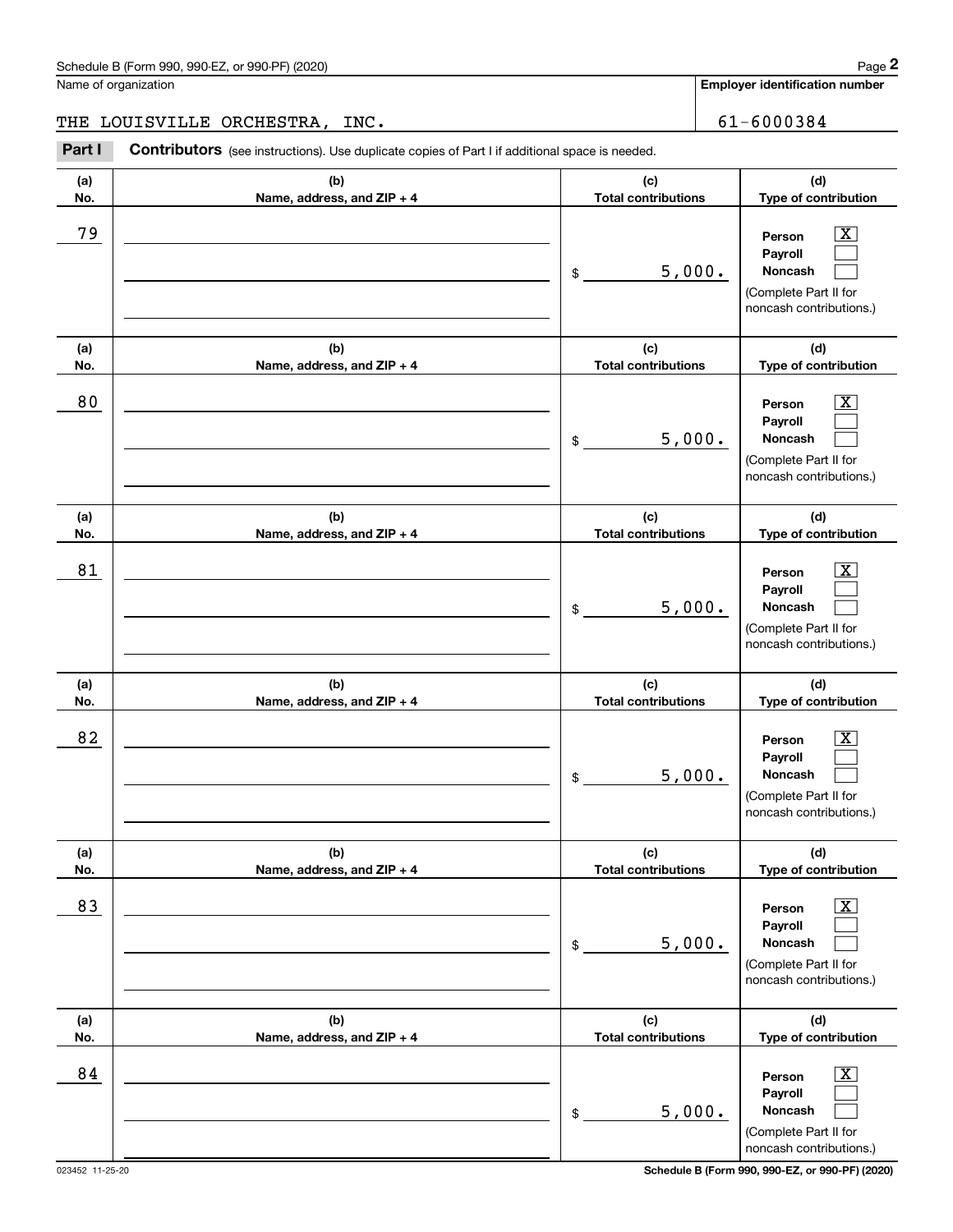**Employer identification number**

THE LOUISVILLE ORCHESTRA, INC. 61-6000384

| (a)<br>No. | (b)<br>Name, address, and ZIP + 4 | (c)<br><b>Total contributions</b> | (d)<br>Type of contribution                                                                                        |
|------------|-----------------------------------|-----------------------------------|--------------------------------------------------------------------------------------------------------------------|
| 85         |                                   | 5,000.<br>$\frac{1}{2}$           | $\overline{\mathbf{X}}$<br>Person<br>Payroll<br>Noncash<br>(Complete Part II for<br>noncash contributions.)        |
| (a)<br>No. | (b)<br>Name, address, and ZIP + 4 | (c)<br><b>Total contributions</b> | (d)<br>Type of contribution                                                                                        |
| 86         |                                   | 5,000.<br>$\frac{1}{2}$           | $\overline{\text{X}}$<br>Person<br>Payroll<br>Noncash<br>(Complete Part II for<br>noncash contributions.)          |
| (a)<br>No. | (b)<br>Name, address, and ZIP + 4 | (c)<br><b>Total contributions</b> | (d)<br>Type of contribution                                                                                        |
| 87         |                                   | 5,000.<br>\$                      | $\overline{\mathbf{X}}$<br>Person<br>Payroll<br><b>Noncash</b><br>(Complete Part II for<br>noncash contributions.) |
| (a)<br>No. | (b)<br>Name, address, and ZIP + 4 | (c)<br><b>Total contributions</b> | (d)<br>Type of contribution                                                                                        |
| 88         |                                   | 5,000.<br>$$^{\circ}$             | $\overline{\text{X}}$<br>Person<br>Payroll<br><b>Noncash</b><br>(Complete Part II for<br>noncash contributions.)   |
| (a)<br>No. | (b)<br>Name, address, and ZIP + 4 | (c)<br><b>Total contributions</b> | (d)<br>Type of contribution                                                                                        |
|            |                                   | \$                                | Person<br>Payroll<br>Noncash<br>(Complete Part II for<br>noncash contributions.)                                   |
| (a)<br>No. | (b)<br>Name, address, and ZIP + 4 | (c)<br><b>Total contributions</b> | (d)<br>Type of contribution                                                                                        |
|            |                                   | \$                                | Person<br>Payroll<br>Noncash<br>(Complete Part II for<br>noncash contributions.)                                   |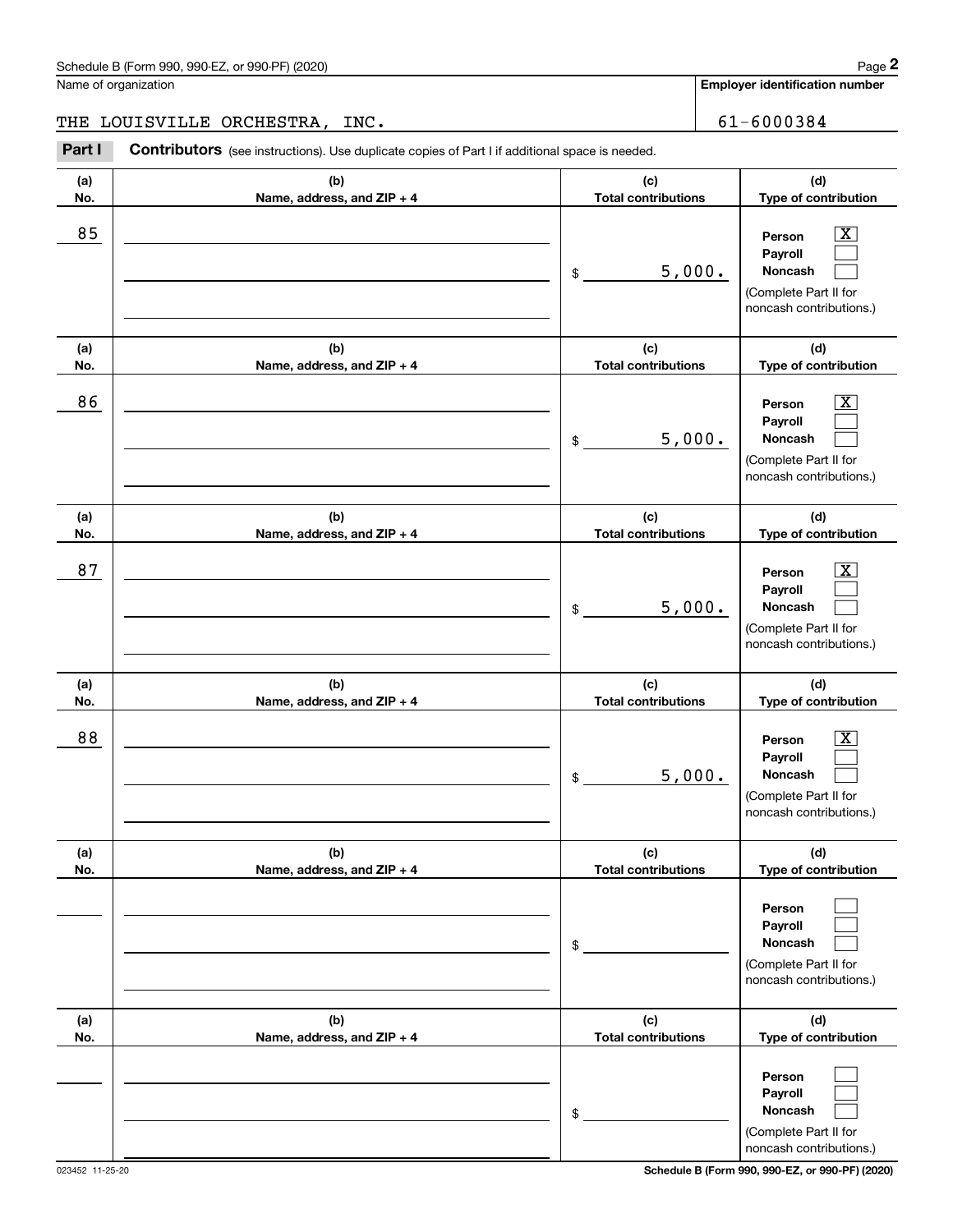| No.<br>from<br>Part I        | (b)<br>Description of noncash property given | FMV (or estimate)<br>(See instructions.)        | (d)<br>Date received |
|------------------------------|----------------------------------------------|-------------------------------------------------|----------------------|
| 53                           | STOCK/PROPERTY                               |                                                 |                      |
|                              |                                              | 9,549.<br>\$                                    | 12/30/20             |
| (a)<br>No.<br>from<br>Part I | (b)<br>Description of noncash property given | (c)<br>FMV (or estimate)<br>(See instructions.) | (d)<br>Date received |
| 67                           | STOCK/PROPERTY                               |                                                 |                      |
|                              |                                              | 5,116.<br>\$                                    | 12/31/20             |
| (a)<br>No.<br>from<br>Part I | (b)<br>Description of noncash property given | (c)<br>FMV (or estimate)<br>(See instructions.) | (d)<br>Date received |
| 68                           | STOCK/PROPERTY                               |                                                 |                      |
|                              |                                              | 5,149.<br>\$                                    | 11/04/20             |
| (a)<br>No.<br>from<br>Part I | (b)<br>Description of noncash property given | (c)<br>FMV (or estimate)<br>(See instructions.) | (d)<br>Date received |
| 73                           | STOCK/PROPERTY                               |                                                 |                      |
|                              |                                              | 5,017.<br>$$\mathbb{S}$$                        | 11/12/20             |
| (a)<br>No.<br>from<br>Part I | (b)<br>Description of noncash property given | (c)<br>FMV (or estimate)<br>(See instructions.) | (d)<br>Date received |
|                              |                                              |                                                 |                      |
|                              |                                              | \$                                              |                      |
| (a)<br>No.<br>from<br>Part I | (b)<br>Description of noncash property given | (c)<br>FMV (or estimate)<br>(See instructions.) | (d)<br>Date received |
|                              |                                              |                                                 |                      |
|                              |                                              | \$                                              |                      |

**(a) No.**

THE LOUISVILLE ORCHESTRA, INC. | 61-6000384

**(c) FMV (or estimate)**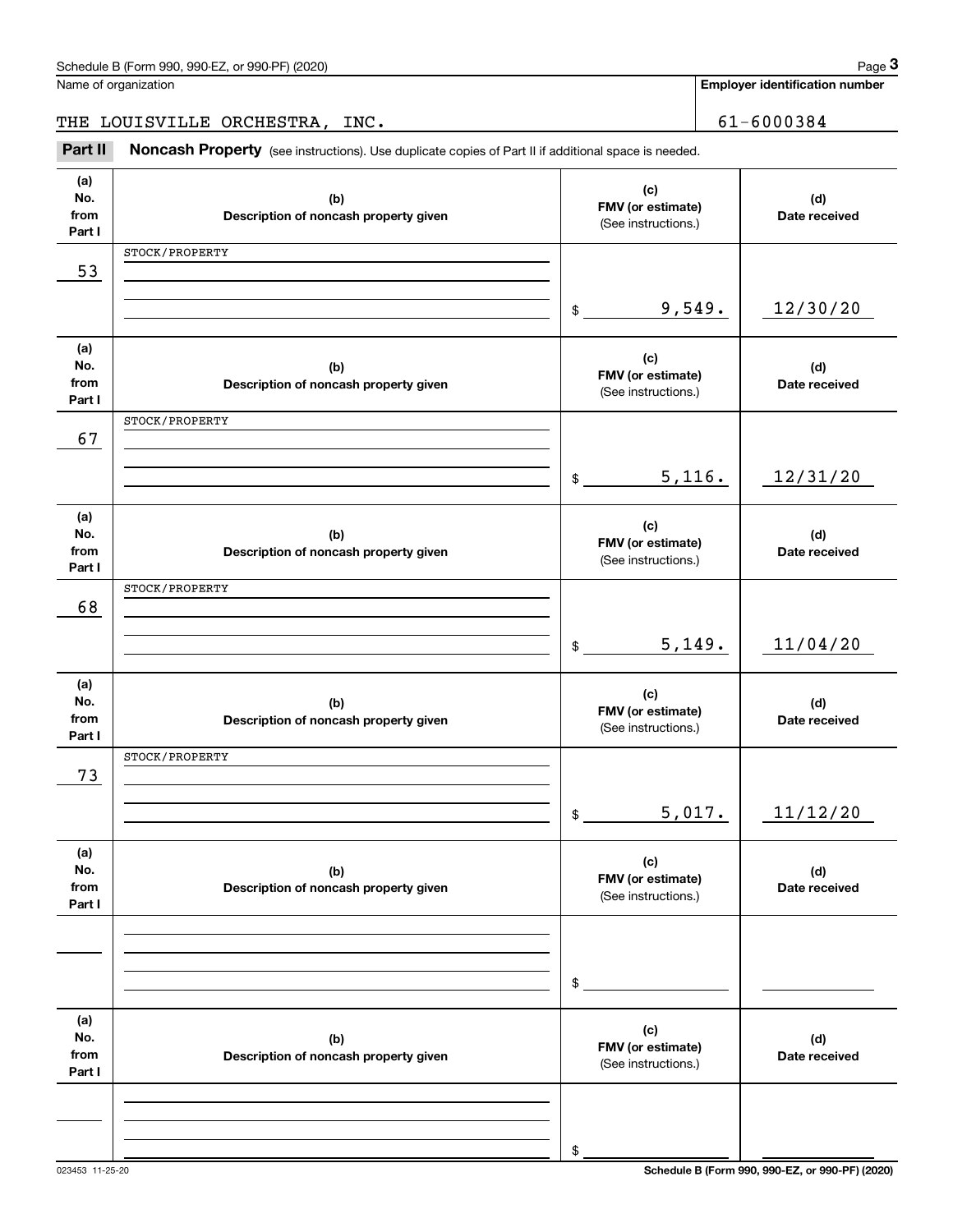|                 | Schedule B (Form 990, 990-EZ, or 990-PF) (2020)                                                                                                                                                                                 |                      | Page 4                                                                                                                                                         |  |  |  |
|-----------------|---------------------------------------------------------------------------------------------------------------------------------------------------------------------------------------------------------------------------------|----------------------|----------------------------------------------------------------------------------------------------------------------------------------------------------------|--|--|--|
|                 | Name of organization                                                                                                                                                                                                            |                      | <b>Employer identification number</b>                                                                                                                          |  |  |  |
|                 | THE LOUISVILLE ORCHESTRA, INC.                                                                                                                                                                                                  |                      | 61-6000384                                                                                                                                                     |  |  |  |
| Part III        | from any one contributor. Complete columns (a) through (e) and the following line entry. For organizations                                                                                                                      |                      | Exclusively religious, charitable, etc., contributions to organizations described in section 501(c)(7), (8), or (10) that total more than \$1,000 for the year |  |  |  |
|                 | completing Part III, enter the total of exclusively religious, charitable, etc., contributions of \$1,000 or less for the year. (Enter this info. once.) \\$<br>Use duplicate copies of Part III if additional space is needed. |                      |                                                                                                                                                                |  |  |  |
| (a) No.         |                                                                                                                                                                                                                                 |                      |                                                                                                                                                                |  |  |  |
| from<br>Part I  | (b) Purpose of gift                                                                                                                                                                                                             | (c) Use of gift      | (d) Description of how gift is held                                                                                                                            |  |  |  |
|                 |                                                                                                                                                                                                                                 |                      |                                                                                                                                                                |  |  |  |
|                 |                                                                                                                                                                                                                                 |                      |                                                                                                                                                                |  |  |  |
|                 |                                                                                                                                                                                                                                 |                      |                                                                                                                                                                |  |  |  |
|                 |                                                                                                                                                                                                                                 | (e) Transfer of gift |                                                                                                                                                                |  |  |  |
|                 |                                                                                                                                                                                                                                 |                      |                                                                                                                                                                |  |  |  |
|                 | Transferee's name, address, and ZIP + 4                                                                                                                                                                                         |                      | Relationship of transferor to transferee                                                                                                                       |  |  |  |
|                 |                                                                                                                                                                                                                                 |                      |                                                                                                                                                                |  |  |  |
|                 |                                                                                                                                                                                                                                 |                      |                                                                                                                                                                |  |  |  |
|                 |                                                                                                                                                                                                                                 |                      |                                                                                                                                                                |  |  |  |
| (a) No.<br>from |                                                                                                                                                                                                                                 |                      |                                                                                                                                                                |  |  |  |
| Part I          | (b) Purpose of gift                                                                                                                                                                                                             | (c) Use of gift      | (d) Description of how gift is held                                                                                                                            |  |  |  |
|                 |                                                                                                                                                                                                                                 |                      |                                                                                                                                                                |  |  |  |
|                 |                                                                                                                                                                                                                                 |                      |                                                                                                                                                                |  |  |  |
|                 |                                                                                                                                                                                                                                 |                      |                                                                                                                                                                |  |  |  |
|                 | (e) Transfer of gift                                                                                                                                                                                                            |                      |                                                                                                                                                                |  |  |  |
|                 |                                                                                                                                                                                                                                 |                      |                                                                                                                                                                |  |  |  |
|                 | Transferee's name, address, and ZIP + 4                                                                                                                                                                                         |                      | Relationship of transferor to transferee                                                                                                                       |  |  |  |
|                 |                                                                                                                                                                                                                                 |                      |                                                                                                                                                                |  |  |  |
|                 |                                                                                                                                                                                                                                 |                      |                                                                                                                                                                |  |  |  |
|                 |                                                                                                                                                                                                                                 |                      |                                                                                                                                                                |  |  |  |
| (a) No.<br>from | (b) Purpose of gift                                                                                                                                                                                                             | (c) Use of gift      | (d) Description of how gift is held                                                                                                                            |  |  |  |
| Part I          |                                                                                                                                                                                                                                 |                      |                                                                                                                                                                |  |  |  |
|                 |                                                                                                                                                                                                                                 |                      |                                                                                                                                                                |  |  |  |
|                 |                                                                                                                                                                                                                                 |                      |                                                                                                                                                                |  |  |  |
|                 |                                                                                                                                                                                                                                 |                      |                                                                                                                                                                |  |  |  |
|                 | (e) Transfer of gift                                                                                                                                                                                                            |                      |                                                                                                                                                                |  |  |  |
|                 |                                                                                                                                                                                                                                 |                      |                                                                                                                                                                |  |  |  |
|                 | Transferee's name, address, and ZIP + 4                                                                                                                                                                                         |                      | Relationship of transferor to transferee                                                                                                                       |  |  |  |
|                 |                                                                                                                                                                                                                                 |                      |                                                                                                                                                                |  |  |  |
|                 |                                                                                                                                                                                                                                 |                      |                                                                                                                                                                |  |  |  |
|                 |                                                                                                                                                                                                                                 |                      |                                                                                                                                                                |  |  |  |
| (a) No.<br>from | (b) Purpose of gift                                                                                                                                                                                                             | (c) Use of gift      | (d) Description of how gift is held                                                                                                                            |  |  |  |
| Part I          |                                                                                                                                                                                                                                 |                      |                                                                                                                                                                |  |  |  |
|                 |                                                                                                                                                                                                                                 |                      |                                                                                                                                                                |  |  |  |
|                 |                                                                                                                                                                                                                                 |                      |                                                                                                                                                                |  |  |  |
|                 |                                                                                                                                                                                                                                 |                      |                                                                                                                                                                |  |  |  |
|                 |                                                                                                                                                                                                                                 | (e) Transfer of gift |                                                                                                                                                                |  |  |  |
|                 | Transferee's name, address, and ZIP + 4                                                                                                                                                                                         |                      | Relationship of transferor to transferee                                                                                                                       |  |  |  |
|                 |                                                                                                                                                                                                                                 |                      |                                                                                                                                                                |  |  |  |
|                 |                                                                                                                                                                                                                                 |                      |                                                                                                                                                                |  |  |  |
|                 |                                                                                                                                                                                                                                 |                      |                                                                                                                                                                |  |  |  |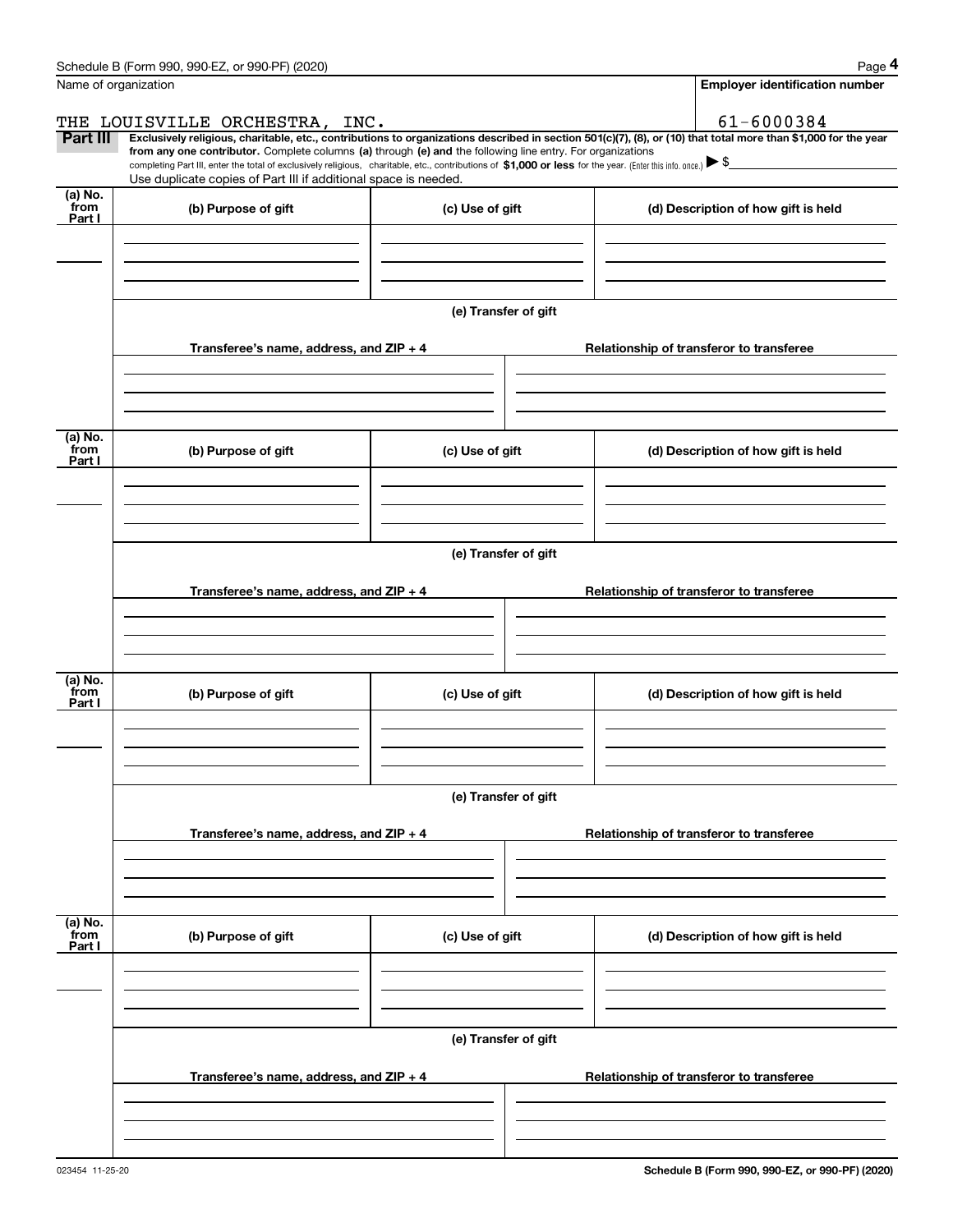| <b>SCHEDULE D</b> |  |  |  |  |  |
|-------------------|--|--|--|--|--|
|-------------------|--|--|--|--|--|

| (Form 990) |  |
|------------|--|
|------------|--|

# **SCHEDULE D Supplemental Financial Statements**

(Form 990)<br>
Pepartment of the Treasury<br>
Department of the Treasury<br>
Department of the Treasury<br>
Department of the Treasury<br> **Co to www.irs.gov/Form990 for instructions and the latest information.**<br> **Co to www.irs.gov/Form9** 



Department of the Treasury Internal Revenue Service

|         | Name of the organization<br>THE LOUISVILLE ORCHESTRA, INC.                                                                                     |                         | <b>Employer identification number</b><br>61-6000384 |
|---------|------------------------------------------------------------------------------------------------------------------------------------------------|-------------------------|-----------------------------------------------------|
| Part I  | Organizations Maintaining Donor Advised Funds or Other Similar Funds or Accounts. Complete if the                                              |                         |                                                     |
|         | organization answered "Yes" on Form 990, Part IV, line 6.                                                                                      |                         |                                                     |
|         |                                                                                                                                                | (a) Donor advised funds | (b) Funds and other accounts                        |
|         |                                                                                                                                                |                         |                                                     |
| 1.<br>2 | Aggregate value of contributions to (during year)                                                                                              |                         |                                                     |
| з       | Aggregate value of grants from (during year)                                                                                                   |                         |                                                     |
| 4       |                                                                                                                                                |                         |                                                     |
| 5       | Did the organization inform all donors and donor advisors in writing that the assets held in donor advised funds                               |                         |                                                     |
|         |                                                                                                                                                |                         | Yes<br>No                                           |
| 6       | Did the organization inform all grantees, donors, and donor advisors in writing that grant funds can be used only                              |                         |                                                     |
|         | for charitable purposes and not for the benefit of the donor or donor advisor, or for any other purpose conferring                             |                         |                                                     |
|         |                                                                                                                                                |                         | Yes<br>No                                           |
| Part II | Conservation Easements. Complete if the organization answered "Yes" on Form 990, Part IV, line 7.                                              |                         |                                                     |
| 1.      | Purpose(s) of conservation easements held by the organization (check all that apply).                                                          |                         |                                                     |
|         | Preservation of land for public use (for example, recreation or education)                                                                     |                         | Preservation of a historically important land area  |
|         | Protection of natural habitat                                                                                                                  |                         | Preservation of a certified historic structure      |
|         | Preservation of open space                                                                                                                     |                         |                                                     |
| 2       | Complete lines 2a through 2d if the organization held a qualified conservation contribution in the form of a conservation easement on the last |                         |                                                     |
|         | day of the tax year.                                                                                                                           |                         | Held at the End of the Tax Year                     |
| a       |                                                                                                                                                |                         | 2a                                                  |
| b       | Total acreage restricted by conservation easements                                                                                             |                         | 2 <sub>b</sub>                                      |
| с       |                                                                                                                                                |                         | 2c                                                  |
|         | d Number of conservation easements included in (c) acquired after 7/25/06, and not on a historic structure                                     |                         |                                                     |
|         |                                                                                                                                                |                         | 2d                                                  |
| 3       | Number of conservation easements modified, transferred, released, extinguished, or terminated by the organization during the tax               |                         |                                                     |
|         | $year \blacktriangleright$                                                                                                                     |                         |                                                     |
| 4       | Number of states where property subject to conservation easement is located >                                                                  |                         |                                                     |
| 5       | Does the organization have a written policy regarding the periodic monitoring, inspection, handling of                                         |                         |                                                     |
|         | violations, and enforcement of the conservation easements it holds?                                                                            |                         | Yes<br><b>No</b>                                    |
| 6       | Staff and volunteer hours devoted to monitoring, inspecting, handling of violations, and enforcing conservation easements during the year      |                         |                                                     |
|         |                                                                                                                                                |                         |                                                     |
| 7       | Amount of expenses incurred in monitoring, inspecting, handling of violations, and enforcing conservation easements during the year            |                         |                                                     |
|         | ▶ \$                                                                                                                                           |                         |                                                     |
| 8       | Does each conservation easement reported on line 2(d) above satisfy the requirements of section 170(h)(4)(B)(i)                                |                         |                                                     |
|         |                                                                                                                                                |                         | Yes<br>No                                           |
|         | In Part XIII, describe how the organization reports conservation easements in its revenue and expense statement and                            |                         |                                                     |
|         | balance sheet, and include, if applicable, the text of the footnote to the organization's financial statements that describes the              |                         |                                                     |
|         | organization's accounting for conservation easements.                                                                                          |                         |                                                     |
|         | Organizations Maintaining Collections of Art, Historical Treasures, or Other Similar Assets.<br>Part III                                       |                         |                                                     |
|         | Complete if the organization answered "Yes" on Form 990, Part IV, line 8.                                                                      |                         |                                                     |
|         | 1a If the organization elected, as permitted under FASB ASC 958, not to report in its revenue statement and balance sheet works                |                         |                                                     |
|         | of art, historical treasures, or other similar assets held for public exhibition, education, or research in furtherance of public              |                         |                                                     |
|         | service, provide in Part XIII the text of the footnote to its financial statements that describes these items.                                 |                         |                                                     |
|         | <b>b</b> If the organization elected, as permitted under FASB ASC 958, to report in its revenue statement and balance sheet works of           |                         |                                                     |
|         | art, historical treasures, or other similar assets held for public exhibition, education, or research in furtherance of public service,        |                         |                                                     |
|         | provide the following amounts relating to these items:                                                                                         |                         |                                                     |
|         | $\left( 1\right)$                                                                                                                              |                         | - \$                                                |
|         | (ii) Assets included in Form 990, Part X                                                                                                       |                         | $\blacktriangleright$ \$                            |
| 2       | If the organization received or held works of art, historical treasures, or other similar assets for financial gain, provide                   |                         |                                                     |
|         | the following amounts required to be reported under FASB ASC 958 relating to these items:                                                      |                         |                                                     |
| а       |                                                                                                                                                |                         | $\blacktriangleright$ \$                            |
|         |                                                                                                                                                |                         | $\blacktriangleright$ \$                            |
|         |                                                                                                                                                |                         |                                                     |

032051 12-01-20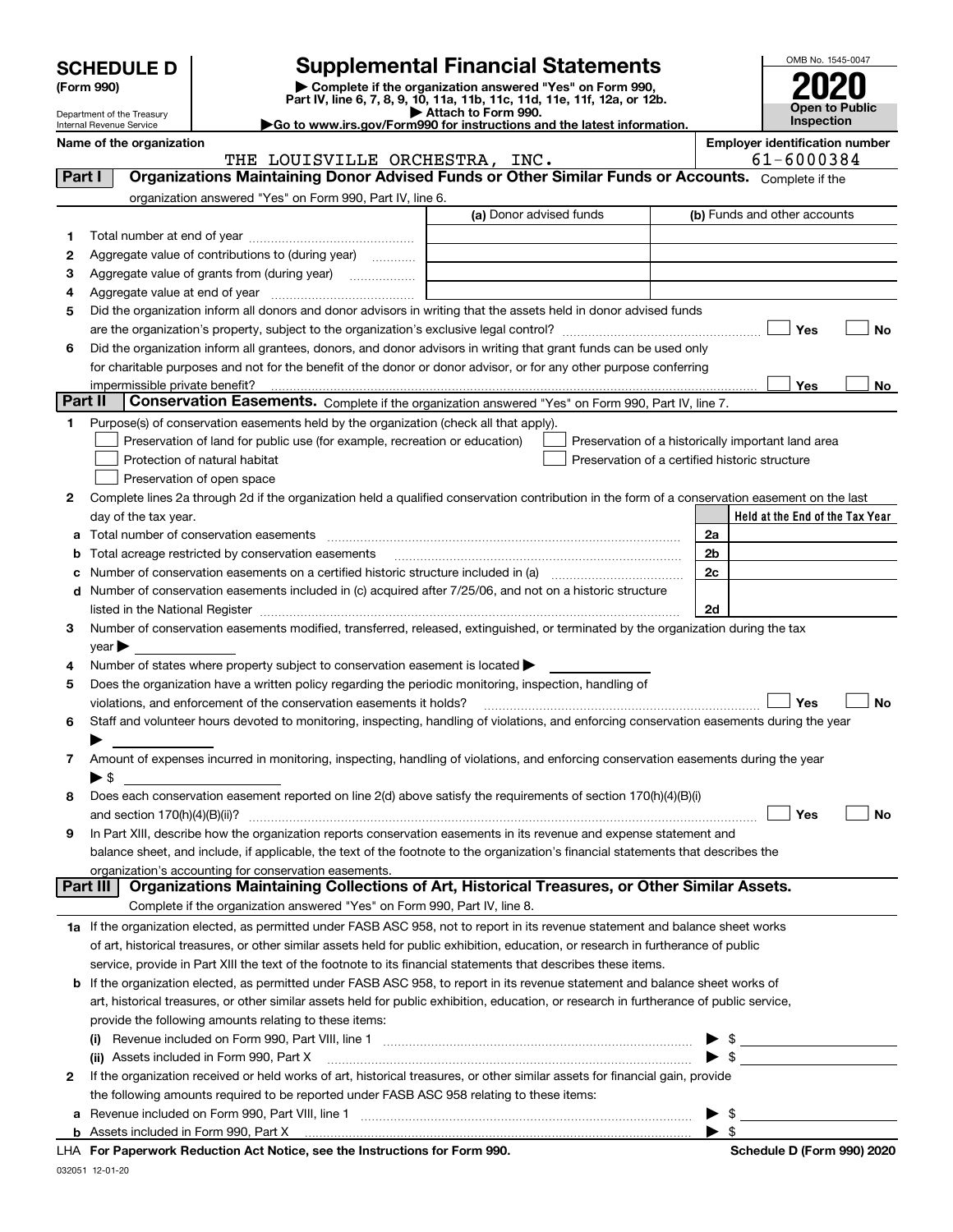|                 | Schedule D (Form 990) 2020                                                                                                                                                                                                     | THE LOUISVILLE ORCHESTRA, INC. |                     |                                                                                                                                                                                                                               |                     |                 | $61 - 6000384$ Page 2      |                     |            |                    |
|-----------------|--------------------------------------------------------------------------------------------------------------------------------------------------------------------------------------------------------------------------------|--------------------------------|---------------------|-------------------------------------------------------------------------------------------------------------------------------------------------------------------------------------------------------------------------------|---------------------|-----------------|----------------------------|---------------------|------------|--------------------|
| <b>Part III</b> | Organizations Maintaining Collections of Art, Historical Treasures, or Other Similar Assets (continued)                                                                                                                        |                                |                     |                                                                                                                                                                                                                               |                     |                 |                            |                     |            |                    |
| 3               | Using the organization's acquisition, accession, and other records, check any of the following that make significant use of its                                                                                                |                                |                     |                                                                                                                                                                                                                               |                     |                 |                            |                     |            |                    |
|                 | collection items (check all that apply):                                                                                                                                                                                       |                                |                     |                                                                                                                                                                                                                               |                     |                 |                            |                     |            |                    |
| a               | Public exhibition                                                                                                                                                                                                              |                                |                     | Loan or exchange program                                                                                                                                                                                                      |                     |                 |                            |                     |            |                    |
| b               | Scholarly research                                                                                                                                                                                                             | e                              |                     | Other and the contract of the contract of the contract of the contract of the contract of the contract of the contract of the contract of the contract of the contract of the contract of the contract of the contract of the |                     |                 |                            |                     |            |                    |
| c               | Preservation for future generations                                                                                                                                                                                            |                                |                     |                                                                                                                                                                                                                               |                     |                 |                            |                     |            |                    |
|                 | Provide a description of the organization's collections and explain how they further the organization's exempt purpose in Part XIII.                                                                                           |                                |                     |                                                                                                                                                                                                                               |                     |                 |                            |                     |            |                    |
| 5               | During the year, did the organization solicit or receive donations of art, historical treasures, or other similar assets                                                                                                       |                                |                     |                                                                                                                                                                                                                               |                     |                 |                            |                     |            |                    |
|                 | to be sold to raise funds rather than to be maintained as part of the organization's collection?                                                                                                                               |                                |                     |                                                                                                                                                                                                                               |                     |                 |                            | Yes                 |            | No                 |
|                 | <b>Part IV</b><br>Escrow and Custodial Arrangements. Complete if the organization answered "Yes" on Form 990, Part IV, line 9, or                                                                                              |                                |                     |                                                                                                                                                                                                                               |                     |                 |                            |                     |            |                    |
|                 | reported an amount on Form 990, Part X, line 21.                                                                                                                                                                               |                                |                     |                                                                                                                                                                                                                               |                     |                 |                            |                     |            |                    |
|                 | 1a Is the organization an agent, trustee, custodian or other intermediary for contributions or other assets not included                                                                                                       |                                |                     |                                                                                                                                                                                                                               |                     |                 |                            |                     |            |                    |
|                 | on Form 990, Part X? [11] matter contracts and contracts and contracts are contracted as a function of the set of the set of the set of the set of the set of the set of the set of the set of the set of the set of the set o |                                |                     |                                                                                                                                                                                                                               |                     |                 |                            | Yes                 |            | No                 |
|                 | b If "Yes," explain the arrangement in Part XIII and complete the following table:                                                                                                                                             |                                |                     |                                                                                                                                                                                                                               |                     |                 |                            |                     |            |                    |
|                 |                                                                                                                                                                                                                                |                                |                     |                                                                                                                                                                                                                               |                     |                 |                            | Amount              |            |                    |
|                 | c Beginning balance                                                                                                                                                                                                            |                                |                     |                                                                                                                                                                                                                               |                     | 1c              |                            |                     |            |                    |
|                 |                                                                                                                                                                                                                                |                                |                     |                                                                                                                                                                                                                               |                     | 1d              |                            |                     |            |                    |
|                 | e Distributions during the year manufactured and continuum and contact the year manufactured and contact the year manufactured and contact the year manufactured and contact the year manufactured and contact the year manufa |                                |                     |                                                                                                                                                                                                                               |                     | 1e              |                            |                     |            |                    |
|                 | Ending balance manufactured and contract the contract of the contract of the contract of the contract of the contract of the contract of the contract of the contract of the contract of the contract of the contract of the c |                                |                     |                                                                                                                                                                                                                               |                     | 1f              |                            |                     |            |                    |
|                 | 2a Did the organization include an amount on Form 990, Part X, line 21, for escrow or custodial account liability?                                                                                                             |                                |                     |                                                                                                                                                                                                                               |                     |                 |                            | Yes                 |            | No                 |
|                 | <b>b</b> If "Yes," explain the arrangement in Part XIII. Check here if the explanation has been provided on Part XIII                                                                                                          |                                |                     |                                                                                                                                                                                                                               |                     |                 |                            |                     |            |                    |
| <b>Part V</b>   | Endowment Funds. Complete if the organization answered "Yes" on Form 990, Part IV, line 10.                                                                                                                                    |                                |                     |                                                                                                                                                                                                                               |                     |                 |                            |                     |            |                    |
|                 |                                                                                                                                                                                                                                | (a) Current year               | (b) Prior year      |                                                                                                                                                                                                                               | (c) Two years back  |                 | (d) Three years back       | (e) Four years back |            |                    |
|                 | 1a Beginning of year balance                                                                                                                                                                                                   | 1,442,426.<br>0.               | 1,969,787.          |                                                                                                                                                                                                                               | 2,044,569.          |                 | 1,749,716.                 |                     | 1,416,886. |                    |
| b               |                                                                                                                                                                                                                                |                                |                     |                                                                                                                                                                                                                               |                     |                 | 437,229.<br>144,660.       |                     | 225,000.   |                    |
|                 | Net investment earnings, gains, and losses                                                                                                                                                                                     | 404,459.                       | 21,525.             |                                                                                                                                                                                                                               | 10,999.             |                 |                            |                     | 188,267.   |                    |
|                 | Grants or scholarships                                                                                                                                                                                                         |                                |                     |                                                                                                                                                                                                                               |                     |                 |                            |                     |            |                    |
|                 | e Other expenditures for facilities                                                                                                                                                                                            |                                |                     |                                                                                                                                                                                                                               |                     |                 |                            |                     |            |                    |
|                 | and programs                                                                                                                                                                                                                   | 120,761.<br>11,602.            | 538,013.<br>10,873. |                                                                                                                                                                                                                               | 74,641.<br>11, 140. |                 | 276,045.<br>10,991.        |                     |            | 70,000.<br>10,437. |
|                 |                                                                                                                                                                                                                                | 1,714,522.                     | 1,442,426.          |                                                                                                                                                                                                                               | 1,969,787.          |                 | 2,044,569.                 |                     | 1,749,716. |                    |
| g               | End of year balance                                                                                                                                                                                                            |                                |                     |                                                                                                                                                                                                                               |                     |                 |                            |                     |            |                    |
| 2               | Provide the estimated percentage of the current year end balance (line 1g, column (a)) held as:                                                                                                                                |                                |                     |                                                                                                                                                                                                                               |                     |                 |                            |                     |            |                    |
|                 | Board designated or quasi-endowment                                                                                                                                                                                            |                                | %                   |                                                                                                                                                                                                                               |                     |                 |                            |                     |            |                    |
| b               | Permanent endowment > 31.3300<br>Term endowment $\triangleright$ 68.6700                                                                                                                                                       | %                              |                     |                                                                                                                                                                                                                               |                     |                 |                            |                     |            |                    |
| c               | $\%$<br>The percentages on lines 2a, 2b, and 2c should equal 100%.                                                                                                                                                             |                                |                     |                                                                                                                                                                                                                               |                     |                 |                            |                     |            |                    |
|                 |                                                                                                                                                                                                                                |                                |                     |                                                                                                                                                                                                                               |                     |                 |                            |                     |            |                    |
|                 | 3a Are there endowment funds not in the possession of the organization that are held and administered for the organization                                                                                                     |                                |                     |                                                                                                                                                                                                                               |                     |                 |                            |                     | Yes        | No                 |
|                 | by:<br>(i)                                                                                                                                                                                                                     |                                |                     |                                                                                                                                                                                                                               |                     |                 |                            | 3a(i)               |            | Χ                  |
|                 |                                                                                                                                                                                                                                |                                |                     |                                                                                                                                                                                                                               |                     |                 |                            | 3a(ii)              | х          |                    |
|                 |                                                                                                                                                                                                                                |                                |                     |                                                                                                                                                                                                                               |                     |                 |                            | 3 <sub>b</sub>      | X          |                    |
|                 | Describe in Part XIII the intended uses of the organization's endowment funds.                                                                                                                                                 |                                |                     |                                                                                                                                                                                                                               |                     |                 |                            |                     |            |                    |
|                 | Land, Buildings, and Equipment.<br><b>Part VI</b>                                                                                                                                                                              |                                |                     |                                                                                                                                                                                                                               |                     |                 |                            |                     |            |                    |
|                 | Complete if the organization answered "Yes" on Form 990, Part IV, line 11a. See Form 990, Part X, line 10.                                                                                                                     |                                |                     |                                                                                                                                                                                                                               |                     |                 |                            |                     |            |                    |
|                 | Description of property                                                                                                                                                                                                        | (a) Cost or other              |                     | (b) Cost or other                                                                                                                                                                                                             |                     | (c) Accumulated |                            | (d) Book value      |            |                    |
|                 |                                                                                                                                                                                                                                | basis (investment)             |                     | basis (other)                                                                                                                                                                                                                 |                     | depreciation    |                            |                     |            |                    |
|                 |                                                                                                                                                                                                                                |                                |                     |                                                                                                                                                                                                                               |                     |                 |                            |                     |            |                    |
| b               |                                                                                                                                                                                                                                |                                |                     |                                                                                                                                                                                                                               |                     |                 |                            |                     |            |                    |
|                 |                                                                                                                                                                                                                                |                                |                     |                                                                                                                                                                                                                               |                     |                 |                            |                     |            |                    |
|                 |                                                                                                                                                                                                                                |                                |                     | 553,420.                                                                                                                                                                                                                      |                     | 524,033.        |                            |                     | 29,387.    |                    |
|                 |                                                                                                                                                                                                                                |                                |                     |                                                                                                                                                                                                                               |                     |                 |                            |                     |            |                    |
|                 |                                                                                                                                                                                                                                |                                |                     |                                                                                                                                                                                                                               |                     |                 |                            |                     | 29,387.    |                    |
|                 |                                                                                                                                                                                                                                |                                |                     |                                                                                                                                                                                                                               |                     |                 | Schedule D (Form 990) 2020 |                     |            |                    |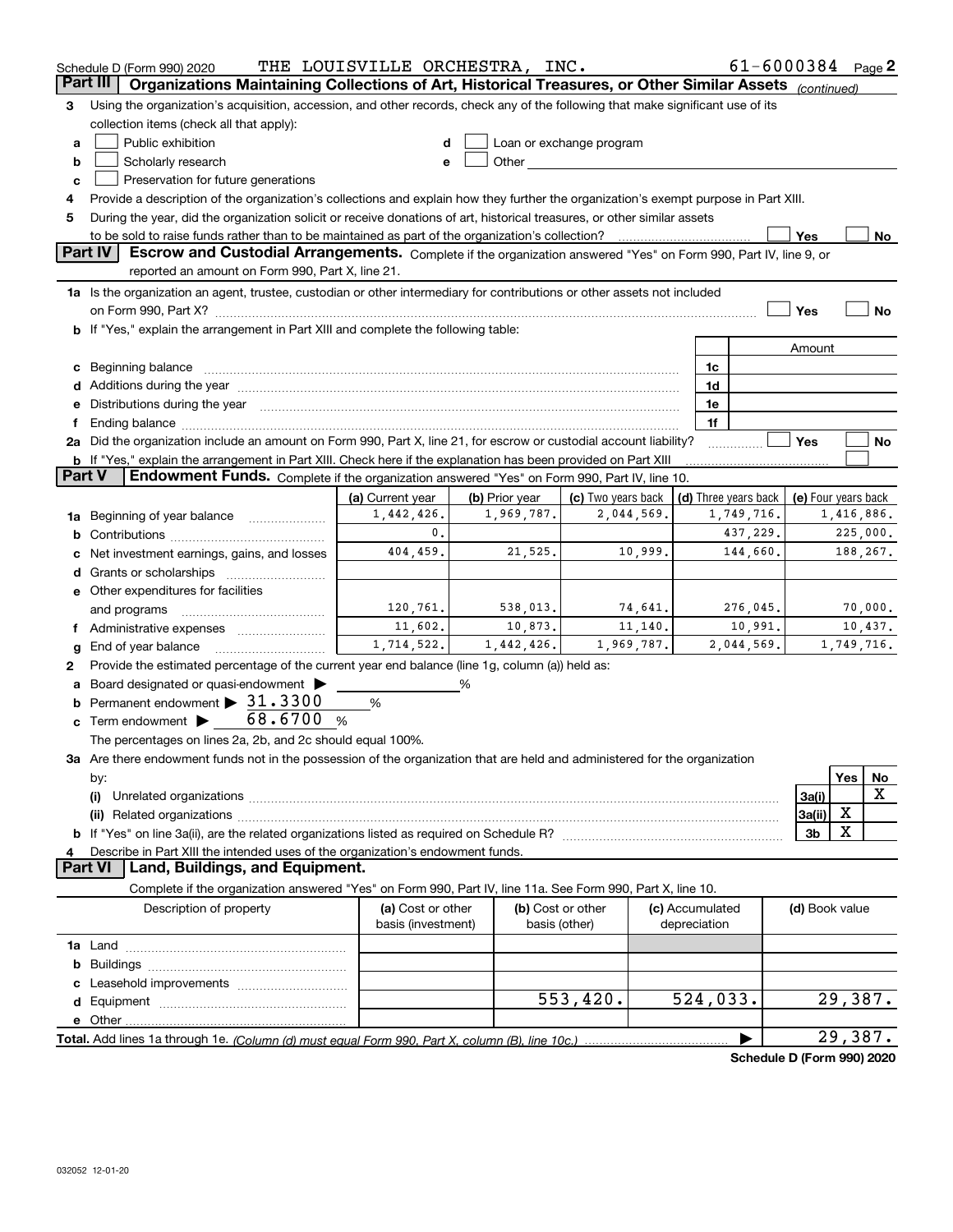| Schedule D (Form 990) 2020                                                                                                                  | THE LOUISVILLE ORCHESTRA, INC. |                                                           | $61 - 6000384$ Page 3 |
|---------------------------------------------------------------------------------------------------------------------------------------------|--------------------------------|-----------------------------------------------------------|-----------------------|
| Part VII Investments - Other Securities.                                                                                                    |                                |                                                           |                       |
| Complete if the organization answered "Yes" on Form 990, Part IV, line 11b. See Form 990, Part X, line 12.                                  |                                |                                                           |                       |
| (a) Description of security or category (including name of security)                                                                        | (b) Book value                 | (c) Method of valuation: Cost or end-of-year market value |                       |
|                                                                                                                                             |                                |                                                           |                       |
|                                                                                                                                             |                                |                                                           |                       |
| $(3)$ Other<br><u> 1989 - Johann Barbara, martin amerikan basal dan berasal dan berasal dalam basal dan berasal dan berasal dan</u>         |                                |                                                           |                       |
| (A)                                                                                                                                         |                                |                                                           |                       |
| (B)                                                                                                                                         |                                |                                                           |                       |
| (C)                                                                                                                                         |                                |                                                           |                       |
| (D)                                                                                                                                         |                                |                                                           |                       |
| (E)                                                                                                                                         |                                |                                                           |                       |
| (F)                                                                                                                                         |                                |                                                           |                       |
| (G)                                                                                                                                         |                                |                                                           |                       |
| (H)                                                                                                                                         |                                |                                                           |                       |
| Total. (Col. (b) must equal Form 990, Part X, col. (B) line 12.)                                                                            |                                |                                                           |                       |
| Part VIII Investments - Program Related.                                                                                                    |                                |                                                           |                       |
|                                                                                                                                             |                                |                                                           |                       |
| Complete if the organization answered "Yes" on Form 990, Part IV, line 11c. See Form 990, Part X, line 13.<br>(a) Description of investment | (b) Book value                 | (c) Method of valuation: Cost or end-of-year market value |                       |
|                                                                                                                                             |                                |                                                           |                       |
| (1)                                                                                                                                         |                                |                                                           |                       |
| (2)                                                                                                                                         |                                |                                                           |                       |
| (3)                                                                                                                                         |                                |                                                           |                       |
| (4)                                                                                                                                         |                                |                                                           |                       |
| (5)                                                                                                                                         |                                |                                                           |                       |
| (6)                                                                                                                                         |                                |                                                           |                       |
| (7)                                                                                                                                         |                                |                                                           |                       |
| (8)                                                                                                                                         |                                |                                                           |                       |
| (9)                                                                                                                                         |                                |                                                           |                       |
| Total. (Col. (b) must equal Form 990, Part X, col. (B) line 13.)                                                                            |                                |                                                           |                       |
| <b>Other Assets.</b><br>Part IX                                                                                                             |                                |                                                           |                       |
| Complete if the organization answered "Yes" on Form 990, Part IV, line 11d. See Form 990, Part X, line 15.                                  |                                |                                                           |                       |
|                                                                                                                                             | (a) Description                |                                                           | (b) Book value        |
| (1)                                                                                                                                         |                                |                                                           |                       |
| (2)                                                                                                                                         |                                |                                                           |                       |
| (3)                                                                                                                                         |                                |                                                           |                       |
| (4)                                                                                                                                         |                                |                                                           |                       |
| (5)                                                                                                                                         |                                |                                                           |                       |
| (6)                                                                                                                                         |                                |                                                           |                       |
|                                                                                                                                             |                                |                                                           |                       |
| (8)                                                                                                                                         |                                |                                                           |                       |
| (9)                                                                                                                                         |                                |                                                           |                       |
|                                                                                                                                             |                                |                                                           |                       |
| Part X<br><b>Other Liabilities.</b>                                                                                                         |                                |                                                           |                       |
| Complete if the organization answered "Yes" on Form 990, Part IV, line 11e or 11f. See Form 990, Part X, line 25.                           |                                |                                                           |                       |
| (a) Description of liability                                                                                                                |                                |                                                           | (b) Book value        |
| ٦.                                                                                                                                          |                                |                                                           |                       |
| Federal income taxes<br>(1)<br>PAYCHECK PROTECTION PROGRAM LOAN                                                                             |                                |                                                           |                       |
|                                                                                                                                             |                                |                                                           |                       |
| PAYABLE<br>(3)                                                                                                                              |                                |                                                           | 1,010,400.            |
| (4)                                                                                                                                         |                                |                                                           |                       |
| (5)                                                                                                                                         |                                |                                                           |                       |
| (6)                                                                                                                                         |                                |                                                           |                       |
| (7)                                                                                                                                         |                                |                                                           |                       |
| (8)                                                                                                                                         |                                |                                                           |                       |
| (9)                                                                                                                                         |                                |                                                           |                       |

**Total.**  *(Column (b) must equal Form 990, Part X, col. (B) line 25.)* 

**2.** Liability for uncertain tax positions. In Part XIII, provide the text of the footnote to the organization's financial statements that reports the organization's liability for uncertain tax positions under FASB ASC 740. Check here if the text of the footnote has been provided in Part XIII

1,010,400.

 $\vert$  X  $\vert$ 

 $\blacktriangleright$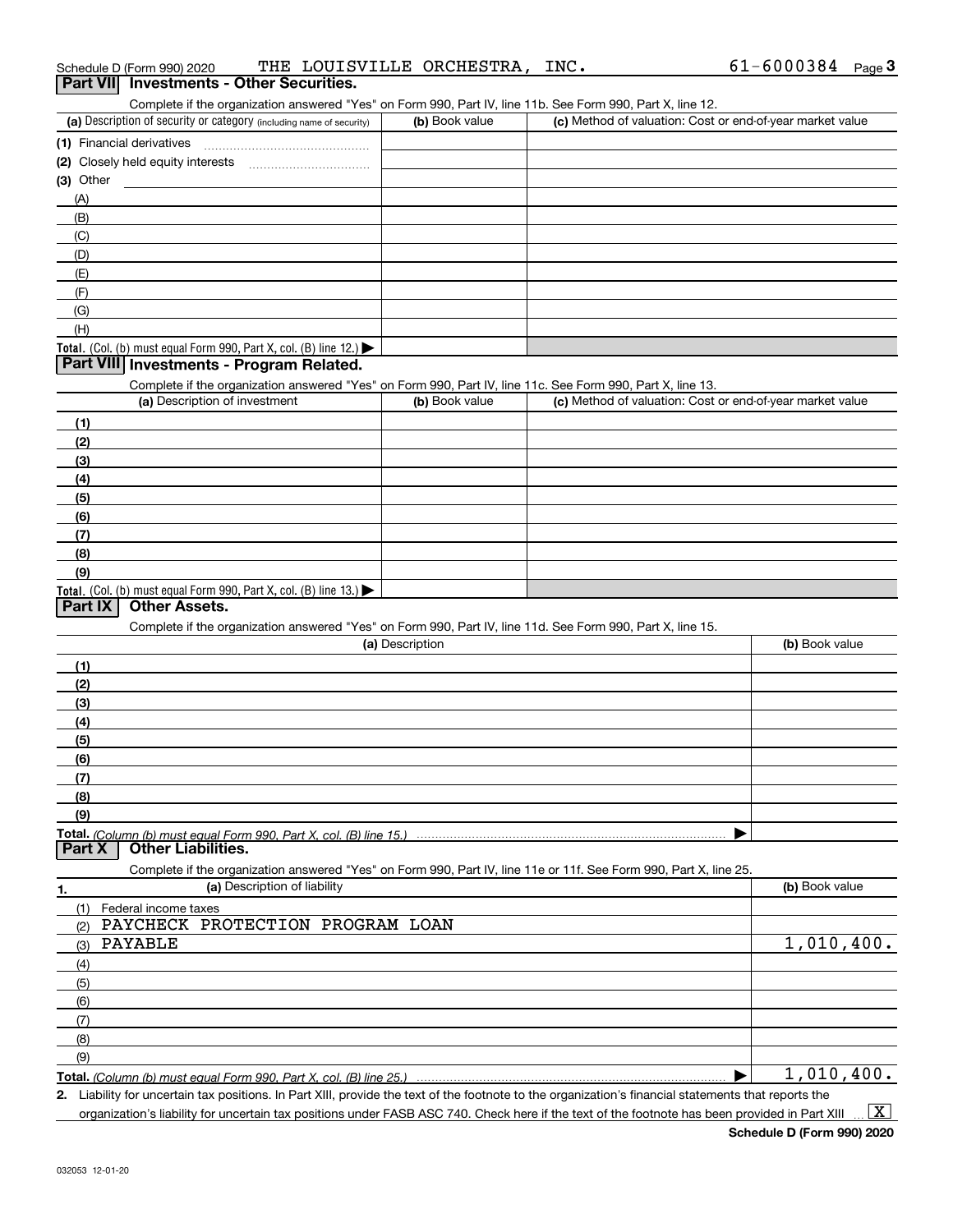|    | THE LOUISVILLE ORCHESTRA, INC.<br>Schedule D (Form 990) 2020                                                                                                                                                                  |                |                 |                | $61 - 6000384$ Page 4 |
|----|-------------------------------------------------------------------------------------------------------------------------------------------------------------------------------------------------------------------------------|----------------|-----------------|----------------|-----------------------|
|    | Reconciliation of Revenue per Audited Financial Statements With Revenue per Return.<br><b>Part XI</b>                                                                                                                         |                |                 |                |                       |
|    | Complete if the organization answered "Yes" on Form 990, Part IV, line 12a.                                                                                                                                                   |                |                 |                |                       |
| 1  | Total revenue, gains, and other support per audited financial statements                                                                                                                                                      |                |                 | $\blacksquare$ | 10,267,634.           |
| 2  | Amounts included on line 1 but not on Form 990, Part VIII, line 12:                                                                                                                                                           |                |                 |                |                       |
| a  |                                                                                                                                                                                                                               | 2a             | <u>347,568.</u> |                |                       |
| b  |                                                                                                                                                                                                                               | 2 <sub>b</sub> | 42,179.         |                |                       |
| c  |                                                                                                                                                                                                                               | 2c             |                 |                |                       |
| d  | Other (Describe in Part XIII.)                                                                                                                                                                                                | 2d             | 3,009,066.      |                |                       |
| е  | Add lines 2a through 2d                                                                                                                                                                                                       |                |                 | 2e             | 3,398,813.            |
| 3  |                                                                                                                                                                                                                               |                |                 | $\mathbf{3}$   | 6,868,821.            |
| 4  | Amounts included on Form 990, Part VIII, line 12, but not on line 1:                                                                                                                                                          |                |                 |                |                       |
| a  | Investment expenses not included on Form 990, Part VIII, line 7b                                                                                                                                                              | 4a             | 11,602.         |                |                       |
|    |                                                                                                                                                                                                                               | 4 <sub>b</sub> |                 |                |                       |
| C. | Add lines 4a and 4b                                                                                                                                                                                                           |                |                 | 4c             | <u> 11,602.</u>       |
| 5  |                                                                                                                                                                                                                               |                |                 | $5^{\circ}$    | 6,880,423.            |
|    |                                                                                                                                                                                                                               |                |                 |                |                       |
|    | Part XII   Reconciliation of Expenses per Audited Financial Statements With Expenses per Return.                                                                                                                              |                |                 |                |                       |
|    | Complete if the organization answered "Yes" on Form 990, Part IV, line 12a.                                                                                                                                                   |                |                 |                |                       |
| 1  | Total expenses and losses per audited financial statements [11, 11] manuscription control expenses and losses per audited financial statements [11] manuscription of the statements [11] manuscription of the statements [11] |                |                 | $\mathbf{1}$   | 6,388,936.            |
| 2  | Amounts included on line 1 but not on Form 990, Part IX, line 25:                                                                                                                                                             |                |                 |                |                       |
| a  |                                                                                                                                                                                                                               | 2a             | 42,179.         |                |                       |
| b  |                                                                                                                                                                                                                               | 2 <sub>b</sub> |                 |                |                       |
|    |                                                                                                                                                                                                                               | 2c             |                 |                |                       |
|    |                                                                                                                                                                                                                               | 2d             | 146,937.        |                |                       |
| e  | Add lines 2a through 2d                                                                                                                                                                                                       |                |                 | 2e             | 189,116.              |
| 3  |                                                                                                                                                                                                                               |                |                 | 3              | 6, 199, 820.          |
| 4  | Amounts included on Form 990, Part IX, line 25, but not on line 1:                                                                                                                                                            |                |                 |                |                       |
| a  |                                                                                                                                                                                                                               | 4a             | 11,602.         |                |                       |
|    | Other (Describe in Part XIII.)                                                                                                                                                                                                | 4 <sub>b</sub> |                 |                |                       |
|    | c Add lines 4a and 4b                                                                                                                                                                                                         |                |                 | 4c             | 11,602.               |
|    | Part XIII Supplemental Information.                                                                                                                                                                                           |                |                 | 5              | 6.211.422             |

Provide the descriptions required for Part II, lines 3, 5, and 9; Part III, lines 1a and 4; Part IV, lines 1b and 2b; Part V, line 4; Part X, line 2; Part XI, lines 2d and 4b; and Part XII, lines 2d and 4b. Also complete this part to provide any additional information.

### PART X, LINE 2:

|  | THE LOUISVILLE ORCHESTRA, INC. IS EXEMPT FROM FEDERAL AND STATE INCOME |  |  |  |  |  |  |  |  |  |
|--|------------------------------------------------------------------------|--|--|--|--|--|--|--|--|--|
|--|------------------------------------------------------------------------|--|--|--|--|--|--|--|--|--|

TAXES UNDER SECTION 501(C)(3) OF THE INTERNAL REVENUE CODE. NO PROVISION

FOR INCOME TAXES HAS BEEN MADE IN THE ACCOMPANYING CONSOLIDATED FINANCIAL

STATEMENTS.

| PART XI, LINE 2D - OTHER ADJUSTMENTS:             |                            |
|---------------------------------------------------|----------------------------|
| SPECIAL FUNDRAISING EXPENSES                      | 155,947.                   |
| INCOME REPORTED ON RELATED RETURN                 | 592, 915.                  |
| INCOME FROM BENEFICIAL INTEREST IN ENDOWMENT FUND | 2,307,474.                 |
| PAYMENT FOR SERVICES FROM RELATED ENTITY          | $-47,270.$                 |
| TOTAL TO SCHEDULE D, PART XI, LINE 2D             | 3,009,066.                 |
| 032054 12-01-20                                   | Schedule D (Form 990) 2020 |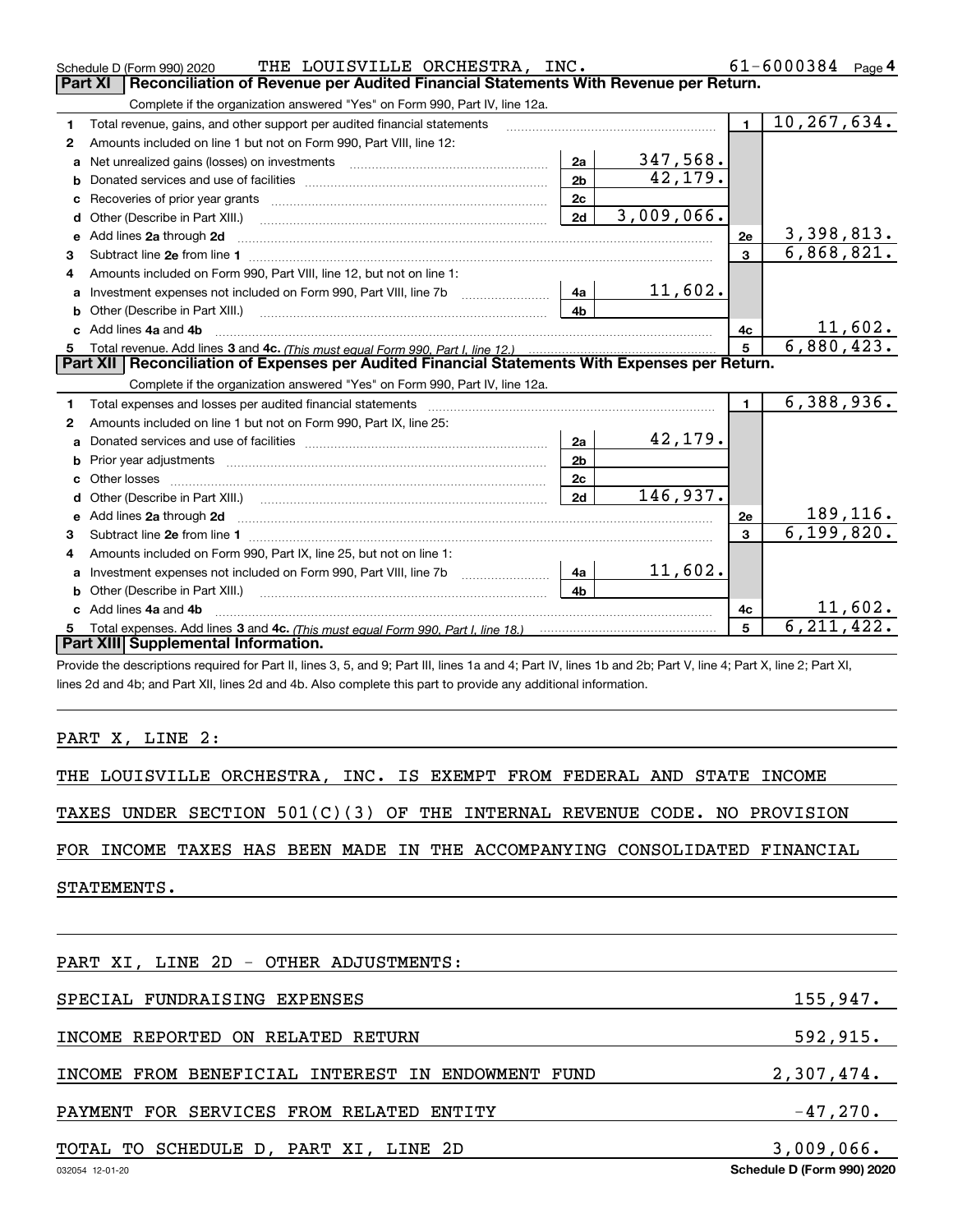| Schedule D (Form 990) 2020                     | THE LOUISVILLE ORCHESTRA, | INC. | $-6000384$ | Page 5 |
|------------------------------------------------|---------------------------|------|------------|--------|
| Part XIII Supplemental Information (continued) |                           |      |            |        |

| PART XII, LINE 2D - OTHER ADJUSTMENTS:   |            |
|------------------------------------------|------------|
| SPECIAL FUNDRAISING EXPENSES             | 155,947.   |
| EXPENSE REPORTED ON RELATED RETURN       | 38, 260.   |
| PAYMENT FOR SERVICES FROM RELATED ENTITY | $-47,270.$ |
| TOTAL TO SCHEDULE D, PART XII, LINE 2D   | 146,937.   |
|                                          |            |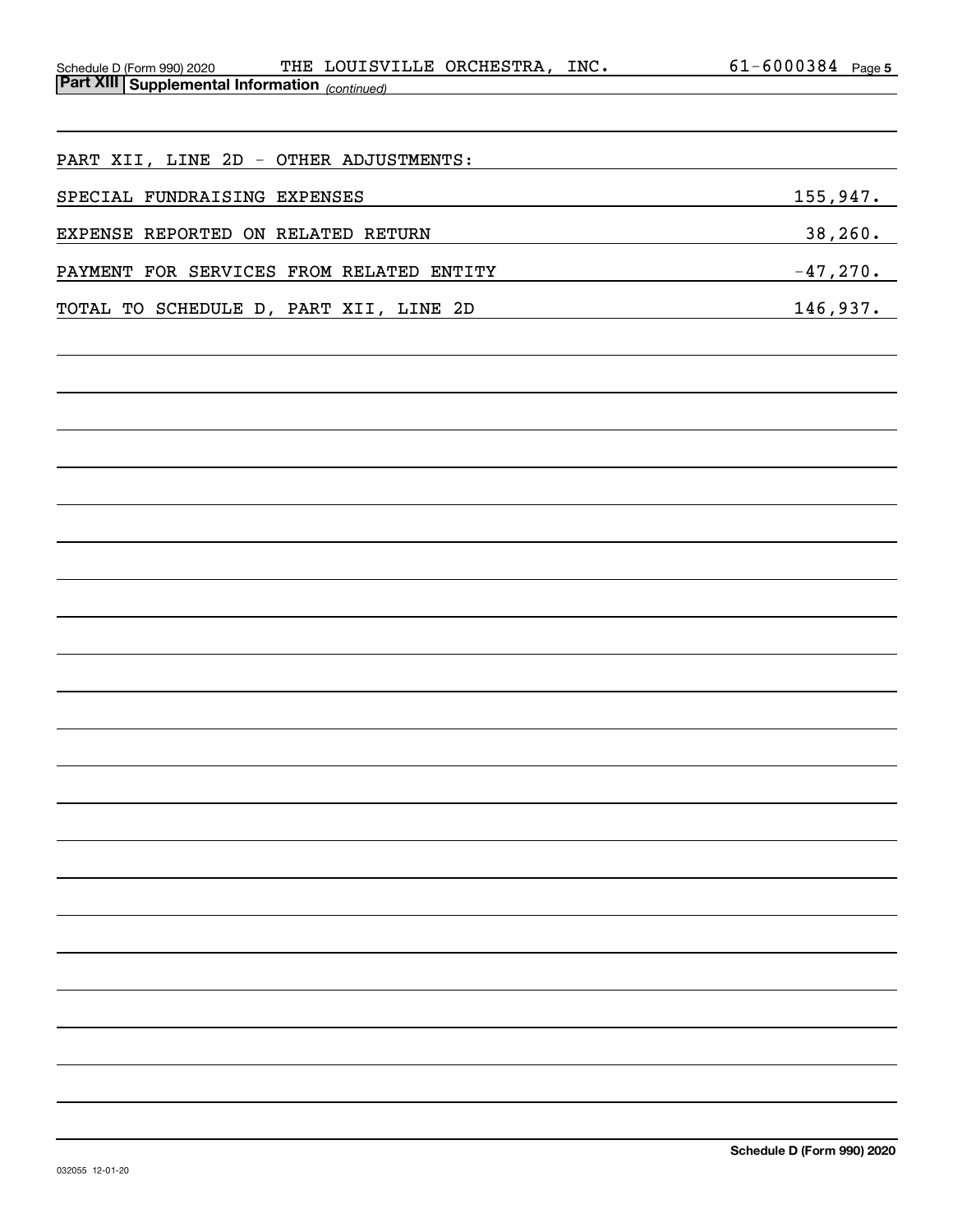| <b>SCHEDULE G</b>                                                               |                                 | <b>Supplemental Information Regarding Fundraising or Gaming Activities</b>                                                                                          |                |                               |                                       |  |                                        | OMB No. 1545-0047                     |  |  |  |  |
|---------------------------------------------------------------------------------|---------------------------------|---------------------------------------------------------------------------------------------------------------------------------------------------------------------|----------------|-------------------------------|---------------------------------------|--|----------------------------------------|---------------------------------------|--|--|--|--|
| (Form 990 or 990-EZ)                                                            |                                 | Complete if the organization answered "Yes" on Form 990, Part IV, line 17, 18, or 19, or if the<br>organization entered more than \$15,000 on Form 990-EZ, line 6a. |                |                               |                                       |  |                                        | <b>2020</b>                           |  |  |  |  |
| Department of the Treasury                                                      |                                 | Attach to Form 990 or Form 990-EZ.                                                                                                                                  |                |                               |                                       |  |                                        | <b>Open to Public</b>                 |  |  |  |  |
| Internal Revenue Service                                                        |                                 | Go to www.irs.gov/Form990 for instructions and the latest information.                                                                                              |                |                               |                                       |  |                                        | Inspection                            |  |  |  |  |
| Name of the organization                                                        |                                 |                                                                                                                                                                     |                |                               |                                       |  | 61-6000384                             | <b>Employer identification number</b> |  |  |  |  |
| Part I                                                                          |                                 | THE LOUISVILLE ORCHESTRA, INC.<br>Fundraising Activities. Complete if the organization answered "Yes" on Form 990, Part IV, line 17. Form 990-EZ filers are not     |                |                               |                                       |  |                                        |                                       |  |  |  |  |
|                                                                                 | required to complete this part. |                                                                                                                                                                     |                |                               |                                       |  |                                        |                                       |  |  |  |  |
|                                                                                 |                                 | 1 Indicate whether the organization raised funds through any of the following activities. Check all that apply.                                                     |                |                               |                                       |  |                                        |                                       |  |  |  |  |
| Mail solicitations<br>a                                                         |                                 | e                                                                                                                                                                   |                |                               | Solicitation of non-government grants |  |                                        |                                       |  |  |  |  |
| Internet and email solicitations<br>Solicitation of government grants<br>f<br>b |                                 |                                                                                                                                                                     |                |                               |                                       |  |                                        |                                       |  |  |  |  |
| Phone solicitations<br>Special fundraising events<br>c<br>g                     |                                 |                                                                                                                                                                     |                |                               |                                       |  |                                        |                                       |  |  |  |  |
| In-person solicitations<br>d                                                    |                                 |                                                                                                                                                                     |                |                               |                                       |  |                                        |                                       |  |  |  |  |
|                                                                                 |                                 | 2 a Did the organization have a written or oral agreement with any individual (including officers, directors, trustees, or                                          |                |                               |                                       |  |                                        |                                       |  |  |  |  |
|                                                                                 |                                 | key employees listed in Form 990, Part VII) or entity in connection with professional fundraising services?                                                         |                |                               |                                       |  | Yes                                    | No                                    |  |  |  |  |
| compensated at least \$5,000 by the organization.                               |                                 | <b>b</b> If "Yes," list the 10 highest paid individuals or entities (fundraisers) pursuant to agreements under which the fundraiser is to be                        |                |                               |                                       |  |                                        |                                       |  |  |  |  |
|                                                                                 |                                 |                                                                                                                                                                     |                |                               |                                       |  |                                        |                                       |  |  |  |  |
| (i) Name and address of individual                                              |                                 |                                                                                                                                                                     |                | (iii) Did<br>fundraiser       | (iv) Gross receipts                   |  | (v) Amount paid<br>to (or retained by) | (vi) Amount paid                      |  |  |  |  |
| or entity (fundraiser)                                                          |                                 | (ii) Activity                                                                                                                                                       |                | have custody<br>or control of | from activity                         |  | fundraiser                             | to (or retained by)<br>organization   |  |  |  |  |
|                                                                                 |                                 |                                                                                                                                                                     | contributions? |                               |                                       |  | listed in col. (i)                     |                                       |  |  |  |  |
|                                                                                 |                                 |                                                                                                                                                                     | Yes            | <b>No</b>                     |                                       |  |                                        |                                       |  |  |  |  |
|                                                                                 |                                 |                                                                                                                                                                     |                |                               |                                       |  |                                        |                                       |  |  |  |  |
|                                                                                 |                                 |                                                                                                                                                                     |                |                               |                                       |  |                                        |                                       |  |  |  |  |
|                                                                                 |                                 |                                                                                                                                                                     |                |                               |                                       |  |                                        |                                       |  |  |  |  |
|                                                                                 |                                 |                                                                                                                                                                     |                |                               |                                       |  |                                        |                                       |  |  |  |  |
|                                                                                 |                                 |                                                                                                                                                                     |                |                               |                                       |  |                                        |                                       |  |  |  |  |
|                                                                                 |                                 |                                                                                                                                                                     |                |                               |                                       |  |                                        |                                       |  |  |  |  |
|                                                                                 |                                 |                                                                                                                                                                     |                |                               |                                       |  |                                        |                                       |  |  |  |  |
|                                                                                 |                                 |                                                                                                                                                                     |                |                               |                                       |  |                                        |                                       |  |  |  |  |
|                                                                                 |                                 |                                                                                                                                                                     |                |                               |                                       |  |                                        |                                       |  |  |  |  |
|                                                                                 |                                 |                                                                                                                                                                     |                |                               |                                       |  |                                        |                                       |  |  |  |  |
|                                                                                 |                                 |                                                                                                                                                                     |                |                               |                                       |  |                                        |                                       |  |  |  |  |
|                                                                                 |                                 |                                                                                                                                                                     |                |                               |                                       |  |                                        |                                       |  |  |  |  |
|                                                                                 |                                 |                                                                                                                                                                     |                |                               |                                       |  |                                        |                                       |  |  |  |  |
|                                                                                 |                                 |                                                                                                                                                                     |                |                               |                                       |  |                                        |                                       |  |  |  |  |
|                                                                                 |                                 |                                                                                                                                                                     |                |                               |                                       |  |                                        |                                       |  |  |  |  |
|                                                                                 |                                 |                                                                                                                                                                     |                |                               |                                       |  |                                        |                                       |  |  |  |  |
| Total                                                                           |                                 |                                                                                                                                                                     |                |                               |                                       |  |                                        |                                       |  |  |  |  |
| or licensing                                                                    |                                 | 3 List all states in which the organization is registered or licensed to solicit contributions or has been notified it is exempt from registration                  |                |                               |                                       |  |                                        |                                       |  |  |  |  |
|                                                                                 |                                 |                                                                                                                                                                     |                |                               |                                       |  |                                        |                                       |  |  |  |  |
|                                                                                 |                                 |                                                                                                                                                                     |                |                               |                                       |  |                                        |                                       |  |  |  |  |
|                                                                                 |                                 |                                                                                                                                                                     |                |                               |                                       |  |                                        |                                       |  |  |  |  |
|                                                                                 |                                 |                                                                                                                                                                     |                |                               |                                       |  |                                        |                                       |  |  |  |  |
|                                                                                 |                                 |                                                                                                                                                                     |                |                               |                                       |  |                                        |                                       |  |  |  |  |

LHA For Paperwork Reduction Act Notice, see the Instructions for Form 990 or 990-EZ. Schedule G (Form 990 or 990-EZ) 2020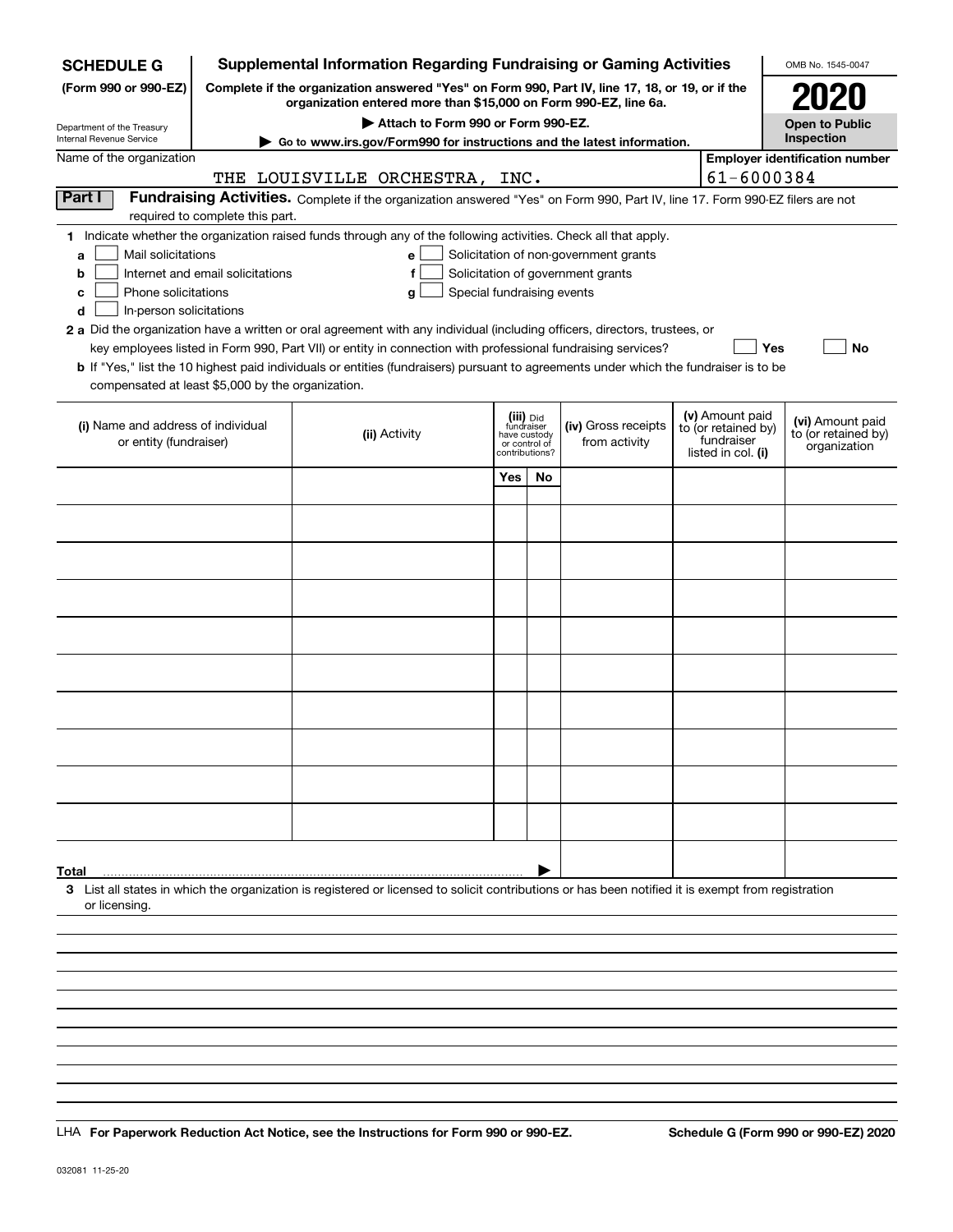**Part II** | Fundraising Events. Complete if the organization answered "Yes" on Form 990, Part IV, line 18, or reported more than \$15,000 of fundraising event contributions and gross income on Form 990-EZ, lines 1 and 6b. List events with gross receipts greater than \$5,000.

|                 |                      |                                                                                                                                                                                                                                | (a) Event $#1$ | (b) Event #2            | (c) Other events | (d) Total events<br>(add col. (a) through |
|-----------------|----------------------|--------------------------------------------------------------------------------------------------------------------------------------------------------------------------------------------------------------------------------|----------------|-------------------------|------------------|-------------------------------------------|
|                 |                      |                                                                                                                                                                                                                                | (event type)   | (event type)            | (total number)   | col. (c)                                  |
|                 |                      |                                                                                                                                                                                                                                |                |                         |                  |                                           |
| Revenue         | 1.                   |                                                                                                                                                                                                                                |                |                         |                  |                                           |
|                 |                      |                                                                                                                                                                                                                                |                |                         |                  |                                           |
|                 |                      |                                                                                                                                                                                                                                |                |                         |                  |                                           |
|                 |                      |                                                                                                                                                                                                                                |                |                         |                  |                                           |
|                 | 3                    | Gross income (line 1 minus line 2)                                                                                                                                                                                             |                |                         |                  |                                           |
|                 |                      |                                                                                                                                                                                                                                |                |                         |                  |                                           |
|                 |                      |                                                                                                                                                                                                                                |                |                         |                  |                                           |
|                 |                      |                                                                                                                                                                                                                                |                |                         |                  |                                           |
|                 | 5                    |                                                                                                                                                                                                                                |                |                         |                  |                                           |
|                 |                      |                                                                                                                                                                                                                                |                |                         |                  |                                           |
| Direct Expenses |                      |                                                                                                                                                                                                                                |                |                         |                  |                                           |
|                 |                      |                                                                                                                                                                                                                                |                |                         |                  |                                           |
|                 | 7 Food and beverages |                                                                                                                                                                                                                                |                |                         |                  |                                           |
|                 |                      |                                                                                                                                                                                                                                |                |                         |                  |                                           |
|                 |                      |                                                                                                                                                                                                                                |                |                         |                  |                                           |
|                 | 9                    | Other direct expenses of the state of the state of the state of the state of the state of the state of the state of the state of the state of the state of the state of the state of the state of the state of the state of th |                |                         |                  |                                           |
|                 | 10                   | Direct expense summary. Add lines 4 through 9 in column (d)                                                                                                                                                                    |                |                         |                  |                                           |
|                 | Part III             | 11 Net income summary. Subtract line 10 from line 3, column (d)<br>Gaming. Complete if the organization answered "Yes" on Form 990, Part IV, line 19, or reported more than                                                    |                |                         |                  |                                           |
|                 |                      | \$15,000 on Form 990-EZ, line 6a.                                                                                                                                                                                              |                |                         |                  |                                           |
|                 |                      |                                                                                                                                                                                                                                |                | (b) Pull tabs/instant   |                  | (d) Total gaming (add                     |
|                 |                      |                                                                                                                                                                                                                                | (a) Bingo      | bingo/progressive bingo | (c) Other gaming | col. (a) through col. (c))                |
| Revenue         |                      |                                                                                                                                                                                                                                |                |                         |                  |                                           |
|                 | $\mathbf{1}$         |                                                                                                                                                                                                                                | 330,092.       |                         |                  | 330,092.                                  |
|                 |                      |                                                                                                                                                                                                                                |                |                         |                  |                                           |
|                 |                      |                                                                                                                                                                                                                                |                |                         |                  |                                           |
| Direct Expenses |                      |                                                                                                                                                                                                                                |                |                         |                  |                                           |
|                 | 3                    |                                                                                                                                                                                                                                |                |                         |                  |                                           |
|                 |                      |                                                                                                                                                                                                                                |                |                         |                  |                                           |
|                 |                      |                                                                                                                                                                                                                                | 44,325.        |                         |                  | 44,325.                                   |
|                 |                      |                                                                                                                                                                                                                                |                |                         |                  |                                           |

**Yes Yes Yes** % X 100

**No No**

% %

~~~~~~~~~~~~~~~~~~~~~~~~ |

| <b>b</b> If "No," explain: |  |  |  |  |
|----------------------------|--|--|--|--|
|----------------------------|--|--|--|--|

**6** Volunteer labor

Other direct expenses

**7**Direct expense summary. Add lines 2 through 5 in column (d)

Volunteer labor \_\_\_\_\_\_\_\_\_\_\_\_\_\_\_\_\_\_\_\_\_\_\_\_\_\_\_\_\_

**8**Net gaming income summary. Subtract line 7 from line 1, column (d)

**9** Enter the state(s) in which the organization conducts gaming activities:  $\,\mathrm{KY}\,$ 

**10a** Were any of the organization's gaming licenses revoked, suspended, or terminated during the tax year? \_\_\_\_\_\_\_\_\_\_\_\_\_\_\_\_\_ **b** If "Yes," explain: **Yes** es  $|\,\texttt{X}\,|$  No

111,622.

**a**Is the organization licensed to conduct gaming activities in each of these states? ~~~~~~~~~~~~~~~~~~~~

**No**

032082 11-25-20

**5**

 $X$  Yes  $\Box$ 

…… ▶

**No**

111,622.

155,947.

174,145.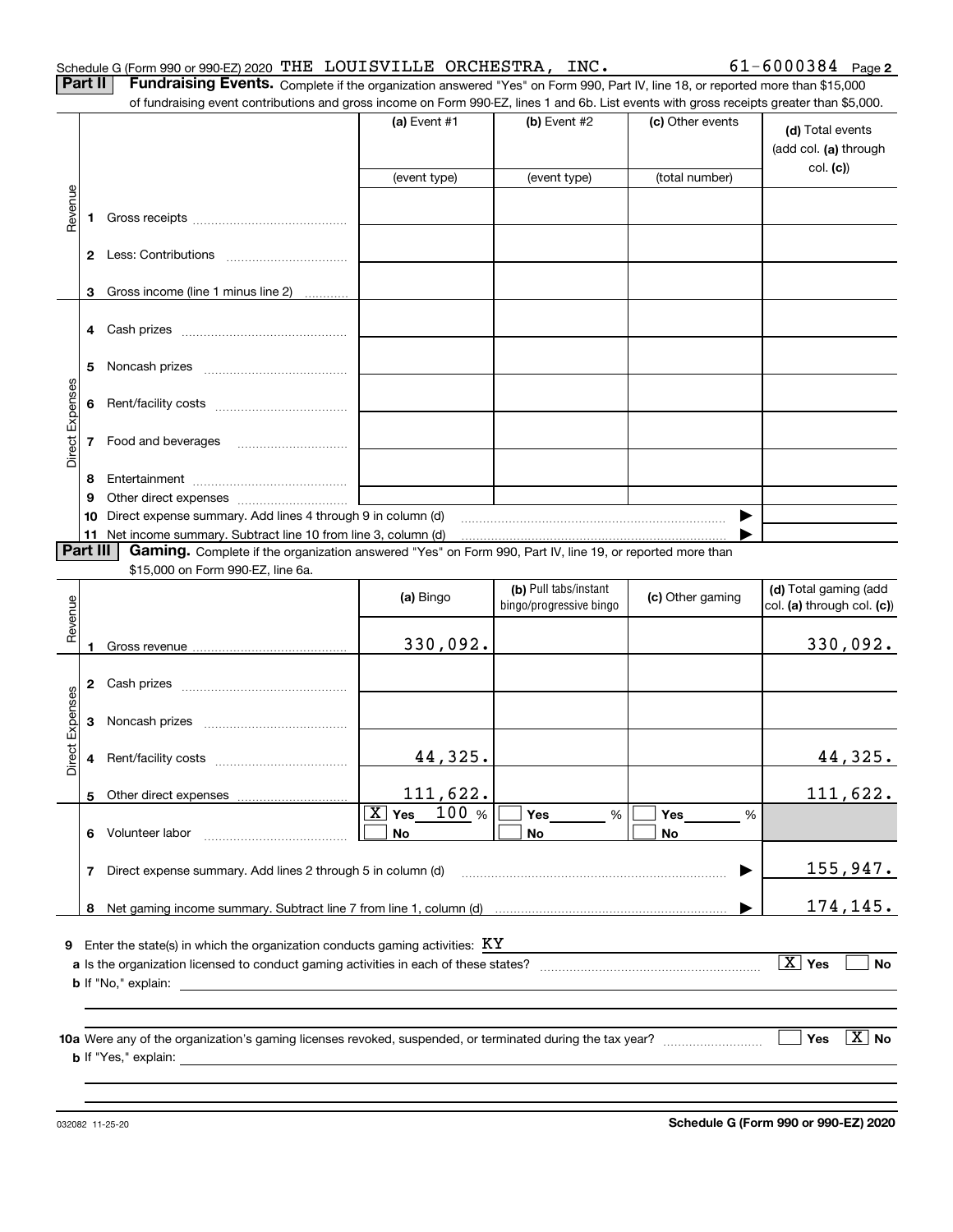|    | Schedule G (Form 990 or 990-EZ) 2020 THE LOUISVILLE ORCHESTRA, INC.                                                                                                                                                                      | 61-6000384                    | Page 3                |
|----|------------------------------------------------------------------------------------------------------------------------------------------------------------------------------------------------------------------------------------------|-------------------------------|-----------------------|
|    |                                                                                                                                                                                                                                          | $\boxed{\text{X}}$ Yes        | <b>No</b>             |
|    | 12 Is the organization a grantor, beneficiary or trustee of a trust, or a member of a partnership or other entity formed                                                                                                                 |                               |                       |
|    |                                                                                                                                                                                                                                          | Yes                           | $\vert X \vert$ No    |
|    | <b>13</b> Indicate the percentage of gaming activity conducted in:                                                                                                                                                                       |                               |                       |
|    |                                                                                                                                                                                                                                          | 1За                           |                       |
|    |                                                                                                                                                                                                                                          | $13b \ 100.00$                | %<br>%                |
|    | <b>b</b> An outside facility <i>www.communicality communicality communical</i> contract and an outside facility communical communications of the set of the set of the set of the set of the set of the set of the set of the set of the |                               |                       |
|    | 14 Enter the name and address of the person who prepares the organization's gaming/special events books and records:                                                                                                                     |                               |                       |
|    | Name > TONYA MCSORLEY<br>Address > 620 W. MAIN STREET, SUITE 600 - LOUISVILLE, KY 40202                                                                                                                                                  |                               |                       |
|    | <b>15a</b> Does the organization have a contract with a third party from whom the organization receives gaming revenue? $\ldots$                                                                                                         |                               | $\boxed{\text{X}}$ No |
|    |                                                                                                                                                                                                                                          |                               |                       |
|    |                                                                                                                                                                                                                                          |                               |                       |
|    |                                                                                                                                                                                                                                          |                               |                       |
|    | c If "Yes," enter name and address of the third party:                                                                                                                                                                                   |                               |                       |
|    |                                                                                                                                                                                                                                          |                               |                       |
|    | <u> 1989 - Johann Barn, amerikansk politiker (</u> † 1908)<br>Name $\blacktriangleright$                                                                                                                                                 |                               |                       |
|    |                                                                                                                                                                                                                                          |                               |                       |
|    |                                                                                                                                                                                                                                          |                               |                       |
| 16 | Gaming manager information:                                                                                                                                                                                                              |                               |                       |
|    | $Name \triangleright \text{CHERI REINBOLD}$                                                                                                                                                                                              |                               |                       |
|    |                                                                                                                                                                                                                                          |                               |                       |
|    | Gaming manager compensation > \$                                                                                                                                                                                                         |                               |                       |
|    | Description of services provided > OVERSEES BINGO SESSIONS AS A CHAIRPERSON.                                                                                                                                                             |                               |                       |
|    |                                                                                                                                                                                                                                          |                               |                       |
|    | $\boxed{\text{X}}$ Employee<br>Director/officer<br>Independent contractor                                                                                                                                                                |                               |                       |
|    | <b>17</b> Mandatory distributions:                                                                                                                                                                                                       |                               |                       |
|    | a Is the organization required under state law to make charitable distributions from the gaming proceeds to                                                                                                                              |                               |                       |
|    | retain the state gaming license?                                                                                                                                                                                                         | $\sqrt{Y}$ Yes $\boxed{X}$ No |                       |
|    | <b>b</b> Enter the amount of distributions required under state law to be distributed to other exempt organizations or spent in the                                                                                                      |                               |                       |
|    | organization's own exempt activities during the tax year $\triangleright$ \$                                                                                                                                                             |                               |                       |
|    | <b>Part IV</b><br>Supplemental Information. Provide the explanations required by Part I, line 2b, columns (iii) and (v); and Part III, lines 9, 9b, 10b,                                                                                 |                               |                       |
|    | 15b, 15c, 16, and 17b, as applicable. Also provide any additional information. See instructions.                                                                                                                                         |                               |                       |
|    |                                                                                                                                                                                                                                          |                               |                       |
|    |                                                                                                                                                                                                                                          |                               |                       |
|    |                                                                                                                                                                                                                                          |                               |                       |
|    |                                                                                                                                                                                                                                          |                               |                       |
|    |                                                                                                                                                                                                                                          |                               |                       |
|    |                                                                                                                                                                                                                                          |                               |                       |
|    |                                                                                                                                                                                                                                          |                               |                       |
|    |                                                                                                                                                                                                                                          |                               |                       |
|    |                                                                                                                                                                                                                                          |                               |                       |
|    |                                                                                                                                                                                                                                          |                               |                       |
|    |                                                                                                                                                                                                                                          |                               |                       |
|    |                                                                                                                                                                                                                                          |                               |                       |
|    |                                                                                                                                                                                                                                          |                               |                       |
|    |                                                                                                                                                                                                                                          |                               |                       |
|    |                                                                                                                                                                                                                                          |                               |                       |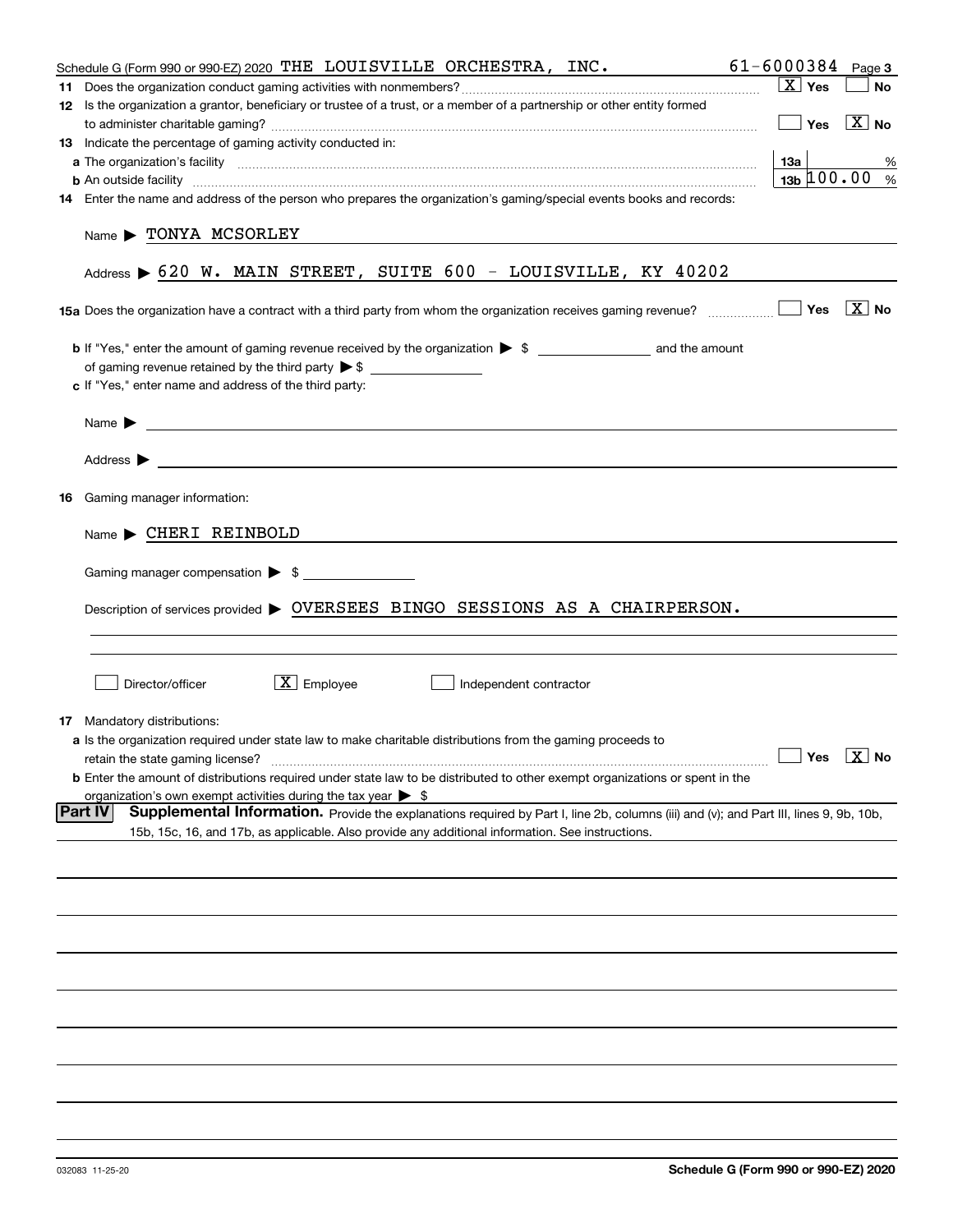| Schedule G (Form 990 or 990-EZ)                       | THE LOUISVILLE ORCHESTRA, | INC. | $61 - 6000384$ | Page 4 |
|-------------------------------------------------------|---------------------------|------|----------------|--------|
| <b>Part IV   Supplemental Information</b> (continued) |                           |      |                |        |

|                                                                                                                       |  |  | $61 - 6000384$ Page 4 |  |
|-----------------------------------------------------------------------------------------------------------------------|--|--|-----------------------|--|
| Schedule G (Form 990 or 990-EZ) THE LOUISVILLE ORCHESTRA, INC.<br><b>Part IV</b> Supplemental Information (continued) |  |  |                       |  |
|                                                                                                                       |  |  |                       |  |
|                                                                                                                       |  |  |                       |  |
|                                                                                                                       |  |  |                       |  |
|                                                                                                                       |  |  |                       |  |
|                                                                                                                       |  |  |                       |  |
|                                                                                                                       |  |  |                       |  |
|                                                                                                                       |  |  |                       |  |
|                                                                                                                       |  |  |                       |  |
|                                                                                                                       |  |  |                       |  |
|                                                                                                                       |  |  |                       |  |
|                                                                                                                       |  |  |                       |  |
|                                                                                                                       |  |  |                       |  |
|                                                                                                                       |  |  |                       |  |
|                                                                                                                       |  |  |                       |  |
|                                                                                                                       |  |  |                       |  |
|                                                                                                                       |  |  |                       |  |
|                                                                                                                       |  |  |                       |  |
|                                                                                                                       |  |  |                       |  |
|                                                                                                                       |  |  |                       |  |
|                                                                                                                       |  |  |                       |  |
|                                                                                                                       |  |  |                       |  |
|                                                                                                                       |  |  |                       |  |
|                                                                                                                       |  |  |                       |  |
|                                                                                                                       |  |  |                       |  |
|                                                                                                                       |  |  |                       |  |
|                                                                                                                       |  |  |                       |  |
|                                                                                                                       |  |  |                       |  |
|                                                                                                                       |  |  |                       |  |
|                                                                                                                       |  |  |                       |  |
|                                                                                                                       |  |  |                       |  |
|                                                                                                                       |  |  |                       |  |
|                                                                                                                       |  |  |                       |  |
|                                                                                                                       |  |  |                       |  |
|                                                                                                                       |  |  |                       |  |
|                                                                                                                       |  |  |                       |  |
|                                                                                                                       |  |  |                       |  |
|                                                                                                                       |  |  |                       |  |
|                                                                                                                       |  |  |                       |  |
|                                                                                                                       |  |  |                       |  |
|                                                                                                                       |  |  |                       |  |
|                                                                                                                       |  |  |                       |  |
|                                                                                                                       |  |  |                       |  |
|                                                                                                                       |  |  |                       |  |
|                                                                                                                       |  |  |                       |  |
|                                                                                                                       |  |  |                       |  |
|                                                                                                                       |  |  |                       |  |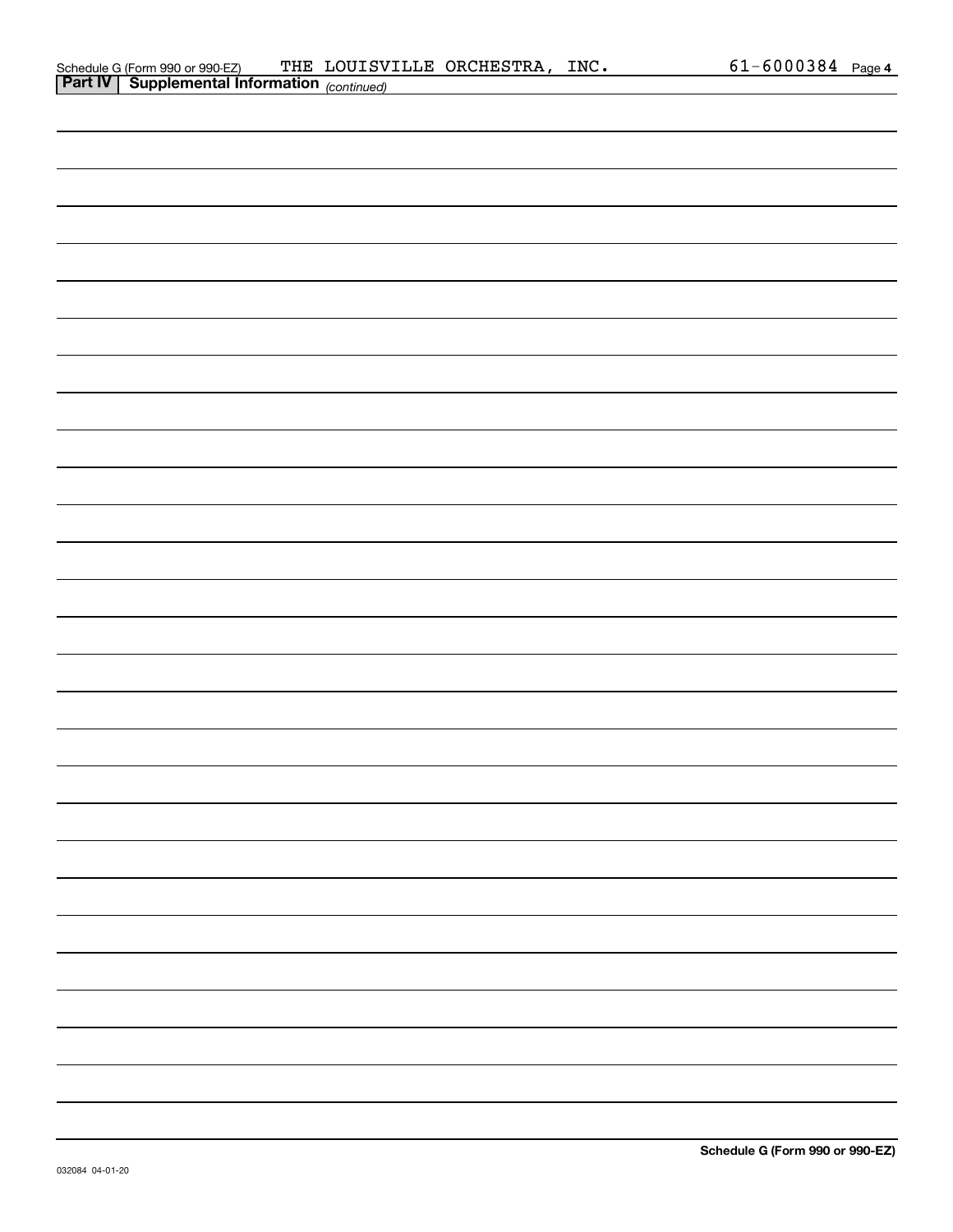|   | <b>SCHEDULE J</b>                                                                                                                | <b>Compensation Information</b>                                                                                                                                                                               |                                       | OMB No. 1545-0047     |      |                              |  |  |
|---|----------------------------------------------------------------------------------------------------------------------------------|---------------------------------------------------------------------------------------------------------------------------------------------------------------------------------------------------------------|---------------------------------------|-----------------------|------|------------------------------|--|--|
|   | (Form 990)                                                                                                                       | For certain Officers, Directors, Trustees, Key Employees, and Highest                                                                                                                                         |                                       |                       | 2020 |                              |  |  |
|   |                                                                                                                                  | <b>Compensated Employees</b>                                                                                                                                                                                  |                                       |                       |      |                              |  |  |
|   |                                                                                                                                  | Complete if the organization answered "Yes" on Form 990, Part IV, line 23.<br>Attach to Form 990.                                                                                                             |                                       | <b>Open to Public</b> |      |                              |  |  |
|   | Department of the Treasury<br>Go to www.irs.gov/Form990 for instructions and the latest information.<br>Internal Revenue Service |                                                                                                                                                                                                               |                                       |                       |      |                              |  |  |
|   | Name of the organization                                                                                                         |                                                                                                                                                                                                               | <b>Employer identification number</b> |                       |      |                              |  |  |
|   |                                                                                                                                  | THE LOUISVILLE ORCHESTRA, INC.                                                                                                                                                                                |                                       | 61-6000384            |      |                              |  |  |
|   | Part I                                                                                                                           | <b>Questions Regarding Compensation</b>                                                                                                                                                                       |                                       |                       |      |                              |  |  |
|   |                                                                                                                                  |                                                                                                                                                                                                               |                                       |                       | Yes  | No                           |  |  |
|   |                                                                                                                                  | <b>1a</b> Check the appropriate box(es) if the organization provided any of the following to or for a person listed on Form 990,                                                                              |                                       |                       |      |                              |  |  |
|   |                                                                                                                                  | Part VII, Section A, line 1a. Complete Part III to provide any relevant information regarding these items.                                                                                                    |                                       |                       |      |                              |  |  |
|   | First-class or charter travel                                                                                                    | Housing allowance or residence for personal use                                                                                                                                                               |                                       |                       |      |                              |  |  |
|   | Travel for companions                                                                                                            | Payments for business use of personal residence                                                                                                                                                               |                                       |                       |      |                              |  |  |
|   |                                                                                                                                  | Tax indemnification and gross-up payments<br>Health or social club dues or initiation fees                                                                                                                    |                                       |                       |      |                              |  |  |
|   |                                                                                                                                  | Discretionary spending account<br>Personal services (such as maid, chauffeur, chef)                                                                                                                           |                                       |                       |      |                              |  |  |
|   |                                                                                                                                  |                                                                                                                                                                                                               |                                       |                       |      |                              |  |  |
|   |                                                                                                                                  | <b>b</b> If any of the boxes on line 1a are checked, did the organization follow a written policy regarding payment or                                                                                        |                                       |                       |      |                              |  |  |
|   |                                                                                                                                  | reimbursement or provision of all of the expenses described above? If "No," complete Part III to explain                                                                                                      |                                       | 1b                    |      |                              |  |  |
| 2 |                                                                                                                                  | Did the organization require substantiation prior to reimbursing or allowing expenses incurred by all directors,                                                                                              |                                       |                       |      |                              |  |  |
|   |                                                                                                                                  | trustees, and officers, including the CEO/Executive Director, regarding the items checked on line 1a?                                                                                                         |                                       | $\mathbf{2}$          |      |                              |  |  |
|   |                                                                                                                                  |                                                                                                                                                                                                               |                                       |                       |      |                              |  |  |
| 3 |                                                                                                                                  | Indicate which, if any, of the following the organization used to establish the compensation of the organization's                                                                                            |                                       |                       |      |                              |  |  |
|   |                                                                                                                                  | CEO/Executive Director. Check all that apply. Do not check any boxes for methods used by a related organization to                                                                                            |                                       |                       |      |                              |  |  |
|   |                                                                                                                                  | establish compensation of the CEO/Executive Director, but explain in Part III.                                                                                                                                |                                       |                       |      |                              |  |  |
|   | Compensation committee                                                                                                           | Written employment contract                                                                                                                                                                                   |                                       |                       |      |                              |  |  |
|   |                                                                                                                                  | Compensation survey or study<br>Independent compensation consultant                                                                                                                                           |                                       |                       |      |                              |  |  |
|   |                                                                                                                                  | Form 990 of other organizations<br>Approval by the board or compensation committee                                                                                                                            |                                       |                       |      |                              |  |  |
|   |                                                                                                                                  |                                                                                                                                                                                                               |                                       |                       |      |                              |  |  |
| 4 |                                                                                                                                  | During the year, did any person listed on Form 990, Part VII, Section A, line 1a, with respect to the filing                                                                                                  |                                       |                       |      |                              |  |  |
|   | organization or a related organization:                                                                                          |                                                                                                                                                                                                               |                                       |                       |      |                              |  |  |
| а |                                                                                                                                  | Receive a severance payment or change-of-control payment?                                                                                                                                                     |                                       | 4a                    | X    |                              |  |  |
| b |                                                                                                                                  | Participate in or receive payment from a supplemental nonqualified retirement plan?                                                                                                                           |                                       | 4b                    |      | X<br>$\overline{\mathbf{x}}$ |  |  |
| с |                                                                                                                                  | Participate in or receive payment from an equity-based compensation arrangement?                                                                                                                              |                                       | 4c                    |      |                              |  |  |
|   |                                                                                                                                  | If "Yes" to any of lines 4a-c, list the persons and provide the applicable amounts for each item in Part III.                                                                                                 |                                       |                       |      |                              |  |  |
|   |                                                                                                                                  |                                                                                                                                                                                                               |                                       |                       |      |                              |  |  |
|   |                                                                                                                                  | Only section 501(c)(3), 501(c)(4), and 501(c)(29) organizations must complete lines 5-9.<br>For persons listed on Form 990, Part VII, Section A, line 1a, did the organization pay or accrue any compensation |                                       |                       |      |                              |  |  |
|   |                                                                                                                                  |                                                                                                                                                                                                               |                                       |                       |      |                              |  |  |
| a | contingent on the revenues of:                                                                                                   |                                                                                                                                                                                                               |                                       | 5a                    |      | x                            |  |  |
|   |                                                                                                                                  |                                                                                                                                                                                                               |                                       | <b>5b</b>             |      | $\overline{\mathbf{x}}$      |  |  |
|   |                                                                                                                                  | If "Yes" on line 5a or 5b, describe in Part III.                                                                                                                                                              |                                       |                       |      |                              |  |  |
| 6 |                                                                                                                                  | For persons listed on Form 990, Part VII, Section A, line 1a, did the organization pay or accrue any compensation                                                                                             |                                       |                       |      |                              |  |  |
|   | contingent on the net earnings of:                                                                                               |                                                                                                                                                                                                               |                                       |                       |      |                              |  |  |
| a |                                                                                                                                  |                                                                                                                                                                                                               |                                       | 6a                    |      | х                            |  |  |
|   |                                                                                                                                  |                                                                                                                                                                                                               |                                       | 6b                    |      | $\overline{\mathbf{x}}$      |  |  |
|   |                                                                                                                                  | If "Yes" on line 6a or 6b, describe in Part III.                                                                                                                                                              |                                       |                       |      |                              |  |  |
|   |                                                                                                                                  | 7 For persons listed on Form 990, Part VII, Section A, line 1a, did the organization provide any nonfixed payments                                                                                            |                                       |                       |      |                              |  |  |
|   |                                                                                                                                  |                                                                                                                                                                                                               |                                       | 7                     |      | х                            |  |  |
| 8 |                                                                                                                                  | Were any amounts reported on Form 990, Part VII, paid or accrued pursuant to a contract that was subject to the                                                                                               |                                       |                       |      |                              |  |  |
|   |                                                                                                                                  | initial contract exception described in Regulations section 53.4958-4(a)(3)? If "Yes," describe in Part III                                                                                                   |                                       | 8                     |      | х                            |  |  |
| 9 |                                                                                                                                  | If "Yes" on line 8, did the organization also follow the rebuttable presumption procedure described in                                                                                                        |                                       |                       |      |                              |  |  |
|   |                                                                                                                                  |                                                                                                                                                                                                               |                                       | 9                     |      |                              |  |  |
|   |                                                                                                                                  | successive Deptation of the Netting and the Instructions for Form 000.                                                                                                                                        |                                       |                       |      |                              |  |  |

LHA For Paperwork Reduction Act Notice, see the Instructions for Form 990. Schedule J (Form 990) 2020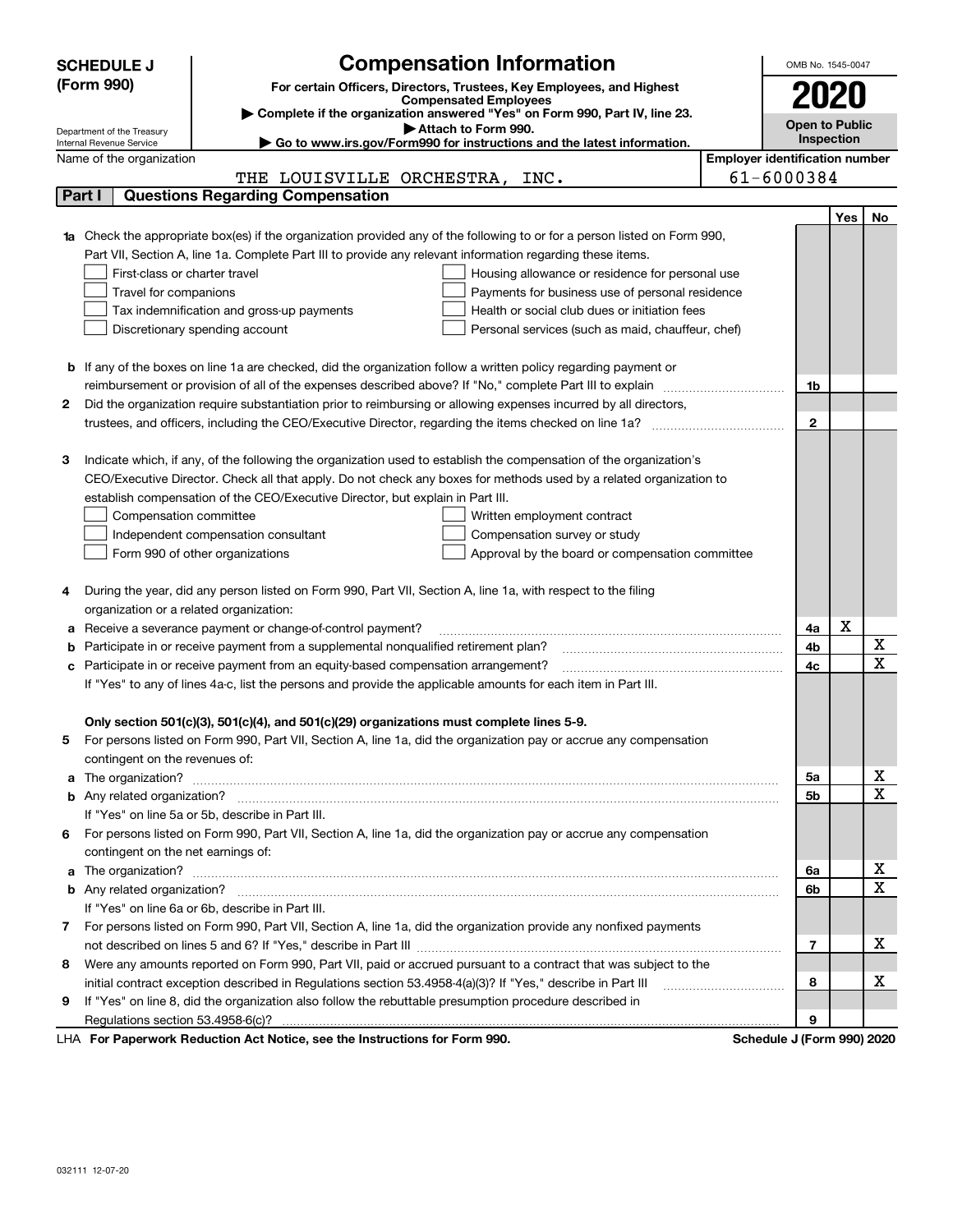61-6000384

**2**

# Schedule J (Form 990) 2020 'L'HE LOUTSVILLLE ORCHESTRA , INC • b L – b U U J 8 4<br>| **Part II | Officers, Directors, Trustees, Key Employees, and Highest Compensated Employe**

For each individual whose compensation must be reported on Schedule J, report compensation from the organization on row (i) and from related organizations, described in the instructions, on row (ii). Do not list any individuals that aren't listed on Form 990, Part VII.

**Note:**  The sum of columns (B)(i)-(iii) for each listed individual must equal the total amount of Form 990, Part VII, Section A, line 1a, applicable column (D) and (E) amounts for that individual.

|                                |                           |                          | (B) Breakdown of W-2 and/or 1099-MISC compensation |                                           | (C) Retirement and<br>other deferred | (D) Nontaxable<br>benefits | (E) Total of columns<br>$(B)(i)-(D)$ | (F) Compensation<br>in column (B)         |
|--------------------------------|---------------------------|--------------------------|----------------------------------------------------|-------------------------------------------|--------------------------------------|----------------------------|--------------------------------------|-------------------------------------------|
| (A) Name and Title             |                           | (i) Base<br>compensation | (ii) Bonus &<br>incentive<br>compensation          | (iii) Other<br>reportable<br>compensation | compensation                         |                            |                                      | reported as deferred<br>on prior Form 990 |
| (1) ROBERT MASSEY              | (i)                       | 116,048.                 | $\overline{0}$ .                                   | $\overline{0}$ .                          | $\overline{0}$ .                     | 13,348.                    | 129,396.                             | 0.                                        |
| FORMER CHIEF EXECUTIVE OFFICER | (ii)                      | $\overline{0}$ .         | $\overline{0}$ .                                   | $\overline{0}$ .                          | $\overline{0}$ .                     | $\overline{0}$ .           | $\overline{0}$ .                     | $\overline{0}$ .                          |
|                                | (i)                       |                          |                                                    |                                           |                                      |                            |                                      |                                           |
|                                | <u>(ii)</u>               |                          |                                                    |                                           |                                      |                            |                                      |                                           |
|                                | $(\sf{i})$                |                          |                                                    |                                           |                                      |                            |                                      |                                           |
|                                | <u>(ii)</u>               |                          |                                                    |                                           |                                      |                            |                                      |                                           |
|                                | $(\sf{i})$                |                          |                                                    |                                           |                                      |                            |                                      |                                           |
|                                | <u>(ii)</u>               |                          |                                                    |                                           |                                      |                            |                                      |                                           |
|                                | (i)                       |                          |                                                    |                                           |                                      |                            |                                      |                                           |
|                                | <u>(ii)</u>               |                          |                                                    |                                           |                                      |                            |                                      |                                           |
|                                | $(\sf{i})$                |                          |                                                    |                                           |                                      |                            |                                      |                                           |
|                                | <u>(ii)</u><br>$(\sf{i})$ |                          |                                                    |                                           |                                      |                            |                                      |                                           |
|                                | (ii)                      |                          |                                                    |                                           |                                      |                            |                                      |                                           |
|                                | (i)                       |                          |                                                    |                                           |                                      |                            |                                      |                                           |
|                                | (ii)                      |                          |                                                    |                                           |                                      |                            |                                      |                                           |
|                                | (i)                       |                          |                                                    |                                           |                                      |                            |                                      |                                           |
|                                | (ii)                      |                          |                                                    |                                           |                                      |                            |                                      |                                           |
|                                | (i)                       |                          |                                                    |                                           |                                      |                            |                                      |                                           |
|                                | (ii)                      |                          |                                                    |                                           |                                      |                            |                                      |                                           |
|                                | (i)                       |                          |                                                    |                                           |                                      |                            |                                      |                                           |
|                                | <u>(ii)</u>               |                          |                                                    |                                           |                                      |                            |                                      |                                           |
|                                | (i)                       |                          |                                                    |                                           |                                      |                            |                                      |                                           |
|                                | <u>(ii)</u>               |                          |                                                    |                                           |                                      |                            |                                      |                                           |
|                                | (i)                       |                          |                                                    |                                           |                                      |                            |                                      |                                           |
|                                | <u>(ii)</u>               |                          |                                                    |                                           |                                      |                            |                                      |                                           |
|                                | (i)<br>(ii)               |                          |                                                    |                                           |                                      |                            |                                      |                                           |
|                                | (i)                       |                          |                                                    |                                           |                                      |                            |                                      |                                           |
|                                | <u>(ii)</u>               |                          |                                                    |                                           |                                      |                            |                                      |                                           |
|                                | (i)                       |                          |                                                    |                                           |                                      |                            |                                      |                                           |
|                                | $\overline{}}$            |                          |                                                    |                                           |                                      |                            |                                      |                                           |
|                                |                           |                          |                                                    |                                           |                                      |                            |                                      |                                           |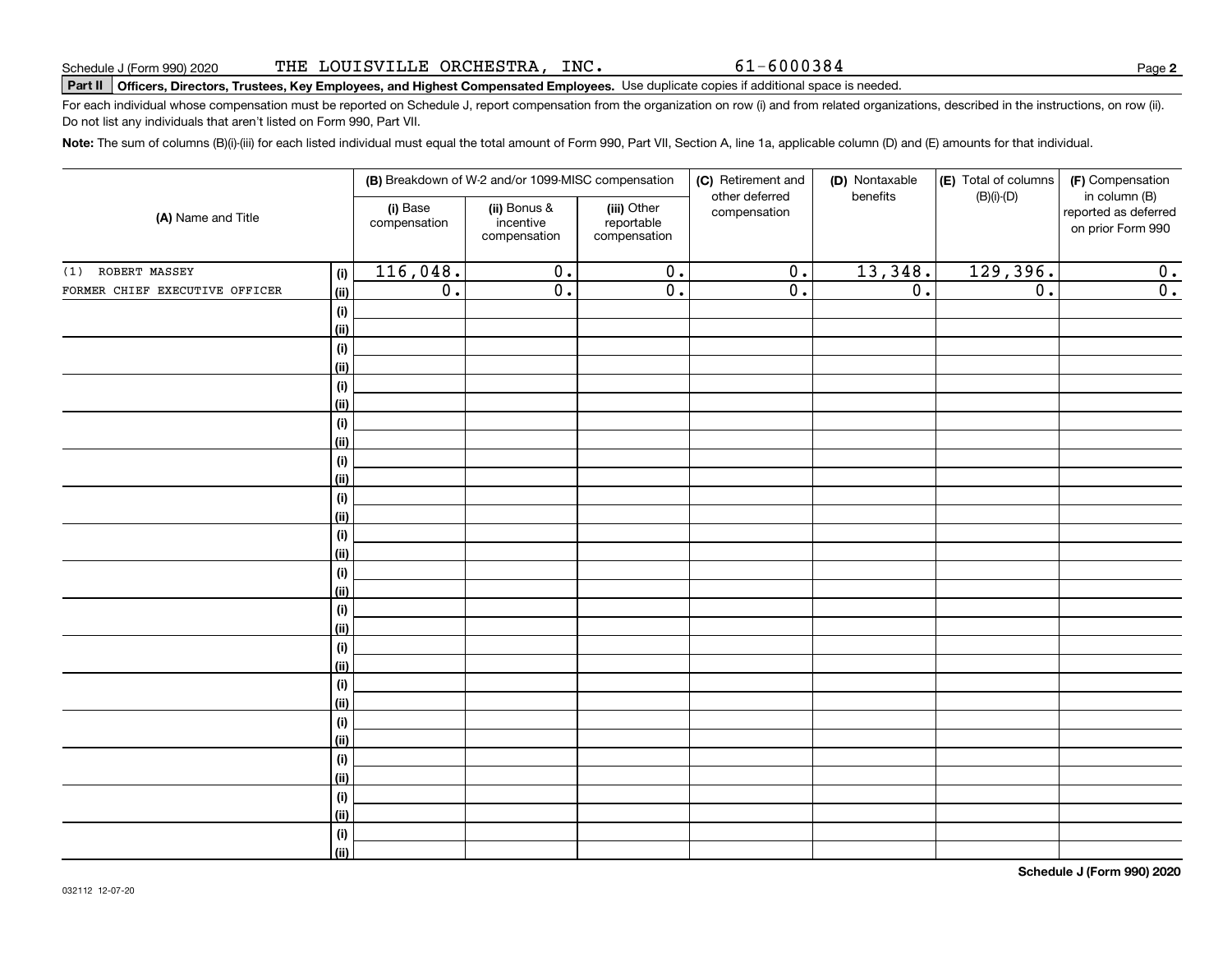#### **Part III Supplemental Information**

Schedule J (Form 990) 2020 THE LOUISVILLE ORCHESTRA, INC.<br>Part III Supplemental Information<br>Provide the information, explanation, or descriptions required for Part I, lines 1a, 1b, 3, 4a, 4b, 4c, 5a, 5b, 6a, 6b, 7, and 8,

## PART I, LINE 4A:

### ROBERT MASSEY RECEIVED SEVERANCE PAYMENTS THROUGH AUGUST OF 2020 TOTALING

### \$38,882 AND FICA EXPENSES FOR \$2,975.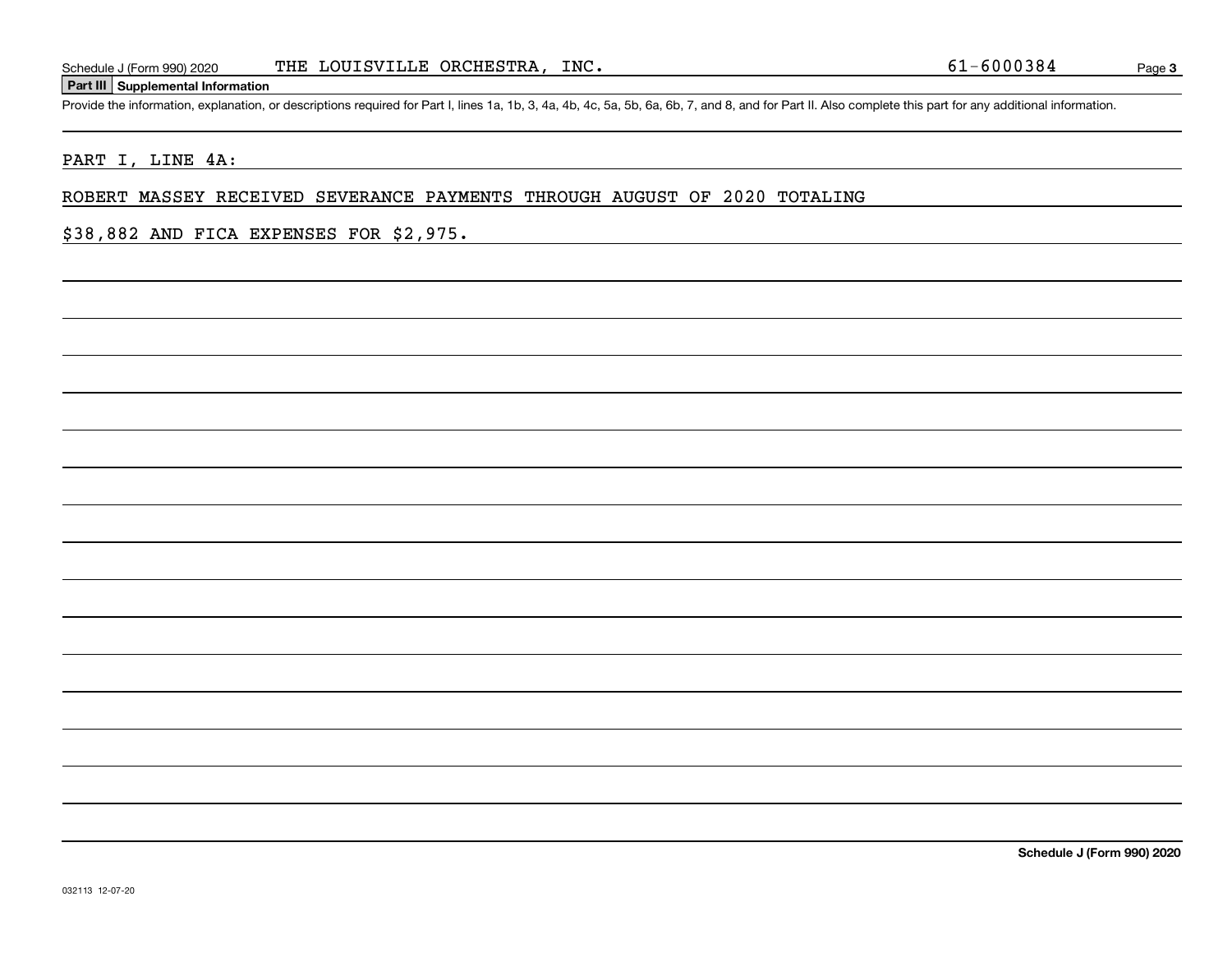### **SCHEDULE M (Form 990)**

# **Noncash Contributions**

OMB No. 1545-0047

**Open to Public Inspection**

Department of the Treasury Internal Revenue Service

**Complete if the organizations answered "Yes" on Form 990, Part IV, lines 29 or 30.** <sup>J</sup>**2020 Attach to Form 990.** J

 **Go to www.irs.gov/Form990 for instructions and the latest information.** J

# Name of the organization

**Employer identification number**

|        | THE LOUISVILLE ORCHESTRA, INC.                                                                                                                                                                                                                                                                                                                                                     |                               |                                                                |                                                                                                      |            |                                                       | 61-6000384 |          |   |
|--------|------------------------------------------------------------------------------------------------------------------------------------------------------------------------------------------------------------------------------------------------------------------------------------------------------------------------------------------------------------------------------------|-------------------------------|----------------------------------------------------------------|------------------------------------------------------------------------------------------------------|------------|-------------------------------------------------------|------------|----------|---|
| Part I | <b>Types of Property</b>                                                                                                                                                                                                                                                                                                                                                           |                               |                                                                |                                                                                                      |            |                                                       |            |          |   |
|        |                                                                                                                                                                                                                                                                                                                                                                                    | (a)<br>Check if<br>applicable | (b)<br>Number of<br>contributions or                           | (c)<br>Noncash contribution<br>amounts reported on<br>items contributed Form 990, Part VIII, line 1q |            | Method of determining<br>noncash contribution amounts | (d)        |          |   |
| 1      |                                                                                                                                                                                                                                                                                                                                                                                    |                               |                                                                |                                                                                                      |            |                                                       |            |          |   |
| 2      |                                                                                                                                                                                                                                                                                                                                                                                    |                               |                                                                |                                                                                                      |            |                                                       |            |          |   |
| з      | Art - Fractional interests                                                                                                                                                                                                                                                                                                                                                         |                               |                                                                |                                                                                                      |            |                                                       |            |          |   |
| 4      |                                                                                                                                                                                                                                                                                                                                                                                    |                               |                                                                |                                                                                                      |            |                                                       |            |          |   |
| 5      | Clothing and household goods                                                                                                                                                                                                                                                                                                                                                       |                               |                                                                |                                                                                                      |            |                                                       |            |          |   |
| 6      |                                                                                                                                                                                                                                                                                                                                                                                    |                               |                                                                |                                                                                                      |            |                                                       |            |          |   |
| 7      |                                                                                                                                                                                                                                                                                                                                                                                    |                               |                                                                |                                                                                                      |            |                                                       |            |          |   |
| 8      |                                                                                                                                                                                                                                                                                                                                                                                    |                               |                                                                |                                                                                                      |            |                                                       |            |          |   |
| 9      | Securities - Publicly traded                                                                                                                                                                                                                                                                                                                                                       | $\mathbf X$                   | 7                                                              |                                                                                                      | 28,420.FMV |                                                       |            |          |   |
| 10     | Securities - Closely held stock                                                                                                                                                                                                                                                                                                                                                    |                               |                                                                |                                                                                                      |            |                                                       |            |          |   |
| 11     | Securities - Partnership, LLC, or                                                                                                                                                                                                                                                                                                                                                  |                               |                                                                |                                                                                                      |            |                                                       |            |          |   |
|        | trust interests                                                                                                                                                                                                                                                                                                                                                                    |                               |                                                                |                                                                                                      |            |                                                       |            |          |   |
| 12     |                                                                                                                                                                                                                                                                                                                                                                                    |                               |                                                                |                                                                                                      |            |                                                       |            |          |   |
| 13     | Qualified conservation contribution -                                                                                                                                                                                                                                                                                                                                              |                               |                                                                |                                                                                                      |            |                                                       |            |          |   |
|        | Historic structures                                                                                                                                                                                                                                                                                                                                                                |                               |                                                                |                                                                                                      |            |                                                       |            |          |   |
| 14     | Qualified conservation contribution - Other                                                                                                                                                                                                                                                                                                                                        |                               |                                                                |                                                                                                      |            |                                                       |            |          |   |
| 15     | Real estate - Residential                                                                                                                                                                                                                                                                                                                                                          |                               |                                                                |                                                                                                      |            |                                                       |            |          |   |
| 16     | Real estate - Commercial                                                                                                                                                                                                                                                                                                                                                           |                               |                                                                |                                                                                                      |            |                                                       |            |          |   |
| 17     |                                                                                                                                                                                                                                                                                                                                                                                    |                               |                                                                |                                                                                                      |            |                                                       |            |          |   |
| 18     |                                                                                                                                                                                                                                                                                                                                                                                    |                               |                                                                |                                                                                                      |            |                                                       |            |          |   |
| 19     |                                                                                                                                                                                                                                                                                                                                                                                    |                               |                                                                |                                                                                                      |            |                                                       |            |          |   |
| 20     | Drugs and medical supplies                                                                                                                                                                                                                                                                                                                                                         |                               |                                                                |                                                                                                      |            |                                                       |            |          |   |
| 21     |                                                                                                                                                                                                                                                                                                                                                                                    |                               |                                                                |                                                                                                      |            |                                                       |            |          |   |
| 22     |                                                                                                                                                                                                                                                                                                                                                                                    |                               |                                                                |                                                                                                      |            |                                                       |            |          |   |
| 23     |                                                                                                                                                                                                                                                                                                                                                                                    |                               |                                                                |                                                                                                      |            |                                                       |            |          |   |
| 24     |                                                                                                                                                                                                                                                                                                                                                                                    |                               |                                                                |                                                                                                      |            |                                                       |            |          |   |
| 25     | Other $\blacktriangleright$<br>$\left(\begin{array}{ccc}\n\end{array}\right)$                                                                                                                                                                                                                                                                                                      |                               |                                                                |                                                                                                      |            |                                                       |            |          |   |
| 26     | $\begin{picture}(20,10) \put(0,0){\line(1,0){10}} \put(15,0){\line(1,0){10}} \put(15,0){\line(1,0){10}} \put(15,0){\line(1,0){10}} \put(15,0){\line(1,0){10}} \put(15,0){\line(1,0){10}} \put(15,0){\line(1,0){10}} \put(15,0){\line(1,0){10}} \put(15,0){\line(1,0){10}} \put(15,0){\line(1,0){10}} \put(15,0){\line(1,0){10}} \put(15,0){\line(1$<br>Other                       |                               |                                                                |                                                                                                      |            |                                                       |            |          |   |
| 27     | $\begin{picture}(20,10) \put(0,0){\line(1,0){10}} \put(15,0){\line(1,0){10}} \put(15,0){\line(1,0){10}} \put(15,0){\line(1,0){10}} \put(15,0){\line(1,0){10}} \put(15,0){\line(1,0){10}} \put(15,0){\line(1,0){10}} \put(15,0){\line(1,0){10}} \put(15,0){\line(1,0){10}} \put(15,0){\line(1,0){10}} \put(15,0){\line(1,0){10}} \put(15,0){\line(1$<br>Other $\blacktriangleright$ |                               |                                                                |                                                                                                      |            |                                                       |            |          |   |
| 28     | Other $\blacktriangleright$                                                                                                                                                                                                                                                                                                                                                        |                               |                                                                |                                                                                                      |            |                                                       |            |          |   |
| 29     | Number of Forms 8283 received by the organization during the tax year for contributions                                                                                                                                                                                                                                                                                            |                               |                                                                |                                                                                                      |            |                                                       |            |          |   |
|        | for which the organization completed Form 8283, Part V, Donee Acknowledgement                                                                                                                                                                                                                                                                                                      |                               |                                                                |                                                                                                      | 29         |                                                       |            | 0        |   |
|        |                                                                                                                                                                                                                                                                                                                                                                                    |                               |                                                                |                                                                                                      |            |                                                       |            | Yes   No |   |
|        | 30a During the year, did the organization receive by contribution any property reported in Part I, lines 1 through 28, that it                                                                                                                                                                                                                                                     |                               |                                                                |                                                                                                      |            |                                                       |            |          |   |
|        | must hold for at least three years from the date of the initial contribution, and which isn't required to be used for                                                                                                                                                                                                                                                              |                               |                                                                |                                                                                                      |            |                                                       |            |          |   |
|        |                                                                                                                                                                                                                                                                                                                                                                                    |                               |                                                                |                                                                                                      |            |                                                       | 30a        |          | х |
|        | <b>b</b> If "Yes," describe the arrangement in Part II.                                                                                                                                                                                                                                                                                                                            |                               |                                                                |                                                                                                      |            |                                                       |            |          |   |
| 31     | Does the organization have a gift acceptance policy that requires the review of any nonstandard contributions?                                                                                                                                                                                                                                                                     |                               |                                                                |                                                                                                      |            |                                                       | 31         | х        |   |
|        | 32a Does the organization hire or use third parties or related organizations to solicit, process, or sell noncash                                                                                                                                                                                                                                                                  |                               |                                                                |                                                                                                      |            |                                                       |            |          |   |
|        | contributions?                                                                                                                                                                                                                                                                                                                                                                     |                               |                                                                |                                                                                                      |            |                                                       | 32a        |          | х |
|        | <b>b</b> If "Yes," describe in Part II.                                                                                                                                                                                                                                                                                                                                            |                               |                                                                |                                                                                                      |            |                                                       |            |          |   |
|        |                                                                                                                                                                                                                                                                                                                                                                                    |                               | an amazont in a shown (a) fan a troan af moanactur fan uchighe |                                                                                                      |            |                                                       |            |          |   |

**33**If the organization didn't report an amount in column (c) for a type of property for which column (a) is checked, describe in Part II.

**For Paperwork Reduction Act Notice, see the Instructions for Form 990. Schedule M (Form 990) 2020** LHA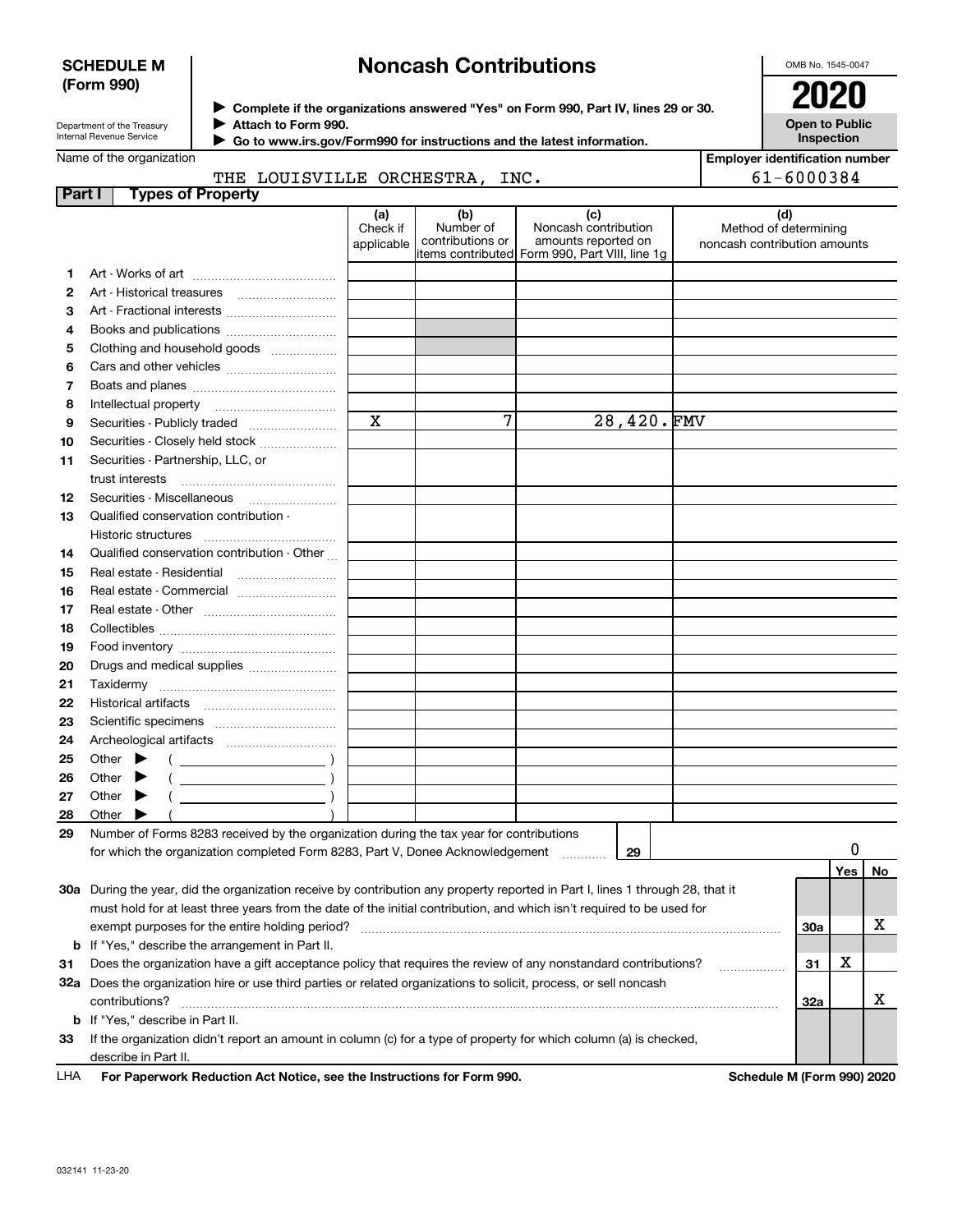|                | Schedule M (Form 990) 2020                |  | THE LOUISVILLE ORCHESTRA, INC. | 61-6000384                                                                                                                                                                                                                          | Page 2 |
|----------------|-------------------------------------------|--|--------------------------------|-------------------------------------------------------------------------------------------------------------------------------------------------------------------------------------------------------------------------------------|--------|
| <b>Part II</b> |                                           |  |                                | <b>Supplemental Information.</b> Provide the information required by Part I, lines 30b, 32b, and 33, and whether the organization is reporting in Part I, column (b), the number of contributions, the number of items received, or |        |
|                |                                           |  |                                |                                                                                                                                                                                                                                     |        |
|                | this part for any additional information. |  |                                |                                                                                                                                                                                                                                     |        |
|                |                                           |  |                                |                                                                                                                                                                                                                                     |        |
|                |                                           |  |                                |                                                                                                                                                                                                                                     |        |
|                |                                           |  |                                |                                                                                                                                                                                                                                     |        |
|                |                                           |  |                                |                                                                                                                                                                                                                                     |        |
|                |                                           |  |                                |                                                                                                                                                                                                                                     |        |
|                |                                           |  |                                |                                                                                                                                                                                                                                     |        |
|                |                                           |  |                                |                                                                                                                                                                                                                                     |        |
|                |                                           |  |                                |                                                                                                                                                                                                                                     |        |
|                |                                           |  |                                |                                                                                                                                                                                                                                     |        |
|                |                                           |  |                                |                                                                                                                                                                                                                                     |        |
|                |                                           |  |                                |                                                                                                                                                                                                                                     |        |
|                |                                           |  |                                |                                                                                                                                                                                                                                     |        |
|                |                                           |  |                                |                                                                                                                                                                                                                                     |        |
|                |                                           |  |                                |                                                                                                                                                                                                                                     |        |
|                |                                           |  |                                |                                                                                                                                                                                                                                     |        |
|                |                                           |  |                                |                                                                                                                                                                                                                                     |        |
|                |                                           |  |                                |                                                                                                                                                                                                                                     |        |
|                |                                           |  |                                |                                                                                                                                                                                                                                     |        |
|                |                                           |  |                                |                                                                                                                                                                                                                                     |        |
|                |                                           |  |                                |                                                                                                                                                                                                                                     |        |
|                |                                           |  |                                |                                                                                                                                                                                                                                     |        |
|                |                                           |  |                                |                                                                                                                                                                                                                                     |        |
|                |                                           |  |                                |                                                                                                                                                                                                                                     |        |
|                |                                           |  |                                |                                                                                                                                                                                                                                     |        |
|                |                                           |  |                                |                                                                                                                                                                                                                                     |        |
|                |                                           |  |                                |                                                                                                                                                                                                                                     |        |
|                |                                           |  |                                |                                                                                                                                                                                                                                     |        |
|                |                                           |  |                                |                                                                                                                                                                                                                                     |        |
|                |                                           |  |                                |                                                                                                                                                                                                                                     |        |
|                |                                           |  |                                |                                                                                                                                                                                                                                     |        |
|                |                                           |  |                                |                                                                                                                                                                                                                                     |        |
|                |                                           |  |                                |                                                                                                                                                                                                                                     |        |
|                |                                           |  |                                |                                                                                                                                                                                                                                     |        |
|                |                                           |  |                                |                                                                                                                                                                                                                                     |        |
|                |                                           |  |                                |                                                                                                                                                                                                                                     |        |
|                |                                           |  |                                |                                                                                                                                                                                                                                     |        |
|                |                                           |  |                                |                                                                                                                                                                                                                                     |        |
|                |                                           |  |                                |                                                                                                                                                                                                                                     |        |
|                |                                           |  |                                |                                                                                                                                                                                                                                     |        |
|                |                                           |  |                                |                                                                                                                                                                                                                                     |        |
|                |                                           |  |                                |                                                                                                                                                                                                                                     |        |
|                |                                           |  |                                |                                                                                                                                                                                                                                     |        |
|                |                                           |  |                                |                                                                                                                                                                                                                                     |        |
|                |                                           |  |                                |                                                                                                                                                                                                                                     |        |
|                |                                           |  |                                |                                                                                                                                                                                                                                     |        |
|                |                                           |  |                                |                                                                                                                                                                                                                                     |        |
|                |                                           |  |                                |                                                                                                                                                                                                                                     |        |
|                |                                           |  |                                |                                                                                                                                                                                                                                     |        |
|                |                                           |  |                                |                                                                                                                                                                                                                                     |        |
|                |                                           |  |                                |                                                                                                                                                                                                                                     |        |
|                |                                           |  |                                |                                                                                                                                                                                                                                     |        |
|                |                                           |  |                                |                                                                                                                                                                                                                                     |        |
|                |                                           |  |                                |                                                                                                                                                                                                                                     |        |
|                |                                           |  |                                |                                                                                                                                                                                                                                     |        |
|                |                                           |  |                                |                                                                                                                                                                                                                                     |        |
|                |                                           |  |                                |                                                                                                                                                                                                                                     |        |
|                |                                           |  |                                |                                                                                                                                                                                                                                     |        |
|                |                                           |  |                                |                                                                                                                                                                                                                                     |        |
|                |                                           |  |                                |                                                                                                                                                                                                                                     |        |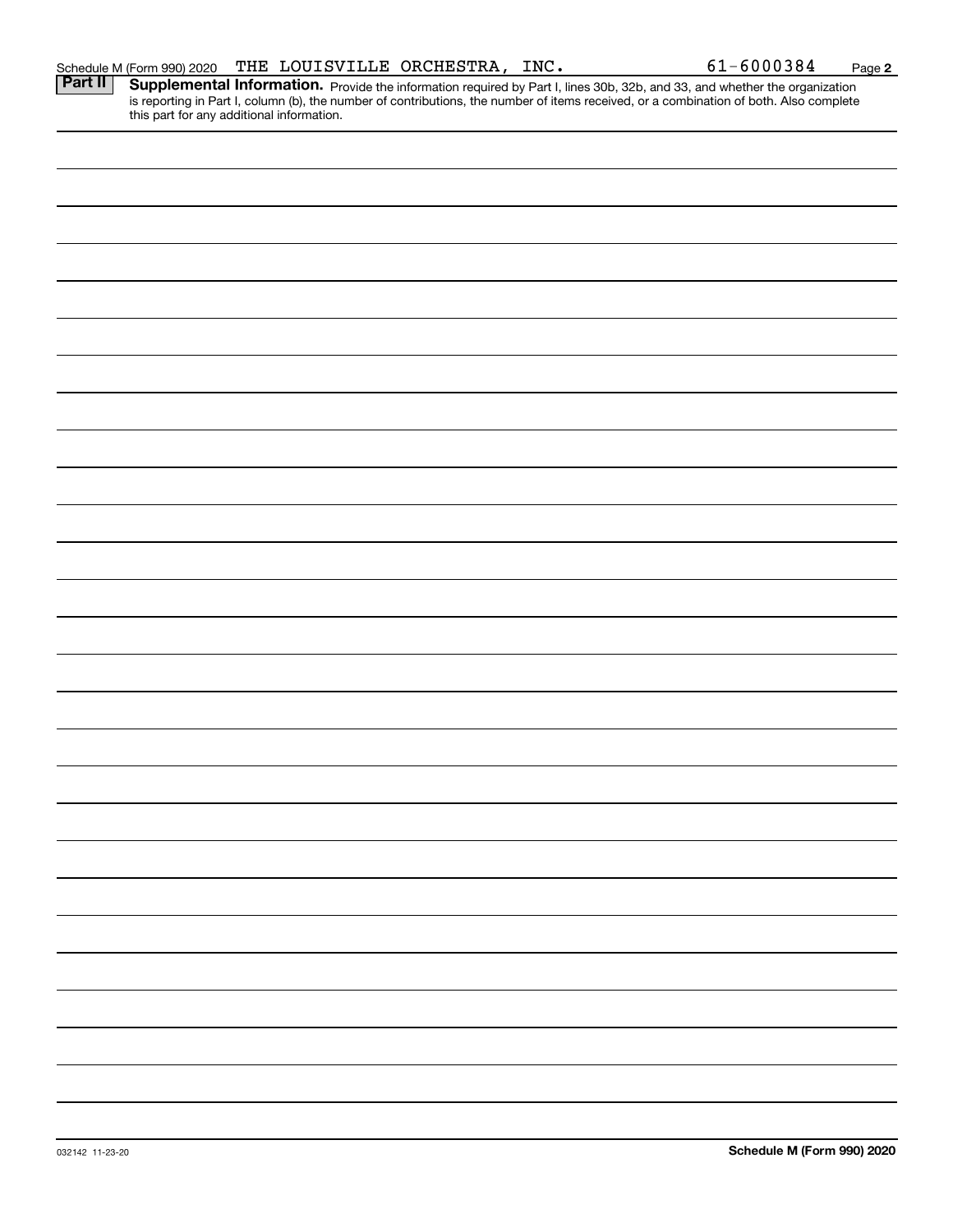**(Form 990 or 990-EZ)**

Department of the Treasury Internal Revenue Service Name of the organization

032211 11-20-20

**SCHEDULE O Supplemental Information to Form 990 or 990-EZ**

**Complete to provide information for responses to specific questions on Form 990 or 990-EZ or to provide any additional information. | Attach to Form 990 or 990-EZ. | Go to www.irs.gov/Form990 for the latest information.**



THE LOUISVILLE ORCHESTRA, INC.  $\vert$  61-6000384

**Employer identification number**

FORM 990, PART I, LINE 1, DESCRIPTION OF ORGANIZATION MISSION:

A CULTURE OF MUSIC THROUGH OUTSTANDING PERFORMANCES AND EDUCATION.

FORM 990, PART VI, SECTION B, LINE 11B:

THE CHIEF FINANCIAL OFFICER, EXECUTIVE DIRECTOR AND THE FINANCE COMMITTEE

OF THE BOARD OF DIRECTORS ALL REVIEW THE FORM 990 AND A COPY OF THE FORM

990 IS PROVIDED TO THE GOVERNING BODY BEFORE FINAL SUBMISSION TO THE IRS.

FORM 990, PART VI, SECTION B, LINE 12C:

ANY DIRECTOR, PRINCIPAL OFFICER, OR MEMBER OF A COMMITTEE WITH GOVERNING

BOARD DELEGATED POWERS, WHO HAS A DIRECT OR INDIRECT FINANCIAL INTEREST, AS DEFINED IN THE POLICY, IS AN INTERESTED PERSON.

AFTER DISCLOSURE OF THE FINANCIAL INTEREST AND ALL MATERIAL FACTS, AND AFTER ANY DISCUSSION WITH THE INTERESTED PERSON, HE/SHE SHALL LEAVE THE GOVERNING BOARD OR COMMITTEE MEETING WHILE THE DETERMINATION OF A CONFLICT OF INTEREST IS DISCUSSED AND VOTED UPON. THE REMAINING BOARD OR COMMITTEE MEMBERS SHALL DECIDE IF A CONFLICT OF INTEREST EXISTS.

LHA For Paperwork Reduction Act Notice, see the Instructions for Form 990 or 990-EZ. Schedule O (Form 990 or 990-EZ) 2020 IF A MORE ADVANTAGEOUS TRANSACTION OR ARRANGEMENT IS NOT REASONABLY POSSIBLE UNDER CIRCUMSTANCES NOT PRODUCING A CONFLICT OF INTEREST, THE GOVERNING BOARD OR COMMITTEE SHALL DETERMINE BY A MAJORITY VOTE OF THE DISINTERESTED DIRECTORS WHETHER THE TRANSACTION OR ARRANGEMENT IS IN THE CORPORATION'S BEST INTEREST, FOR ITS OWN BENEFIT, AND WHETHER IT IS FAIR AND REASONABLE. IN CONFORMITY WITH THE ABOVE DETERMINATION IT SHALL MAKE ITS DECISION AS TO WHETHER TO ENTER INTO THE TRANSACTION OR ARRANGEMENT.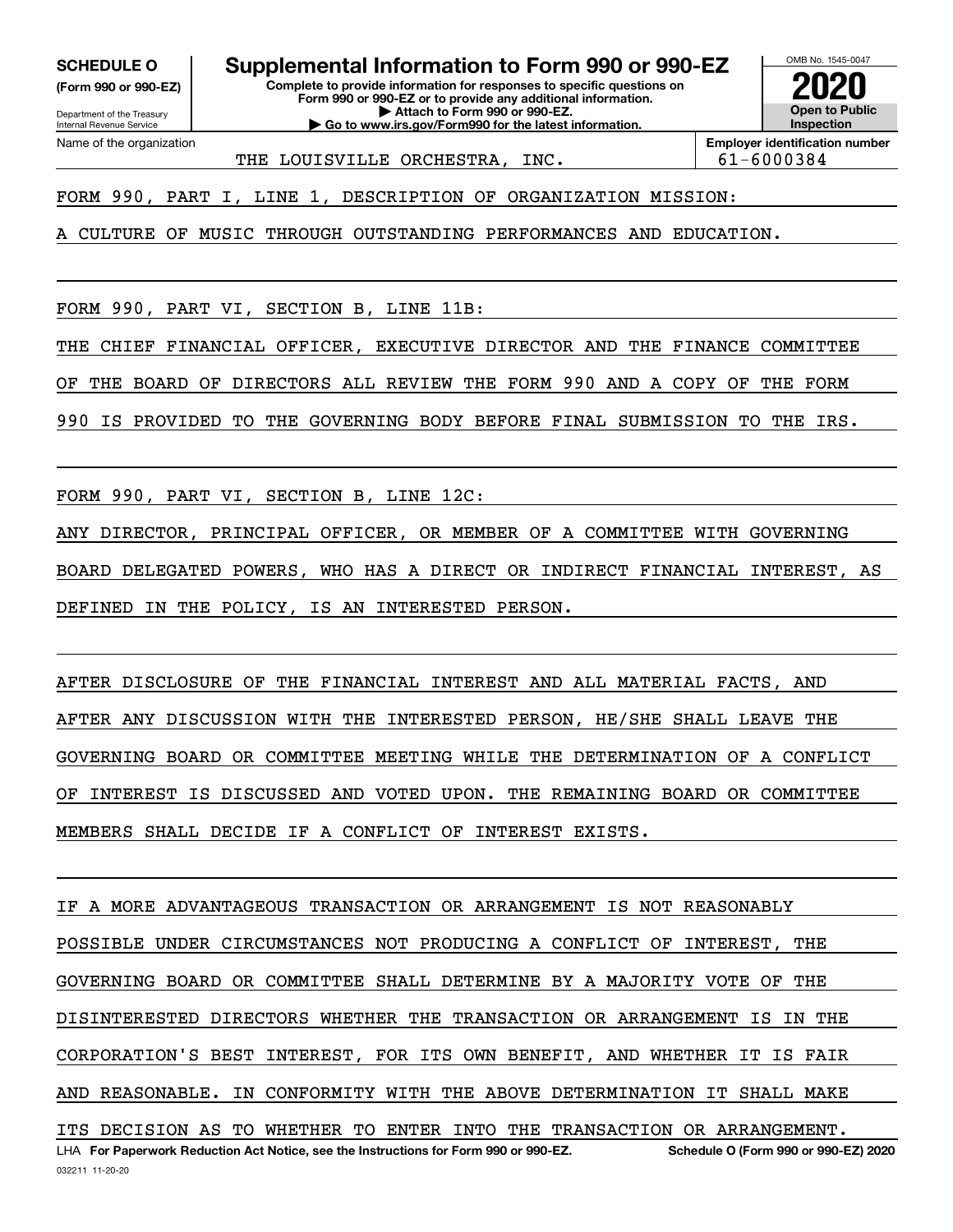| Schedule O (Form 990 or 990-EZ) 2020                                                    | Page 2                                              |
|-----------------------------------------------------------------------------------------|-----------------------------------------------------|
| Name of the organization<br>THE LOUISVILLE ORCHESTRA, INC.                              | <b>Employer identification number</b><br>61-6000384 |
|                                                                                         |                                                     |
| FORM 990, PART VI, SECTION B, LINE 15A:                                                 |                                                     |
| THE BOARD REVIEWS AND APPROVES COMPENSATION FOR THE EXECUTIVE                           |                                                     |
| DIRECTOR/CHIEF EXECUTIVE OFFICER BASED ON COMPARABLE DATA FOR THE                       |                                                     |
| PROFESSION, AND ITS DELIBERATIONS AND DECISION ARE DOCUMENTED IN THE BOARD              |                                                     |
| MINUTES.                                                                                |                                                     |
| FORM 990, PART VI, SECTION C, LINE 19:                                                  |                                                     |
| GOVERNING DOCUMENTS, CONFLICT OF INTEREST POLICY, AND FINANCIAL STATEMENTS              |                                                     |
| ARE MADE AVAILABLE TO THE PUBLIC UPON REQUEST.                                          |                                                     |
|                                                                                         |                                                     |
| FORM 990, PART IX, LINE 11G, OTHER FEES:                                                |                                                     |
| CONTRACT SERVICES AND TEMPORARY HELP:                                                   |                                                     |
| PROGRAM SERVICE EXPENSES                                                                | 648,894.                                            |
| MANAGEMENT AND GENERAL EXPENSES                                                         | 1,287.                                              |
| FUNDRAISING EXPENSES                                                                    | 22,823.                                             |
| TOTAL EXPENSES                                                                          | 673,004.                                            |
| TOTAL OTHER FEES ON FORM 990, PART IX, LINE 11G, COL A                                  | 673,004.                                            |
| FORM 990, PART XII, LINE 2C:<br><u> 1989 - Jan Samuel Barbara, martin din samud al-</u> |                                                     |
| THE OVERSIGHT PROCESS HAS NOT CHANGED FROM PRIOR YEAR.                                  |                                                     |
|                                                                                         |                                                     |
|                                                                                         |                                                     |
|                                                                                         |                                                     |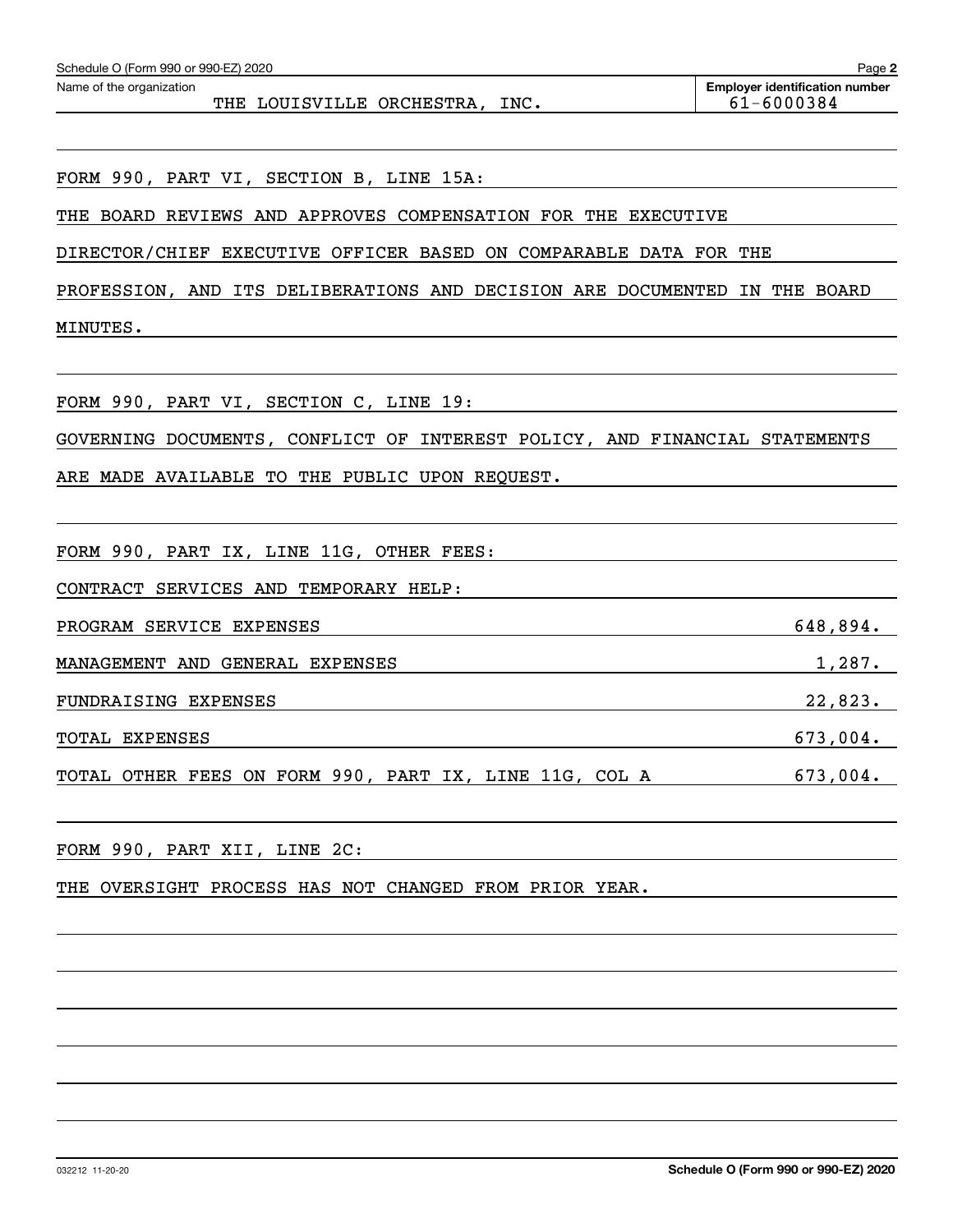| <b>SCHEDULE R</b> |
|-------------------|
| ----              |

#### **(Form 990)**

# **Related Organizations and Unrelated Partnerships**

**Complete if the organization answered "Yes" on Form 990, Part IV, line 33, 34, 35b, 36, or 37.** |

**Attach to Form 990.**  |

OMB No. 1545-0047 **2020**

**Open to Public | Go to www.irs.gov/Form990 for instructions and the latest information. Inspection**

61-6000384

**Employer identification number**

Department of the Treasury Internal Revenue Service Name of the organization

THE LOUISVILLE ORCHESTRA, INC.

**Part I Identification of Disregarded Entities.**  Complete if the organization answered "Yes" on Form 990, Part IV, line 33.

| (a)<br>Name, address, and EIN (if applicable)<br>of disregarded entity | (b)<br>Primary activity | (c)<br>Legal domicile (state or<br>foreign country) | (d)<br>Total income | (e)<br>End-of-year assets | (f)<br>Direct controlling<br>entity |
|------------------------------------------------------------------------|-------------------------|-----------------------------------------------------|---------------------|---------------------------|-------------------------------------|
|                                                                        |                         |                                                     |                     |                           |                                     |
|                                                                        |                         |                                                     |                     |                           |                                     |
|                                                                        |                         |                                                     |                     |                           |                                     |
|                                                                        |                         |                                                     |                     |                           |                                     |

**Identification of Related Tax-Exempt Organizations.** Complete if the organization answered "Yes" on Form 990, Part IV, line 34, because it had one or more related tax-exempt **Part II** organizations during the tax year.

| (a)<br>Name, address, and EIN<br>of related organization | (b)<br>Primary activity   | (c)<br>Legal domicile (state or<br>foreign country) | (d)<br>Exempt Code<br>section | (e)<br>Public charity<br>status (if section | (f)<br>Direct controlling<br>entity |     | $(g)$<br>Section 512(b)(13)<br>controlled<br>entity? |
|----------------------------------------------------------|---------------------------|-----------------------------------------------------|-------------------------------|---------------------------------------------|-------------------------------------|-----|------------------------------------------------------|
|                                                          |                           |                                                     |                               | 501(c)(3))                                  |                                     | Yes | No                                                   |
| LOUISVILLE ORCHESTRA ENDOWMENT, INC. -                   |                           |                                                     |                               |                                             |                                     |     |                                                      |
| 83-2138568, 620 WEST MAIN STREET, SUITE 600,             | SUPPORTS ORCHESTRAL MUSIC |                                                     |                               |                                             | THE LOUISVILLE                      |     |                                                      |
| LOUISVILLE, KY 40202                                     | IN LOUISVILLE             | KENTUCKY                                            | 501(C)(3)                     | LINE 12A, I                                 | ORCHESTRA, INC.                     | X   |                                                      |
|                                                          |                           |                                                     |                               |                                             |                                     |     |                                                      |
|                                                          |                           |                                                     |                               |                                             |                                     |     |                                                      |
|                                                          |                           |                                                     |                               |                                             |                                     |     |                                                      |

**For Paperwork Reduction Act Notice, see the Instructions for Form 990. Schedule R (Form 990) 2020**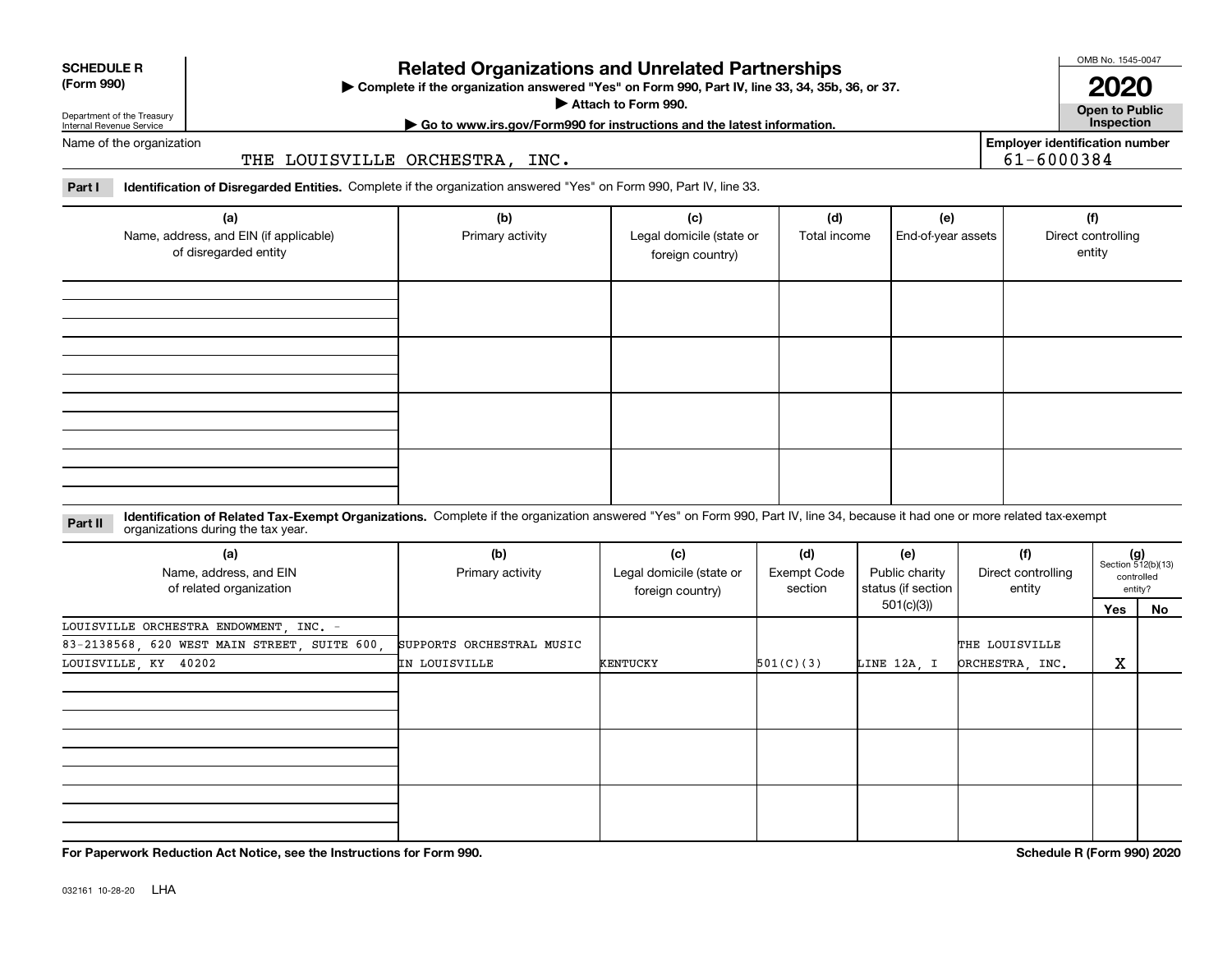#### Schedule R (Form 990) 2020 Page THE LOUISVILLE ORCHESTRA, INC. 61-6000384

**2**

**Identification of Related Organizations Taxable as a Partnership.** Complete if the organization answered "Yes" on Form 990, Part IV, line 34, because it had one or more related **Part III** organizations treated as a partnership during the tax year.

| (a)                                               | (b)              | (c)                  | (d)                          | (e)                                                                 | (f)                      | (g)                     |                  | (h) | (i)                                      | (j) | (k)                                                       |  |
|---------------------------------------------------|------------------|----------------------|------------------------------|---------------------------------------------------------------------|--------------------------|-------------------------|------------------|-----|------------------------------------------|-----|-----------------------------------------------------------|--|
| Name, address, and EIN<br>of related organization | Primary activity | Legal<br>domicile    | Direct controlling<br>entity | Predominant income                                                  | Share of total<br>income | Share of<br>end-of-year | Disproportionate |     | Code V-UBI<br>amount in box              |     | General or Percentage<br>managing<br>partner?<br>partner? |  |
|                                                   |                  | (state or<br>foreign |                              |                                                                     |                          |                         | assets           |     | allocations?                             |     |                                                           |  |
|                                                   |                  | country)             |                              | related, unrelated,<br>excluded from tax under<br>sections 512-514) |                          |                         | Yes $ $          | No  | 20 of Schedule<br>K-1 (Form 1065) Yes No |     |                                                           |  |
|                                                   |                  |                      |                              |                                                                     |                          |                         |                  |     |                                          |     |                                                           |  |
|                                                   |                  |                      |                              |                                                                     |                          |                         |                  |     |                                          |     |                                                           |  |
|                                                   |                  |                      |                              |                                                                     |                          |                         |                  |     |                                          |     |                                                           |  |
|                                                   |                  |                      |                              |                                                                     |                          |                         |                  |     |                                          |     |                                                           |  |
|                                                   |                  |                      |                              |                                                                     |                          |                         |                  |     |                                          |     |                                                           |  |
|                                                   |                  |                      |                              |                                                                     |                          |                         |                  |     |                                          |     |                                                           |  |
|                                                   |                  |                      |                              |                                                                     |                          |                         |                  |     |                                          |     |                                                           |  |
|                                                   |                  |                      |                              |                                                                     |                          |                         |                  |     |                                          |     |                                                           |  |
|                                                   |                  |                      |                              |                                                                     |                          |                         |                  |     |                                          |     |                                                           |  |
|                                                   |                  |                      |                              |                                                                     |                          |                         |                  |     |                                          |     |                                                           |  |
|                                                   |                  |                      |                              |                                                                     |                          |                         |                  |     |                                          |     |                                                           |  |
|                                                   |                  |                      |                              |                                                                     |                          |                         |                  |     |                                          |     |                                                           |  |
|                                                   |                  |                      |                              |                                                                     |                          |                         |                  |     |                                          |     |                                                           |  |
|                                                   |                  |                      |                              |                                                                     |                          |                         |                  |     |                                          |     |                                                           |  |
|                                                   |                  |                      |                              |                                                                     |                          |                         |                  |     |                                          |     |                                                           |  |
|                                                   |                  |                      |                              |                                                                     |                          |                         |                  |     |                                          |     |                                                           |  |
|                                                   |                  |                      |                              |                                                                     |                          |                         |                  |     |                                          |     |                                                           |  |

**Identification of Related Organizations Taxable as a Corporation or Trust.** Complete if the organization answered "Yes" on Form 990, Part IV, line 34, because it had one or more related **Part IV** organizations treated as a corporation or trust during the tax year.

| (a)<br>Name, address, and EIN<br>of related organization | (b)<br>Primary activity | (c)<br>Legal domicile<br>(state or<br>foreign | (d)<br>Direct controlling<br>entity | (e)<br>Type of entity<br>(C corp, S corp,<br>or trust) | (f)<br>Share of total<br>income | (g)<br>Share of<br>end-of-year<br>assets | (h)<br>Percentage<br>ownership | $\begin{array}{c} \textbf{(i)}\\ \text{Section}\\ 512 \text{(b)} \text{(13)}\\ \text{controlled}\\ \text{entity?} \end{array}$ |
|----------------------------------------------------------|-------------------------|-----------------------------------------------|-------------------------------------|--------------------------------------------------------|---------------------------------|------------------------------------------|--------------------------------|--------------------------------------------------------------------------------------------------------------------------------|
|                                                          |                         | country)                                      |                                     |                                                        |                                 |                                          |                                | Yes   No                                                                                                                       |
|                                                          |                         |                                               |                                     |                                                        |                                 |                                          |                                |                                                                                                                                |
|                                                          |                         |                                               |                                     |                                                        |                                 |                                          |                                |                                                                                                                                |
|                                                          |                         |                                               |                                     |                                                        |                                 |                                          |                                |                                                                                                                                |
|                                                          |                         |                                               |                                     |                                                        |                                 |                                          |                                |                                                                                                                                |
|                                                          |                         |                                               |                                     |                                                        |                                 |                                          |                                |                                                                                                                                |
|                                                          |                         |                                               |                                     |                                                        |                                 |                                          |                                |                                                                                                                                |
|                                                          |                         |                                               |                                     |                                                        |                                 |                                          |                                |                                                                                                                                |
|                                                          |                         |                                               |                                     |                                                        |                                 |                                          |                                |                                                                                                                                |
|                                                          |                         |                                               |                                     |                                                        |                                 |                                          |                                |                                                                                                                                |
|                                                          |                         |                                               |                                     |                                                        |                                 |                                          |                                |                                                                                                                                |
|                                                          |                         |                                               |                                     |                                                        |                                 |                                          |                                |                                                                                                                                |
|                                                          |                         |                                               |                                     |                                                        |                                 |                                          |                                |                                                                                                                                |
|                                                          |                         |                                               |                                     |                                                        |                                 |                                          |                                |                                                                                                                                |
|                                                          |                         |                                               |                                     |                                                        |                                 |                                          |                                |                                                                                                                                |
|                                                          |                         |                                               |                                     |                                                        |                                 |                                          |                                |                                                                                                                                |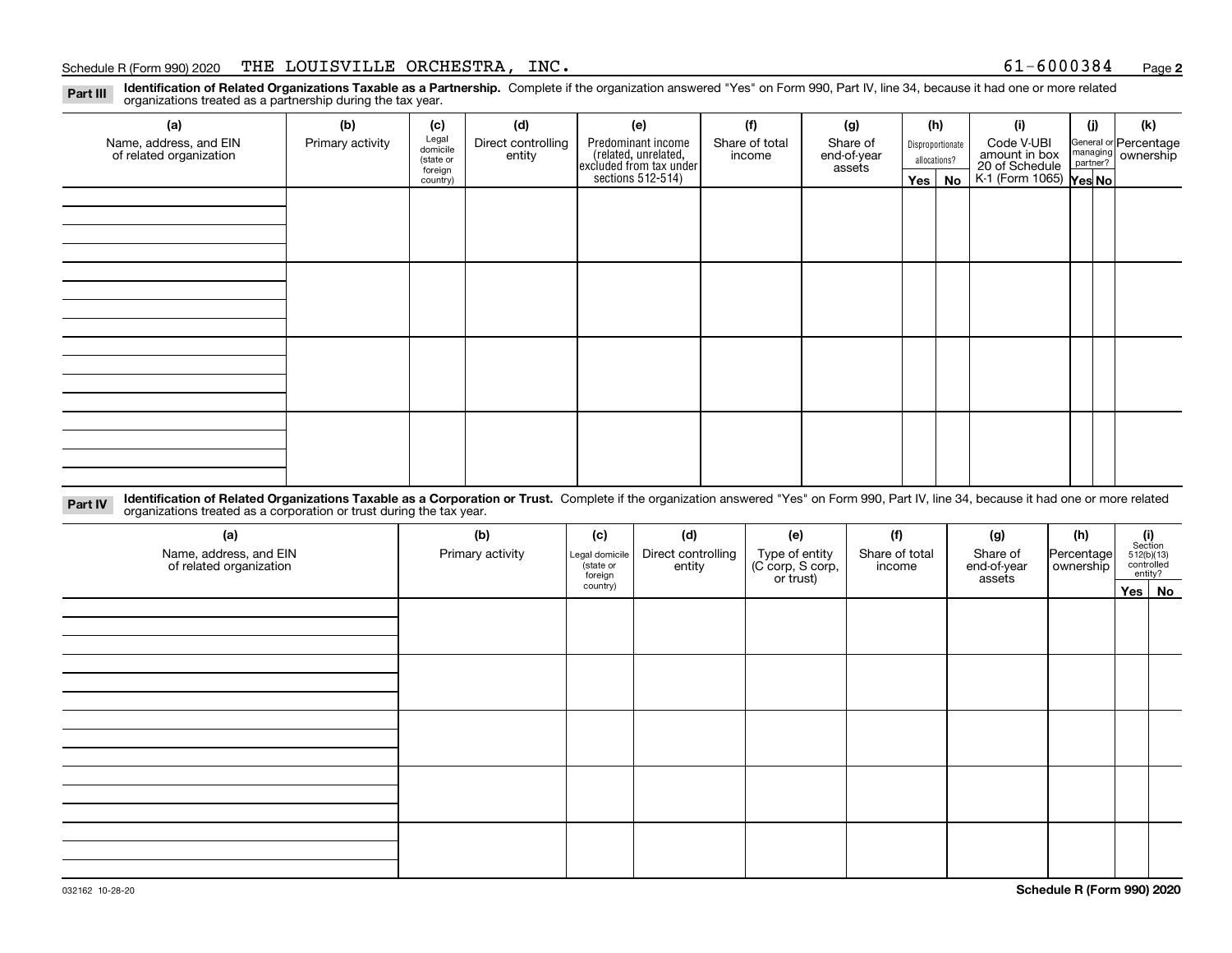#### Schedule R (Form 990) 2020 Page THE LOUISVILLE ORCHESTRA, INC. 61-6000384

| Part V Transactions With Related Organizations. Complete if the organization answered "Yes" on Form 990, Part IV, line 34, 35b, or 36. |  |
|----------------------------------------------------------------------------------------------------------------------------------------|--|
|                                                                                                                                        |  |

| Note: Complete line 1 if any entity is listed in Parts II, III, or IV of this schedule. |                                                                                                                                                                                                                                |                |   |             |  |  |
|-----------------------------------------------------------------------------------------|--------------------------------------------------------------------------------------------------------------------------------------------------------------------------------------------------------------------------------|----------------|---|-------------|--|--|
|                                                                                         | During the tax year, did the organization engage in any of the following transactions with one or more related organizations listed in Parts II-IV?                                                                            |                |   |             |  |  |
|                                                                                         |                                                                                                                                                                                                                                | 1a             |   | X           |  |  |
|                                                                                         | <b>b</b> Gift, grant, or capital contribution to related organization(s)                                                                                                                                                       | 1b             |   | X           |  |  |
|                                                                                         | c Gift, grant, or capital contribution from related organization(s) matches contains and contribution from related organization(s) matches contains and contribution from related organization(s) matches contains and contrib | 1 <sub>c</sub> | х |             |  |  |
|                                                                                         | <b>d</b> Loans or loan quarantees to or for related organization(s)                                                                                                                                                            | 1d             |   | X           |  |  |
|                                                                                         | e Loans or loan guarantees by related organization(s) manufaction contracts and an account of the contract of the contract or contract or contract or contract or contract or contract or contract or contract or contract or  | 1e             |   | X           |  |  |
|                                                                                         |                                                                                                                                                                                                                                |                |   |             |  |  |
|                                                                                         | Dividends from related organization(s) CONSECTED MAGNET CONSECTED MAGNETIC CONSECTED MAGNETIC CONSECTED MAGNET                                                                                                                 | 1f             |   | х           |  |  |
|                                                                                         | g Sale of assets to related organization(s) www.assettion.com/www.assettion.com/www.assettion.com/www.assettion.com/www.assettion.com/www.assettion.com/www.assettion.com/www.assettion.com/www.assettion.com/www.assettion.co | 1g             |   | X           |  |  |
|                                                                                         | h Purchase of assets from related organization(s) www.assettion.com/www.assettion.com/www.assettion.com/www.assettion.com/www.assettion.com/www.assettion.com/www.assettion.com/www.assettion.com/www.assettion.com/www.assett | 1h             |   | $\mathbf X$ |  |  |
|                                                                                         |                                                                                                                                                                                                                                | 1i             |   | X           |  |  |
|                                                                                         | Lease of facilities, equipment, or other assets to related organization(s) [11] manufactured manufactured manufactured manufactured manufactured manufactured manufactured manufactured manufactured manufactured manufactured | 11             |   | X           |  |  |
|                                                                                         |                                                                                                                                                                                                                                |                |   |             |  |  |
|                                                                                         | k Lease of facilities, equipment, or other assets from related organization(s) manufaction content and content to the assets from related organization(s) manufaction content and content and content and content and content  | 1k.            |   | X           |  |  |
|                                                                                         | Performance of services or membership or fundraising solicitations for related organization(s)                                                                                                                                 | 11             | X |             |  |  |
|                                                                                         | m Performance of services or membership or fundraising solicitations by related organization(s)                                                                                                                                | 1m             |   | X           |  |  |
|                                                                                         |                                                                                                                                                                                                                                | 1n             | X |             |  |  |
|                                                                                         | <b>o</b> Sharing of paid employees with related organization(s)                                                                                                                                                                | 10             |   | X           |  |  |
|                                                                                         |                                                                                                                                                                                                                                |                |   |             |  |  |
|                                                                                         |                                                                                                                                                                                                                                | 1p.            |   | X           |  |  |
|                                                                                         |                                                                                                                                                                                                                                | 1q             | х |             |  |  |
|                                                                                         |                                                                                                                                                                                                                                |                |   |             |  |  |
|                                                                                         | r Other transfer of cash or property to related organization(s)                                                                                                                                                                | 1r.            |   | х           |  |  |
|                                                                                         |                                                                                                                                                                                                                                | 1s             |   | $\mathbf X$ |  |  |
|                                                                                         | 2 If the answer to any of the above is "Yes," see the instructions for information on who must complete this line, including covered relationships and transaction thresholds.                                                 |                |   |             |  |  |

| (a)<br>Name of related organization      | (b)<br>Transaction<br>type (a-s) | (c)<br>Amount involved | (d)<br>Method of determining amount involved |
|------------------------------------------|----------------------------------|------------------------|----------------------------------------------|
| (1) LOUISVILLE ORCHESTRA ENDOWMENT, INC. |                                  | 47,270.FMV             |                                              |
| (2) LOUISVILLE ORCHESTRA ENDOWMENT, INC. |                                  | $3,759.$ FMV           |                                              |
| (3)                                      |                                  |                        |                                              |
| (4)                                      |                                  |                        |                                              |
| (5)                                      |                                  |                        |                                              |
| (6)                                      |                                  |                        |                                              |

 $\overline{\phantom{a}}$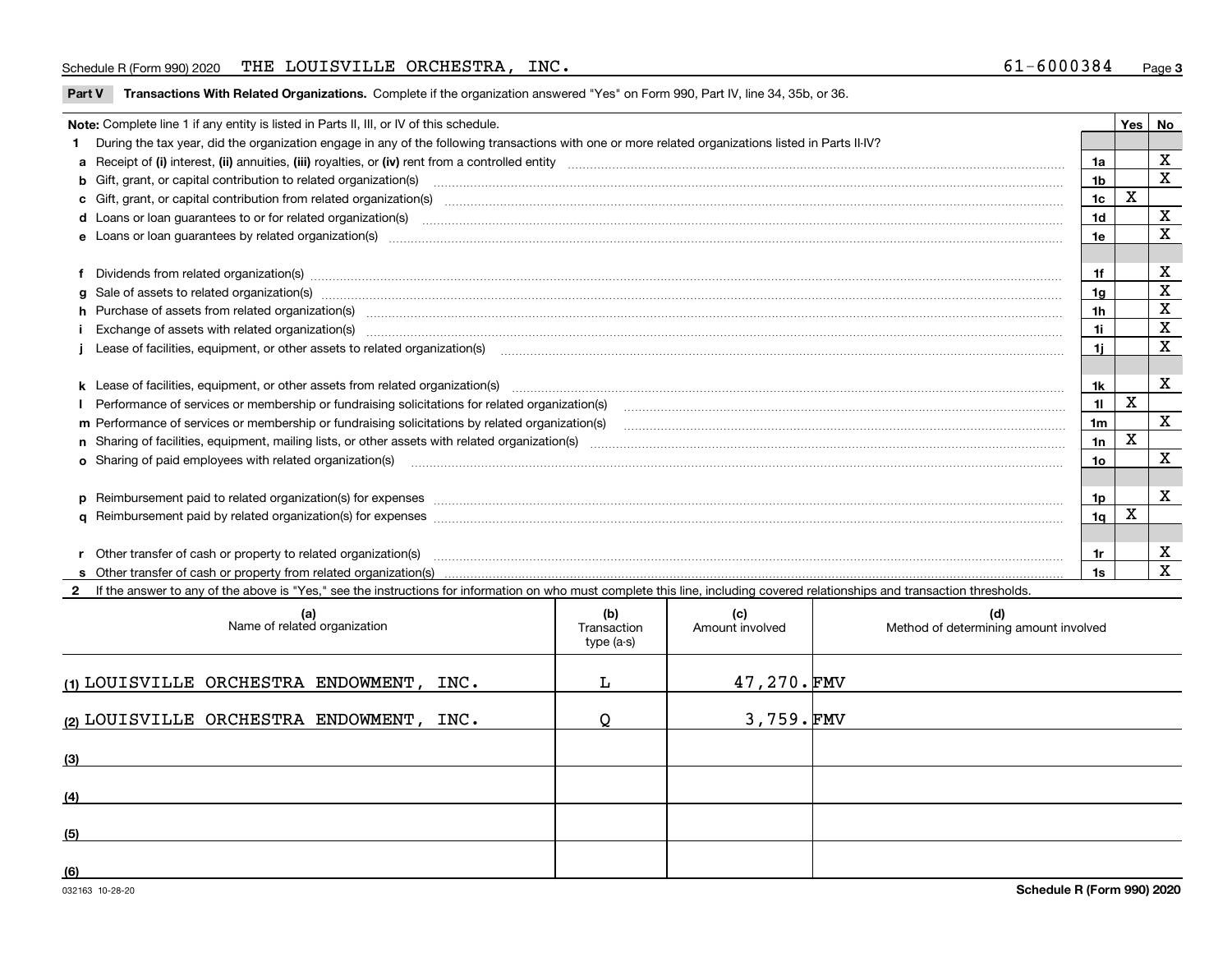#### Schedule R (Form 990) 2020 Page THE LOUISVILLE ORCHESTRA, INC. 61-6000384

#### **4**

**Part VI Unrelated Organizations Taxable as a Partnership. Complete if the organization answered "Yes" on Form 990, Part IV, line 37.** 

Provide the following information for each entity taxed as a partnership through which the organization conducted more than five percent of its activities (measured by total assets or gross revenue) that was not a related organization. See instructions regarding exclusion for certain investment partnerships.

| ີ<br>(a)<br>Name, address, and EIN<br>of entity | $\tilde{}$<br>(b)<br>Primary activity | (c)<br>Legal domicile<br>(state or foreign<br>country) | (d)<br>Predominant income<br>(related, unrelated,<br>excluded from tax under<br>sections 512-514) | $(e)$<br>Are all<br>partners sec.<br>501(c)(3)<br>orgs.?<br>Yes No | (f)<br>Share of<br>total<br>income | (g)<br>Share of<br>end-of-year<br>assets | (h)<br>Dispropor-<br>tionate<br>allocations?<br>Yes No | (i)<br>Code V-UBI<br>amount in box 20 managing<br>of Schedule K-1<br>(Form 1065)<br>$\overline{Yes}$ No | (i)<br>Yes No | (k) |
|-------------------------------------------------|---------------------------------------|--------------------------------------------------------|---------------------------------------------------------------------------------------------------|--------------------------------------------------------------------|------------------------------------|------------------------------------------|--------------------------------------------------------|---------------------------------------------------------------------------------------------------------|---------------|-----|
|                                                 |                                       |                                                        |                                                                                                   |                                                                    |                                    |                                          |                                                        |                                                                                                         |               |     |
|                                                 |                                       |                                                        |                                                                                                   |                                                                    |                                    |                                          |                                                        |                                                                                                         |               |     |
|                                                 |                                       |                                                        |                                                                                                   |                                                                    |                                    |                                          |                                                        |                                                                                                         |               |     |
|                                                 |                                       |                                                        |                                                                                                   |                                                                    |                                    |                                          |                                                        |                                                                                                         |               |     |
|                                                 |                                       |                                                        |                                                                                                   |                                                                    |                                    |                                          |                                                        |                                                                                                         |               |     |
|                                                 |                                       |                                                        |                                                                                                   |                                                                    |                                    |                                          |                                                        |                                                                                                         |               |     |
|                                                 |                                       |                                                        |                                                                                                   |                                                                    |                                    |                                          |                                                        |                                                                                                         |               |     |
|                                                 |                                       |                                                        |                                                                                                   |                                                                    |                                    |                                          |                                                        |                                                                                                         |               |     |
|                                                 |                                       |                                                        |                                                                                                   |                                                                    |                                    |                                          |                                                        |                                                                                                         |               |     |

**Schedule R (Form 990) 2020**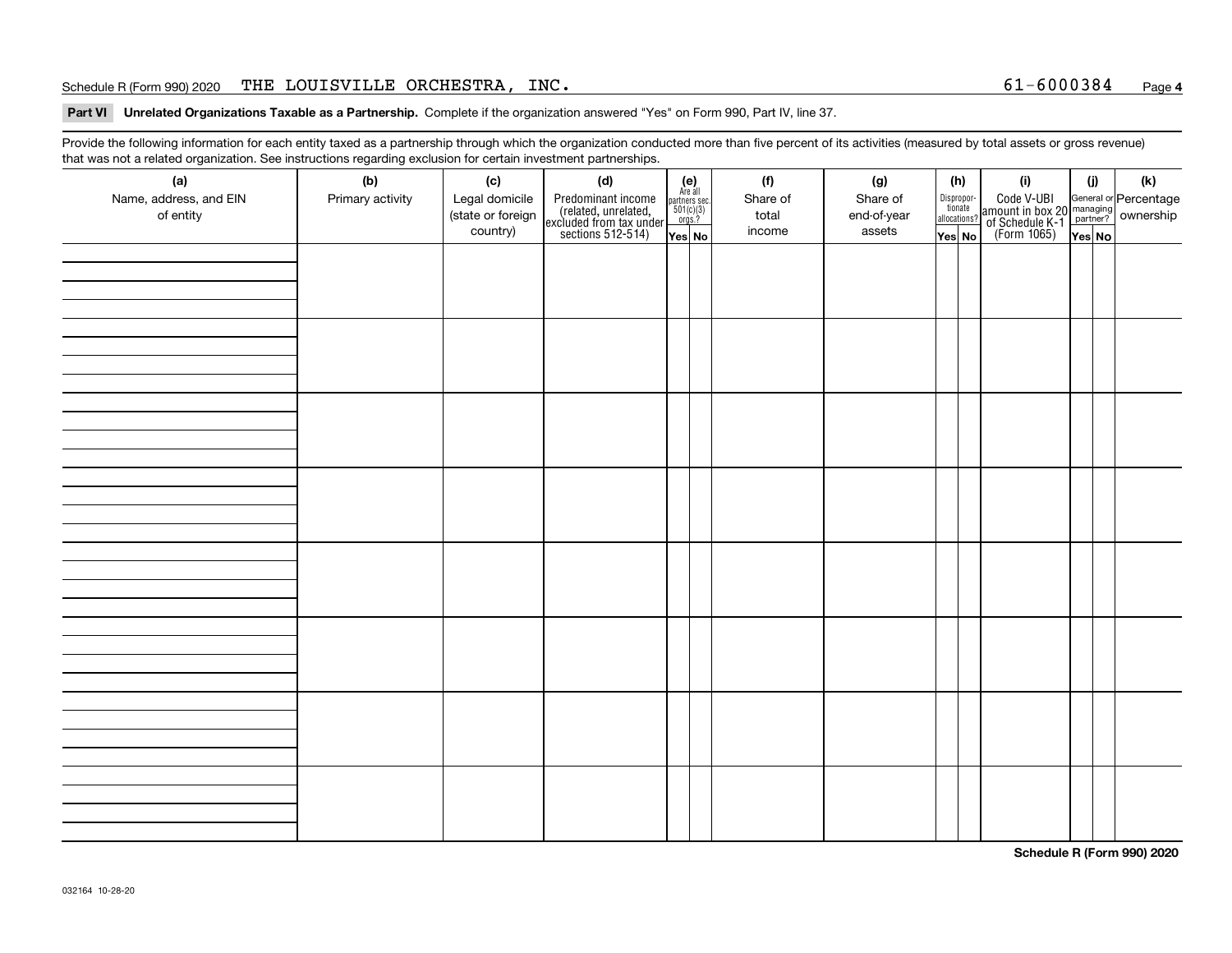#### Schedule R (Form 990) 2020 THE LOUISVILLE ORCHESTRA, INC 6 $1$ -600038 $4$  Page

# **Part VII Supplemental Information**

Provide additional information for responses to questions on Schedule R. See instructions.